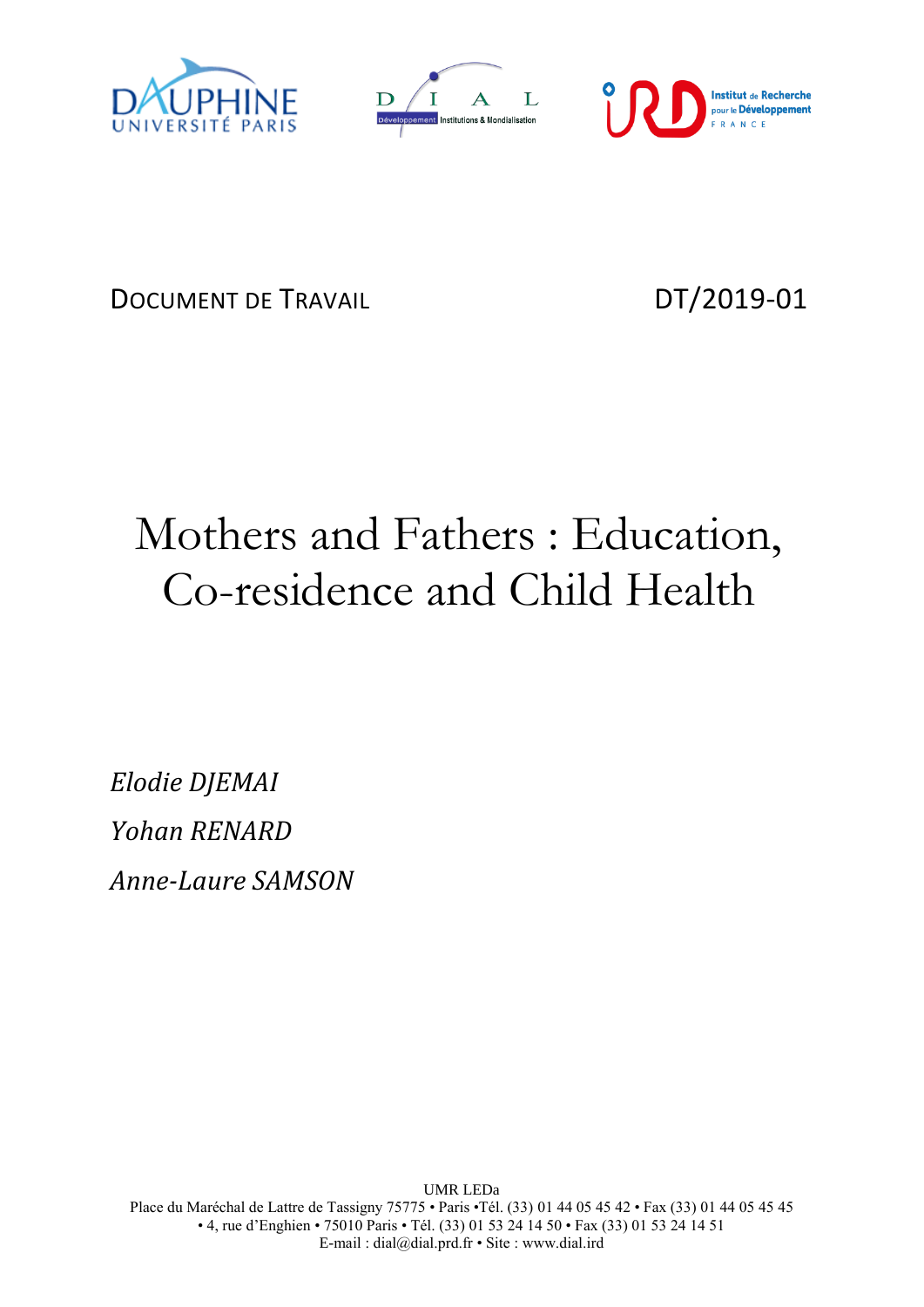## Mothers and Fathers : Education, Co-residence and Child Health <sup>\*</sup>

Elodie DJEMAI<sup>†</sup>, Yohan RENARD<sup>‡</sup>, and Anne-Laure SAMSON<sup>§</sup>

This version : January 15, 2019

#### Résumé

We use four waves of Demographic and Health Surveys from Zimbabwe to evaluate the effect of mother's and father's education on child health outcomes. We identify causal effects using the 1980 education reform. A simultaneous-equation model is estimated to take into account possible selection and endogeneity biases. Our results suggest some specialization within parents, as mothers and fathers do not affect the same health outcomes of their under-5 children. Fathers matter more than mothers, and mother's education improves health only when she is matched to a low-educated man. There is selection in our sample, as is usual. The inverse Mills ratio capturing the likelihood of living with one's father or mother significantly affects child health. Last, parental educational sorting is shown to be important, so that estimation that does not take both mother's and father's education into account will produce biased results. JEL Codes : I10, I26, O12, J12, C36, C34

Keywords : Couples, Child's Health, Education, Reform, Sub-Saharan Africa.

#### Résumé

A partir de quatre vagues des Enquêtes Démographiques et de Santé conduites au Zimbabwe et de la réforme de l'éducation menée en 1980, nous nous intéressons à l'effet causal respectif de l'éducation de la mère et de l'éducation du père sur la santé des enfants de moins de 5 ans. Un modèle d'équations simultanées est estimé pour tenir compte d'éventuels biais de sélection et d'endogénéité. Nos résultats suggèrent une certaine spécialisation au sein du couple parental puisque les mères et les pères n'influencent pas les mêmes variables de santé de leurs enfants. Les pères semblent jouer un rôle plus important que les mères, et l'éducation des mères n'a d'effet sur la santé de leurs enfants que lorsque le niveau d'éducation du père est faible. Par ailleurs, nous mettons en évidence un phénomène de sélection dans notre échantillon. Les inverses des ratios de Mills, capturant la probabilité pour un enfant de vivre avec son père ou avec sa mère, ont

<sup>∗</sup>Previous versions circulated under the title "The impact of mother's and father's education on child's health : Evidence from a quasi-experiment in Zimbabwe". This project has benefited from the financial support of Health Chair - a joint initiative by PSL, Université Paris-Dauphine, ENSAE, MGEN and ISTYA under the aegis of the Fondation du Risque (FDR). We would like to thank Eric Bonsang, Andrew Clark, Brigitte Dormont, Martin Karlsson, Carole Treibich, Jean-Noel Senne and participants at the LEGOS seminar (Paris, November 2017), the "Journées des Economistes de la Santé Francais" (Marseille, December 2017), the DIAL-Gretha Workshop (Paris, June 2018) and the 4th IRDES Workshop on applied health economics and policy evaluation (Paris, June 2018) who provided insightful comments. The usual disclaimer applies.

<sup>&</sup>lt;sup>†</sup>Université Paris-Dauphine, Université PSL, IRD, LEDa, DIAL, 75016 Paris, France (corresponding author : elodie.djemai@dauphine.psl.eu. Universit´e Paris-Dauphine, Place du Marechal de Lattre de Tassigny, 75016 Paris (France)).

<sup>&</sup>lt;sup>‡</sup>Université Paris-Dauphine, Université PSL, IRD, LEDa, DIAL, 75016 Paris, France.

 ${}^{8}$ LEM, Université de Lille.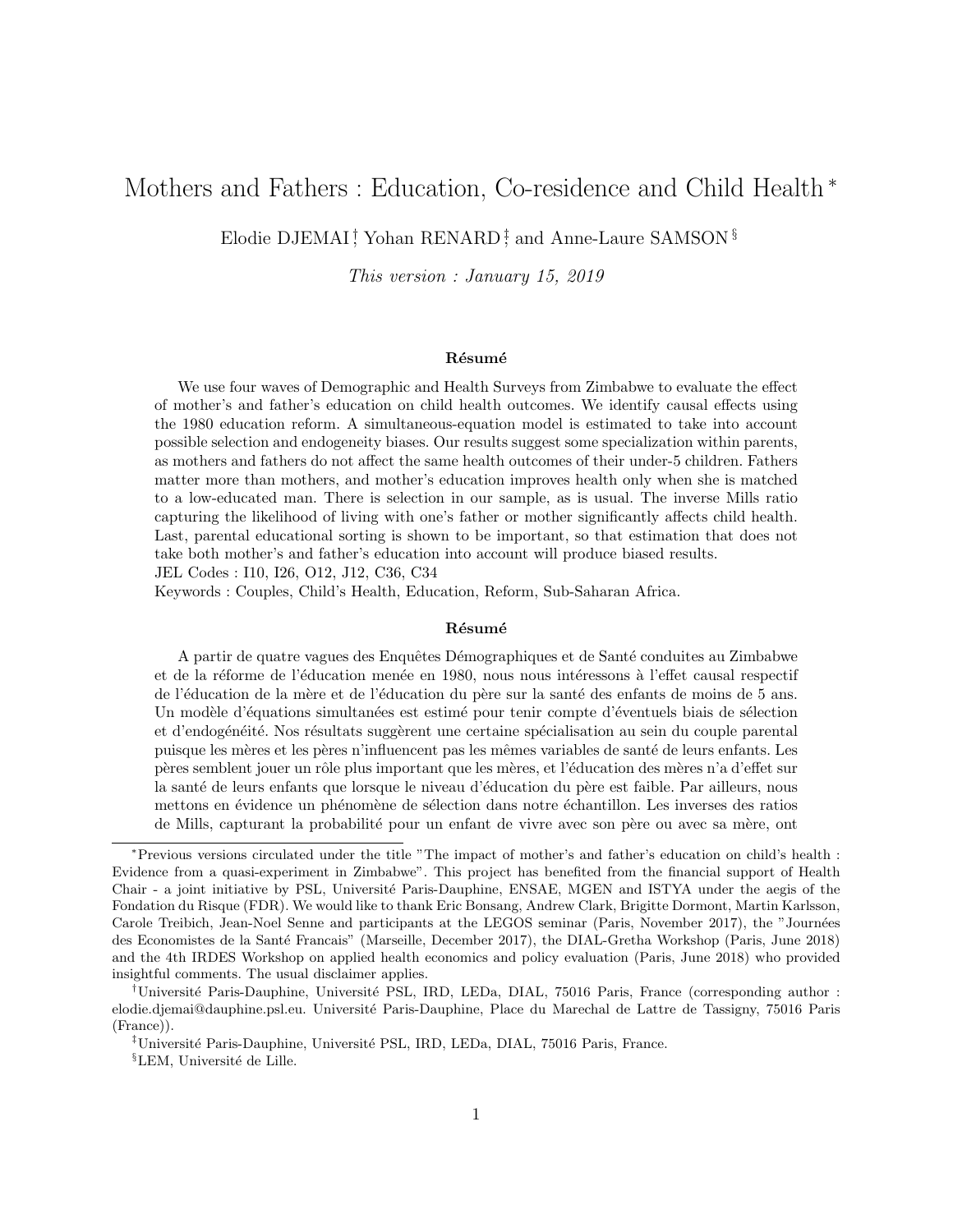un effet significatif sur la santé des enfants. Enfin, nous montrons qu'étant donné l'importance de l'homogamie d'éducation, ne pas tenir compte simultanément de l'éducation du père et de la mère dans l'estimation conduit à des résultats biaisés.

JEL Codes : I10, I26, O12, J12, C36, C34

Keywords : Couples, Santé des enfants, Education, Réformes, Afrique Subsaharienne.

## 1 Introduction

The factors leading to better health are as important to economists as to other researchers in social sciences and policy-makers. Out of the eight Millennium Development Goals, three concern health and access to health care in developing countries. The lack of resources at both the governmental and individual levels has long been highlighted as the main barrier to improving health in developing countries. Poor people in low-income countries face a variety of health-related risks, with young children paying most of the global disease burden.

Of the 56.8 million deaths in 2016, 9.9% were of children under the age of five. In Africa this figure reached  $31\%$ . Over half of all deaths in low-income countries in 2016 were caused by socalled "Group I" conditions, which include communicable diseases, maternal causes, conditions arising during pregnancy and childbirth, and nutritional deficiencies. By way of contrast, only  $6.7\%$  of deaths in high-income countries were due to these causes<sup>2</sup> (World Health Organization 2018). These conditions caused 56% of all deaths in the WHO African Region in 2016. As such, most deaths could be avoided by adopting preventive actions (Banerjee and Duflo 2011) such as vaccination, water filtering, breastfeeding and the use of bed-nets. Education plays a key role here via its induced demand for prevention.

Since the model of health demand in Grossman (1972), the education-health relationship has appeared in a wide body of theoretical and empirical research. On average, the more-educated have better health and live longer than the less-educated (e.g. Lleras-Muney 2005). This is explained by lifestyles, working conditions and wages. Education not only affects the individual's own health, but parental education also impacts the health of their children.

There are many channels through which education might affect health. The first is wealth. The

<sup>1.</sup> Authors' calculations from World Health Organization (2018).

<sup>2.</sup> The gap was even larger in 2000 : 69.1% in low-income countries v.s. 6.6% in high-income countries.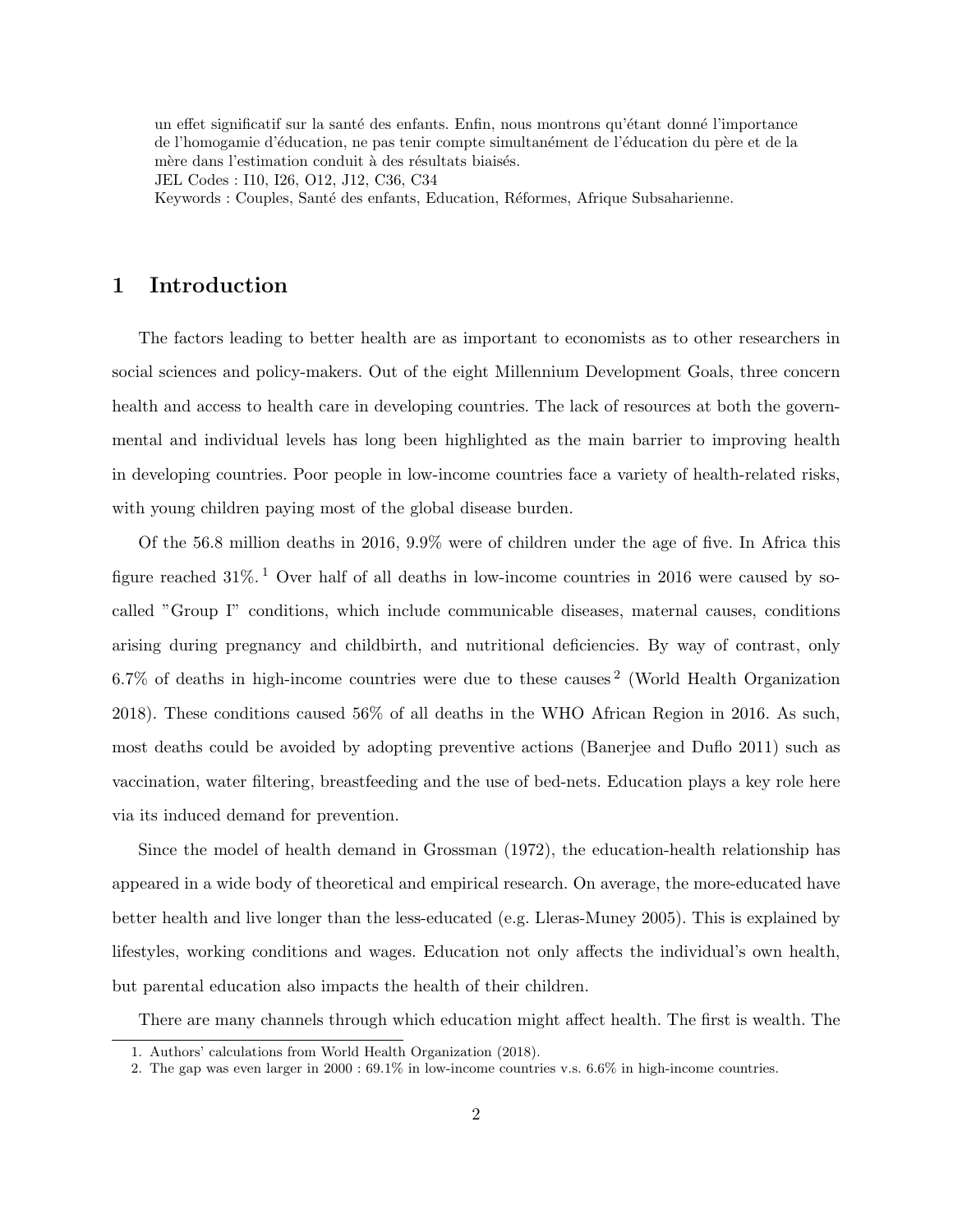educated are likely to have better labor opportunities and higher wages, so that they can more likely afford the cost of prevention, treatment and private health-insurance, and have better access to health care and health centers. Second, the educated are more likely to understand the prevention messages they receive than their less-educated counterparts. Third, they have greater incentives to invest in preventive behaviors as, given the wage differential, the gap in terms of the future loss from illness is higher for the educated than for the less-educated. Last, education teaches discipline, compliance with rules and exams, exertion of effort and accepting constraints, as noted in Basu (2002). As such, it might help educated people to adopt costly preventive behaviors. Most of these mechanisms also apply when explaining why parental education might help improve child health.

Using the four waves of the Demographic and Health Surveys in Zimbabwe<sup>3</sup> from 1999 to 2015, we examine the health outcomes of 21,976 children aged 0-4 born between 1994 and 2015. We compare the outcomes of children with educated mothers and fathers to those whose parents are less-educated.

The major problem in this comparison is the endogeneity of education, from the correlation between the unobservable characteristics leading to education and those leading to health investments. Two examples of these unobserved characteristics are ability and time preference. Education and health are two indicators of human capital. As such, investing in education and investing in health both imply costly investment today for a future uncertain benefit. In addition, if educated parents are in better health than are less-educated parents, this affects the child's health via the intergenerational transmission of health (Bhalotra and Rawlings 2011). We here exploit the exogenous increase in education produced by the 1980 reform to estimate the causal effect of mother's and father's education on child health.

A number of contributions have exploited exogenous variation in education to identify the causal relationship between education and outcomes such as employment, fertility and health. Recent articles have explored the relationship between education and health in developing countries, as

<sup>3.</sup> Zimbabwe is a low-income country of 16 million inhabitants (with GDP per capita of 2,085.7 current international \$ in PPP in 2017 (World Bank, World Development Indicators) located in Southern Africa. The under-5 mortality rate was 70.7 in 2015 (World Health Organization 2017). Life expectancy at birth was 61 in 1985, 44 in 2002 and 60.3 in 2015 (World Bank, World Development Indicators). The large fall at the end of the 1990s reflects high HIV prevalence. The HIV prevalence rate in the Demographic and Health Surveys was  $21\%$  for women aged 15-49 and 15.5% for men in 2005 (vs. 16.7 and 10.5 respectively in 2015).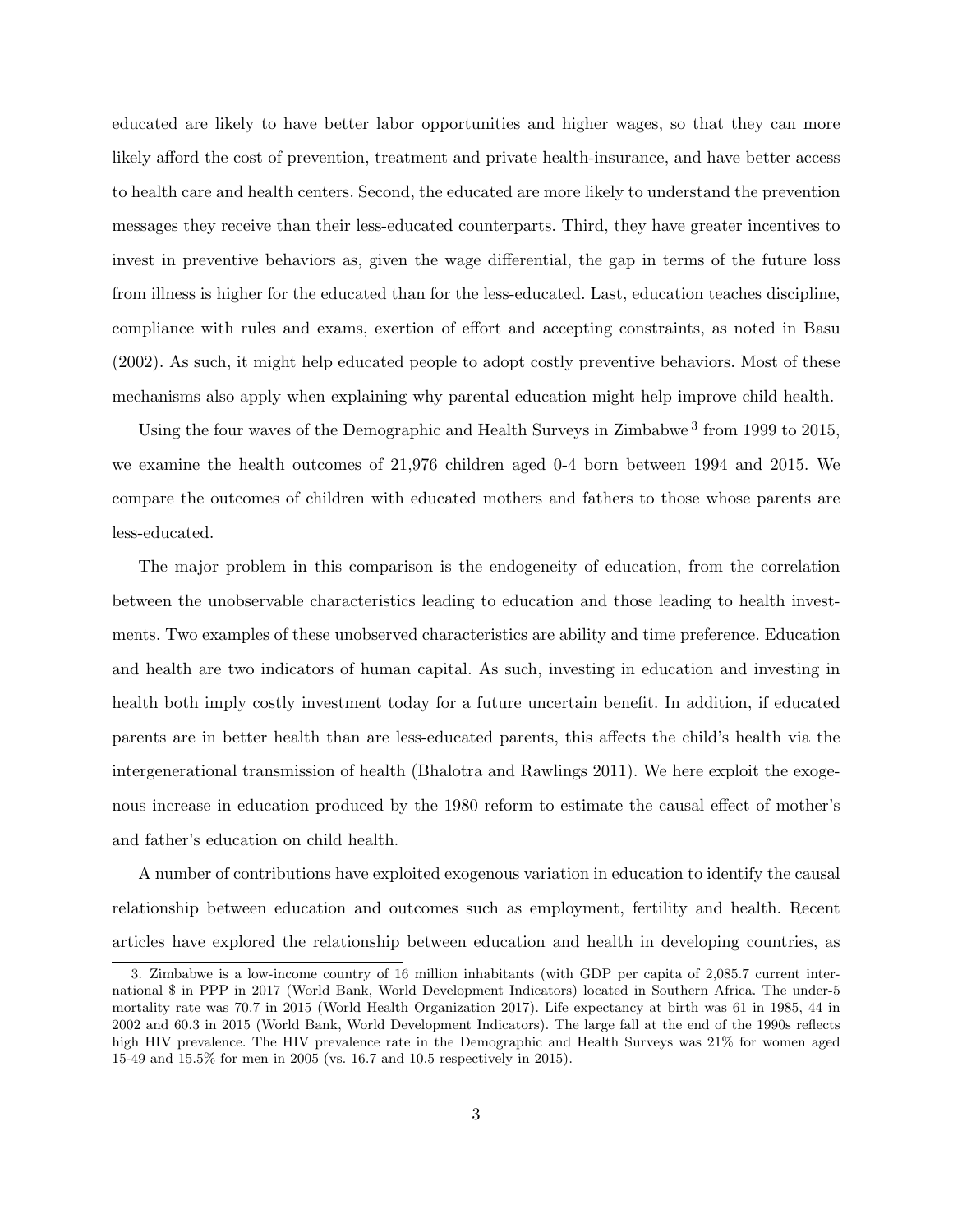major reforms to the latter's school systems took place between 1970 and 2000. Using information on reforms allows us to estimate the causal effect of education on health outcomes in a quasiexperimental setting, as it provides exogenous variation in enrolment in Primary or Secondary school, the number of years of school or the likelihood of dropping out of school in instrumentalvariable or regression-discontinuity approaches. Examples of these reforms are compulsory schoolenrollment (Aguero and Bharadwaj 2014 ; Bharadwaj and Grepin 2015), the rise of the schoolleaving age (Albouy and Lequien 2009 ; Kemptner *et al.* 2011), the supply of schools (Breierova and Duflo 2004 ; Silles 2009 ; Bhalotra and Clarke 2014), the implementation of Universal Primary Education policies (Behrman 2015 ; Osili and Long 2008) and changes in school fees (Silles 2009 ; Oyelere 2010). For instance, Grepin and Bharadwaj (2015) use the removal of Primary school fees and the building of Secondary schools in Zimbabwe to estimate the causal impact of mother's secondary education on child mortality, as well as mothers' age at marriage, age at first sex, age at first birth and ideal number of children.

Our work here also takes into account the marital education sorting of parents as an additional source of bias in the estimates, with the size of the bias being a priori even larger in articles that examine the effect of each parent's education in separate models. If the correlation between education levels is high, the estimate of the effect of mother's education on child's health without controlling for father's education may instead pick up the effect of father's education. The bias may also come from unobservable characteristics (such as ability and time preference) that drive (un)educated people to match together. Marital sorting has been documented in developed and developing countries (eg. Azam and Djemai 2019 ; Chiappori et al. 2009 ; Van Bavel and Klesment 2017).

Last, co-residence between parents and children might also bias the estimates, as it might not be random in the population and covers a non negligible share of children : only 52% of our survey children aged 0-4 live with both parents. It is well-established in the literature that children growing up in single-parent households acquire less human capital, whether the parents divorced or one died (see Fitzsimons and Mesnard 2013 ; Adda et al. 2011). Living with both parents, compared to living with only one or neither, is not random and affects child health. We treat this as a selection issue,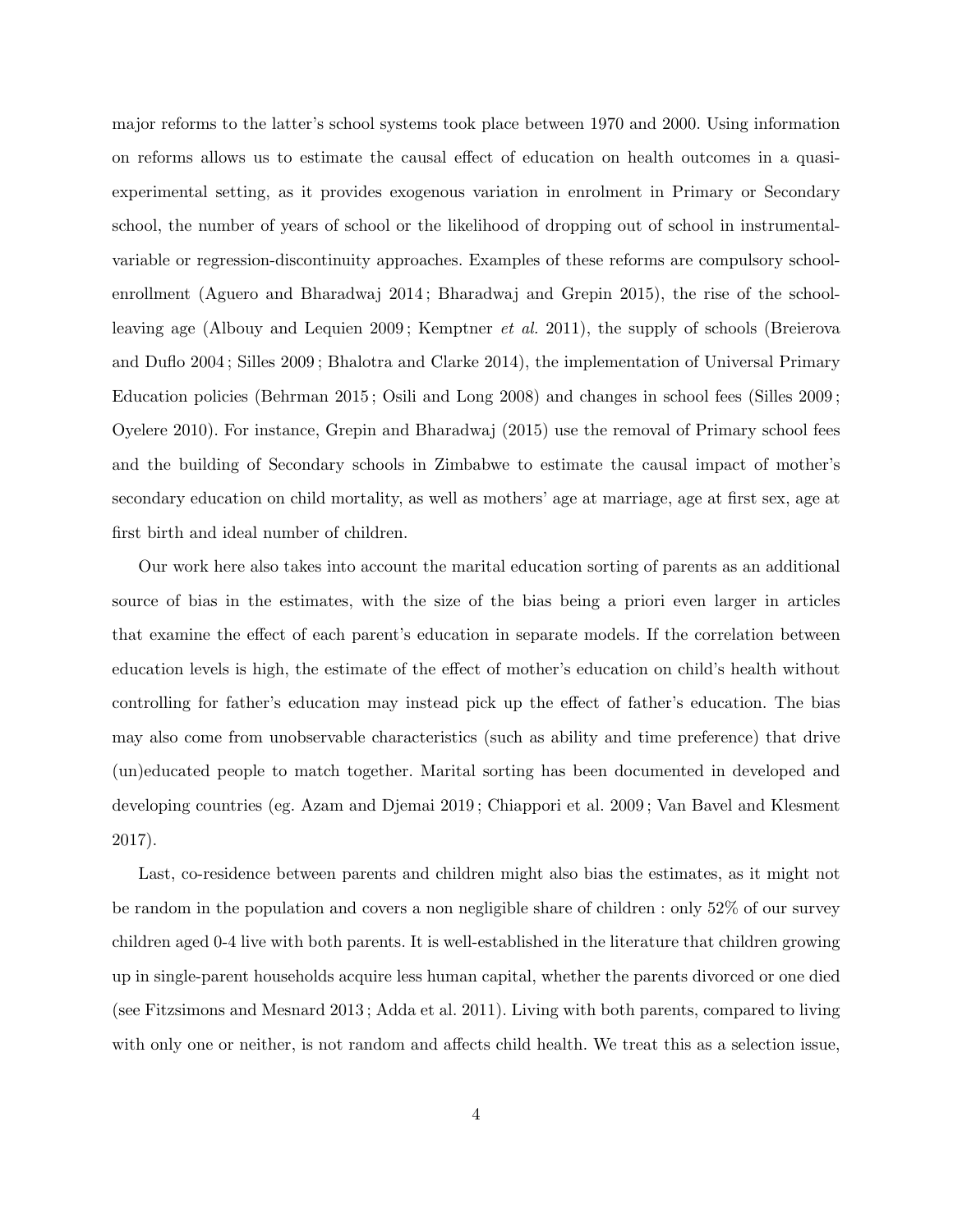as the education of the parent is not observed if he or she does not live in the same household as the observed child. The selection equations, one for each parent, are identified using exogenous variations in community practices (e.g. the % of mothers who give birth before being married). Our analysis of selection into co-residence provides new insights into the current literature on the education-health relationship that has to date neglected this dimension. Emran et al. (2018) documents this source of bias, calling it a truncation bias due to co-residency in the estimations of intergenerational mobility.

We also contribute to the literature on the respective role of mothers and fathers on child outcomes. The role of father's education has been overlooked in the current literature, with only relatively few contributions (Case and Paxson 2001, Breierova and Duflo 2004, Apouey and Geoffard 2016, Chou *et al.* 2010, De Neve and Subramanian 2017, Lindeboom *et al.* 2009, Alderman and Headey 2017). This could reflect the common wisdom that mothers matter more than fathers in raising children. Another purely-empirical reason is that mothers are more likely than fathers to live with their children in many countries, leading to empirical challenges when trying to evaluate the role of fathers. Case and Paxson (2001) study the role of father's and mother's education and co-residence in child health in the US, but without modeling selection into co-residence or marital sorting.

The father's contribution is modeled in three ways in recent work. First, the effect of the average mother's and father's education is estimated in Breierova and Duflo (2004). However, this does not allow us to consider differences between parents nor to use exposure to the reform as an instrumental variable, as men are usually older than their spouses. Second, two separate models are estimated, one controlling for mother's education and the other for father's education, as in Apouey and Geoffard (2016), Chou *et al.* (2010), De Neve and Subramanian (2017). From our viewpoint, this is debatable for two reasons : in the case of educational marital sorting, part of the effect of mother's education may reflect that of the father's, and there is no discussion about co-residence, even though the sample sizes vary from one estimation to the other. If one parent is absent because of divorce or death, the parent who is living with the child might compensate for the absence, and all the more so when (s)he is more educated and as such, has more room to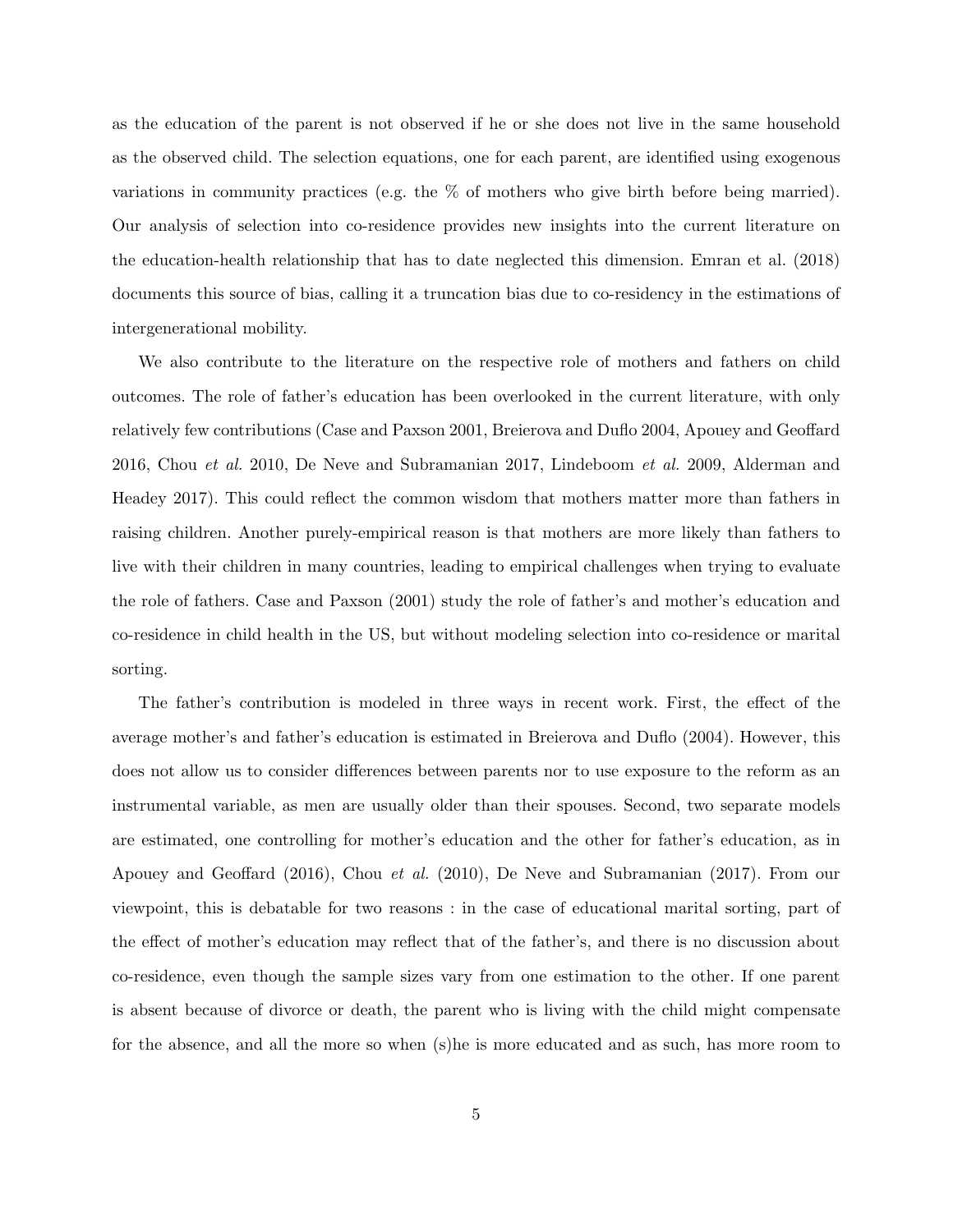adjust. Some papers have explored the role of the absence of one parent on the formation of human capital and suggest that human capital is greatly affected. One example is Adda *et al.* (2011), who evaluate the long-term consequences of parental death and find that mothers and fathers have differential effects on child cognitive and non-cognitive skills. The third approach is to estimate the effect of both mother's and father's education in the same equation, as in Lindeboom *et al.* (2009) and Alderman and Headey (2017). In the latter, maternal and paternal education are referred to even for non-biological parents, whereas the effect might be different, given work on child fostering and step-mothers (e.g. Case and Paxson 2001). In this paper, we focus on the role of biological mothers and fathers, and estimate their respective effects along with the complementarities via an interaction between the two education levels in a single equation.

Grepin and Bharadwaj (2015) and De Neve and Subramanian (2017) are closest to our analysis, as they consider the 1980 education reform in Zimbabwe to estimate the causal effect of parental education on child health. Grepin and Bharadwaj (2015) focus on the effect of maternal education on child mortality, while we here estimate the effect of father's and mother's education on child's current health and the conditions surrounding pregnancy and child birth. De Neve and Subramanian (2017) estimate the effect of both father's and mother's education on child malnutrition, as we do, but their estimation strategy differs from ours in several respects. First, they estimate the respective effects in separate regressions. Second, the outcomes are different. Third, they do not take marital sorting into account. Last, they do not model selection into co-residence.

The remainder of our paper is organized as follows. Section 2 describes the reform and its impact on parents' education. Section 3 then presents the data and Section 4 the estimation strategy. The empirical results are described in Section 5, and the robustness checks and extensions appear in Section 6. Last, Section 7 concludes.

## 2 The policy intervention

Zimbabwe officially gained independence from the United Kingdom in 1980. Before independence, there were enormous inequalities in education between Whites and Blacks. For Whites, who represented only 3.5% of the population, education was free and compulsory until the age of 15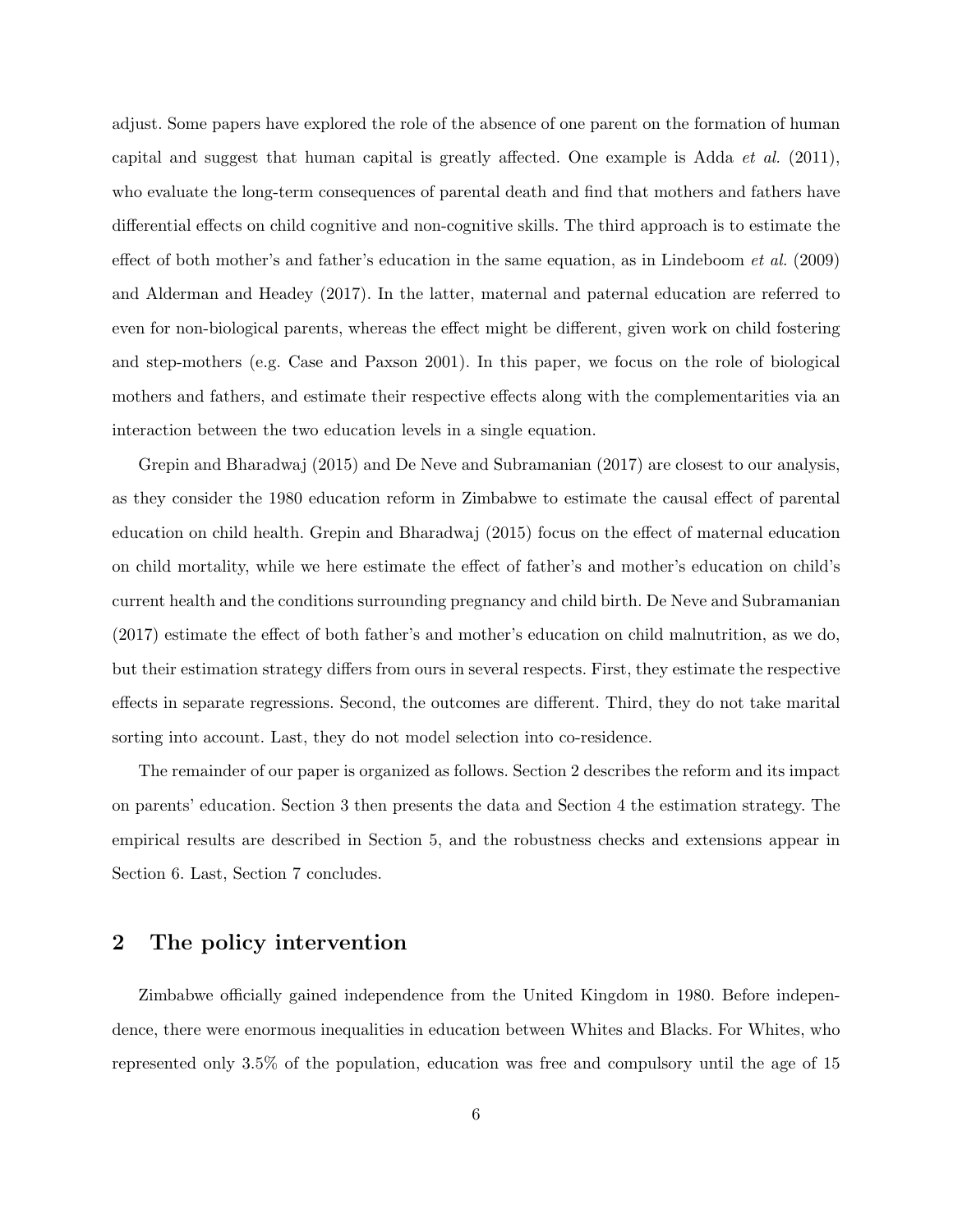and admission to Secondary school was automatic after the pupils passed their Primary school final exam (Dorsey 1989). However, education was neither free nor compulsory for Blacks, who faced considerable selection at each grade. As a result, in the 1970s, only 4% of Black pupils were in Secondary school : the analogous figure was 43% for White pupils (Dorsey 1989). There was also inequality between boys and girls. In 1975, the girl/boy ratio was 85% in Primary education and 71% in Secondary education (see Table 1).

The first Black majority government - led by the Zimbabwe African National Union (ZANU) party - came to power with independence in 1980. Education was one of its top priorities for two reasons : (1) to satisfy the electorate, who considered education as the principal route to salaried employment and the modern way of life ; and (2) as it considered this to be the main instrument to expand and modernize the country (Dorsey 1989). The new Constitution therefore declared education as a fundamental human right (Education Act 2004). From 1980 on, the Government launched a vast intervention campaign to raise school attendance and the education of every child (Colclough *et al.* 1990 ; Aguero and Bharadwaj 2014 ; Grepin and Bharadwaj 2015). This expansion concerned both girls and boys and covered the whole country.

The main policy changes took place in 1980 and can be summarized as follows :

- 1. Primary education became free and compulsory for all pupils. Given the official duration of Primary education, all children would leave school with at least 7 years of education.
- 2. Admission to Secondary school became automatic for all pupils, whatever their performance in the Primary-school final exam. Secondary education remained paying.
- 3. The removal of age-restrictions to allow older children to enter school.
- 4. The government changed the school zoning system that gave Whites access to the best schools ; it also introduced double-session schooling in almost all urban schools and some rural ones.

These reforms had a huge affect on child education, as shown in Figure 1, which comes from household-level data in the 1999, 2005, 2010 and 2015 Demographic and Health Surveys. Note that Primary education lasts 7 years and Secondary education 6 years, 4 so pupils completing both

<sup>4.</sup> Lower Secondary education lasts 2 years while upper Secondary education lasts 4 years (WDI).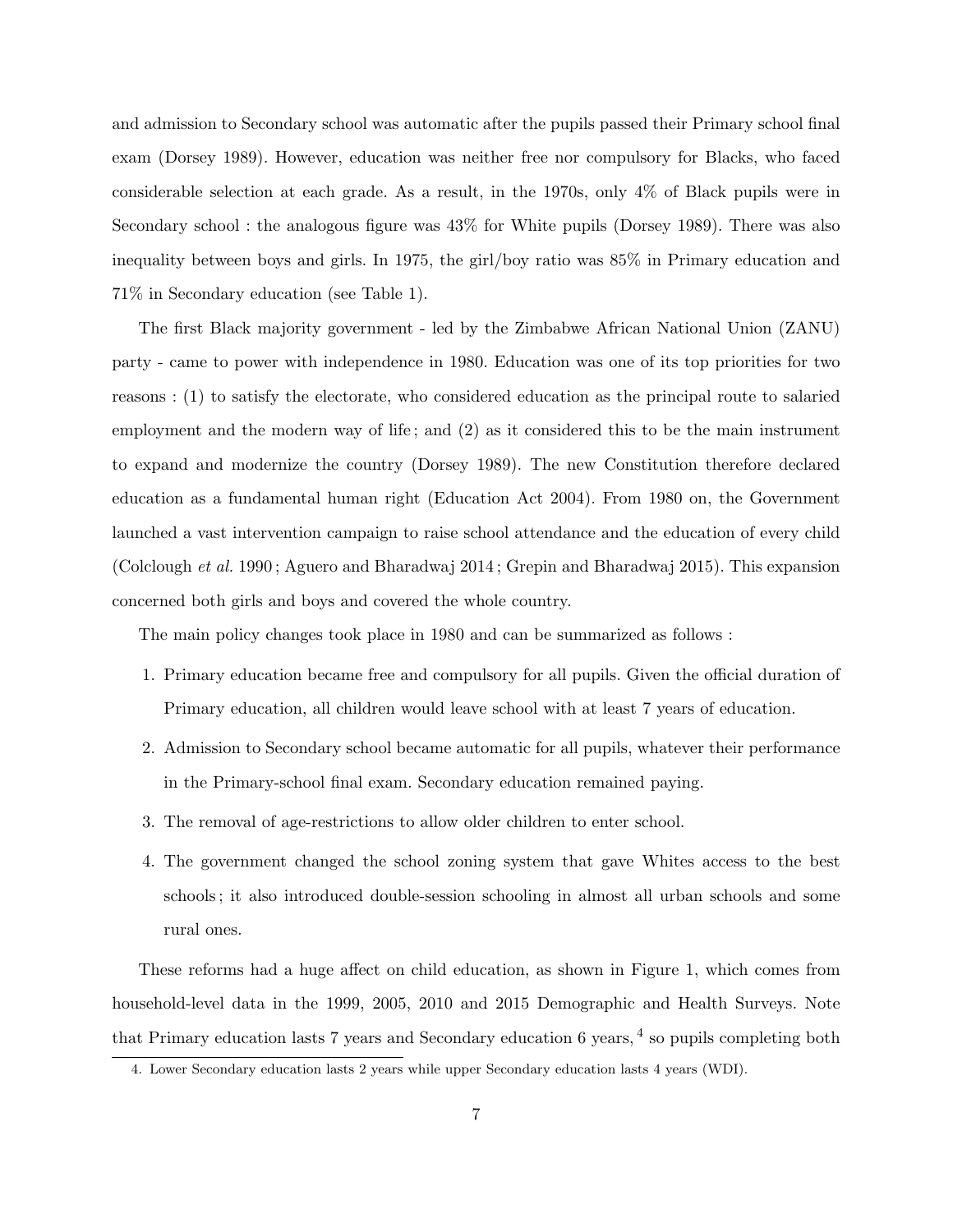cycles have 13 years of education. The reform aimed to increase access to Secondary schools and so affected children at the end of Primary school, theoretically at age 14.<sup>5</sup> We can thus define as being exposed to the Education reform all children who were 14 or younger in 1980, in other words children born after 1966. The vertical line in Figure 1 corresponds to the 1966 cohort : individuals born after 1966 are treated by the 1980 reform.

We have three potential measures of education in the DHS to evaluate the causal impact of education on health : years of education, attendance at Secondary school and Primary-school completion. Grepin and Bharadwaj (2015) use Secondary-school attendance as their educational outcome. However, we do not believe that this is a valid variable. If treatment is defined by Secondary-school attendance, some "untreated" individuals may have completed Primary school, whereas they would not have done so prior to the reform. They are therefore wrongly considered as untreated : the reform did indeed increase their education. As a consequence, only Primary-school completion and years of education can be used as valid educational outcomes in this case. We prefer years of education, as this combines Primary-school completion and Secondary-school attendance.

Figure 1 depicts the proportion of mothers and fathers in each birth cohort who attended Secondary school for at least one year, who completed Primary school and their years of education. There are three main features. First, school attainment started to rise even among those not directly affected by the reform, in the sense that schooling was not compulsory for cohorts born before 1966. These cohorts were affected via easier school access after 1980. For example, women (men) born in 1950 had on average two (six) years of education, while the analogous figure for those born in 1960 was four (eight). Figures 1a and 1b show that this increase reflected both Primary- and Secondary-school attendance : the latter rose from effectively 0% (20%) for women (men) born in 1950 to 15% (40%) for those born in 1960. For the same two cohorts, Primary-school completion rose from 20% to 30% for women, and from 40% to 60% for men. The increase in education thus applied to both sexes.

Second, as shown in Figures 1a and 1b, the reform resulted in an expansion of pupils completing Primary school, but the largest change was found in Secondary education. It was this latter variable

<sup>5.</sup> Up to 1986 children started Primary school at age 7 (see Table 1).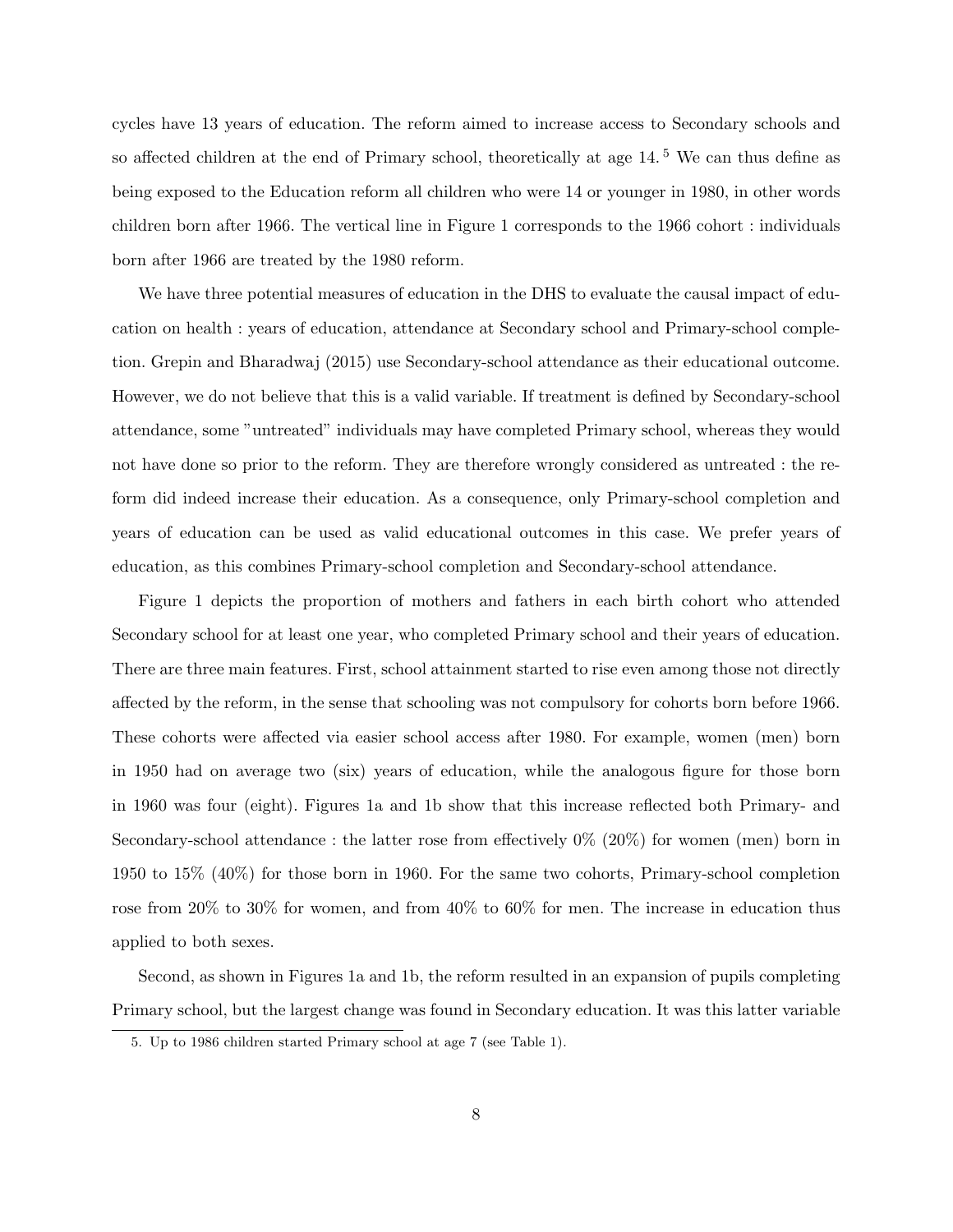that was used in Aguero and Bharadwaj (2014) and Grepin and Bharadwaj (2015) to estimate the causal effect of Secondary education. However, as noted above, we do not think that Secondaryschool attendance is the best education-outcome variable to use for the instrumental estimation of the effect of education, as many of those who did not attend Secondary school were still affected by the education reform via the increase in Primary-school enrollment.

Last, even though the reform took place in 1980, the rise in school attendance was not immediate, taking four to five years as it took some time to train and recruit additional teachers and build new schools. The Government reconstructed all schools that had been destroyed during the war and built new Primary and Secondary schools, in particular in marginalized areas and disadvantaged urban centers (Kanyongo 2005). New teachers were also needed, and some of these were recruited from Secondary-school pupils. The World Development Indicators (World Bank) statistics in Table 1 show a huge jump in the number of Primary-school teachers between 1980 and 1985 and an even larger jump in Secondary-school teachers. As the number of enrolled pupils also rose, we can measure the potential quality of education by the number of pupils per teacher : this fell in Primary schools but rose in Secondary schools to reach a figure of 27 in 1990. Government expenditure on education rose sharply around the time of the reform, from 2.5% of GDP in 1980 to 12.5% in 1990.

|                                   | 1975   | 1980   | 1985   | 1990   | 1995   | <b>2000</b> |
|-----------------------------------|--------|--------|--------|--------|--------|-------------|
| Number of teachers - Primary      | 21,202 | 28,118 | 56,067 | 59,154 | 63,475 | 66,440      |
| Number of teachers - Secondary    | 3,383  | 3,782  | 19,507 | 24,547 | 27,458 | 34,163      |
| Teachers /1000 inhab. - Primary   | 3.44   | 3.86   | 6.33   | 5.65   | 5.45   | 5.31        |
| Teachers /1000 inhab. - Secondary | 0.55   | 0.53   | 2.25   | 2.41   | 2.42   | 2.79        |
| Pupil/teacher ratio - Primary     | 40.69  | 43.92  | 39.50  | 35.78  | 39.11  | 37.03       |
| Pupil/teacher ratio - Secondary   | 19.38  | 19.76  | 27.81  | 26.93  | 25.90  | 24.71       |
| Girl/boy ratio - Primary          | 85.22  |        | 94.62  | 99.12  | 97.37  | 97          |
| Girl/boy ratio - Secondary        | 71.26  |        | 68.46  | 88.00  | 83.66  | 88.00       |
| Government funding $(\%$ of GDP)  |        | 2.5    | 7.4    | 12.5   |        |             |
| Official entrance age - Primary   | 7      | 7      | 7      | 6      | 6      | 6           |
| Official entrance age - Secondary | 14     | 14     | 14     | 13     | 13     | 13          |

Table 1 – Education indicators in Zimbabwe over the 1975-2000 period

*Source :* World Development Indicators (World Bank).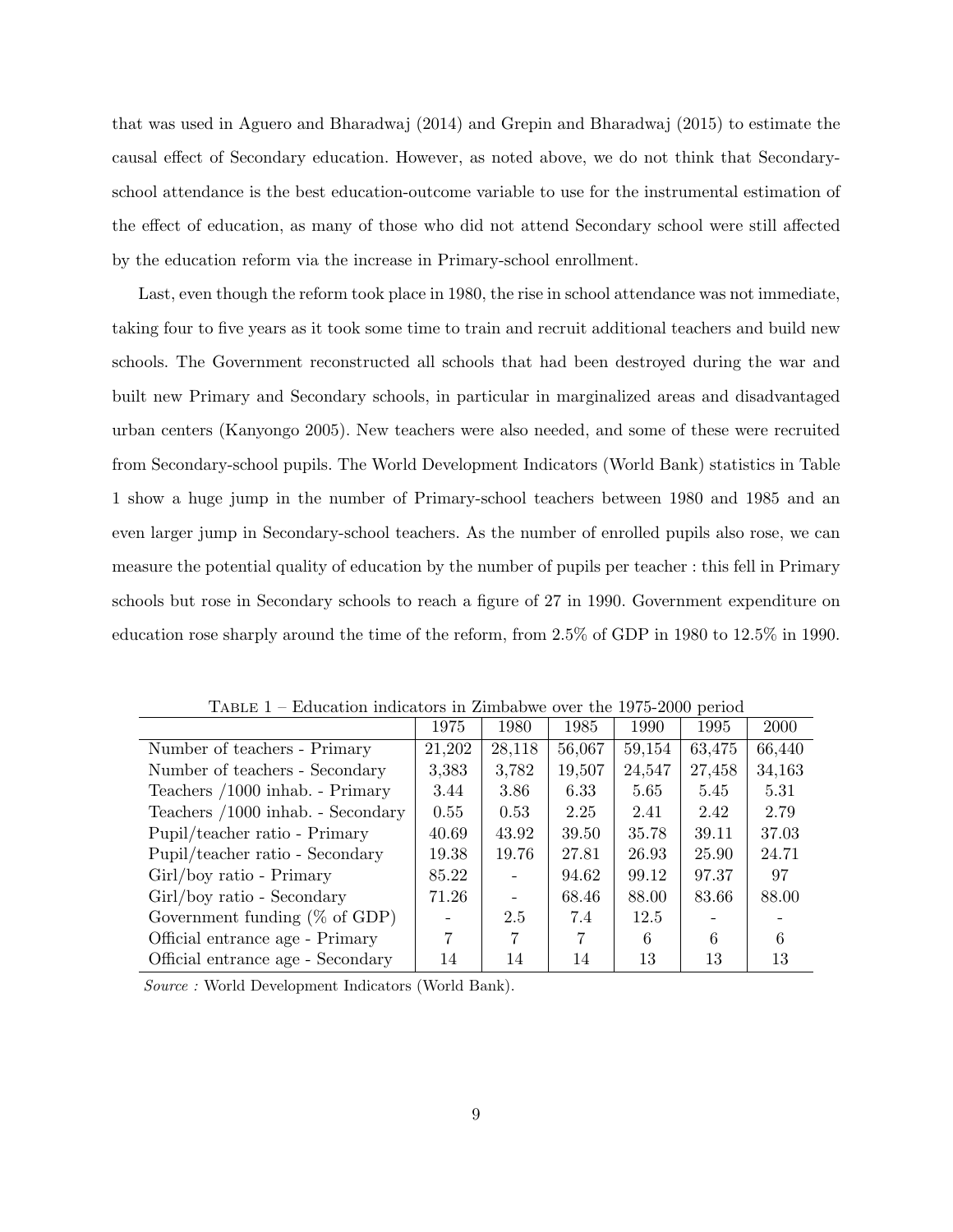

FIGURE 1 – Mother's and Father's education by birth year

(a) Attended Secondary school

(b) Completed Primary school



(c) Years of education

## 3 Data description

We use household-level data collected by the Demographic and Health Surveys in Zimbabwe. This survey is nationally representative of households and was collected in 1999, 2005, 2010 and 2015. <sup>6</sup> The sampling is in two stages in each survey round. First, enumeration areas are selected based on the most recent available census. Second, a complete listing of the households living in the

<sup>6.</sup> We cannot use the earlier surveys as the 1994 survey does not allow us to link the household children to their fathers, and many of the child-health outcomes that we use in the analysis are not included.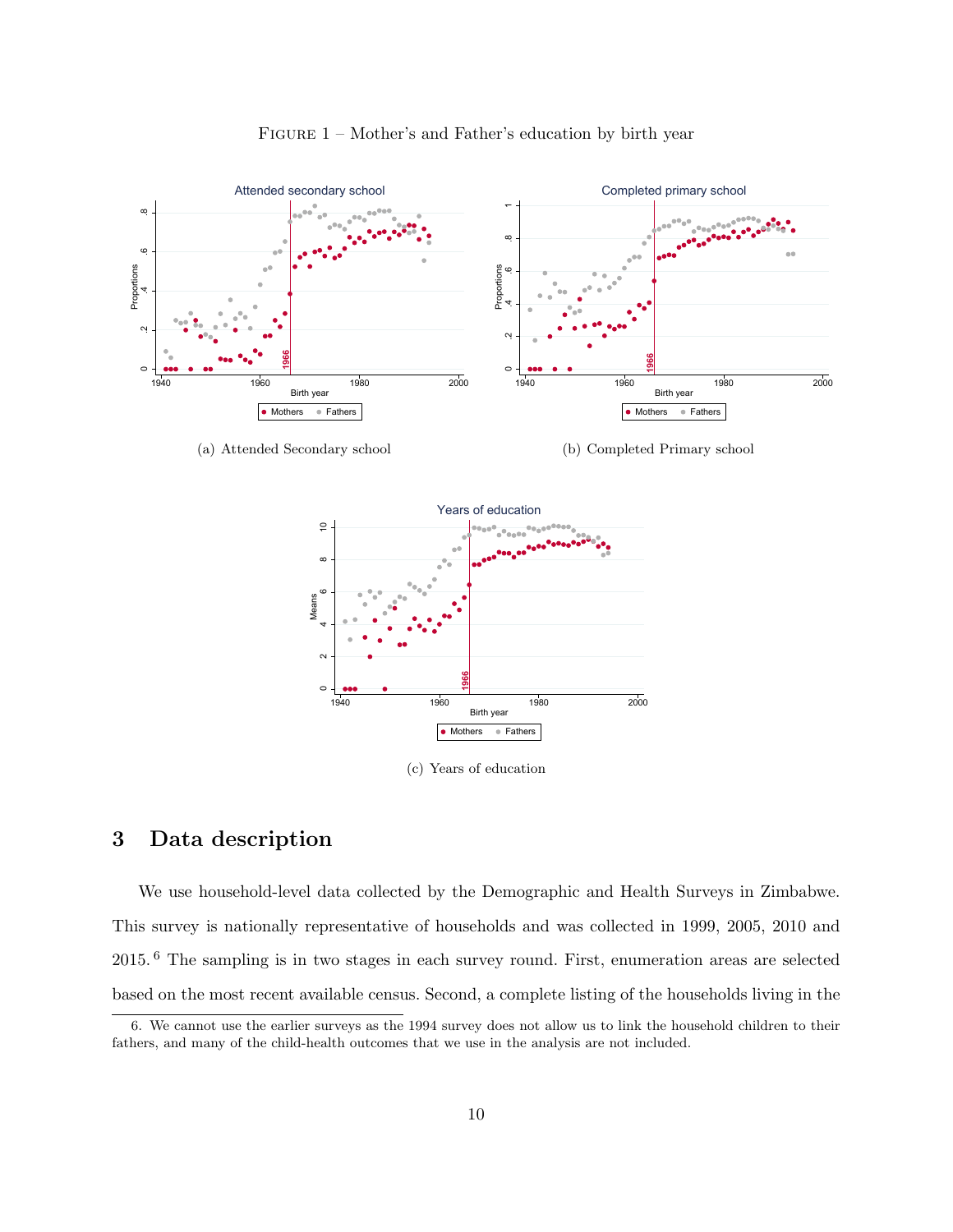selected enumeration areas (or communities) is established in order to randomly select the sampled households, and in the latter every women aged 15-49, whether permanent residents or visitors (who slept in the household the night before the survey) are eligible for interview. We here use the data files from the household roster and the female questionnaire. The male questionnaire is used to construct measures to predict the child's probability of living with their father.

The household roster includes the complete list of household members and, for each member, age and the highest level of education. For children, the ID codes of the mother and father are listed if they live in the same household. As such, we have different types of households and family composition. We observe children who are not living with their parents (e.g. children fostered in another household) and children living with either one or both parents. By construction, if a sampled mother is not living with one of her children, this child is not a household member and is not present for the collection of anthropometric measures.

The analysis focuses on children aged between 0 and 59 months old, as mothers are asked specific questions about children in this age range as part of the female questionnaire. These questions cover delivery conditions, breastfeeding practices and vaccination. We also have anthropometric measures for children in this age group. The four rounds of survey data cover 21,976 children aged 0-4, of whom about half, 11,754, currently live with both parents and constitute our analytical sample.

The summary statistics for the entire sample and the analytical sample appear in Columns 1 and 2 of Table 2. A full description of the variables is provided in Appendix A. Over the entire sample, 50% of the children are girls, the average age is 2 and 28% live in urban areas. For 98% of the aged 0-4 children in sample households the mother is still alive, and for 95% the father is alive. Co-residence with the mother is 30 percentage points more likely than co-residence with the father : 85% of children live in the same household as their mother, and 55% in the same household as their father. The average age of mother at child birth is 26.4, and when the fathers are present their observed average age at birth is 33.7. This age difference corresponds to the usual age-difference figure found in existing work (e.g. d'Albis *et al.* 2012).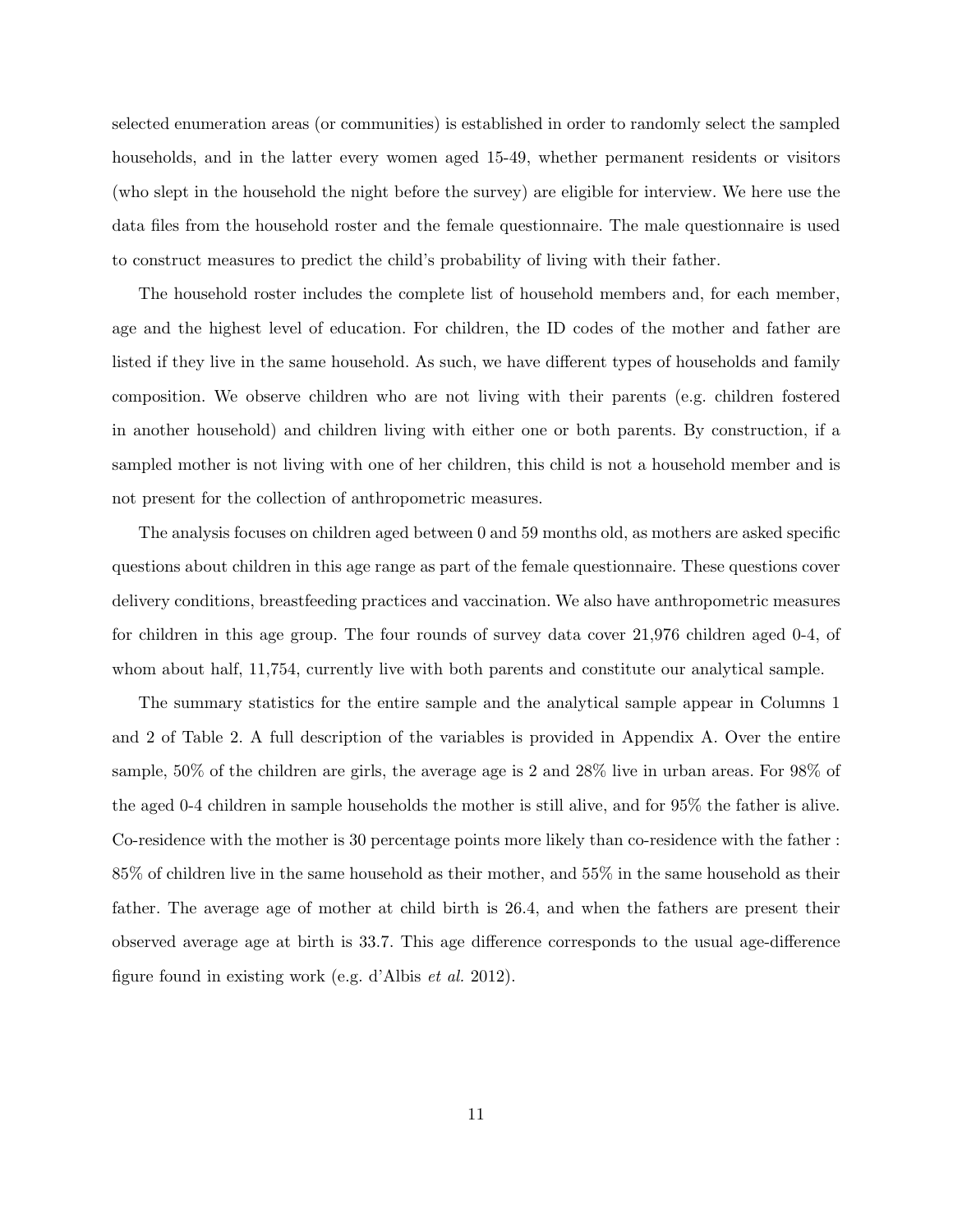| <b>D</b> contribution programment             | (1)      | (2)        | China characteristics and hearth outcomed<br>(3) | (4)         | (5)       | (6)         |
|-----------------------------------------------|----------|------------|--------------------------------------------------|-------------|-----------|-------------|
|                                               | All      | Analytical | Mother                                           | Mother      | Father    | Father      |
|                                               |          | sample     | exposed                                          | not exposed | exposed   | not exposed |
| <b>Panel A</b> – <i>Child characteristics</i> |          |            |                                                  |             |           |             |
| Girl                                          | 0.50     | 0.50       | $0.50\,$                                         | 0.50        | $0.50\,$  | $0.50\,$    |
| Age                                           | $2.02\,$ | 1.89       | 1.83                                             | 2.45        | 1.85      | $2.19\,$    |
| Urban                                         | 0.28     | 0.33       | $0.31\,$                                         | $0.15\,$    | $0.36\,$  | $0.22\,$    |
| Poorest                                       | $0.25\,$ | $0.24\,$   | 0.24                                             | 0.34        | 0.23      | $0.29\,$    |
| Poorer                                        | 0.21     | 0.19       | $0.20\,$                                         | 0.25        | 0.18      | $0.22\,$    |
| Middle                                        | 0.18     | 0.15       | 0.17                                             | $0.21\,$    | 0.14      | 0.18        |
| Richer                                        | $0.20\,$ | 0.23       | 0.22                                             | 0.12        | 0.24      | 0.16        |
| Richest                                       | 0.16     | 0.19       | 0.17                                             | 0.10        | 0.20      | $0.15\,$    |
| Number of under-5 children                    | 1.75     | 1.68       | 1.73                                             | 1.75        | 1.66      | 1.79        |
| Mother alive                                  | 0.98     | $1.00\,$   | $1.00\,$                                         | 1.00        | 1.00      | 0.99        |
| Father alive                                  | $0.95\,$ | 1.00       | 0.97                                             | 0.93        | 1.00      | $1.00\,$    |
| Mother present                                | 0.85     | 1.00       | 1.00                                             | 1.00        | 0.98      | 0.97        |
| Father present                                | $0.55\,$ | 1.00       | 0.63                                             | 0.66        | 1.00      | 1.00        |
| Mother's age at birth                         | 26.43    | 26.75      | $25.56\,$                                        | 38.86       | $25.12\,$ | 32.93       |
| Father's age at birth                         | 33.74    | 33.75      | 32.76                                            | 47.03       | 30.36     | 46.55       |
| 1999                                          | 0.17     | 0.17       | 0.14                                             | 0.62        | 0.10      | 0.42        |
| $\,2005\,$                                    | $0.27\,$ | 0.26       | 0.26                                             | 0.30        | $0.25\,$  | $0.34\,$    |
| 2010                                          | $0.27\,$ | 0.27       | 0.28                                             | 0.06        | 0.30      | $0.15\,$    |
| $\,2015$                                      | 0.29     | 0.30       | $0.31\,$                                         | 0.01        | 0.36      | $0.09\,$    |
| <b>Panel B</b> – $Outcomes$                   |          |            |                                                  |             |           |             |
| Number of prenatal visits                     | 4.83     | 4.91       | 4.82                                             | 4.98        | 4.92      | 4.89        |
| Prenatal visits $\geq 4$                      | 0.72     | 0.73       | 0.72                                             | 0.73        | 0.73      | 0.70        |
| Home birth                                    | 0.27     | 0.28       | 0.26                                             | 0.38        | 0.26      | 0.37        |
| Delivery with a doctor/nurse                  | $0.56\,$ | $0.65\,$   | 0.67                                             | 0.49        | $0.66\,$  | $0.53\,$    |
|                                               |          |            |                                                  |             |           |             |
| Stunted                                       | $0.31\,$ | 0.30       | 0.31                                             | 0.32        | 0.29      | $0.32\,$    |
| Severely stunted                              | 0.11     | 0.11       | 0.11                                             | 0.12        | $0.10\,$  | 0.12        |
| Wasted                                        | 0.05     | 0.05       | $0.05\,$                                         | 0.07        | 0.05      | 0.06        |
| Height-for-Age Z-score                        | $-1.29$  | $-1.27$    | $-1.29$                                          | $-1.37$     | $-1.25$   | $-1.34$     |
| Weight-for-Age Z-score                        | $-0.61$  | $-0.60$    | $-0.61$                                          | $-0.74$     | $-0.58$   | $-0.66$     |
| Weight-for-Height Z-score                     | 0.16     | 0.17       | 0.16                                             | 0.11        | 0.17      | 0.15        |
| Number of types of complete vaccines          | 1.46     | 1.71       | 1.71                                             | 1.90        | 1.65      | 1.75        |
| Complete vaccination                          | $0.55\,$ | 0.55       | 0.54                                             | 0.64        | 0.54      | 0.56        |
| Slept under bed-net last night                | 0.10     | 0.13       | 0.12                                             | 0.04        | 0.13      | 0.10        |
| $\mathbf N$                                   | 21,976   | 11,754     | 17,411                                           | 1,232       | 9,521     | 2,512       |

Table 2 – Descriptive statistics - Child characteristics and health outcomes

Source : Authors' calculations from the Demographic and Health Surveys (surveys 1999, 2005, 2010 and 2015).

Notes : Unweighted statistics. The analytical sample covers 0-4 children who currently live with both parents. Exposed mothers or fathers are those born in or after 1966.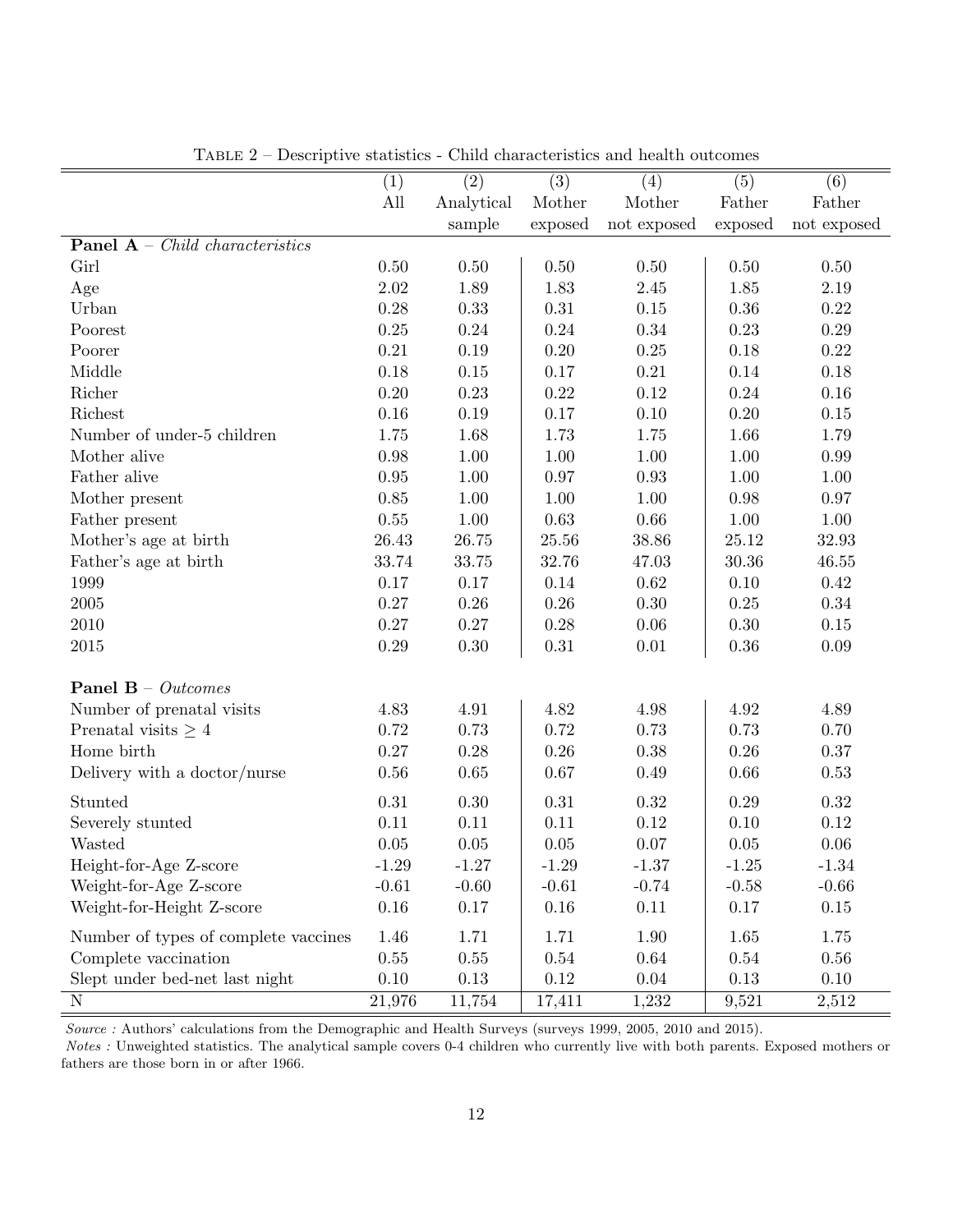The summary statistics for the outcome variables appear in Panel B. These can be grouped into three categories : (1) outcomes related to prenatal care and birth, namely the number of antenatal visits, having had at least four prenatal visits, having been born at home and having been assisted by medical staff at birth; (2) malnutrition (nutrition Z-scores and malnutrition status); and (3) prevention (vaccination and sleeping under a mosquito bed-net). <sup>7</sup>

27% of sample children were born at home, and 56% of births were assisted by medical staff. The average number of antenatal visits is quite high, 4.8, compared to the recommendations of the WHO, and 72% of children had at least four antenatal visits. We use the anthropometric measures in the survey to construct common malnutrition indicators  $: 31\%$  of young children are stunted,  $11\%$  severely stunted <sup>8</sup> and 5% are wasted. <sup>9</sup> The average number of types of complete vaccines is 1.46 and 55% of children received the complete recommended immunization package (BCG, Diphteria-Pertussis-Tetanus, measles) while 11% slept under a bed-net the night before the survey.

Comparing the characteristics of sample children born to exposed mothers to those born to nonexposed mothers (columns 3 and 4, respectively), there is very little difference in some variables (child sex, for instance), while for others the observed differences reflect that, by definition, nonexposed mothers are older than exposed mothers and are more likely to come from the 1999 survey wave. Any differences thus contain both age and period effects. The observed children who are 0-59 months old at the time of the survey are more likely to be the first-borns of exposed mothers but not of non-exposed mothers, which is why age at birth is much higher in col. 4 than col. 3. Urban residence is much higher in the exposed sample than in the non-exposed sample, also due to large changes over time. Similar patterns are observed comparing children born to exposed (col. 5) and non-exposed (col. 6) fathers. Estimating a model with age and period effects is thus crucial to purge these observed differences between the treated and control groups.

Mother and father education appear in Panel A of Table 3, and the full definition of the variables

<sup>7.</sup> The use of bed-nets is not asked in the 1999 survey wave. We do not analyze breastfeeding as 98% of children were breastfed.

<sup>8.</sup> Stunted children are too small for their age, that is their height-for-age Z-score is over two standard deviations below the reference value. Severely-stunted children have a HAZ score over three standard deviations below the reference value.

<sup>9.</sup> Wasted children are too thin for their height, that is their weight-for-height Z-score is over two standard deviations below the reference value.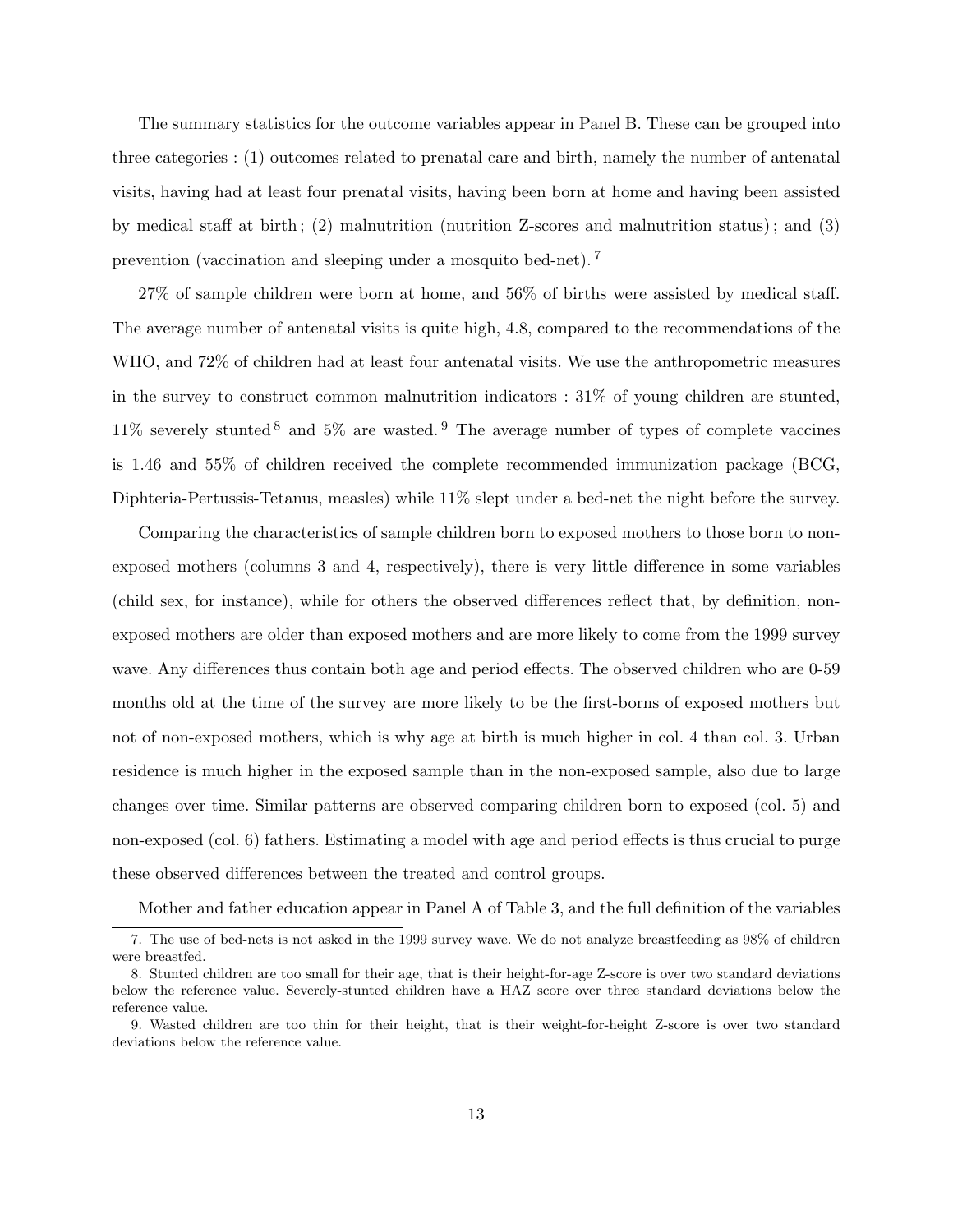is set out in Appendix Table A2. In the analytical sample in col. 1, the average number of years of schooling is 8.3 for mothers and 9.1 for fathers. 77% (81%) of mothers (fathers) completed Primary school, and 60% (68%) attended at least one year of Secondary school. Mothers' average age is 28.6 and that for fathers 35.6. Mothers have, on average, five siblings. In our sample, 93% of the mothers were exposed to the reform, as were 79% of fathers (see Table 3, panel C). Mothers exposed to the reform have an average of 8.6 years of education, versus 4.5 years for those not exposed. 80% of the exposed mothers (32% of non-exposed mothers) completed Primary school, and 64% attended Secondary school (16% of the non exposed). On average, fathers exposed to the reform had 9.7 years of education versus 6.7 years for those not exposed. The impact of the reform is then about three to four additional years of education for both men and women. Men had much more education than women before the reform, and this gender difference remains after the reform. 88% of the fathers exposed to the reform completed Primary school versus 55% of those not exposed, and 76% attended Secondary school versus 36% of the non-exposed. Women have the same level of education as men for those born after the mid-1990s.

For the control variables defined at the enumeration-area level, the average proportion of women (men) who are separated, divorced or widowed in the community is 16% (8%), the proportion with first child born before marriage is 12%, and the average proportion of polygamous households is 12%.

## 4 Econometric specification

We estimate the joint impact of father's and mother's education on a number of child-health outcomes. Given the way in which Demographic and Health Surveys are collected (as described below), this is only possible when the child lives with both parents. Our econometric strategy therefore tackles three econometric issues : i) the endogeneity of father's and mother's education ; ii) marital education sorting (i.e. homogamy) ; and iii) selection into co-residence, as the sample of children who live with both parents is not random.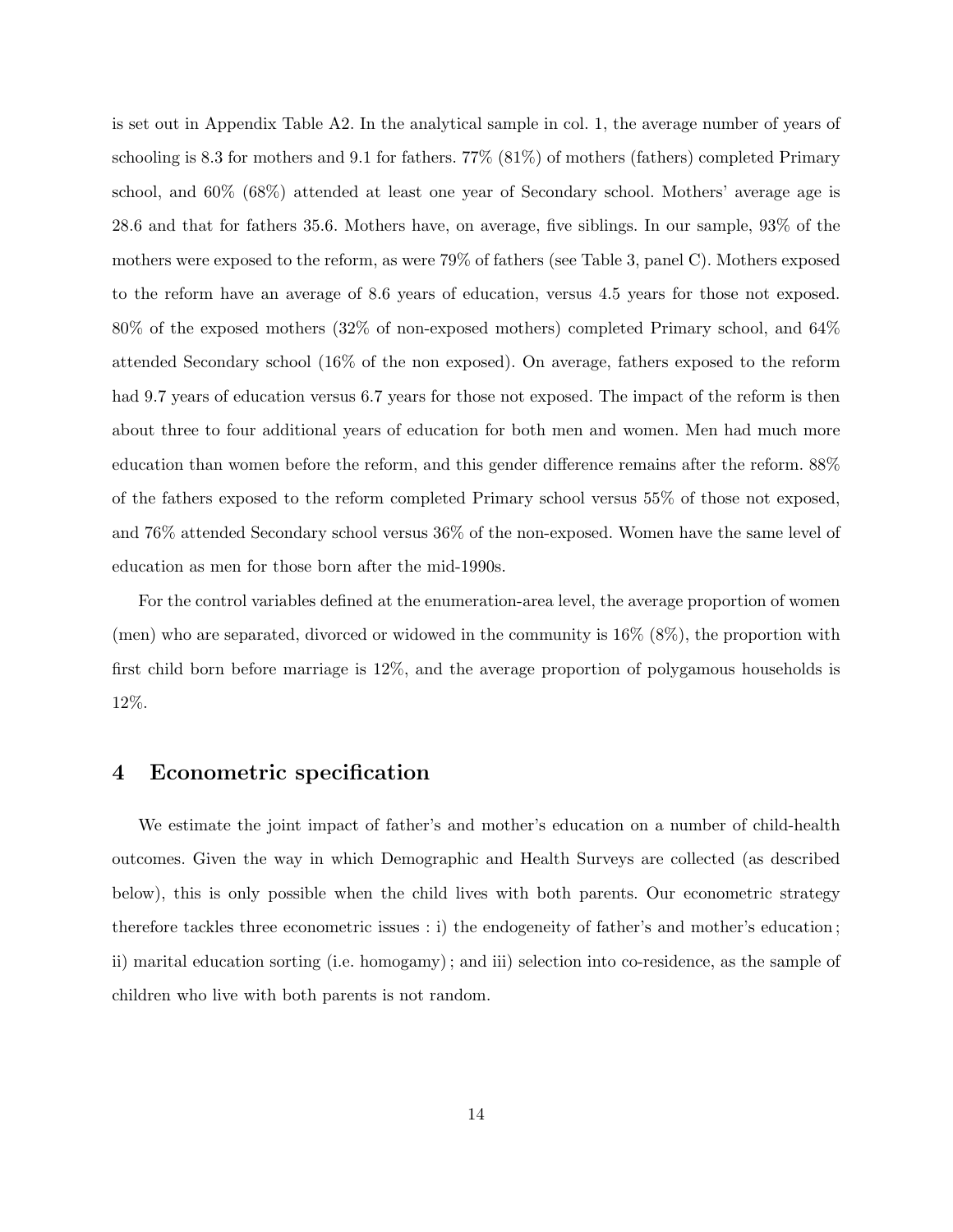|                                                               | (1)        | (2)     | (3)         | (4)     | (5)         |
|---------------------------------------------------------------|------------|---------|-------------|---------|-------------|
|                                                               | Analytical | Mother  | Mother      | Father  | Father      |
|                                                               | sample     | exposed | not exposed | exposed | not exposed |
| <b>Panel A</b> – <i>Education</i>                             |            |         |             |         |             |
| Years of education (mother)                                   | 8.31       | 8.62    | 4.46        | 8.82    | 6.36        |
| Completed Primary at least (mother)                           | 0.77       | 0.80    | 0.32        | 0.82    | 0.54        |
| Secondary school at least (mother)                            | 0.60       | 0.64    | 0.16        | 0.66    | 0.37        |
|                                                               |            |         |             |         |             |
| Years of education (father)                                   | 9.08       | 9.33    | 5.61        | 9.71    | 6.65        |
| Completed Primary at least (father)                           | 0.81       | 0.84    | 0.42        | 0.88    | 0.55        |
| Secondary school at least (father)                            | $0.68\,$   | 0.71    | 0.22        | 0.76    | 0.36        |
|                                                               |            |         |             |         |             |
| <b>Panel B</b> – <i>Controls</i>                              |            |         |             |         |             |
| Mother's age                                                  | 28.64      | 27.39   | 41.31       | 26.94   | 35.10       |
| Mother's age at first union                                   | 18.72      | 18.78   | 19.24       | 18.70   | 18.79       |
| Women separated $(\%$ in cluster)                             | 0.16       | 0.17    | 0.16        | 0.16    | 0.17        |
| First child born before marriage $(\%$ in cluster)            | 0.12       | 0.13    | 0.16        | 0.12    | 0.14        |
| Number of mother's siblings                                   | $5.25\,$   | 5.14    | 6.28        | 5.05    | 6.03        |
|                                                               |            |         |             |         |             |
| Father's age                                                  | 35.64      | 34.62   | 49.43       | 32.21   | 48.74       |
| Men separated $(\%$ in cluster)                               | 0.08       | 0.09    | 0.09        | 0.08    | 0.09        |
| Polygamous $(\%$ in cluster)                                  | 0.12       | 0.12    | 0.16        | 0.12    | 0.15        |
|                                                               |            |         |             |         |             |
| <b>Panel C</b> – <i>Exposure to the 1980 Education Reform</i> |            |         |             |         |             |
| Mother exposed                                                | 0.93       | 1.00    | 0.00        | 1.00    | 0.67        |
| Father exposed                                                | 0.79       | 0.85    | 0.01        | 1.00    | 0.00        |
| $\mathbf N$                                                   | 11,754     | 17,411  | 1,232       | 9,521   | 2,512       |

Table 3 – Descriptive statistics - Parents' characteristics

Source : Authors' calculations from the Demographic and Health Surveys (1999, 2005, 2010 and 2015 waves).

Notes : Unweighted statistics. The analytical sample refers to the sample of 0-4 children who are currently living with both parents. Exposed mothers (resp. fathers) are mothers (resp. fathers) who were born in or after 1966.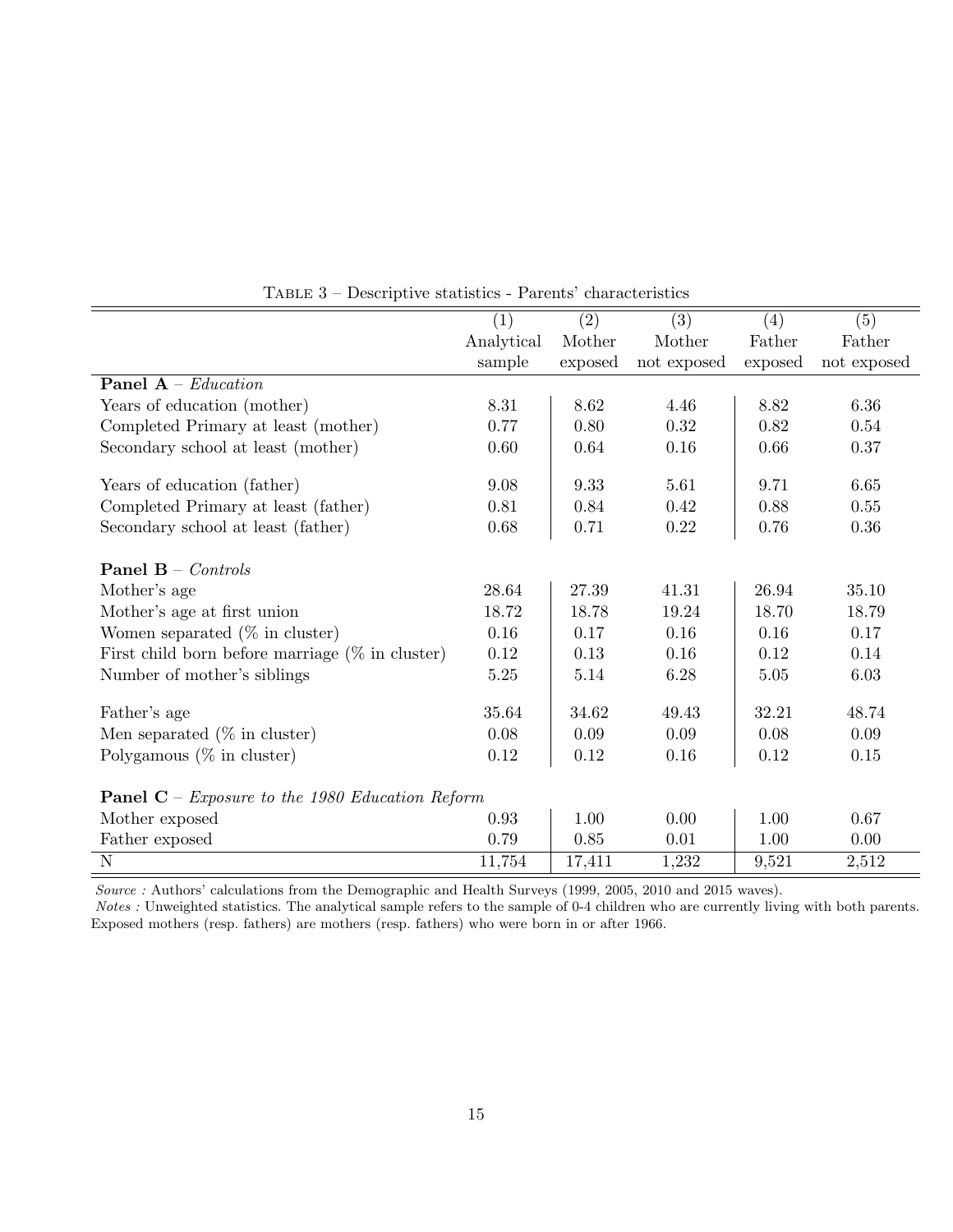#### 4.1 The endogeneity of education

In the child's outcome equation, father's and mother's education are likely endogenous, leading to inconsistent estimates of the impact of education on health outcomes. Unobservable parental characteristics (such as time preference, ability and intrinsic motivation) make them more likely to invest both in their human capital (education) and the health of their children. In addition, education is correlated with parental health status, and healthy parents are more likely to have healthy children. Not controlling for parent's own health status can then lead to a second source of endogeneity bias.

We address this endogeneity issue using instrumental variables, where the instrument is exposure to the reform : fathers and mothers born in or after 1966 (i.e. who were 14 or younger in 1980, or were not yet born) were exposed to the 1980 education reform. <sup>10</sup> As shown in Figure 1, free and compulsory Primary education and easier access to Secondary education brought about an exogenous rise in years of education.

We estimate a 2SLS model with two first-stage regressions : one each for mother's and father's education. Those two-stage equations are defined as follows :

$$
E du c_{iht}^M = b_0^M + b_1^M T^M + b_2^M (B^M - 1966) 1_{B^M < 1966} + b_3^M (B^M - 1966)^2 1_{B^M < 1966} + b_4^M (B^M - 1966) 1_{B^M \ge 1966} + b_5^M (B^M - 1966)^2 1_{B^M \ge 1966} + X'_{iht} b_6^M + X'_{ht} b_7^M + \epsilon_{iht}^M
$$
\n
$$
(1)
$$

$$
E du c_{iht}^{F} = b_0^{F} + b_1^{F} T^{F} + b_2^{F} (B^{F} - 1966) 1_{B^{F} < 1966} + b_3^{F} (B^{F} - 1966)^2 1_{B^{F} < 1966} + b_4^{F} (B^{F} - 1966) 1_{B^{F} \ge 1966} + b_5^{F} (B^{F} - 1966)^2 1_{B^{F} \ge 1966} + X_{iht}' b_6^{F} + X_{htt}' b_7^{F} + \epsilon_{iht}^{F}
$$
\n
$$
(2)
$$

where i refers to the child  $(i = 1, ..., N; N$  denotes the size of the analysis sample), <sup>11</sup> h the

<sup>10.</sup> As a robustness check, we will remove from the analysis sample (i) children with at least one parent born between 1966 and 1970, as they may have benefited from higher school enrollment but of poor quality, and (ii) children who have at least one parent born between 1961 and 1965, as these parents are partially treated in that they were allowed to catch up.

<sup>11.</sup> We find the same results if we estimate these equations on the initial sample, i.e. the sample not restricted to having both mothers and fathers currently living with the observed child. These results are available upon request.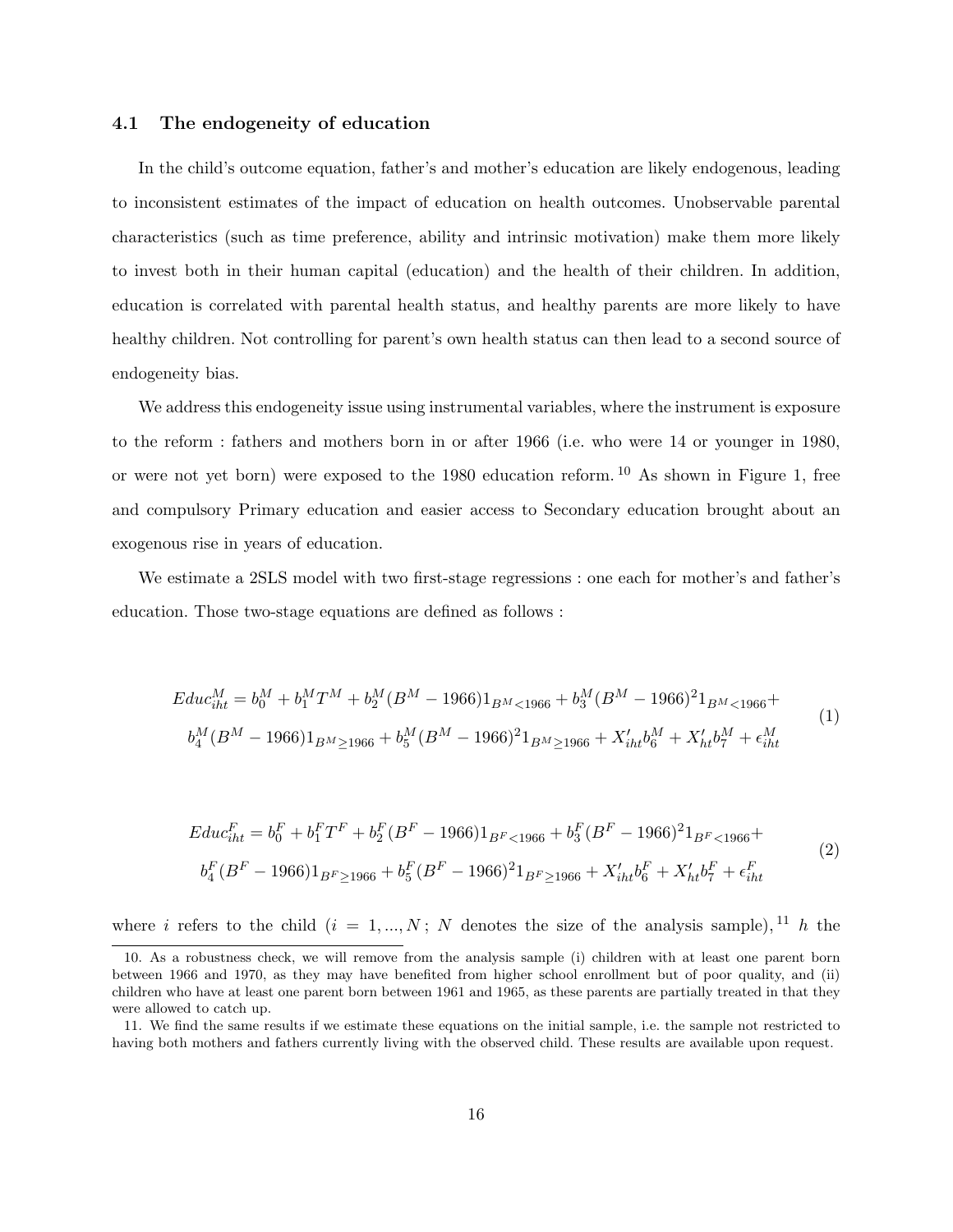household and t the survey year. M denotes child  $i$ 's mother and  $F$  the father. The dependent variables ( $Educ^M$  and  $Educ^F$ ) are the years of education reported by child i's mother and father respectively. This measure of education is used in our baseline model ; Primary-school completion will appear an alternative in a sensitivity analysis. Note that our education variable is strictly positive for almost all parents in the sample : only 3% of fathers and 5% of mothers have no education. This small share of zero values justifies our use of OLS regressions in the first stage.

 $T^M$  and  $T^F$  are dummy variables for the post-reform period :  $T^M$   $(T^F)$  is one if the mother (father) was born in or after 1966, i.e. was 14 or younger in 1980, and zero otherwise. The direct impacts of the policy reform on education are given by  $b_1^M$  for the mother and  $b_1^F$  for the father. To reflect the different trends in education before and after the reform, as in Figure 1, we include preand post-reform quadratic trends, denoted respectively by  $(B-1966)1_{B<1966}$  and  $(B-1966)^21_{B<1966}$ pre-reform and  $(B - 1966)1_{B \ge 1966}$  and  $(B - 1966)^21_{B \ge 1966}$  post-reform, where B is the parent's birth year. The number of siblings is added to the list of instruments for the mother, but is not available for fathers.  $X_{iht}$  and and  $X_{ht}$  are sets of exogenous child and household variables that are also included in the outcome equation. Given our econometric strategy, other variables need to be included in these first-stage regressions : these will be described in Section 4.4, where the final model is set out.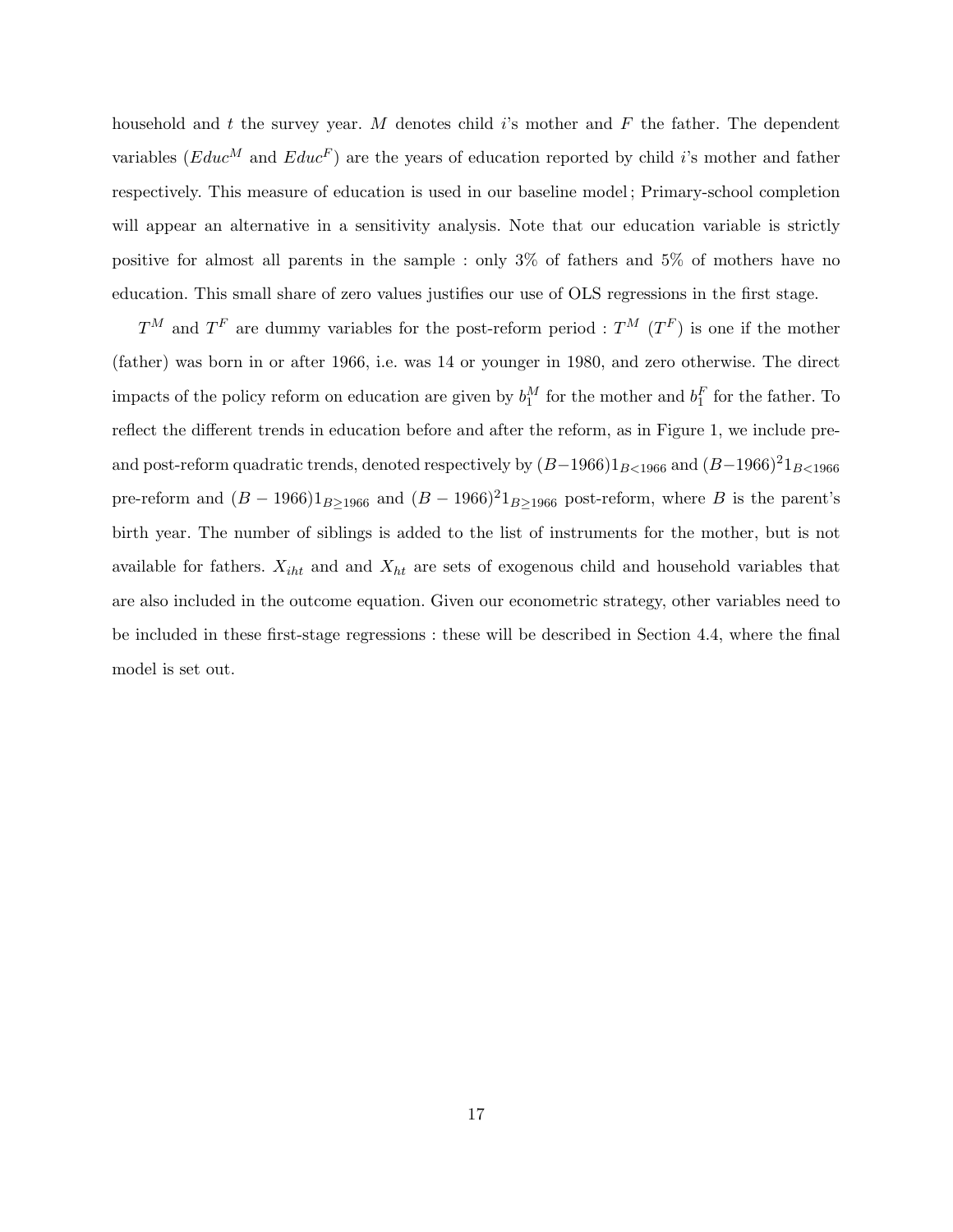|                                | (1)                  | (2)                  | $\overline{(3)}$     | (4)                  |
|--------------------------------|----------------------|----------------------|----------------------|----------------------|
|                                | $\text{Education}^M$ | $\text{Education}^F$ | $\text{Education}^M$ | $\text{Education}^F$ |
| Exposed                        | $1.244***$           | $0.460**$            | $3.101***$           | $2.292***$           |
|                                | (0.445)              | (0.207)              | (0.167)              | (0.103)              |
|                                |                      |                      |                      |                      |
| Pre-reform trend               | $0.329**$            | $0.243***$           |                      |                      |
|                                | (0.159)              | (0.026)              |                      |                      |
|                                |                      |                      |                      |                      |
| Pre-reform trend <sup>2</sup>  | 0.014                | $0.003***$           |                      |                      |
|                                | (0.011)              | (0.001)              |                      |                      |
| Post-reform trend              | $0.121***$           | 0.021                |                      |                      |
|                                | (0.019)              | (0.017)              |                      |                      |
|                                |                      |                      |                      |                      |
| Post-reform trend <sup>2</sup> | $-0.003***$          | $-0.002***$          |                      |                      |
|                                | (0.001)              | (0.001)              |                      |                      |
| Number of mother's siblings    | $-0.004$             |                      | $-0.008$             |                      |
|                                | (0.011)              |                      | (0.011)              |                      |
| Constant                       | 8.223***             | 12.139***            | $7.450***$           | $10.715***$          |
|                                | (0.664)              | (0.833)              | (0.542)              | (0.837)              |
| ${\rm N}$                      | 10,851               | 11,653               | 10,851               | 11,653               |
| Adjusted $\mathbb{R}^2$        | 0.39                 | 0.41                 | 0.38                 | 0.38                 |
| $\mathbf{F}$                   | 59.17                | 73.56                | 62.67                | 70.29                |
|                                |                      |                      |                      |                      |
| $p$ -value $(F)$               | 0.000                | 0.000                | 0.000                | 0.000                |
| F (excluded instruments)       | 76.10                | 173.91               | 173.67               | 497.42               |
| pvalue (excluded instruments)  | 0.000                | 0.000                | 0.000                | 0.000                |
| Control variables X            | <b>YES</b>           | <b>YES</b>           | <b>YES</b>           | <b>YES</b>           |
| Region FE                      | <b>YES</b>           | <b>YES</b>           | <b>YES</b>           | <b>YES</b>           |
| Year FE                        | <b>YES</b>           | <b>YES</b>           | <b>YES</b>           | <b>YES</b>           |
| $Region \times Year FE$        | <b>YES</b>           | <b>YES</b>           | <b>YES</b>           | <b>YES</b>           |

Table 4 – The First-Stage estimates for mothers and fathers

Source : Authors' calculations from the Demographic and Health Surveys.

*Notes* : \*  $p < 0.10$ , \*\*  $p < 0.05$ , \*\*\*  $p < 0.01$ . Robust standard errors clustered at the enumeration area level are in parentheses. Education is years of education. The control variables X are child sex and age, urban residence and household-wealth quintiles. The F-statistic of excluded instruments is obtained from the estimation of equations (1) and (2). There is no correction for selection into co-residence.

The estimation results from the first-stage equations (1) and (2) are presented in columns 1 and 2 of Table 4, respectively. Note that, for identification purpose, those equations also control for all the exogenous variables in the outcome equation.  $^{12}$  The average number of school years is 1.2 years

<sup>12.</sup> In practice, as the first-stage and outcome equations are estimated simultaneously, we have as many first-stage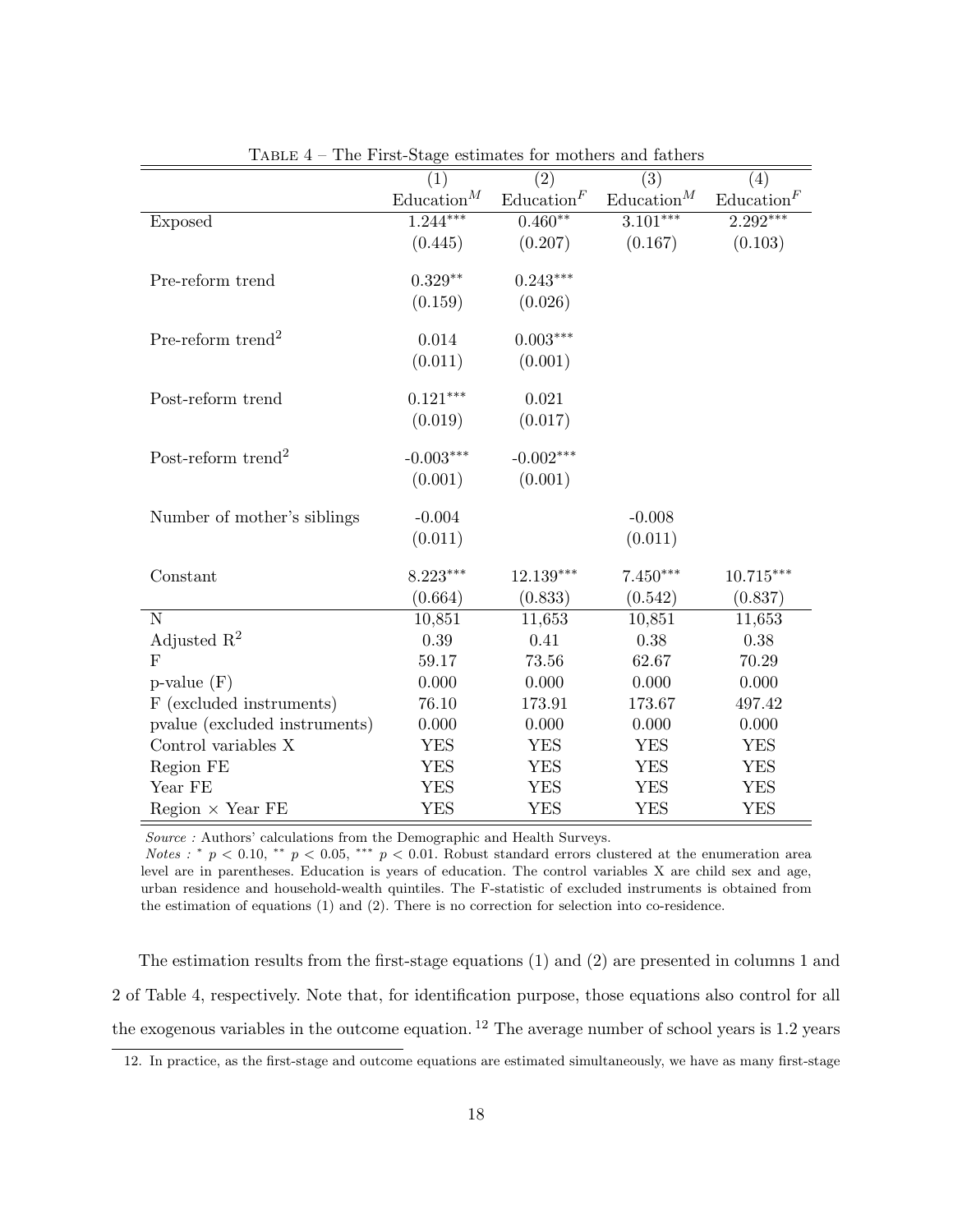higher for mothers exposed to the reform compared to the non-exposed, with a corresponding figure of 0.46 years for fathers. The reform therefore had a much greater effect on mothers than fathers (and significantly so at the  $1\%$  level). <sup>13</sup> Our first-stage regressions are convincing; the F-statistics on excluded instruments (exposure to the reform and its trends, along with the number of siblings for the mothers only) indicate that our instruments are not weak ( $F=121.7$  for mothers;  $F=141.6$ for fathers).

Columns 3 and 4 relax the assumption of pre- and post-reform trends in access to education, and estimate years of education using only the binary treatment variable, as well as the number of siblings in the mothers' equation. The coefficient on reform exposure is much larger here in col. 3 (col 4) than in col. 1 (col. 2), with a very large estimated reform effect of 3.1 more education years for mothers and 2.3 more years for fathers, with again the difference between the two point estimates being significant at the 1% level.

#### 4.2 Selection into marriage

Marital educational sorting may be an issue in our model. In the analysis sample, 89% of mothers who completed Primary school married men who also completed Primary school, and 85% of mothers who attended Secondary school married men who also attended Secondary school. There is consequently substantial correlation between mother's and father's years of education : 0.63. Women and men with similar education tend to live with or marry each other. As a result, the unobservable characteristics that explain mothers' education (such as intrinsic motivation) may well be correlated with unobservables that explain fathers' education.

In our final model, mother's and father's education are therefore estimated simultaneously, taking into account the correlation between the residuals of both equations  $(\epsilon_{iht}^M$  and  $\epsilon_{iht}^F)$ . We find a positive and very-significant correlation (0.415) between these residuals (see Appendix Tables

regressions as outcomes. Given that the sample size varies slightly between outcomes, depending on the number of missing values, the results from the first-stage estimations may also vary. However, this turns out not to be the case : the results are very similar across outcomes and sample sizes. In this Section, and in the paper in general, we only report and comment on the first-stage regressions for the entire analytical sample. In the final specification, described in Section 4.4, the Inverse Mills ratio is included as a right-hand side variable to correct for possible selection bias.

<sup>13.</sup> The pre-reform level of education differs between mothers and fathers : see the descriptive statistics in Table 3 and Figure 1.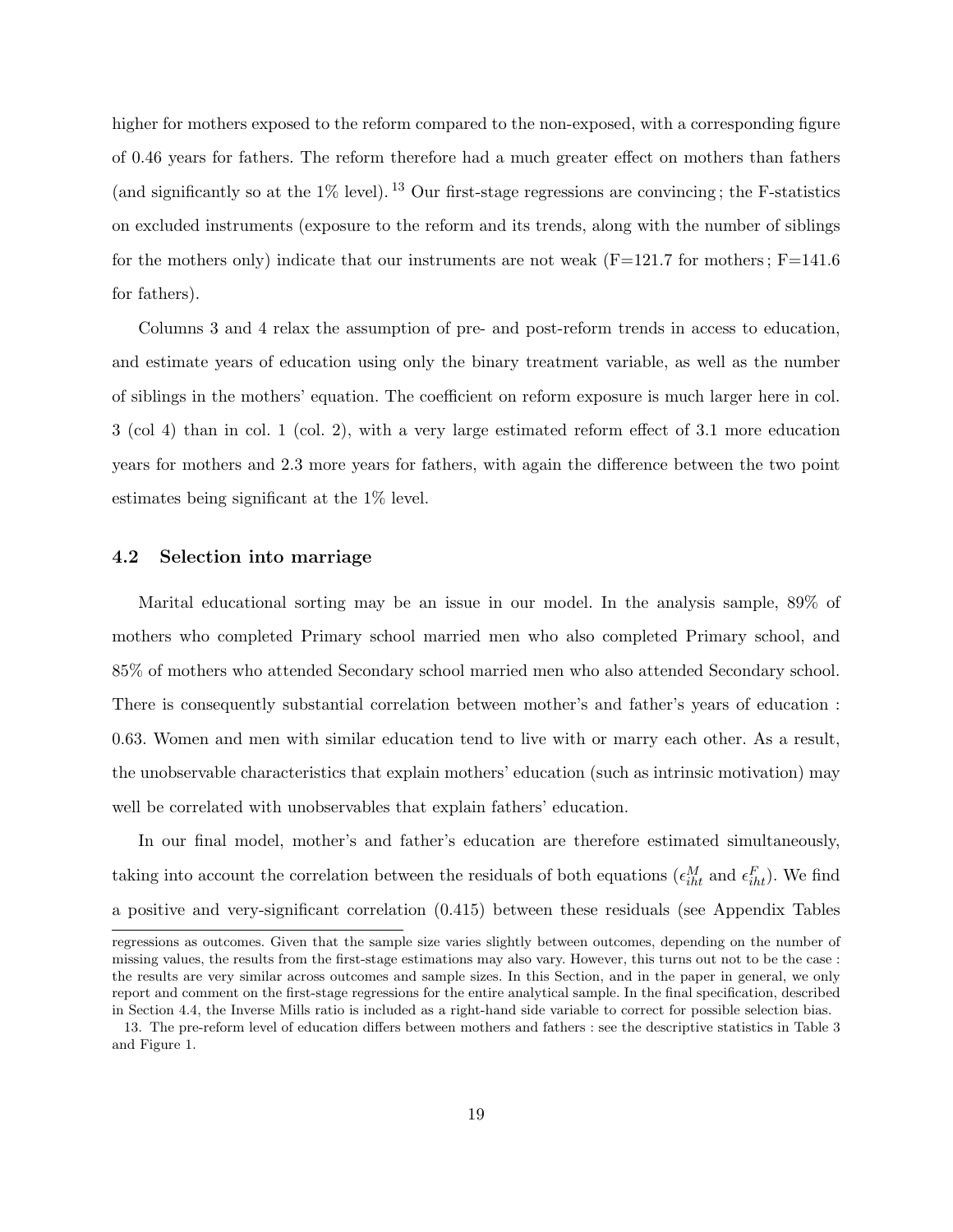B2-B4) : men and women with similar intrinsic incentives or aspirations towards human-capital investment tend to live and have children with each other.

#### 4.3 Selection into co-residence

Our ability to observe the dependent and independent variables of interest depends on the five types of setting in the data, as summarized in Table 5.

|        | -------<br><u>UUTUUTI IUU UU</u> |                                   |           |                      |           |                     |                      |                |  |
|--------|----------------------------------|-----------------------------------|-----------|----------------------|-----------|---------------------|----------------------|----------------|--|
|        |                                  | Presence in the sampled household |           | Education            |           | Type of health data |                      |                |  |
|        |                                  | Child                             | Mother    | Father               | Mother's  | Father's            | current              | Birth          |  |
|        | N                                | in the hh                         | in the hh | in the hh            | education | education           | status               | info           |  |
|        | $\left(1\right)$                 | $\left( 2\right)$                 | (3)       | (4)                  | (5)       | (6)                 | $\left( 7\right)$    | (8)            |  |
| Type 1 | 2,863                            | No                                | Yes       | $\operatorname{Yes}$ | 8.35      | ΝA                  | No                   | Yes            |  |
| Type 2 | 11,773                           | $\operatorname{Yes}$              | Yes       | $\operatorname{Yes}$ | 8.30      | 9.08                | $\operatorname{Yes}$ | Yes            |  |
| Type 3 | 3,217                            | Yes                               | No        | No                   | NA        | NA                  | $\operatorname{Yes}$ | N <sub>o</sub> |  |
| Type 4 | 286                              | Yes                               | No        | Yes                  | NA        | 9.17                | Yes                  | No             |  |
| Type 5 | 7,249                            | Yes                               | Yes       | No                   | 8.4       | ΝA                  | Yes                  | Yes            |  |

 $T$ ABLE  $5$  – Selection issues

The analytical sample used to estimate the effect of mother's and father's education on childhealth outcomes is restricted to sampled children who live with both parents (household composition of Type 2). If the three are listed as household members, we can match the children to their parents using their IDs, and the educational attainment of each parent is observed. In order to observe current health outcomes, we need either the mother to live in the household (as the birth history is asked of each mother) or the child to live in the household (and thus be present when the anthropometric measures are taken). Both types of outcomes are observed when the child and mother live in the same household.

In the four other cases, we do not have all of the necessary information (child-health outcomes and father's and mother's education). The different cases are summarized in Table 5. In Type 1 the child is not a household member, while the mother is (and maybe the father too). The mother declares the child in the birth history, but the child does not appear in the survey either because he/she is dead or is fostered in another household. As these children are not listed in the household roster, we cannot match them to their fathers, so that father's education is unobserved. There are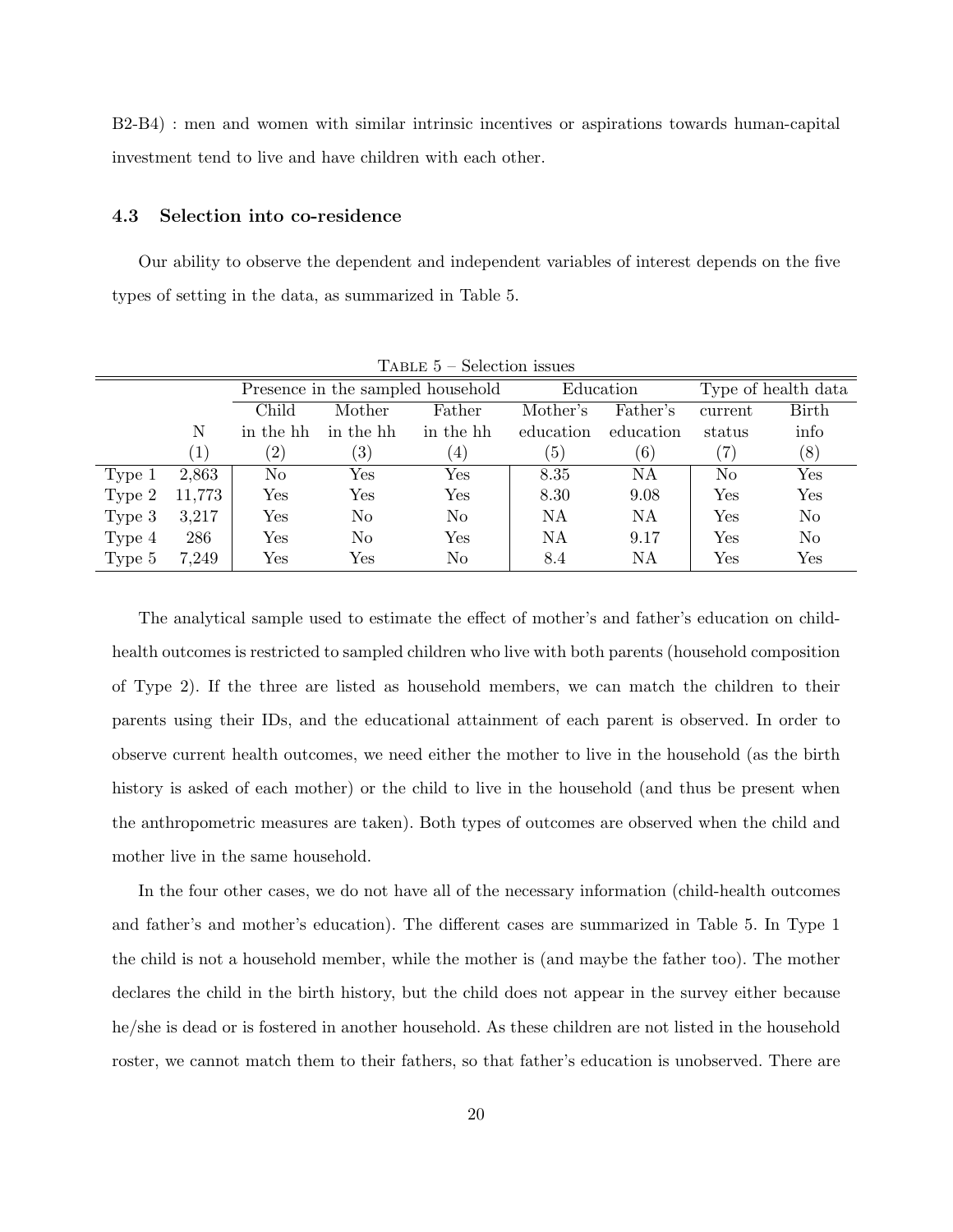2,863 children of this type who will not appear in our analysis, including in the selection equation.

Children of Types 3, 4 and 5 currently live in the sampled households but are left out of the analysis sample as they do not live with both parents. Type-3 children live with neither parent, Type-4 children with their father but not their mother, and Type-5 children with their mother only. We have missing data on the birth-outcome variables for Types 3 and 4 children as the mother is not in the sampled household and so does not reply to the questionnaire recording that information. Current child weight and height is observed when the child is present in the household, that is for children of Types 2 to 5.

Of the 22,525 sampled children aged 0-4, 52.3% live with both parents (Type 2), 14.3% with neither (Type 3), 1.3% with their father only (Type 4) and 32.2% with their mother only (Type 5). The Type-2 percentage is fairly stable over time : 52% in 1999, 53% in 2005, 53% in 2010 and 55% in 2015. This low percentage of children living with both parents is not particular to Zimbabwe, although it does have one of the lowest percentages among African countries (according to Pilon and Vigniki (2006), who refer more broadly to children aged below 15). <sup>14</sup>

There are no great differences in school attainment across types. When mother's education is observed, this varies from 8.3 to 8.4 years (see col. 5 of Table 5), and for fathers from 9.08 to 9.17 (col. 6). However, Table 2 shows that our analytical sample differs somewhat from the whole sample : households in the analytical sample are richer, and are more likely to live in urban areas and have younger children. From Panel B, we see that their children also have better health outcomes, although these gaps are not large. Except for having been born with the help of medical staff and the number of vaccines, the statistics in columns 1 and 2 are quite similar.

Our estimations may suffer from selection bias due to the coresidence restriction, for which we need to correct. The unit of analysis here is all children 0-4 living in sampled households (i.e. children of Types 2-5), and selection bias is addressed via Heckman's two-step procedure. <sup>15</sup> We

<sup>14.</sup> In Namibia, only 26% of children below the age of 15 live with both parents, with an analogous figure of 33% in South Africa. This percentage rises to about 50% in Zimbabwe and Rwanda. But most countries have higher figures, such as Benin (65%), Ethiopia (71%) and Burkina Faso (78%) (Pilon and Vigniki 2006).

<sup>15.</sup> We estimate a selection equation to explain why parents may not live with their children. Only 2% of mothers and 5% of fathers of sample children are dead. Fathers/mothers who do not live with their child are therefore mainly parents who have decided not to live together : divorcees, temporary migrants who quit the household and those who have entrusted their child to somebody else's care. We hypothesise that all of these potential (unobserved) reasons can be summarized by one single selection equation, a hypothesis that is of course debatable.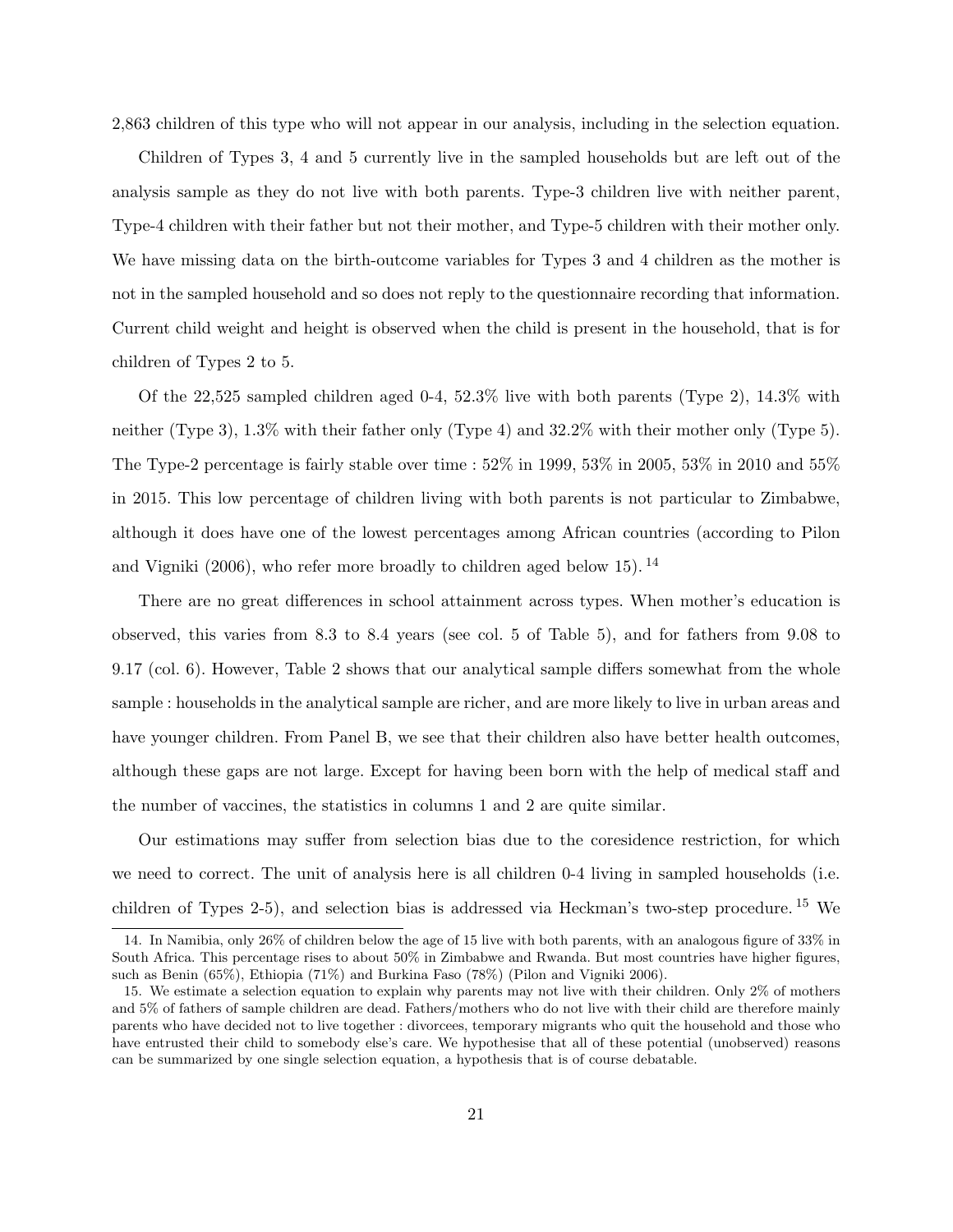estimate two probit selection equations, one each for the mother and father. Let  $\textit{Coresidence}_{iht}^M$ (Coresidence<sub>iht</sub>) be a dummy for child i living with her mother M (father F) in survey t, and zero otherwise. We have :

Coresidence<sup>M</sup> iht = 1 if Coresidence∗<sup>M</sup> iht > 0, 0 otherwise Coresidence<sup>F</sup> iht = 1 if Coresidence∗<sup>F</sup> iht > 0, 0 otherwise

where  $\textit{Coresidence}_{iht}^{*M}$  and  $\textit{Coresidence}_{iht}^{*F}$  are latent variables defined as follows :

$$
Coresidence_{iht}^{*M} = a_0^M + Z_{iht}^{'M}a_1^M + X_{iht}'a_2^M + X_{ht}'a_3^M + \mu_{iht}^M
$$
\n(3)

$$
Coresidence_{iht}^{*F} = a_0^F + Z_{iht}^{'F}a_1^F + X_{iht}^{'}a_2^F + X_{ht}^{'}a_3^F + \mu_{iht}^F
$$
\n(4)

As before, i indexes the child  $(i = 1, ..., N_T)$ , where  $N_T$  denotes the size of the initial sample), h the household and t the year of the survey.

The estimation of these selection equations requires exclusion restrictions, i.e. variables that influence co-residence but have no direct effect on the outcome. We use community-level variables. For the mother, we use two variables  $(Z_{iht}^M)$ : the proportion of sampled women who gave birth to their first child before getting married in each community, and the proportion of sampled women who are currently divorced, separated or widowed in each community. For fathers, the excluded variables  $Z_{iht}^F$  are the proportion of sampled men currently divorced, separated or widowed in each community and the percentage of sampled men living in a polygamous household in each community. There are 1,418 different communities in our analytical sample, each of which is large enough to be distinct from the individual considered (comprising, on average, 11 households and 65 individuals). The models also incude child  $(X'_{iht})$  and household  $(X'_{ht})$  characteristics in the outcome equation as described below.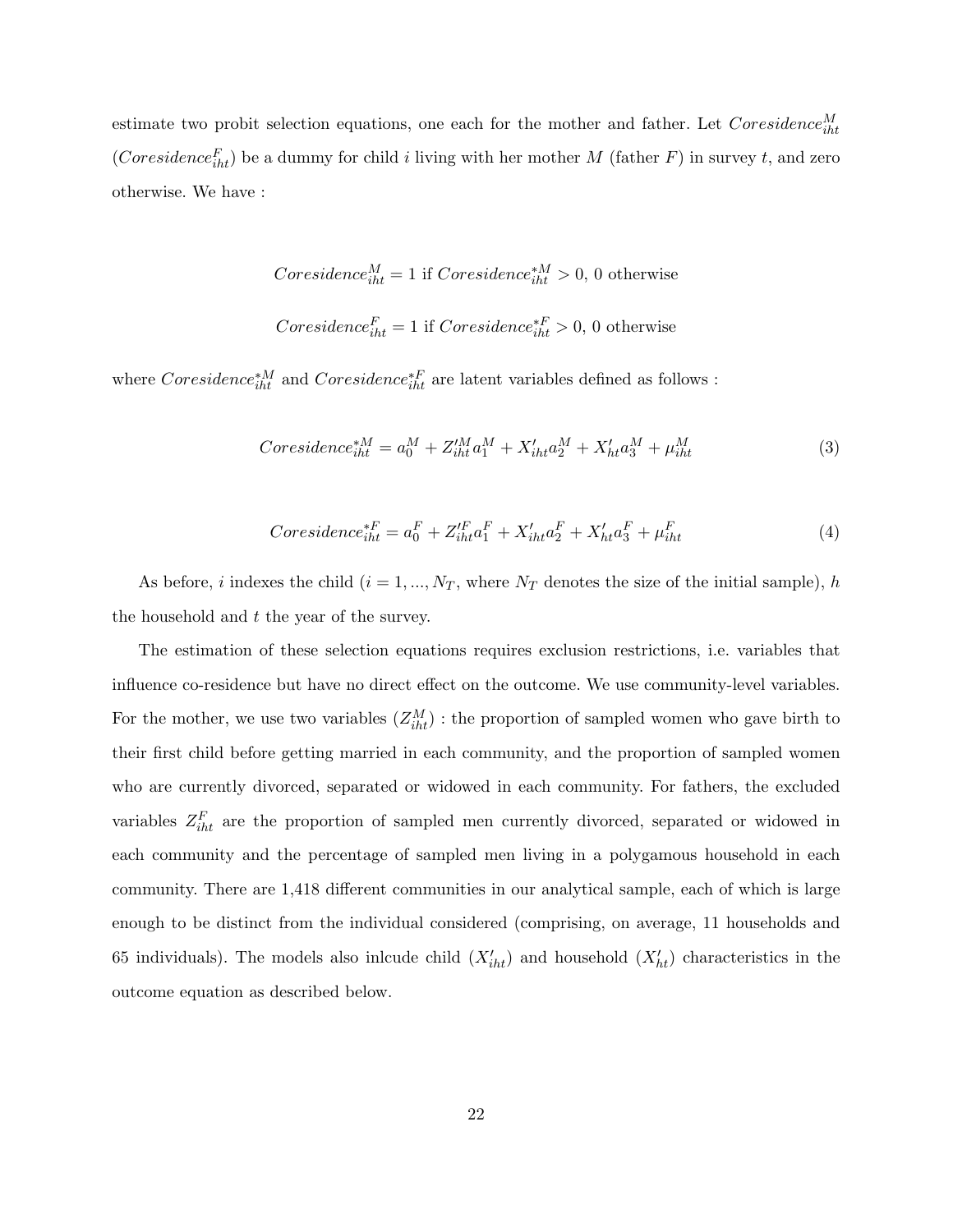|                                                    | (1)            | (2)                 |
|----------------------------------------------------|----------------|---------------------|
|                                                    | Mother present | Father present      |
| Separated $(\%$ in cluster)                        | $-0.657***$    | $-0.741***$         |
|                                                    | (0.126)        | (0.116)             |
| First child born before marriage $(\%$ in cluster) | $-0.682***$    |                     |
|                                                    | (0.145)        |                     |
| Polygamous $(\%$ in cluster)                       |                | $0.436***$          |
|                                                    |                | (0.116)             |
| Age                                                | $-0.301***$    | $-0.069***$         |
|                                                    | (0.007)        | (0.006)             |
| Girl                                               | 0.003          | $-0.000$            |
|                                                    | (0.021)        | (0.018)             |
| Urban                                              | $0.298***$     | $0.209***$          |
|                                                    | (0.056)        | (0.053)             |
| Poorest                                            | $0.120*$       | $-0.108*$           |
|                                                    | (0.062)        | (0.058)             |
| Poorer                                             | $-0.049$       | $-0.241***$         |
|                                                    | (0.061)        | (0.057)             |
| Middle                                             | $-0.107*$      | $-0.367***$         |
|                                                    | (0.059)        | (0.056)             |
| Richer                                             | $0.121***$     | $-0.057$            |
|                                                    | (0.046)        | (0.039)             |
| Constant                                           | $2.263***$     | $1.093***$          |
|                                                    | (0.167)        | (0.138)             |
| $\overline{\text{N}}$                              | 21,975         | $21,\overline{924}$ |
| Pseudo $\mathbb{R}^2$                              | 0.11           | $0.06\,$            |
| Correctly specified                                | 63.78          | 62.02               |
| Region FE                                          | <b>YES</b>     | <b>YES</b>          |
| Year FE                                            | YES            | <b>YES</b>          |
| $Region \times Year FE$                            | <b>YES</b>     | <b>YES</b>          |

TABLE  $6$  – Selection equations for mothers and fathers (Equations (3) and (4))

 $Source$  : Authors' calculations from the Demographic and Health Surveys.

Notes : \*  $p < 0.10$ , \*\*  $p < 0.05$ , \*\*\*  $p < 0.01$ . Robust standard errors clustered at the enumeration area level are in parentheses.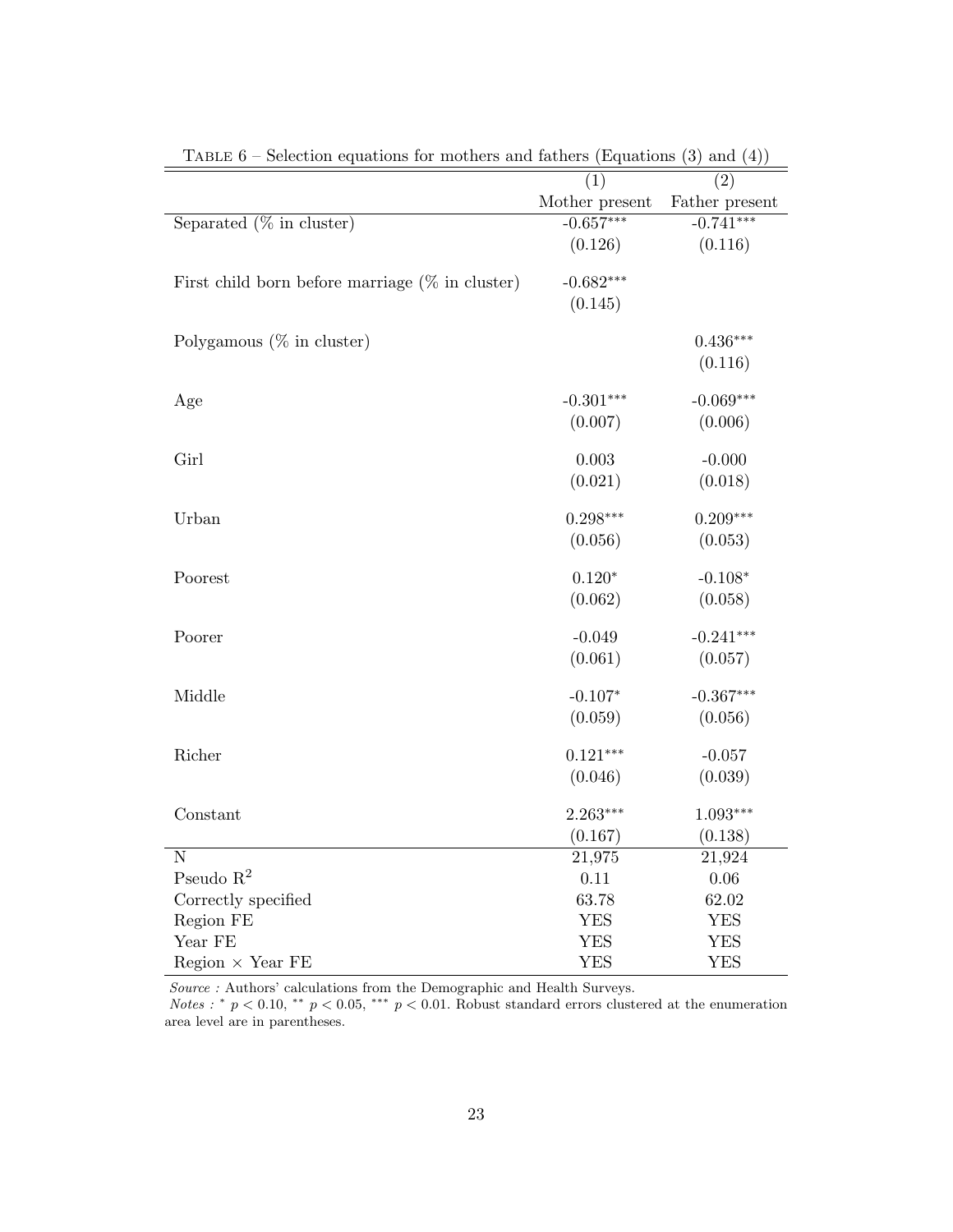The selection-equation estimation results (3) and (4) appear in Table 6, cols. 1 and 2 respectively. All of the instruments are significantly related to the probability of co-residence at the 1% level, and are of the expected sign. We find that the greater the proportion of sampled women who gave birth to their first child before getting married in each community and the higher the proportion of sampled women who are currently divorced, separated or widowed in each community, the lower the probability that the child live with their mother. Equally, the higher the proportion of men who are currently divorced, separated or widowed in the community, the lower is the probability that the child live with their father, and the higher the proportion of men living in polygamous households, the higher the probability that the child live with their father.<sup>16</sup>

#### 4.4 Final specification

Our final specification aims to identify the effect of parental education on a number of childhealth outcomes. We address education endogeneity via the policy reform that allowed some parents to enroll in school and stay longer in school. We do so via 2SLS estimation. Selection into co-residence is taken into account using a two-step Heckman selection model, and marital homogamy using correlated error terms between fathers' and mothers' education. We use the procedure described in Wooldridge (2002, Chapter 17) to estimate a full model that takes all these issues into account in the five-equation model described below.

<sup>16.</sup> We may have expected this correlation to be of the opposite sign. However, polygamous fathers in Zimbabwe usually live in the same house with their different wives, especially in rural areas (OECD 2010).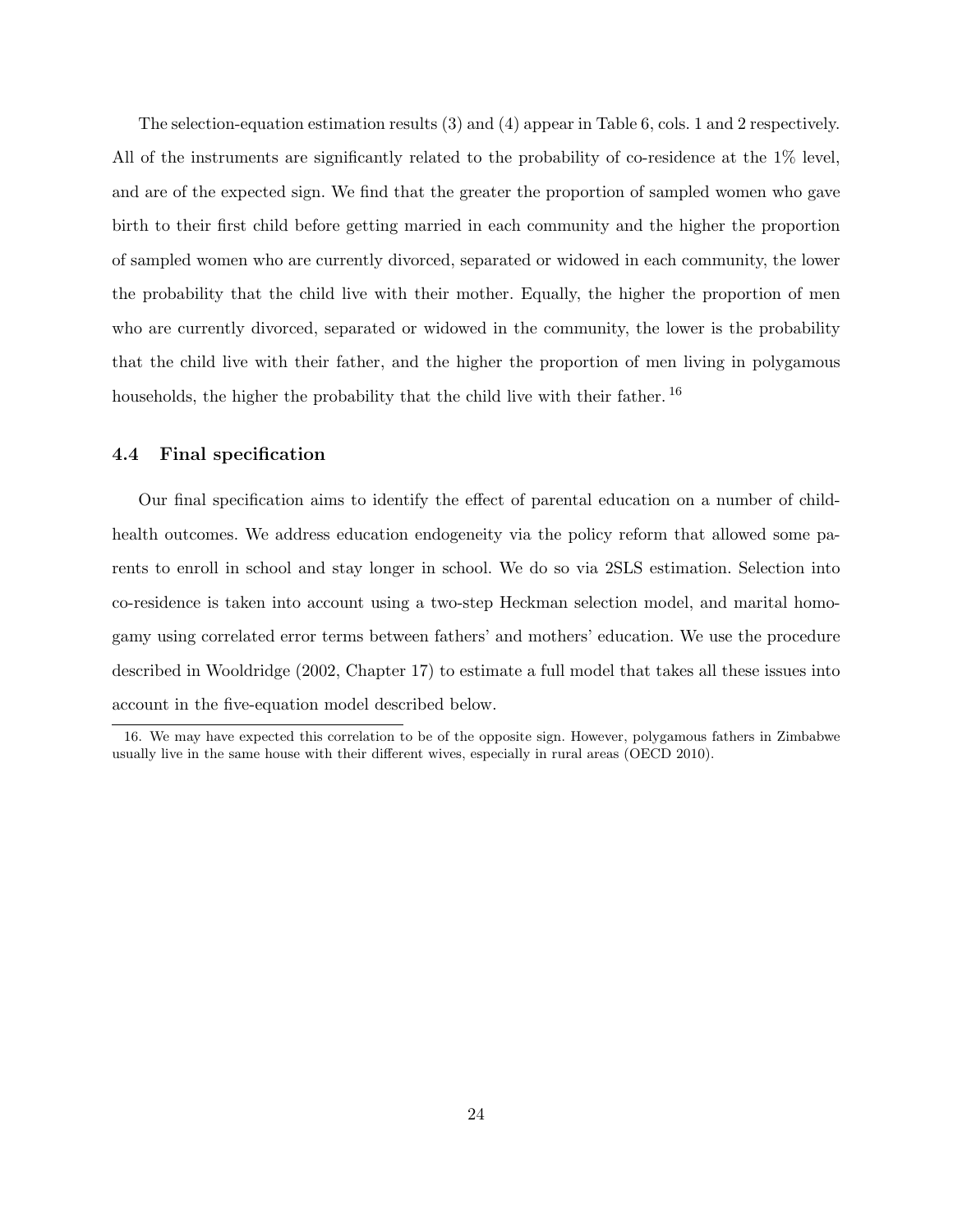$$
Coresidence_{iht}^{*M} = a_0^M + Z_{iht}^{\prime M} a_1^M + X_{iht}^{\prime} a_2^M + X_{ht}^{\prime} a_3^M + \mu_{iht}^M; i = 1, ..., N_T
$$
\n
$$
(5)
$$

 $\sqrt{ }$ 

$$
Coresidence_{iht}^{*F} = a_0^F + Z_{iht}^{'F}a_1^F + X_{iht}^{'}a_2^F + X_{ht}^{'}a_3^F + \mu_{iht}^F; i = 1, ..., N_T
$$
\n
$$
(6)
$$

$$
E du c_{iht}^{M} = b_{0}^{M} + b_{1}^{M} T^{M} + b_{2}^{M} (B^{M} - 1966) 1_{B^{M} < 1966} + b_{3}^{M} (B^{M} - 1966)^{2} 1_{B^{M} < 1966}
$$
\n
$$
+ b_{4}^{M} (B^{M} - 1966) 1_{B^{M} \ge 1966} + b_{5}^{M} (B^{M} - 1966)^{2} 1_{B^{M} \ge 1966} + b_{6}^{M} \lambda_{iht}^{M} + Z_{iht}^{\prime M} b_{7}^{M} \tag{7}
$$
\n
$$
+ b_{6}^{F} \lambda_{iht}^{F} + Z_{iht}^{\prime F} b_{7}^{F} + X_{iht}^{\prime} b_{8}^{M} + X_{ht}^{\prime} b_{9}^{M} + \epsilon_{iht}^{M}; i = 1, ..., N
$$

$$
E du c_{iht}^{F} = b_{0}^{F} + b_{1}^{F} T^{F} + b_{2}^{F} (B^{F} - 1966) 1_{B^{F} < 1966} + b_{3}^{F} (B^{F} - 1966)^{2} 1_{B^{F} < 1966}
$$
\n
$$
+ b_{4}^{F} (B^{F} - 1966) 1_{B^{F} \ge 1966} + b_{5}^{F} (B^{F} - 1966)^{2} 1_{B^{F} \ge 1966} + b_{6}^{F} \lambda_{iht}^{F} + Z_{iht}^{\prime F} b_{7}^{F}
$$
\n
$$
+ b_{6}^{M} \lambda_{iht}^{M} + Z_{iht}^{\prime M} b_{7}^{M} + X_{iht}^{\prime} b_{8}^{F} + X_{ht}^{\prime} b_{9}^{F} + \epsilon_{iht}^{F}; i = 1, ..., N
$$
\n
$$
(8)
$$

$$
H_{iht} = c_0 + c_1^M E du c_{iht}^M + c_1^F E du c_{iht}^F + c_1^{FM} E du c_{iht}^F * E du c_{iht}^M + c_2^M \lambda_{iht}^M + c_2^F \lambda_{iht}^F
$$
  
+ 
$$
Z_{iht}^M c_3^M + Z_{iht}^{'F} c_3^F + X_{iht}' c_4 + X_{ht}' c_5 + \nu_{iht}; i = 1, ..., N
$$

$$
(9)
$$

In equation (9),  $H_{iht}$  is child health, and  $Educ_{iht}^M$  and  $Educ_{iht}^F$  are continuous variables for mother's and father's years of education respectively. We also include an interaction between mother's and father's education,  $Educ_{iht}^F * Educ_{iht}^M$ , which allows us to test for complementarity between the two.

N is the size of the analytical sample. The outcome equation includes a number of exogenous variables that also appear in the selection and first-stage equations :  $X_{iht}$  includes child characteristics (age and sex) and  $X_{ht}$  household characteristics (household wealth quintiles, urban location, regional dummy variables, year fixed effects and the interaction between the region and year fixed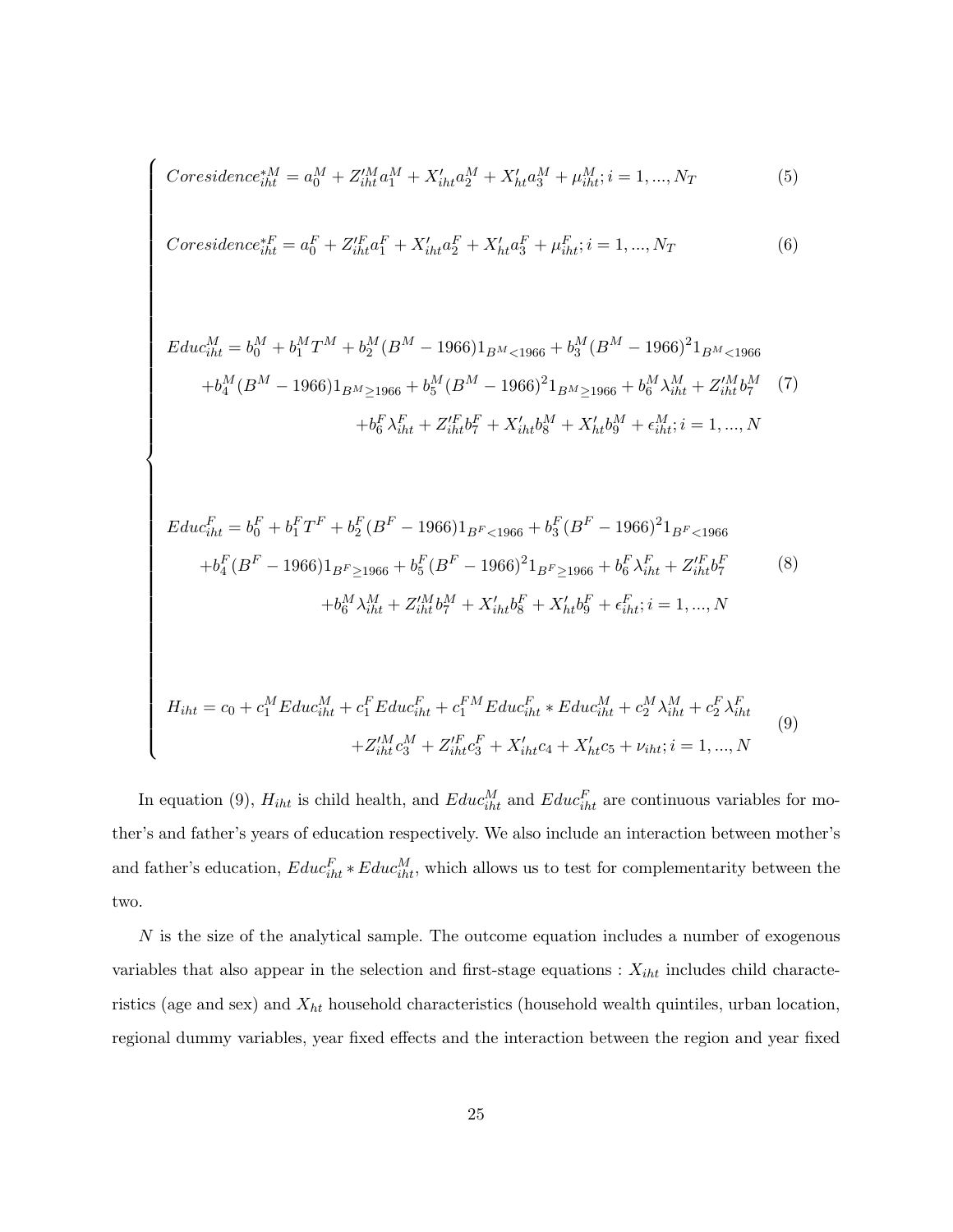effects). We could not include religion or household ethnicity.<sup>17</sup> The year dummies (1999, 2005, 2010 and 2015), region fixed-effects and their interactions are included in all equations.

As described in Wooldridge (2002), we correct for any selection bias by adding the Inverse Mills ratios from the probit estimation of equations (5) and (6) to both the first-stage ((7) and (8)) and outcome (9) equations. The two Inverse Mills ratios are  $\lambda^M$  and  $\lambda^F$ , and a test for selection bias is  $c_2^M = 0$  and  $c_2^F = 0$  in (9).

All exogenous variables should appear in the selection equation and be listed as instruments in the 2SLS procedure. However, in our case, some exogenous variables (such as the exposure to the reform variables) cannot be included in the selection equation as they are not observed for fathers and mothers who do not live with their child. Equations (5) and (6) are estimated separately via probits, and Equations (7) to (9) are estimated simultaneously using linear-probability models. This joint estimation allows us to take into account any correlation between the error terms :  $\epsilon_{iht}^M$  and  $\epsilon_{iht}^F$  may be correlated due to assortative matching;  $\epsilon_{iht}^M$  and  $\nu_{iht}$  as well as  $\epsilon_{iht}^F$  and  $\nu_{iht}$  may also be correlated if mothers (fathers) have intrinsic characteristics that influence both their choice of education and their ability to improve their child's health. We later discuss the sign and significance of all these correlations. We do not consider any correlation between  $\mu_{iht}^M$  and  $\epsilon_{iht}^M$ ,  $\mu_{iht}^F$  and  $\epsilon_{iht}^F$  or  $\mu_{iht}^M$ ,  $\mu_{iht}^F$  and  $\nu_{iht}$ , as these error terms refer to samples of different sizes. Last, note that standard errors are clustered at the enumeration area level in all equations as proportions computed at the enumeration area level are included in the set of right-hand side variables.

### 5 Results

#### 5.1 The impact of mother's education only

We start our analysis by looking at the impact of mother's education on child-health outcomes, as this has been the focus of the literature on parental education and child health. As such, the role of the father in terms of his living with his children and education is not taken into account.

<sup>17.</sup> There is insufficient variation in religion : depending on the survey waves, 90-95% of mothers are Christians and 5-10% Atheists, and 65-80% of fathers are Christians and 20-25% Atheists. Moreover, ethnicity is not available in our survey waves.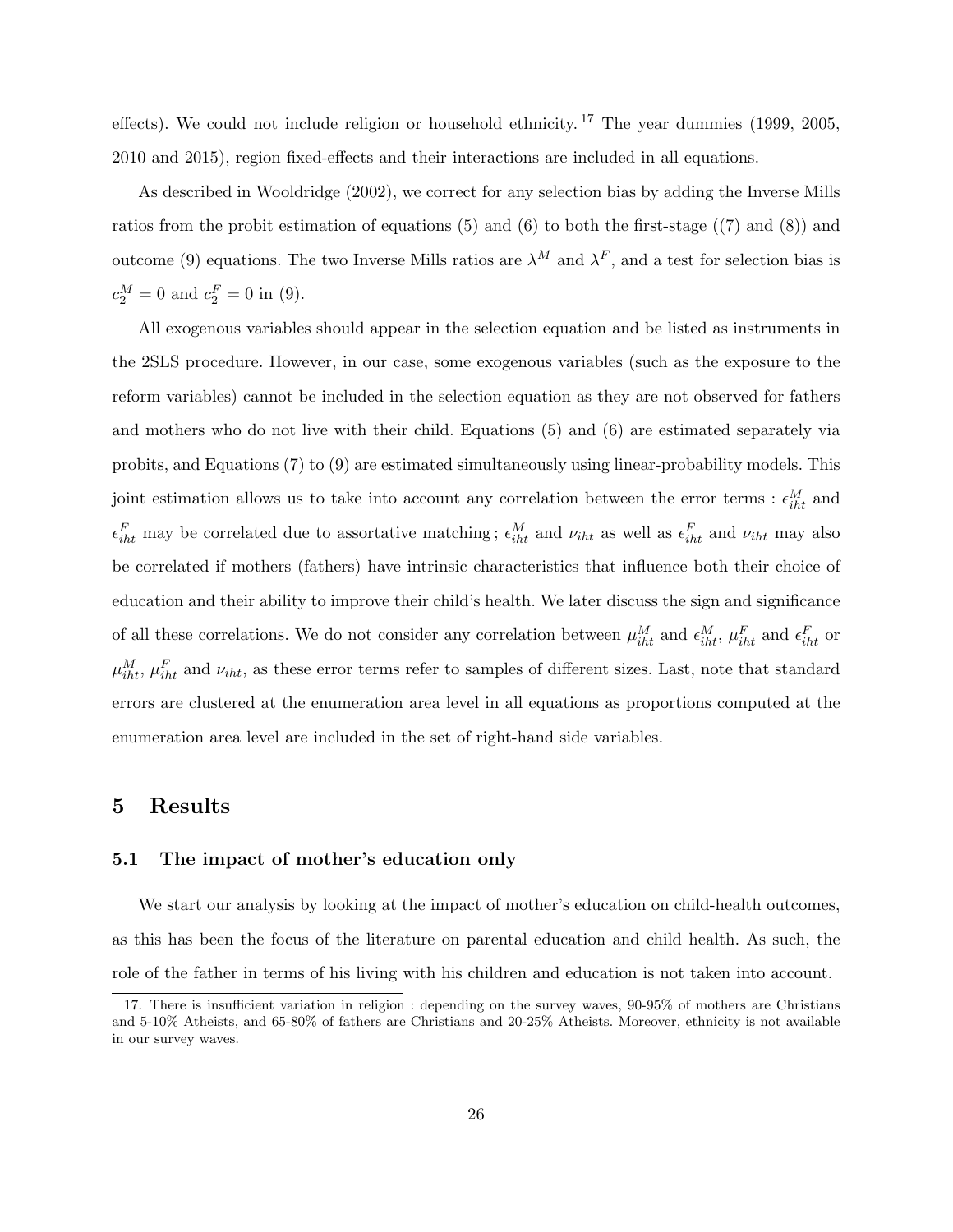The most naive approach is to estimate the effect of mother's education in the sample of children living with their mother, whatever the situation of the father : the child can either live with both parents or with the mother and not the father. We can argue that the estimated effect of mother's education here is unreliable for a number of reasons. First, if the child lives with both parents, and the father and mother have similar education, not controlling for father's education may overestimate the effect of mother's education, as the latter captures part of that of the father. Second, if the father does not live with his child, the educated mother might compensate for the father's absence so that the estimated effect might be larger than it would have been in the presence of the father.

We tackle these issues by estimating the effect of mother's education in different samples : first the sample of children who live with their mother (with the father being present or not) ; second, the sample of children who live with their mother and not their father ; and third, the sample of children who live with both parents. We compare the results across the different samples using the 95-percent confidence intervals.

Table 7 shows the benchmark results for the sample of all mothers living with their child, whatever the situation of the father. We then estimate equations  $(5)$ ,  $(7)$  and  $(9)$  without including any information on the father. Four estimates are shown : the OLS estimate (column 1), the 2SLS estimate (column 2), the OLS estimate correcting for selection (column 3) and the 2SLS estimate correcting for selection (column 4). The results in column 4 come from our preferred specification that deals with all the estimation issues discussed above ; this corresponds to the estimation of equation (9). However, columns 1 to 3 help us to understand how our results change when correcting for the endogeneity of education and selection.

In the OLS specification in column 1, the education coefficient has the expected sign, as more education is associated with better health : in Panel A there are more prenatal visits, a greater probability of having attended at least four prenatal visits and the birth being assisted by a doctor or a nurse, and a lower probability of home birth. In Panel B, mother's education is also associated with improved child nutrition, reducing the probability of child stunting, severe stunting and wasting, and increasing the three Z-scores (height-for-age, weight-for-age and weight-for-height). Last, the OLS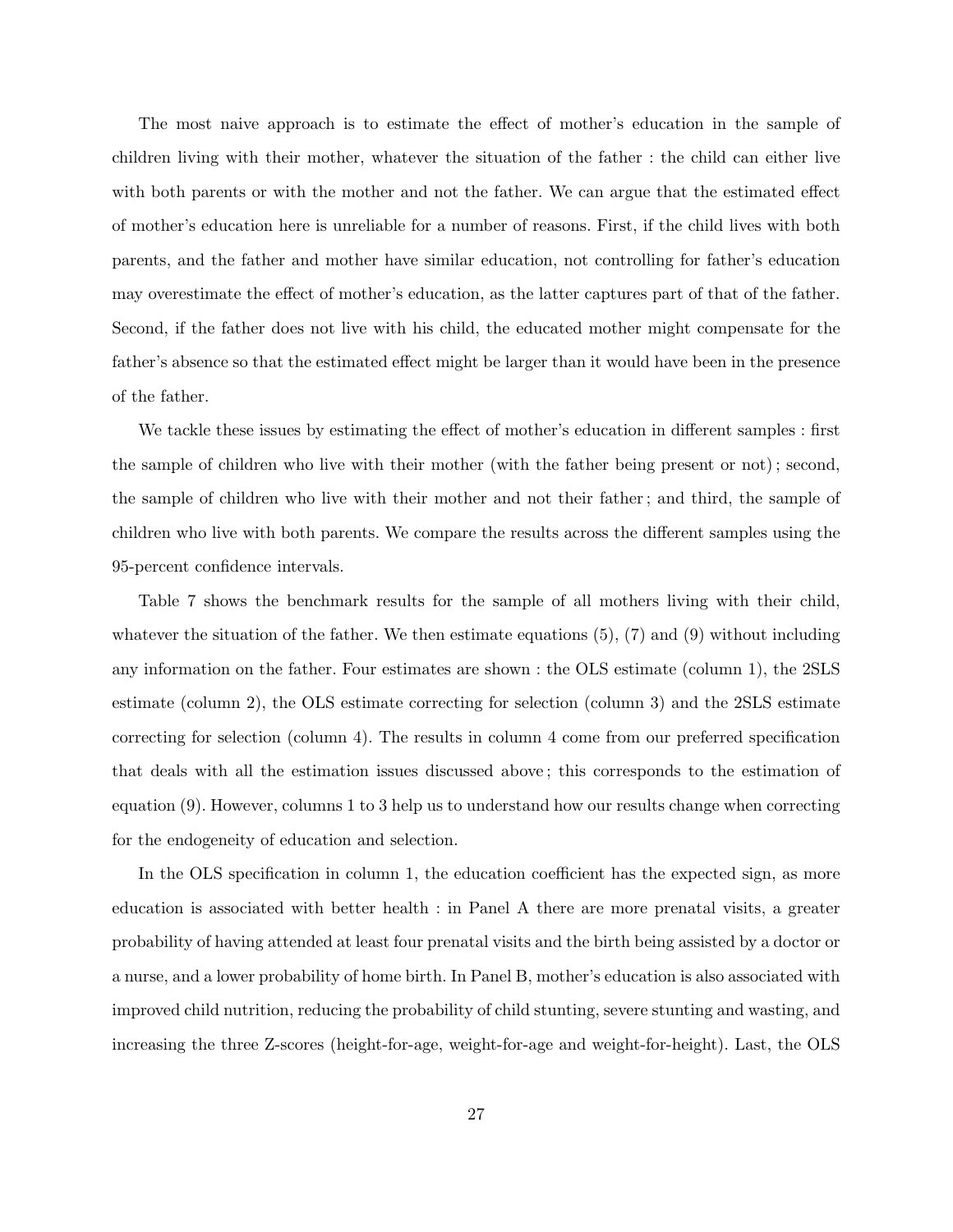estimates in Panel C suggest that mother's education increases vaccine use. All of the estimated coefficients are significant, except for that on bed-net use (although mother's education may be associated with children living in lower-risk malaria environments). We here look at the use of bed-nets, rather than the fact of owning them, so that we estimate their effective coverage.

Column 2 reports the IV point estimates of mother's education on the various outcomes. The IV estimates for many outcomes are of the same (positive) sign as the OLS estimates, but are not significant. The effect of mother's education remains statistically significant on the probabilities of home birth and complete vaccination. The same results are found in column 4, taking into account selection into co-residency, except that there is a counterintuitive negative effect on the number of vaccines. More generally, the results suggest that selection into co-residency with the mother does not drive the previous results, as the findings are similar between cols. 1 and 3 for OLS, and between cols. 2 and 4 for IV.

The findings in cols. 1 and 2 of Table 7 can be compared to those in De Neve and Subdramanian (2017) for the probabilities of being stunted and wasted via OLS and IV. Our results are in line with theirs, as the OLS estimates of the effect of maternal schooling are negative and significant, while the IV estimates are insignificant.

We now restrict the sample to children who live with their mother and whose father is not present in the household (Table 8), reducing the sample from about 18,000 observations to about 7,000. In column 4 we find, as in Table 7, that children with more-educated mothers have a lower probability of being born at home. While mother's education significantly influences the Z-scores and nutrition status in the OLS models (cols. 1 and 3), the IV coefficients are insignificant in cols. 2 and 4. The point estimates are however very similar to those in Table 7. On the contrary, the coefficients for the prevention variables are no longer significant in Table 8 (even though their values lie in the confidence intervals of those in Table 7). Prevention behaviors may then be more affected by fathers, so that the coefficients on these variables in Table 7 are not accurately estimated. The impact of mother's education may partly capture that of father's education (especially if they have similar education). This also means that when the father does not live with his children, the mother does not compensate for his absence by adopting preventive behaviors.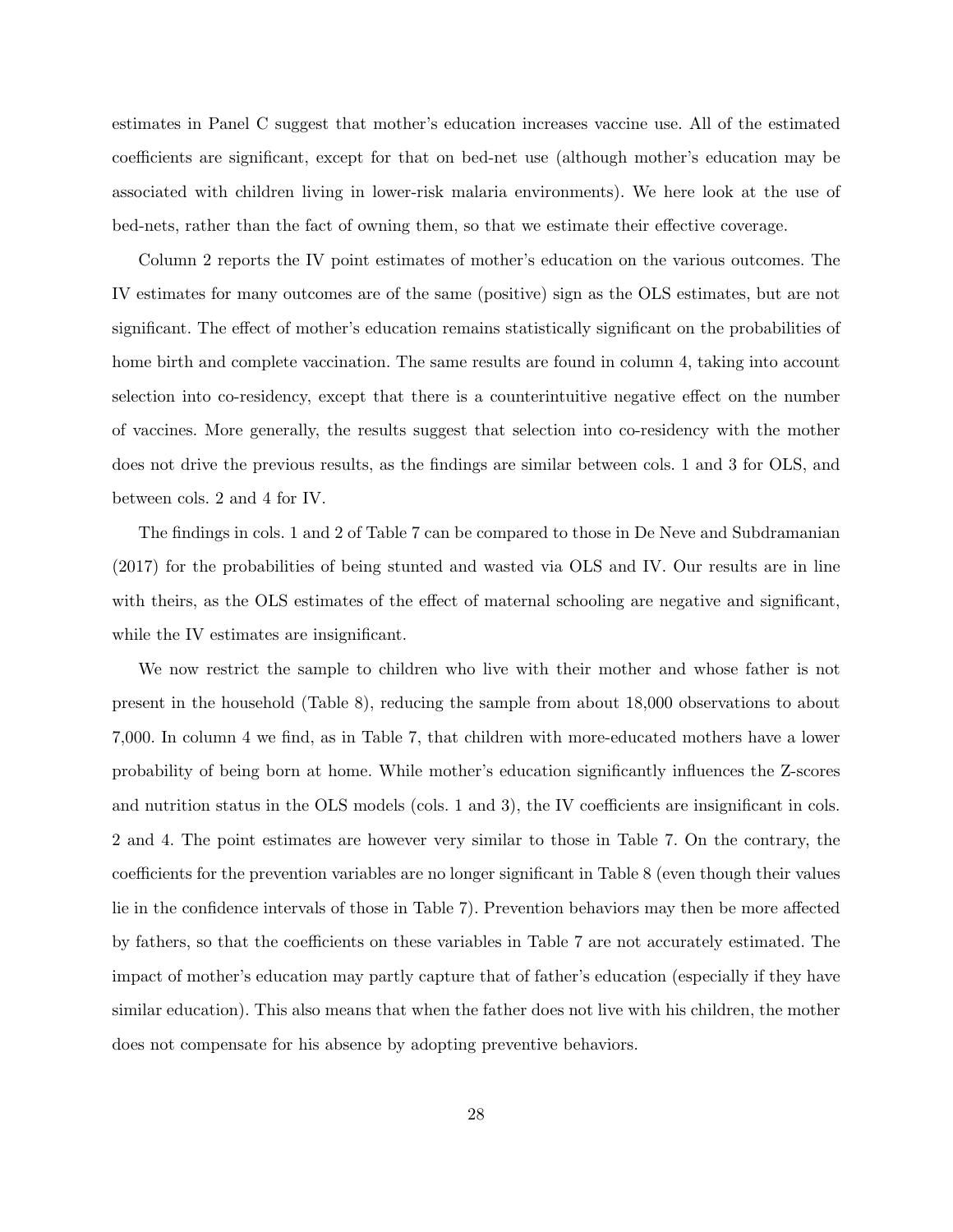|                                      | $\overline{(1)}$  | $\overline{(2)}$  | $\overline{(3)}$          | $\overline{(4)}$         |
|--------------------------------------|-------------------|-------------------|---------------------------|--------------------------|
|                                      |                   |                   |                           | Correcting for selection |
|                                      | <b>OLS</b>        | IV                | $\overline{\mathrm{OLS}}$ | $\overline{\rm IV}$      |
| <b>Panel A</b> – Prenatal Care       |                   |                   |                           |                          |
| Number of prenatal visits            | $0.105***$        | 0.026             | $0.104***$                | 0.025                    |
| $N = 13,405$                         | [0.086, 0.125]    | $[-0.034, 0.086]$ | [0.085, 0.124]            | $[-0.035, 0.085]$        |
| Prenatal visits $\geq 4$             | $0.012***$        | 0.007             | $0.012***$                | 0.006                    |
| $N = 13,405$                         | [0.009, 0.015]    | $[-0.004, 0.017]$ | [0.009, 0.015]            | $[-0.004, 0.017]$        |
| Home birth                           | $-0.027***$       | $-0.027***$       | $-0.027***$               | $-0.027***$              |
| $N = 16,867$                         | $[-0.030,-0.025]$ | $[-0.038,-0.017]$ | $[-0.030,-0.024]$         | $[-0.038,-0.017]$        |
| Birth assisted by medical staff      | $0.025***$        | $-0.011$          | $0.025***$                | $-0.011$                 |
| $N = 18,594$                         | [0.022, 0.028]    | $[-0.038, 0.015]$ | [0.022, 0.028]            | $[-0.038, 0.017]$        |
| <b>Panel B</b> – Nutrition           |                   |                   |                           |                          |
| Stunted                              | $-0.009***$       | 0.005             | $-0.009***$               | 0.004                    |
| $N = 15,507$                         | $[-0.012,-0.006]$ | $[-0.006, 0.015]$ | $[-0.012,-0.006]$         | $[-0.007, 0.014]$        |
| Severely stunted                     | $-0.002**$        | 0.003             | $-0.002**$                | 0.002                    |
| $N = 15,507$                         | $[-0.005,-0.000]$ | $[-0.005, 0.010]$ | $[-0.005,-0.000]$         | $[-0.005, 0.010]$        |
| Wasted                               | $-0.001*$         | $-0.001$          | $-0.001$                  | $-0.001$                 |
| $N = 15,392$                         | $[-0.003, 0.000]$ | $[-0.007, 0.005]$ | $[-0.003, 0.000]$         | $[-0.007, 0.005]$        |
| HAZ                                  | $0.032***$        | $-0.001$          | $0.032***$                | 0.002                    |
| $N = 15,507$                         | [0.021, 0.042]    | $[-0.038, 0.036]$ | [0.022, 0.042]            | $[-0.034, 0.039]$        |
| <b>WAZ</b>                           | $0.033***$        | $-0.000$          | $0.033***$                | 0.001                    |
| $N = 15,934$                         | [0.025, 0.041]    | $[-0.028, 0.027]$ | [0.025, 0.041]            | $[-0.027, 0.028]$        |
| <b>WHZ</b>                           | $0.018***$        | $-0.010$          | $0.017***$                | $-0.011$                 |
| $N = 15,392$                         | [0.008, 0.027]    | $[-0.044, 0.024]$ | [0.008, 0.027]            | $[-0.044, 0.023]$        |
| <b>Panel C</b> – Prevention          |                   |                   |                           |                          |
| Number of types of complete vaccines | $0.021***$        | $-0.031$          | $0.020***$                | $-0.037$                 |
| $N = 18,594$                         | [0.013, 0.028]    | $[-0.077, 0.015]$ | [0.013, 0.028]            | $[-0.084, 0.011]$        |
| Complete vaccination                 | $0.011***$        | $0.012**$         | $0.011***$                | $0.009*$                 |
| $N = 15,084$                         | [0.008, 0.014]    | [0.003, 0.022]    | [0.008, 0.014]            | $[-0.000, 0.019]$        |
| Slept under net last night           | 0.001             | 0.000             | 0.001                     | $-0.000$                 |
| $N = 14,760$                         | $[-0.002, 0.003]$ | $[-0.004, 0.004]$ | $[-0.001, 0.003]$         | $[-0.004, 0.004]$        |
| Control variables X                  | <b>YES</b>        | <b>YES</b>        | <b>YES</b>                | <b>YES</b>               |
| Control variables Z                  | N <sub>O</sub>    | N <sub>O</sub>    | <b>YES</b>                | <b>YES</b>               |
| Region FE                            | <b>YES</b>        | <b>YES</b>        | <b>YES</b>                | <b>YES</b>               |
| Year FE                              | <b>YES</b>        | <b>YES</b>        | <b>YES</b>                | <b>YES</b>               |
| Region $\times$ Year FE              | <b>YES</b>        | <b>YES</b>        | <b>YES</b>                | YES                      |

Table 7 – The impact of mother's education only (whole sample)

Source : Authors' calculations from the Demographic and Health Surveys.

Notes : \*  $p < 0.10$ , \*\*  $p < 0.05$ , \*\*\*  $p < 0.01$ . 95% confidence intervals in brackets. Robust standard errors clustered at the enumeration area level. The control variables X are child sex and age, urban residence and household-wealth quintiles. Columns (3) and (4) also control for the Inverse Mills ratio obtained for mothers. The control variables Z are the proportions of sampled women who were previously married and who gave birth to their first child outside of marriage in the cluster.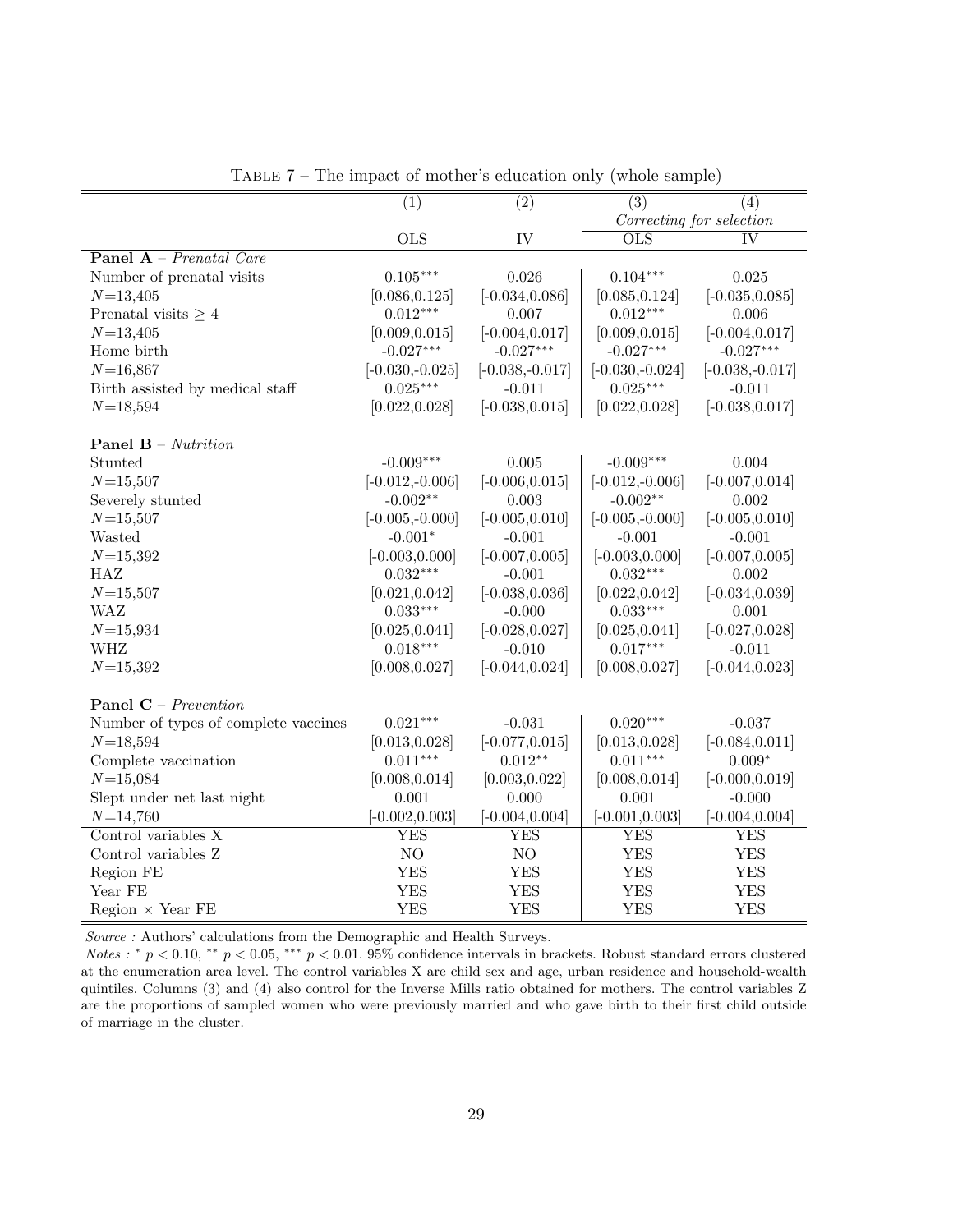|                                      | $\overline{(1)}$  | $\overline{(2)}$  | $\overline{(3)}$          | $\overline{(4)}$         |
|--------------------------------------|-------------------|-------------------|---------------------------|--------------------------|
|                                      |                   |                   |                           | Correcting for selection |
|                                      | <b>OLS</b>        | IV                | $\overline{\mathrm{OLS}}$ | IV                       |
| <b>Panel A</b> – Prenatal Care       |                   |                   |                           |                          |
| Number of prenatal visits            | $0.081***$        | 0.076             | $0.081***$                | 0.077                    |
| $N = 5,093$                          | [0.052, 0.111]    | $[-0.024, 0.177]$ | [0.051, 0.111]            | $[-0.023, 0.176]$        |
| Prenatal visits $\geq 4$             | $0.010***$        | $-0.003$          | $0.010***$                | $-0.002$                 |
| $N = 5,093$                          | [0.005, 0.015]    | $[-0.021, 0.016]$ | [0.005, 0.015]            | $[-0.021, 0.016]$        |
| Home birth                           | $-0.026***$       | $-0.025***$       | $-0.026***$               | $-0.025***$              |
| $N = 6,226$                          | $[-0.031,-0.022]$ | $[-0.041,-0.008]$ | $[-0.031, -0.022]$        | $[-0.041,-0.009]$        |
| Birth assisted by medical staff      | $0.025***$        | $-0.009$          | $0.024***$                | $-0.010$                 |
| $N = 6,877$                          | [0.020, 0.029]    | $[-0.051, 0.033]$ | [0.020, 0.029]            | $[-0.051, 0.031]$        |
|                                      |                   |                   |                           |                          |
| <b>Panel B</b> – Nutrition           |                   |                   |                           |                          |
| Stunted                              | $-0.012***$       | $-0.000$          | $-0.012***$               | $-0.000$                 |
| $N = 5,749$                          | $[-0.017,-0.007]$ | $[-0.018, 0.017]$ | $[-0.017,-0.007]$         | $[-0.018, 0.018]$        |
| Severely stunted                     | $-0.006***$       | $-0.003$          | $-0.006***$               | $-0.002$                 |
| $N = 5,749$                          | $[-0.009,-0.002]$ | $[-0.015, 0.010]$ | $[-0.009,-0.002]$         | $[-0.015, 0.010]$        |
| Wasted                               | $-0.003**$        | $-0.002$          | $-0.003**$                | $-0.002$                 |
| $N = 5,703$                          | $[-0.006,-0.001]$ | $[-0.012, 0.008]$ | $[-0.006,-0.001]$         | $[-0.012, 0.008]$        |
| HAZ                                  | $0.043***$        | 0.005             | $0.043***$                | 0.004                    |
| $N = 5,749$                          | [0.027, 0.059]    | $[-0.057, 0.066]$ | [0.027, 0.059]            | $[-0.057, 0.064]$        |
| <b>WAZ</b>                           | $0.040***$        | 0.004             | $0.041***$                | 0.003                    |
| $N = 5,896$                          | [0.027, 0.053]    | $[-0.043, 0.051]$ | [0.028, 0.054]            | $[-0.043, 0.050]$        |
| <b>WHZ</b>                           | $0.019**$         | $-0.007$          | $0.019**$                 | $-0.008$                 |
| $N = 5,703$                          | [0.003, 0.035]    | $[-0.065, 0.051]$ | [0.004, 0.035]            | $[-0.066, 0.050]$        |
| <b>Panel C</b> – Prevention          |                   |                   |                           |                          |
| Number of types of complete vaccines | $0.027***$        | $-0.056$          | $0.027***$                | $-0.061$                 |
| $N = 6,877$                          | [0.014, 0.039]    | $[-0.136, 0.025]$ | [0.015, 0.039]            | $[-0.143, 0.022]$        |
| Complete vaccination                 | $0.012***$        | 0.011             | $0.012***$                | 0.010                    |
| $N = 5,661$                          | [0.007, 0.017]    | $[-0.006, 0.027]$ | [0.007, 0.017]            | $[-0.007, 0.026]$        |
| Slept under net last night           | $0.004**$         | 0.001             | $0.004^{\ast\ast}$        | 0.000                    |
| $N = 5,406$                          | [0.000, 0.008]    | $[-0.004, 0.005]$ | [0.001, 0.008]            | $[-0.004, 0.005]$        |
| Control variables $X$                | <b>YES</b>        | <b>YES</b>        | <b>YES</b>                | <b>YES</b>               |
| Control variables Z                  | NO                | $\rm NO$          | <b>YES</b>                | <b>YES</b>               |
| Region FE                            | <b>YES</b>        | <b>YES</b>        | <b>YES</b>                | <b>YES</b>               |
| Year FE                              | <b>YES</b>        | <b>YES</b>        | <b>YES</b>                | <b>YES</b>               |
| Region $\times$ Year FE              | <b>YES</b>        | <b>YES</b>        | <b>YES</b>                | <b>YES</b>               |

TABLE  $8$  – The impact of mother's education only (mothers who live without the father)

Source : Authors' calculations from the Demographic and Health Surveys.

Notes : \*  $p < 0.10$ , \*\*  $p < 0.05$ , \*\*\*  $p < 0.01$ . 95% confidence intervals in brackets. Robust standard errors clustered at the enumeration area level. The control variables X are child sex and age, urban residence and household-wealth quintiles. Columns (3) and (4) also control for the Inverse Mills ratio obtained for mothers. The control variables Z are the proportions of sampled women who were previously married and who gave birth to their first child outside of marriage in the cluster.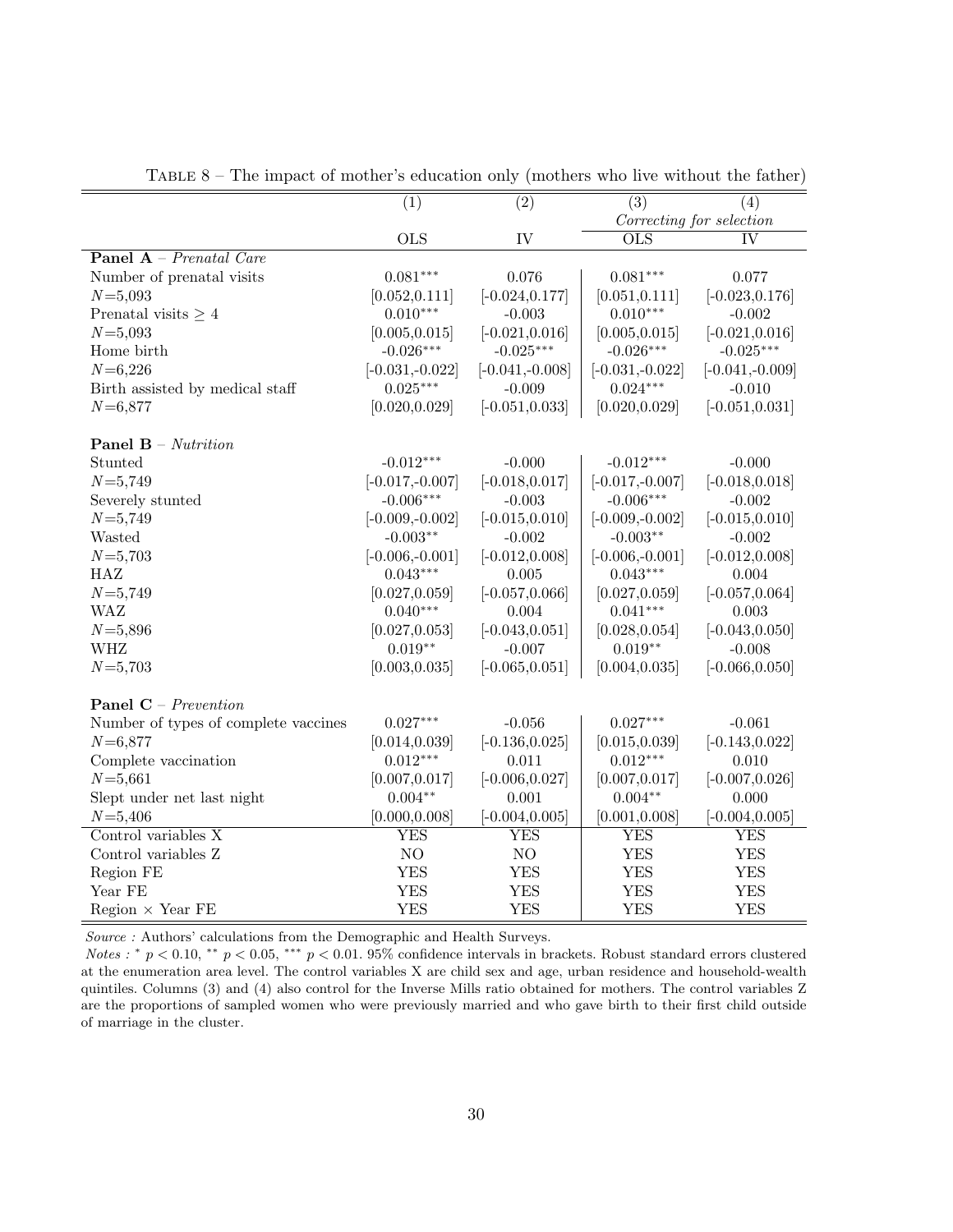Last, Table 9 shows the estimated effect of mother's education in the analytical sample (children who live with both parents). Here the mother does not have to compensate for the absence of the father, as he is present. In the full specification (col. 4), the IV coefficients for all variables are now lower than those in Table 8. Mother's education has a direct impact on the prenatal-care variables : education increases the probability of having at least four prenatal visits and reduces the probability of home birth. The nutrition coefficients lie in the confidence intervals of those reported in Table 8, but are not significant. Prevention behaviors remain insignificant, which could again indicate that prevention is only driven by fathers.

#### 5.2 The impact of mother's and father's education

We here use the analytical sample to jointly estimate the effect of father's and mother's education and the interaction between them. The estimates from the four specifications are summarized in Tables 10-12. Given the interaction, the total effect of mother's education on health depends on the father's education when the interaction term is significantly different from zero ; the same holds for the total effect of father's education. The total effect of mother's and father's education for any level of education of the other parent and the associated 95-percent confidence intervals are depicted in Figures 2-5 for the IV specification correcting for selection (column 4 of Tables 10-12). The estimated coefficients here can be compared to those in Table 9 from the same sample but without controlling for the presence of the father, in order to evaluate the bias in the previous estimates. The full results, showing the estimates on the control variables, the Inverse Mills ratios and the correlation between the unobservables are in Appendix Tables B2-B4.

The effects of education on prenatal care and birth outcomes : Overall, our findings on prenatal care and birth suggest that mother's education has a mixed effect on the four outcomes, while father's education consistently and significantly improves prenatal care and the presence of a skilled health assistant during birth (see Table 10 and Figure 2).

First, the number of prenatal visits significantly falls with mother's education for low values of father's education (when he has no education or only one year of schooling) and increases with mother's education for high values of father's education (17 years of schooling or more). However,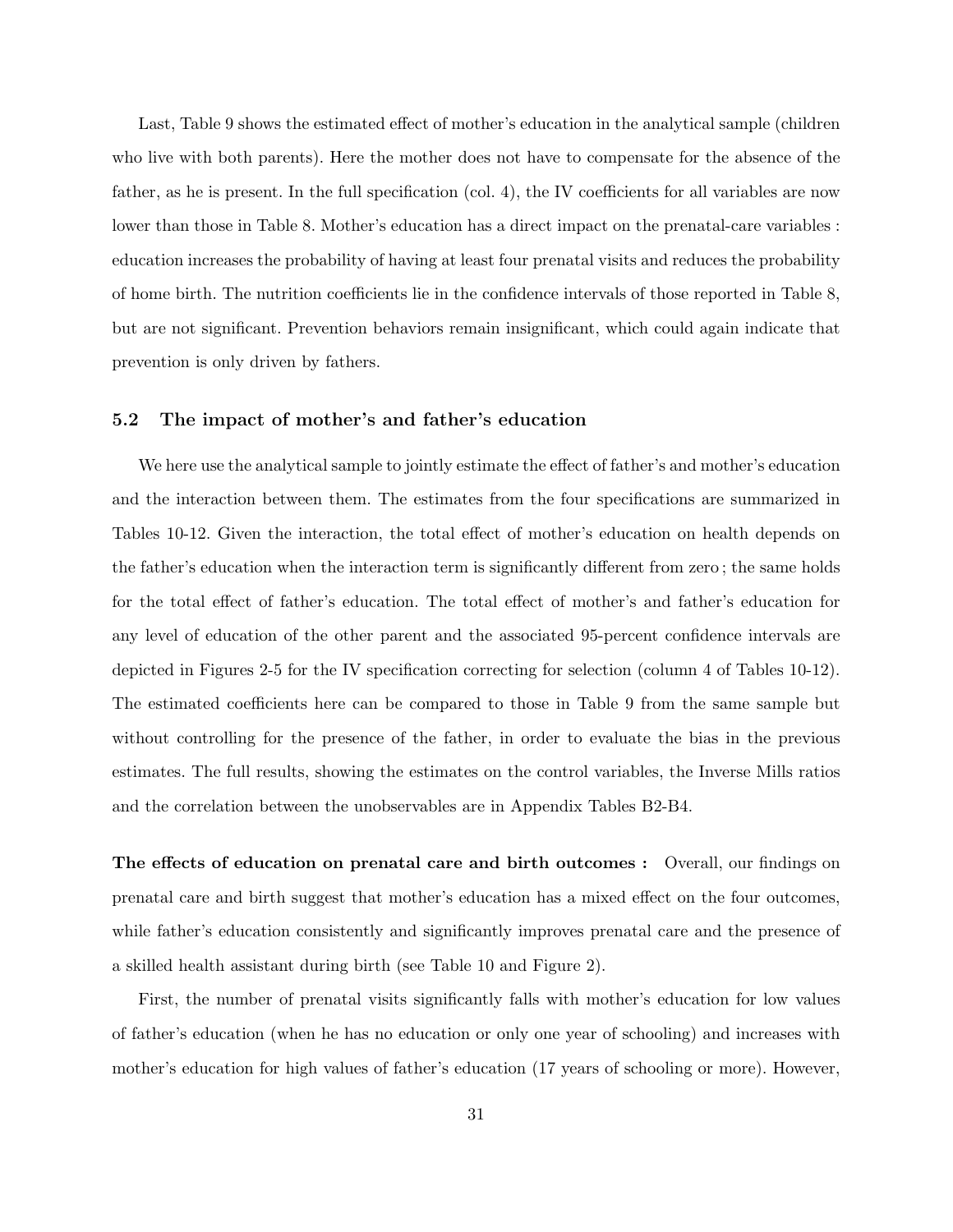|                                      | $\overline{(1)}$                 | $\overline{(2)}$                 | $\overline{(3)}$                | $\overline{(4)}$                 |
|--------------------------------------|----------------------------------|----------------------------------|---------------------------------|----------------------------------|
|                                      |                                  |                                  |                                 | Correcting for selection         |
|                                      | <b>OLS</b>                       | IV                               | $\overline{\mathrm{OLS}}$       | <b>IV</b>                        |
| <b>Panel A</b> – Prenatal Care       |                                  |                                  |                                 |                                  |
| Number of prenatal visits            | $0.126***$                       | 0.010                            | $0.118***$                      | 0.006                            |
| $N = 8,303$                          | [0.102, 0.150]                   | $[-0.070, 0.091]$                | [0.094, 0.142]                  | $[-0.075, 0.087]$                |
| Prenatal visits $\geq 4$             | $0.014***$                       | $0.013*$                         | $0.014***$                      | $0.013*$                         |
|                                      |                                  |                                  |                                 |                                  |
| $N = 8,303$<br>Home birth            | [0.011, 0.018]<br>$-0.027***$    | $[-0.000, 0.027]$<br>$-0.025***$ | [0.010, 0.017]<br>$-0.025***$   | $[-0.000, 0.027]$<br>$-0.024***$ |
|                                      |                                  |                                  |                                 |                                  |
| $N = 10,631$                         | $[-0.031, -0.024]$<br>$0.025***$ | $[-0.038,-0.012]$<br>$-0.020$    | $[-0.029,-0.022]$<br>$0.023***$ | $[-0.037, -0.011]$               |
| Birth assisted by medical staff      |                                  |                                  |                                 | $-0.019$                         |
| $N = 11,705$                         | [0.021, 0.029]                   | $[-0.055, 0.014]$                | [0.019, 0.027]                  | $[-0.056, 0.018]$                |
| <b>Panel B</b> – Nutrition           |                                  |                                  |                                 |                                  |
| Stunted                              | $-0.007***$                      | 0.007                            | $-0.007***$                     | 0.008                            |
| $N = 9,746$                          | $[-0.011,-0.003]$                | $[-0.006, 0.020]$                | $[-0.011,-0.004]$               | $[-0.006, 0.021]$                |
| Severely stunted                     | $-0.001$                         | 0.004                            | $-0.001$                        | 0.005                            |
| $N = 9,746$                          | $[-0.003, 0.002]$                | $[-0.005, 0.014]$                | $[-0.003, 0.002]$               | $[-0.005, 0.015]$                |
| Wasted                               | $-0.000$                         | $-0.001$                         | $-0.000$                        | $-0.001$                         |
| $N = 9,678$                          | $[-0.002, 0.002]$                | $[-0.008, 0.007]$                | $[-0.002, 0.002]$               | $[-0.008, 0.006]$                |
| HAZ                                  | $0.025***$                       | $-0.002$                         | $0.025***$                      | $-0.005$                         |
| $N = 9,746$                          | [0.012, 0.038]                   | $[-0.050, 0.045]$                | [0.012, 0.037]                  | $[-0.053, 0.043]$                |
| WAZ                                  | $0.029***$                       | $-0.000$                         | $0.028***$                      | $-0.002$                         |
| $N = 10,026$                         | [0.019, 0.039]                   | $[-0.036, 0.036]$                | [0.018, 0.038]                  | $[-0.038, 0.035]$                |
| WHZ                                  | $0.018***$                       | $-0.009$                         | $0.017***$                      | $-0.011$                         |
| $N = 9,678$                          | [0.006, 0.030]                   | $[-0.054, 0.036]$                | [0.005, 0.029]                  | $[-0.057, 0.035]$                |
|                                      |                                  |                                  |                                 |                                  |
| <b>Panel C</b> – Prevention          |                                  |                                  |                                 |                                  |
| Number of types of complete vaccines | $0.017***$                       | $-0.019$                         | $0.013***$                      | $-0.023$                         |
| $N = 11,705$                         | [0.008, 0.027]                   | $[-0.079, 0.041]$                | [0.004, 0.023]                  | $[-0.086, 0.041]$                |
| Complete vaccination                 | $0.011***$                       | $0.013**$                        | $0.010***$                      | 0.009                            |
| $N = 9,411$                          | [0.007, 0.015]                   | [0.000, 0.025]                   | [0.006, 0.013]                  | $[-0.003, 0.021]$                |
| Slept under net last night           | $-0.001$                         | $0.001\,$                        | $-0.000$                        | 0.000                            |
| $N = 9,354$                          | $[-0.004, 0.002]$                | $[-0.004, 0.005]$                | $[-0.003, 0.003]$               | $[-0.005, 0.005]$                |
| Control variables X                  | YES                              | YES                              | YES                             | YES                              |
| Control variables Z                  | NO                               | $\rm NO$                         | <b>YES</b>                      | <b>YES</b>                       |
| Region FE                            | <b>YES</b>                       | <b>YES</b>                       | <b>YES</b>                      | <b>YES</b>                       |
| Year FE                              | <b>YES</b>                       | <b>YES</b>                       | <b>YES</b>                      | <b>YES</b>                       |
| Region $\times$ Year FE              | <b>YES</b>                       | <b>YES</b>                       | <b>YES</b>                      | <b>YES</b>                       |

Table 9 – The impact of mother's education only (analytical sample)

 $Source$  : Authors' calculations from the Demographic and Health Surveys.

Notes : \*  $p < 0.10$ , \*\*  $p < 0.05$ , \*\*\*  $p < 0.01$ . 95% confidence intervals in brackets. Robust standard errors clustered at the enumeration area level. The control variables X are child sex and age, urban residence and household-wealth quintiles. Columns (3) and (4) also control for the two Inverse Mills ratios. The control variables Z are the proportions of sampled women who were previously married and who gave birth to their first child outside of marriage in the cluster, the proportion of sampled men who were previously married and the proportion of polygamous households in the community.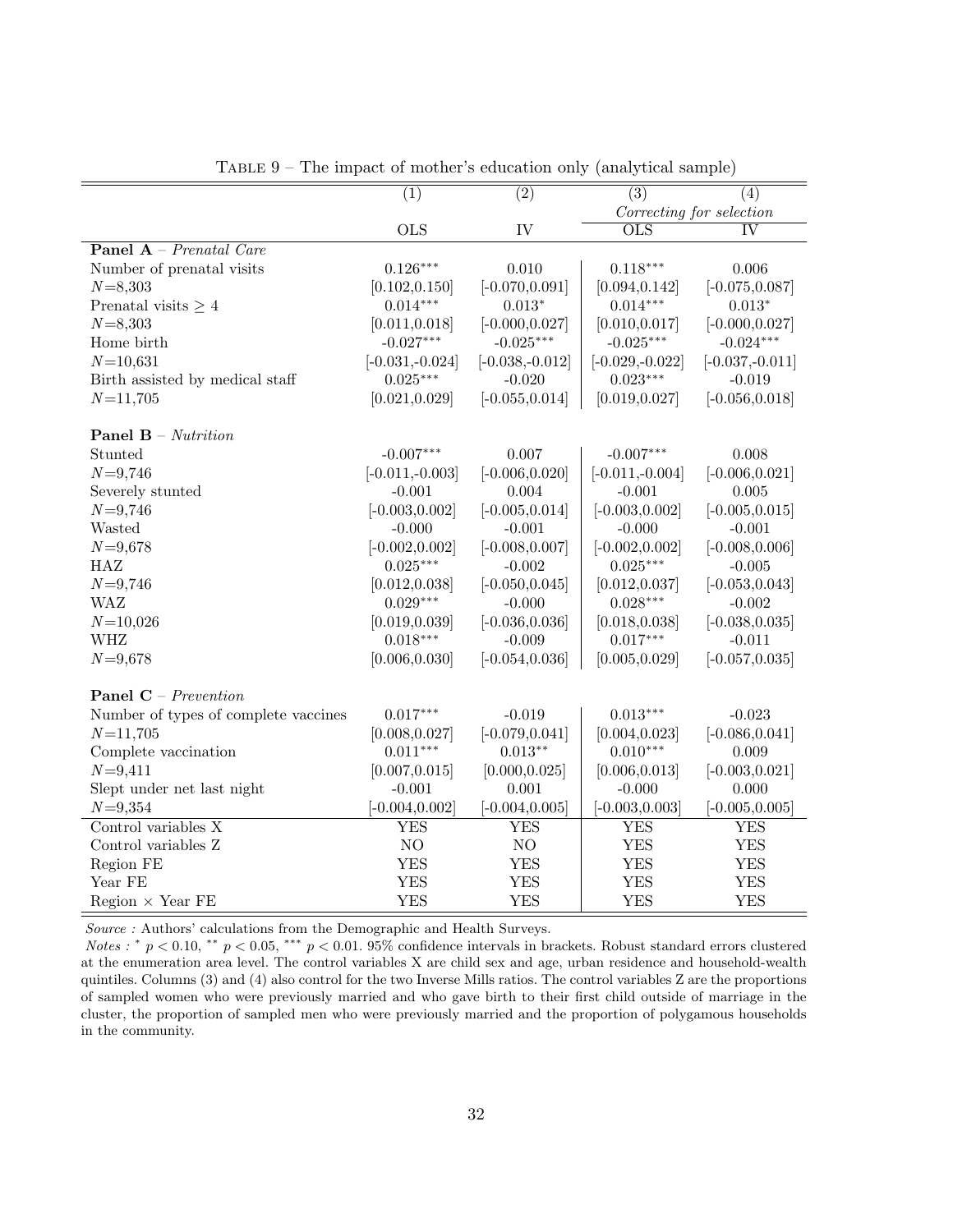for the average values of father's education, mother's education does not affect prenatal visits. By way of contrast, the impact of father's education is mostly positive and significant as soon as the mother has more than 7 years of schooling, with an impact that rises significantly with the mother's education as the effect sizes at the bottom and top of the mother's-education distribution are significantly different. This suggests some reinforcement of the positive effect of father's education when the mother is herself educated. The change is quite large, as at most any one-year increase in father's education increases the number of prenatal visits by 0.3 on average.

Second, mother's education has no significant effect on the probability of having at least four prenatal visits for any level of father's education. Father's education matters and increases this probability, and significantly so when the mother has over 7 years of schooling. This is in line with the estimates for the continuous number of visits variable.

Third, Figures 2c and 2d respectively refer to home birth and the birth being assisted by a doctor or a nurse. While the likelihood of home birth falls significantly with the mother's education if the father is uneducated, mother's education also significantly reduces the probability of being born with the assistance of medical staff, whatever father's education. The 95-percent confidence intervals here for the effect of mother's education overlap for all values of father's education. The estimated effects of father's education are much more intuitive, as it reduces the likelihood of home birth, and significantly so for low values of mother's education (below 10 years of schooling). The likelihood of skilled health professionals being present during birth significantly rises with father's education and the size of the effect falls with mother's education (Figure 2d). In other words, the effect of father's education is not the same when matched to low- rather than highly-educated mothers.

Ignoring father's education in the previous results (Table 9) leads us to overestimate the effect of mother's education ; part of the effect of father's education was picked up by that of the mother. Overall, these results underline that both parents' education help us to understand the distribution of prenatal care in Zimbabwe.

Our regressions control for household relative wealth, so that parental education is therefore not proxying wealth. They also control for living in an urban/rural area, and for regional and time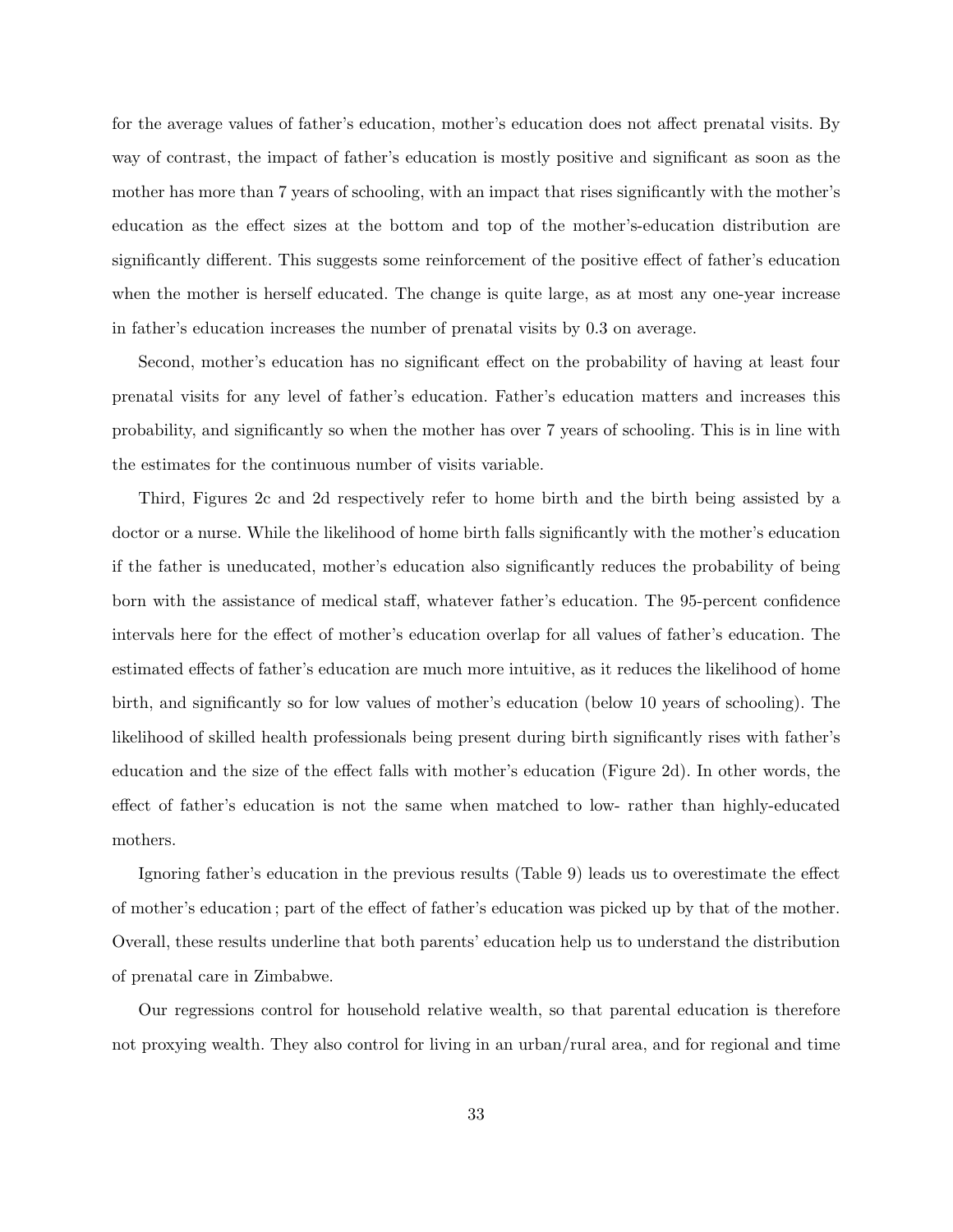fixed effects (as well as the interaction between the two). The education coefficient thus does not reflect differences in the regional supply of health care, nor differences between the urban and rural supply of health care within regions. We capture some (but probably not all) of the intra-regional differences in health-care supply. As such, the education coefficients mostly reflect differences in knowledge of good practices, the ability to understand public-health prevention campaigns and the incentives to adopt them.

Note that when we control for selection into co-residence, the Inverse Mills ratios are sometimes significant (see Table B2). However, this selection has only a very small effect on the estimated coefficients. Finally, the correlations in the unobservables are very significant : the unobserved characteristics that lie behind mothers' and fathers' education also affect their childcare, through better pregnancy and birth conditions, nutrition and prevention (the other two outcomes considered below).

The effects of education on nutritional status : Table 11 and Figures 3 and 4 show the impact of education on outcomes related to child growth and malnutrition, based on the anthropometric measures. Neither parent's education significantly affects these health indicators. The coefficient of the interaction term is significant for the WAZ score and the probability of stunting, but the size of the estimate is too small to make the total effect significant. Figures 3 and 4 show that, given the confidence intervals, neither father's nor mother's education are significant, whatever the level of education of the other parent. Our regressions control for household wealth, which mostly attracts very significant coefficients (Appendix Table B3) : children in wealthier households have better nutrition. Again, even though the Inverse Mills ratio appear in these equations (see Table B3), the estimated coefficients are very similar independent of selection into co-residence, suggesting only a small selection bias.

The effects of education on prevention : Table 12 and Figure 5 present a number of outcome variables linked to preventive behavior, such as the number of types of complete vaccines, and the probability that the child have all her vaccines or slept under a mosquito bed-net the previous night. The significance of the interaction variables again reveals some complementarity or substitutability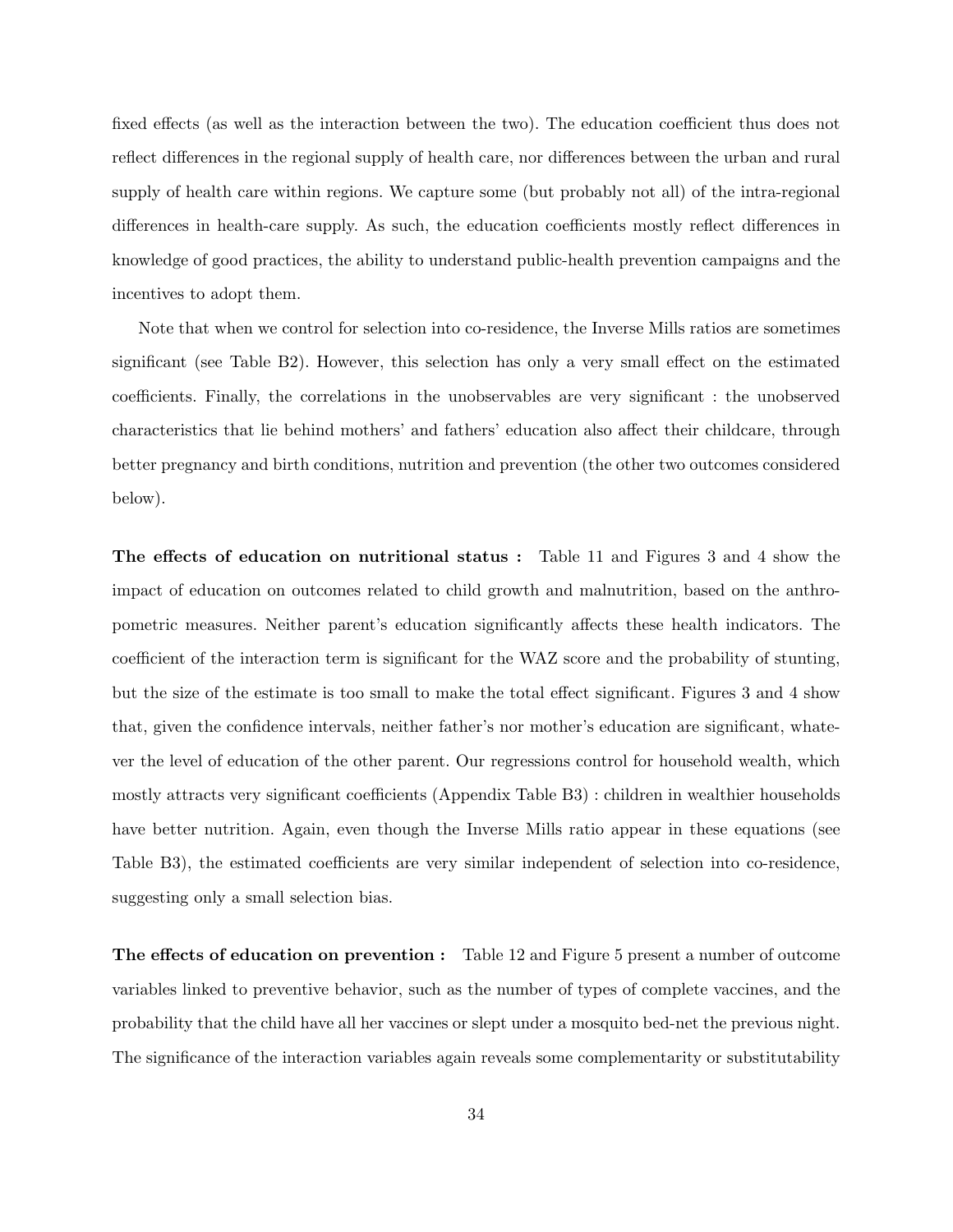|                          |                                      | (1)                | (2)                | (3)                | (4)                      |
|--------------------------|--------------------------------------|--------------------|--------------------|--------------------|--------------------------|
|                          |                                      |                    |                    |                    | Correcting for selection |
| Dependent variable       |                                      | <b>OLS</b>         | IV                 | <b>OLS</b>         | $\overline{\text{IV}}$   |
| Number of                | $\overline{\text{Educ}}^M$           | $-0.026$           | $-0.125***$        | $-0.038$           | $-0.132**$               |
| prenatal visits          |                                      | $[-0.071, 0.019]$  | $[-0.231, -0.018]$ | $[-0.084, 0.007]$  | $[-0.239,-0.026]$        |
| $N = 8,242$              | $\text{Educ}^F$                      | $-0.079***$        | $-0.019$           | $-0.084***$        | $-0.023$                 |
|                          |                                      | $[-0.125,-0.032]$  | $[-0.114, 0.075]$  | $[-0.131,-0.037]$  | $[-0.117, 0.072]$        |
|                          | $\text{Educ}^M \times \text{Educ}^F$ | $0.015***$         | $0.014***$         | $0.016^{***}\,$    | $0.015***$               |
|                          |                                      | [0.010, 0.020]     | [0.009, 0.020]     | [0.011, 0.021]     | [0.010, 0.020]           |
|                          |                                      |                    |                    |                    |                          |
| Prenatal visits $\geq 4$ | $\text{Educ}^M$                      | $0.007*$           | $-0.000$           | $0.006*$           | $-0.001$                 |
| $N = 8,242$              |                                      | $[-0.000, 0.015]$  | $[-0.019, 0.018]$  | $[-0.001, 0.014]$  | $[-0.019, 0.018]$        |
|                          | $\mathrm{Educ}^F$                    | $-0.003$           | 0.008              | $-0.003$           | 0.009                    |
|                          |                                      | $[-0.010, 0.004]$  | $[-0.007, 0.024]$  | $[-0.010, 0.004]$  | $[-0.007, 0.024]$        |
|                          | $\text{Educ}^M \times \text{Educ}^F$ | $0.001**$          | $0.001**$          | $0.001***$         | $0.001**$                |
|                          |                                      | [0.000, 0.001]     | [0.000, 0.001]     | [0.000, 0.001]     | [0.000, 0.001]           |
|                          |                                      |                    |                    |                    |                          |
| Home birth               | $\operatorname{Educ}^M$              | $-0.035***$        | $-0.020**$         | $-0.032***$        | $-0.018***$              |
| $N = 10,553$             |                                      | $[-0.041, -0.028]$ | $[-0.037,-0.002]$  | $[-0.039,-0.025]$  | $[-0.035,-0.001]$        |
|                          | $\mathrm{Educ}^F$                    | $-0.019***$        | $-0.027***$        | $-0.017***$        | $-0.026***$              |
|                          |                                      | $[-0.025,-0.012]$  | $[-0.041, -0.013]$ | $[-0.024, -0.011]$ | $[-0.040,-0.012]$        |
|                          | $\text{Educ}^M \times \text{Educ}^F$ | $0.001***$         | $0.001***$         | $0.001***$         | $0.001***$               |
|                          |                                      | [0.001, 0.002]     | [0.001, 0.002]     | [0.001, 0.002]     | [0.001, 0.002]           |
|                          |                                      |                    |                    |                    |                          |
| <b>Birth</b> assisted    | $\text{Educ}^M$                      | $0.036***$         | $-0.038**$         | $0.033***$         | $-0.039**$               |
| by medical staff         |                                      | [0.029, 0.043]     | $[-0.069, -0.007]$ | [0.026, 0.040]     | $[-0.073,-0.006]$        |
| $N = 11,612$             | $\mathrm{Educ}^F$                    | $0.023***$         | $0.064***$         | $0.022***$         | $0.063***$               |
|                          |                                      | [0.017, 0.030]     | [0.047, 0.082]     | [0.016, 0.029]     | [0.045, 0.081]           |
|                          | $\text{Educ}^M \times \text{Educ}^F$ | $-0.002***$        | $-0.002***$        | $-0.002***$        | $-0.002***$              |
|                          |                                      | $[-0.002,-0.001]$  | $[-0.003,-0.002]$  | $[-0.002,-0.001]$  | $[-0.003,-0.001]$        |
| Control variables $X$    |                                      | <b>YES</b>         | <b>YES</b>         | <b>YES</b>         | <b>YES</b>               |
| Control variables Z      |                                      | NO                 | NO                 | <b>YES</b>         | <b>YES</b>               |
| Region FE                |                                      | <b>YES</b>         | <b>YES</b>         | <b>YES</b>         | <b>YES</b>               |
| Year FE                  |                                      | <b>YES</b>         | <b>YES</b>         | <b>YES</b>         |                          |
|                          |                                      |                    |                    |                    | YES                      |
| Region $\times$ Year FE  |                                      | <b>YES</b>         | <b>YES</b>         | <b>YES</b>         | <b>YES</b>               |

Table 10 – Prenatal - The impact of mother's and father's education (Equation 9)

 $Source$  : Authors' calculations from the Demographic and Health Surveys.

Notes : \*  $p < 0.10$ , \*\*  $p < 0.05$ , \*\*\*  $p < 0.01$ . 95% confidence intervals in brackets. Robust standard errors clustered at the enumeration area level. The control variables X are child sex and age, urban residence and household-wealth quintiles. Columns (3) and (4) also control for the two Inverse Mills ratios. The control variables Z are the proportions of sampled women who were previously married and who gave birth to their first child outside of marriage in the cluster, the proportion of sampled men who were previously married and the proportion of polygamous households in the community.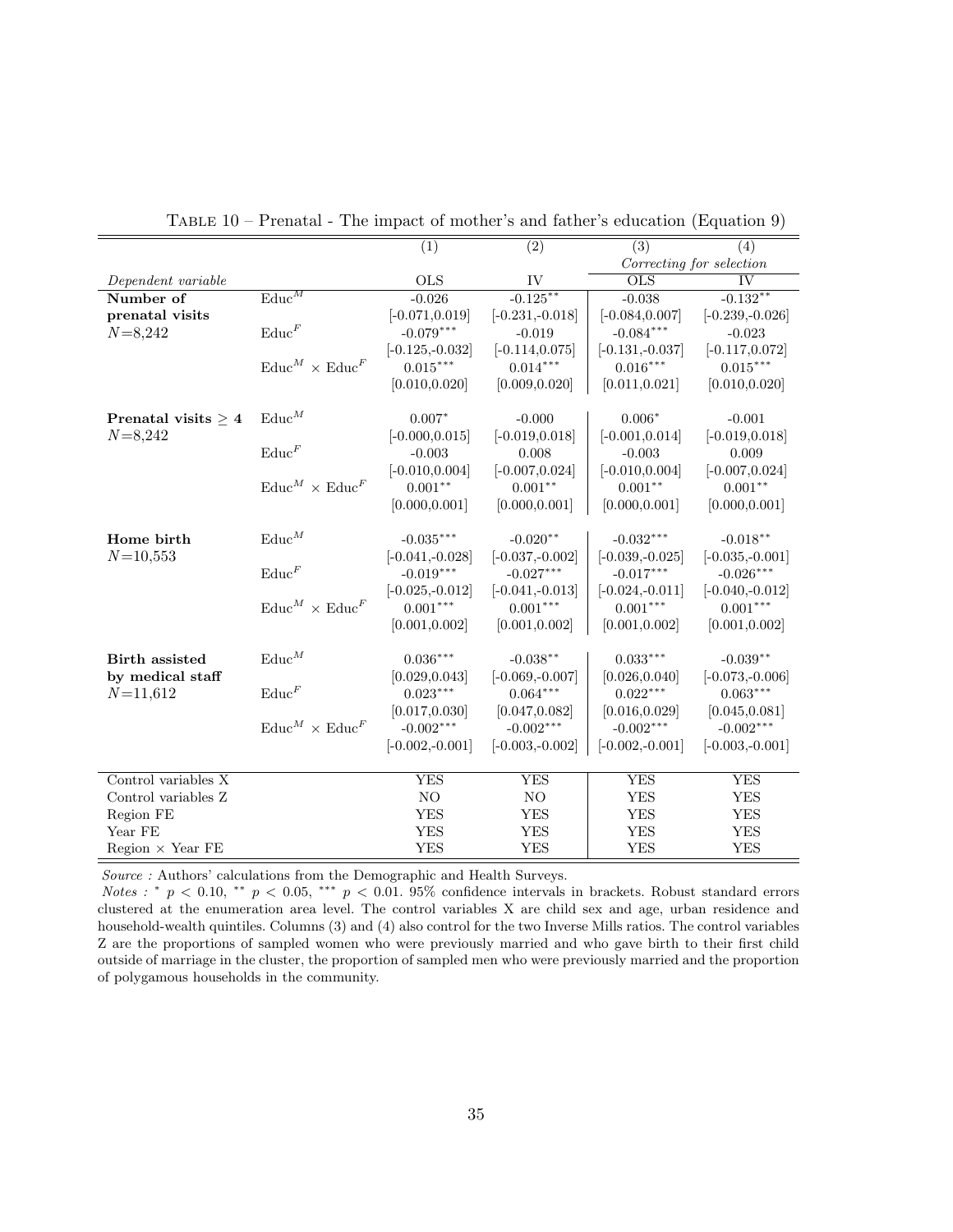|                         |                                      | (1)               | $\overline{(2)}$  | (3)               | (4)                      |
|-------------------------|--------------------------------------|-------------------|-------------------|-------------------|--------------------------|
|                         |                                      |                   |                   |                   | Correcting for selection |
| Dependent variable      |                                      | <b>OLS</b>        | IV                | $_{\text{OLS}}$   | IV                       |
| <b>Stunted</b>          | $\overline{\text{Educ}}^M$           | 0.003             | 0.012             | $\,0.003\,$       | 0.012                    |
| $N = 9,675$             |                                      | $[-0.004, 0.010]$ | $[-0.005, 0.028]$ | $[-0.004, 0.010]$ | $[-0.005, 0.028]$        |
|                         | $\mathrm{Educ}^F$                    | $0.007**$         | 0.008             | $0.007**$         | 0.009                    |
|                         |                                      | [0.000, 0.014]    | $[-0.006, 0.022]$ | [0.000, 0.014]    | $[-0.005, 0.023]$        |
|                         | $\text{Educ}^M \times \text{Educ}^F$ | $-0.001***$       | $-0.001***$       | $-0.001***$       | $-0.001***$              |
|                         |                                      | $[-0.002,-0.000]$ | $[-0.002,-0.000]$ | $[-0.002,-0.000]$ | $[-0.002,-0.000]$        |
| Severely stunted        | $\text{Educ}^M$                      | 0.003             | 0.008             | 0.003             | 0.009                    |
| $N = 9,675$             |                                      | $[-0.003, 0.008]$ | $[-0.005, 0.021]$ | $[-0.002, 0.008]$ | $[-0.004, 0.022]$        |
|                         | $\text{Educ}^F$                      | 0.001             | $-0.000$          | 0.001             | $-0.000$                 |
|                         |                                      | $[-0.004, 0.006]$ | $[-0.012, 0.011]$ | $[-0.004, 0.006]$ | $[-0.011, 0.011]$        |
|                         | $\text{Educ}^M \times \text{Educ}^F$ | $-0.000$          | $-0.000$          | $-0.000$          | $-0.000$                 |
|                         |                                      | $[-0.001, 0.000]$ | $[-0.001, 0.000]$ | $[-0.001, 0.000]$ | $[-0.001, 0.000]$        |
|                         |                                      |                   |                   |                   |                          |
| Wasted                  | $\text{Educ}^M$                      | $-0.000$          | $-0.002$          | 0.000             | $-0.002$                 |
| $N = 9,607$             |                                      | $[-0.004, 0.003]$ | $[-0.010, 0.007]$ | $[-0.003, 0.004]$ | $[-0.010, 0.007]$        |
|                         | $\text{Educ}^F$                      | 0.002             | 0.002             | 0.002             | 0.002                    |
|                         |                                      | $[-0.002, 0.005]$ | $[-0.004, 0.008]$ | $[-0.002, 0.005]$ | $[-0.005, 0.008]$        |
|                         | $\text{Educ}^M \times \text{Educ}^F$ | $-0.000$          | $-0.000$          | $-0.000$          | $-0.000$                 |
|                         |                                      | $[-0.000, 0.000]$ | $[-0.000, 0.000]$ | $[-0.000, 0.000]$ | $[-0.000, 0.000]$        |
| HAZ                     | $\text{Educ}^M$                      | $-0.002$          | $-0.034$          | $-0.002$          | $-0.035$                 |
| $N = 9,675$             |                                      | $[-0.028, 0.023]$ | $[-0.092, 0.025]$ | $[-0.028, 0.023]$ | $[-0.094, 0.023]$        |
|                         | $\text{Educ}^F$                      | $-0.007$          | 0.006             | $-0.008$          | 0.005                    |
|                         |                                      | $[-0.031, 0.016]$ | $[-0.043, 0.054]$ | $[-0.032, 0.016]$ | $[-0.044, 0.053]$        |
|                         | $\text{Educ}^M \times \text{Educ}^F$ | $0.002**$         | $0.002*$          | $0.002*$          | 0.002                    |
|                         |                                      | [0.000, 0.005]    | $[-0.000, 0.005]$ | $[-0.000, 0.005]$ | $[-0.000, 0.005]$        |
|                         |                                      |                   |                   |                   |                          |
| <b>WAZ</b>              | $\text{Educ}^M$                      | 0.002             | $-0.018$          | $-0.001$          | $-0.020$                 |
| $N = 9,953$             |                                      | $[-0.018, 0.022]$ | $[-0.062, 0.027]$ | $[-0.021, 0.019]$ | $[-0.065, 0.025]$        |
|                         | $\text{Educ}^F$                      | $-0.011$          | $-0.012$          | $-0.012$          | $-0.014$                 |
|                         |                                      | $[-0.029, 0.007]$ | $[-0.048, 0.024]$ | $[-0.031, 0.006]$ | $[-0.050, 0.022]$        |
|                         | $\text{Educ}^M \times \text{Educ}^F$ | $0.003***$        | $0.002**$         | $0.003***$        | $0.002**$                |
|                         |                                      | [0.001, 0.005]    | [0.000, 0.004]    | [0.001, 0.005]    | [0.001, 0.004]           |
| WHZ                     | $\text{Educ}^M$                      | 0.005             | $-0.009$          | 0.002             | $-0.012$                 |
| $N = 9,607$             |                                      | $[-0.018, 0.028]$ | $[-0.065, 0.046]$ | $[-0.021, 0.025]$ | $[-0.068, 0.044]$        |
|                         | $\mathrm{Educ}^F$                    | $-0.008$          | $-0.014$          | $-0.010$          | $-0.015$                 |
|                         |                                      | $[-0.029, 0.013]$ | $[-0.054, 0.027]$ | $[-0.031, 0.011]$ | $[-0.055, 0.025]$        |
|                         | $\text{Educ}^M \times \text{Educ}^F$ | 0.001             | 0.001             | 0.002             | 0.001                    |
|                         |                                      | $[-0.001, 0.004]$ | $[-0.001, 0.003]$ | $[-0.001, 0.004]$ | $[-0.001, 0.004]$        |
| Control variables X     |                                      | YES               | YES               | YES               | YES                      |
| Control variables Z     |                                      | NO                | NO.               | ${\rm YES}$       | <b>YES</b>               |
| Region FE               |                                      | YES               | YES               | ${\rm YES}$       | <b>YES</b>               |
| Year FE                 |                                      | ${\rm YES}$       | YES               | YES               | YES                      |
| Region $\times$ Year FE |                                      | YES               | YES               | YES               | YES                      |

Table 11 – Nutrition - The impact of mother's and father's education (Equation 9)

Source : Authors' calculations from the Demographic and Health Surveys.

Notes : \*  $p < 0.10$ , \*\*  $p < 0.05$ , \*\*\*  $p < 0.01$ . 95% confidence intervals in brackets. Robust standard errors clustered at the enumeration area level. The control variables X are child sex and age, urban residence and household-wealth quintiles. Columns (3) and (4) also control for the two Inverse Mills ratios. The control variables Z are the proportions of sampled women who were previously married and who gave birth to their first child outside of marriage in the cluster, the proportion of sampled men who were previously married and the proportion of polygamous households in the communit  $36$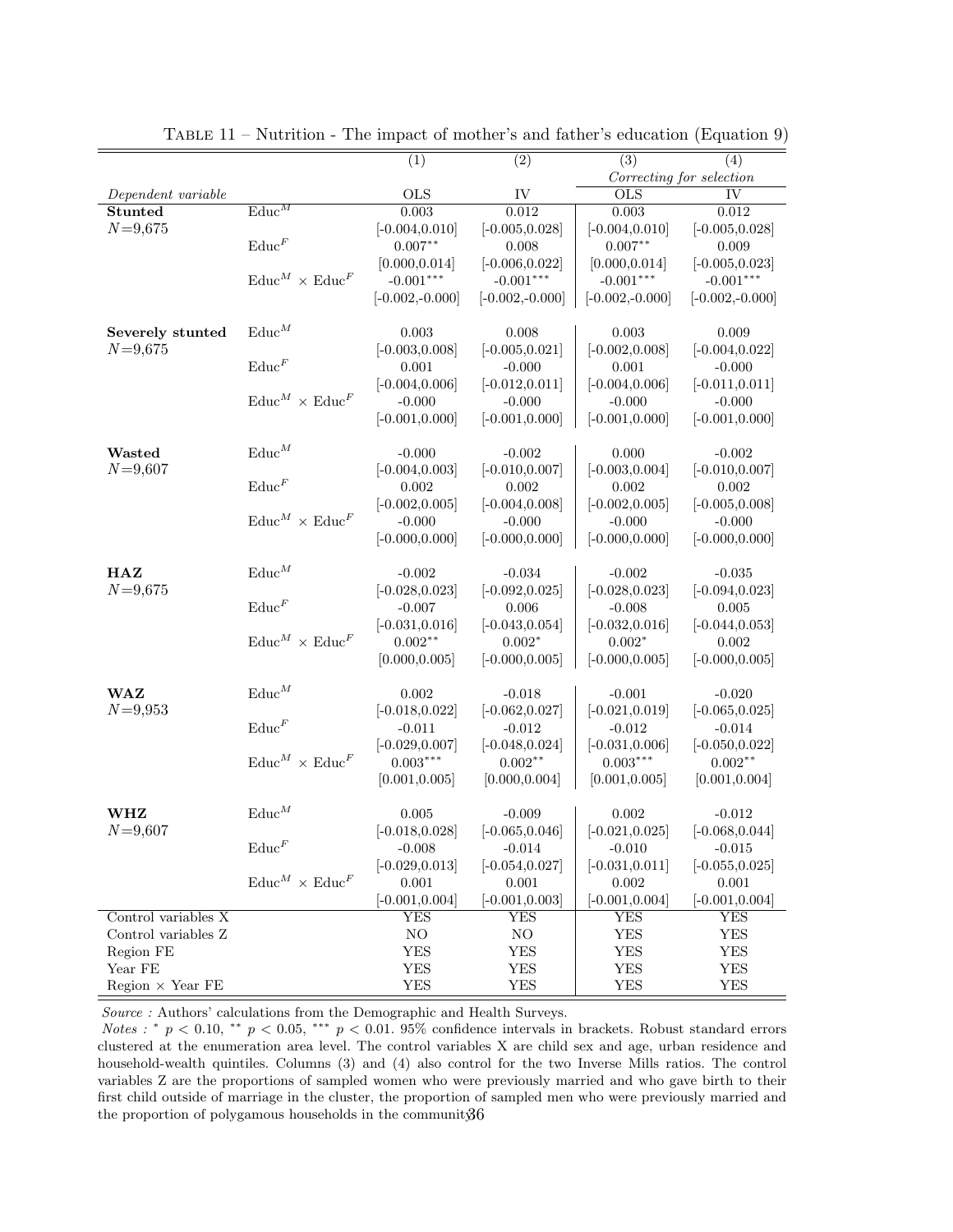

Figure 2 – The effect of mother's and father's education on birth outcomes



between father's and mother's education. Mother's education has no effect on vaccination if the father is not educated. However, father's education has a strong effect : whatever the mother's education, more-educated fathers are more likely to vaccinate their children, so that the distribution of father's education drives the distribution of vaccination. Last, Figure 5c depicts the total effect of parental education on the child's use of bed-nets. Mother's education matters negatively for low levels and positively for high levels of father's education, while father's education significantly reduces bed-net use for high levels of mother's education. It could again be the case here that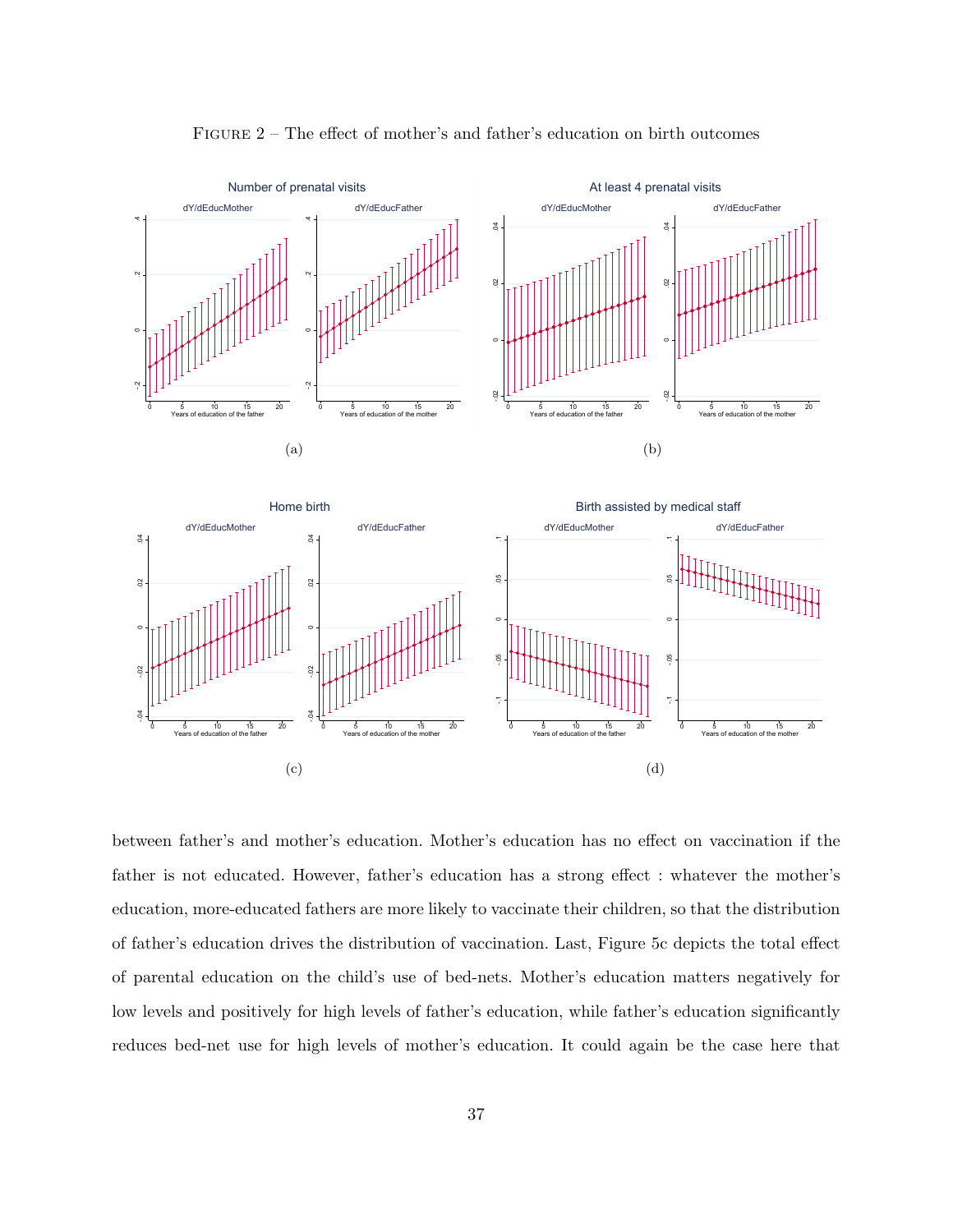

Figure 3 – The effect of mother's and father's education on nutritional outcomes (scores)

more-educated parents live in neighborhoods with less malarial risk.

Note that some control variables in our regressions, such as wealth and urban residence, are potentially not exogenous. In a robustness analysis, we exclude these two in turn in the estimation. The estimated impact of education on child health is robust to their exclusion. <sup>18</sup>

Overall, both mother's and father's education affect pre-natal care, nutrition and prevention behaviors. There is strong complementarity in parental education, so that excluding father's education from the regressions produces over-estimated coefficients on mother's education. It could be said that there is some "specialization" in the couple, with perhaps the father having the most

<sup>18.</sup> The results are available from the authors on request.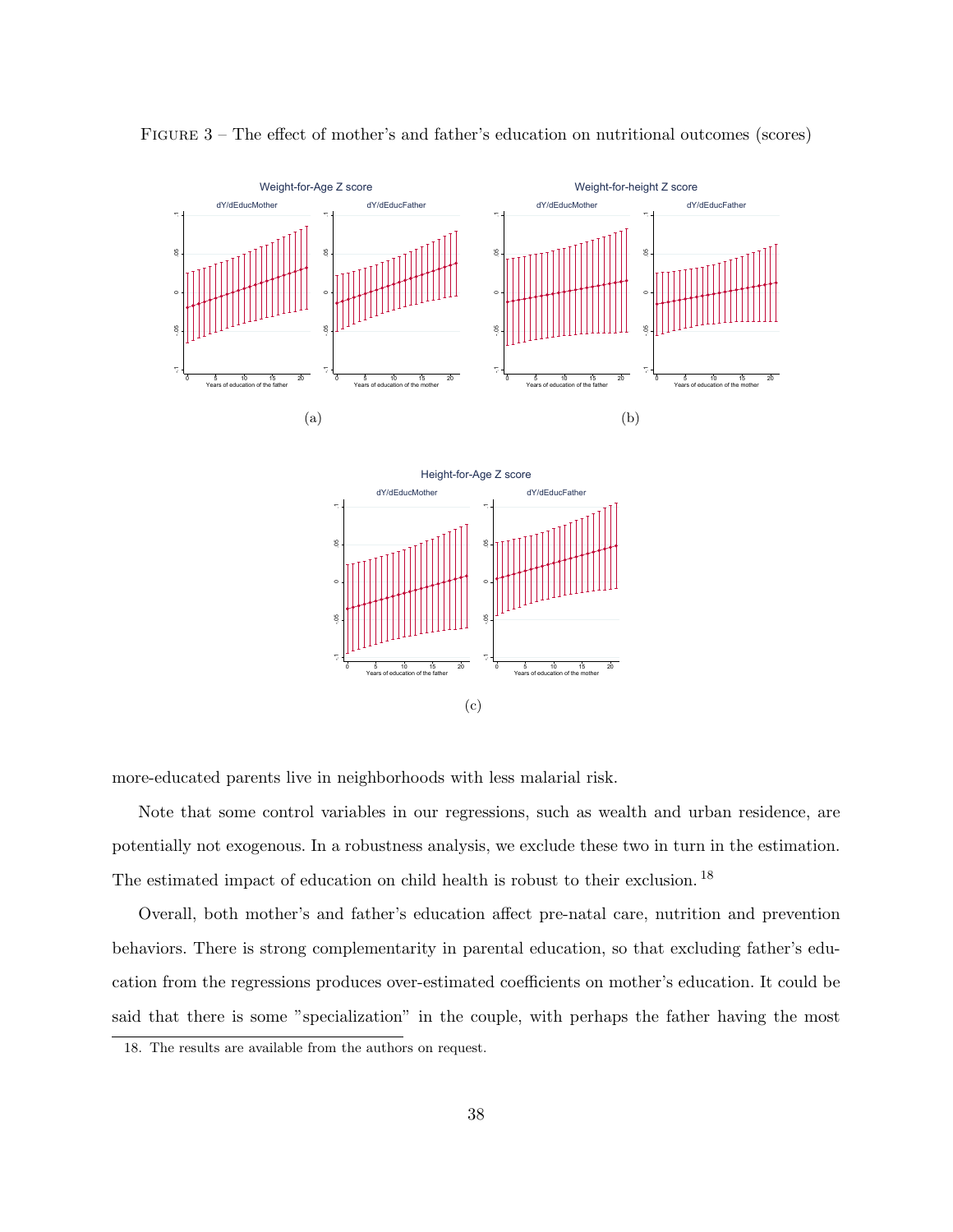|                         |                                      | $\overline{(1)}$  | $\overline{(2)}$  | $\overline{(3)}$   | (4)                      |
|-------------------------|--------------------------------------|-------------------|-------------------|--------------------|--------------------------|
|                         |                                      |                   |                   |                    | Correcting for selection |
| Dependent variable      |                                      | <b>OLS</b>        | IV                | <b>OLS</b>         | <b>IV</b>                |
|                         |                                      |                   |                   |                    |                          |
| Number of types         | $\text{Educ}^M$                      | $0.038***$        | $-0.042$          | $0.031***$         | $-0.054$                 |
| of complete vaccines    |                                      | [0.019, 0.056]    | $[-0.129, 0.044]$ | [0.012, 0.050]     | $[-0.145, 0.038]$        |
| $N = 11,612$            | $\mathrm{Educ}^F$                    | $0.025***$        | $0.083***$        | $0.022**$          | $0.085***$               |
|                         |                                      | [0.007, 0.042]    | [0.027, 0.140]    | [0.004, 0.040]     | [0.027, 0.142]           |
|                         | $\text{Educ}^M \times \text{Educ}^F$ | $-0.003***$       | $-0.003***$       | $-0.002**$         | $-0.003***$              |
|                         |                                      | $[-0.004,-0.001]$ | $[-0.005,-0.001]$ | $[-0.004,-0.000]$  | $[-0.004,-0.001]$        |
|                         |                                      |                   |                   |                    |                          |
| Complete vaccination    | $\text{Educ}^M$                      | $0.014***$        | $-0.000$          | $0.011***$         | $-0.004$                 |
| $N = 9,338$             |                                      | [0.007, 0.022]    | $[-0.018, 0.017]$ | [0.004, 0.019]     | $[-0.021, 0.013]$        |
|                         | $\text{Educ}^F$                      | $0.008***$        | $0.026***$        | $0.006*$           | $0.024***$               |
|                         |                                      | [0.001, 0.016]    | [0.011, 0.040]    | $[-0.001, 0.014]$  | [0.009, 0.038]           |
|                         | $\text{Educ}^M \times \text{Educ}^F$ | $-0.001$          | $-0.001$          | $-0.000$           | $-0.000$                 |
|                         |                                      | $[-0.001, 0.000]$ | $[-0.001, 0.000]$ | $[-0.001, 0.000]$  | $[-0.001, 0.000]$        |
| Slept under net         | $\text{Educ}^M$                      | $0.007**$         | $0.008**$         | $0.007***$         | $0.008***$               |
| last night              |                                      | [0.002, 0.012]    | [0.001, 0.015]    | [0.002, 0.013]     | [0.001, 0.015]           |
| $N = 9,285$             | $\mathrm{Educ}^F$                    | $0.005***$        | 0.003             | $0.005***$         | 0.003                    |
|                         |                                      | [0.000.0.009]     | $[-0.006, 0.013]$ | [0.000, 0.010]     | $[-0.007, 0.012]$        |
|                         | $\text{Educ}^M \times \text{Educ}^F$ | $-0.001***$       | $-0.001***$       | $-0.001***$        | $\text{-}0.001***$       |
|                         |                                      | $[-0.001,-0.000]$ | $[-0.001,-0.000]$ | $[-0.001, -0.000]$ | $[-0.001,-0.000]$        |
|                         |                                      |                   |                   |                    |                          |
| Control variables $X$   |                                      | <b>YES</b>        | <b>YES</b>        | <b>YES</b>         | <b>YES</b>               |
| Control variables Z     |                                      | NO                | NO.               | <b>YES</b>         | <b>YES</b>               |
| Region FE               |                                      | <b>YES</b>        | <b>YES</b>        | <b>YES</b>         | <b>YES</b>               |
| Year FE                 |                                      | <b>YES</b>        | <b>YES</b>        | <b>YES</b>         | <b>YES</b>               |
| Region $\times$ Year FE |                                      | <b>YES</b>        | <b>YES</b>        | <b>YES</b>         | <b>YES</b>               |

Table 12 – Prevention - The impact of mother's and father's education (Equation 9)

Source : Authors' calculations from the Demographic and Health Surveys.

Notes : \*  $p < 0.10$ , \*\*  $p < 0.05$ , \*\*\*  $p < 0.01$ . 95% confidence intervals in brackets. Robust standard errors clustered at the enumeration area level. The control variables X are child sex and age, urban residence and household-wealth quintiles. Columns (3) and (4) also control for the two Inverse Mills ratios. The control variables Z are the proportions of sampled women who were previously married and who gave birth to their first child outside of marriage in the cluster, the proportion of sampled men who were previously married and the proportion of polygamous households in the community.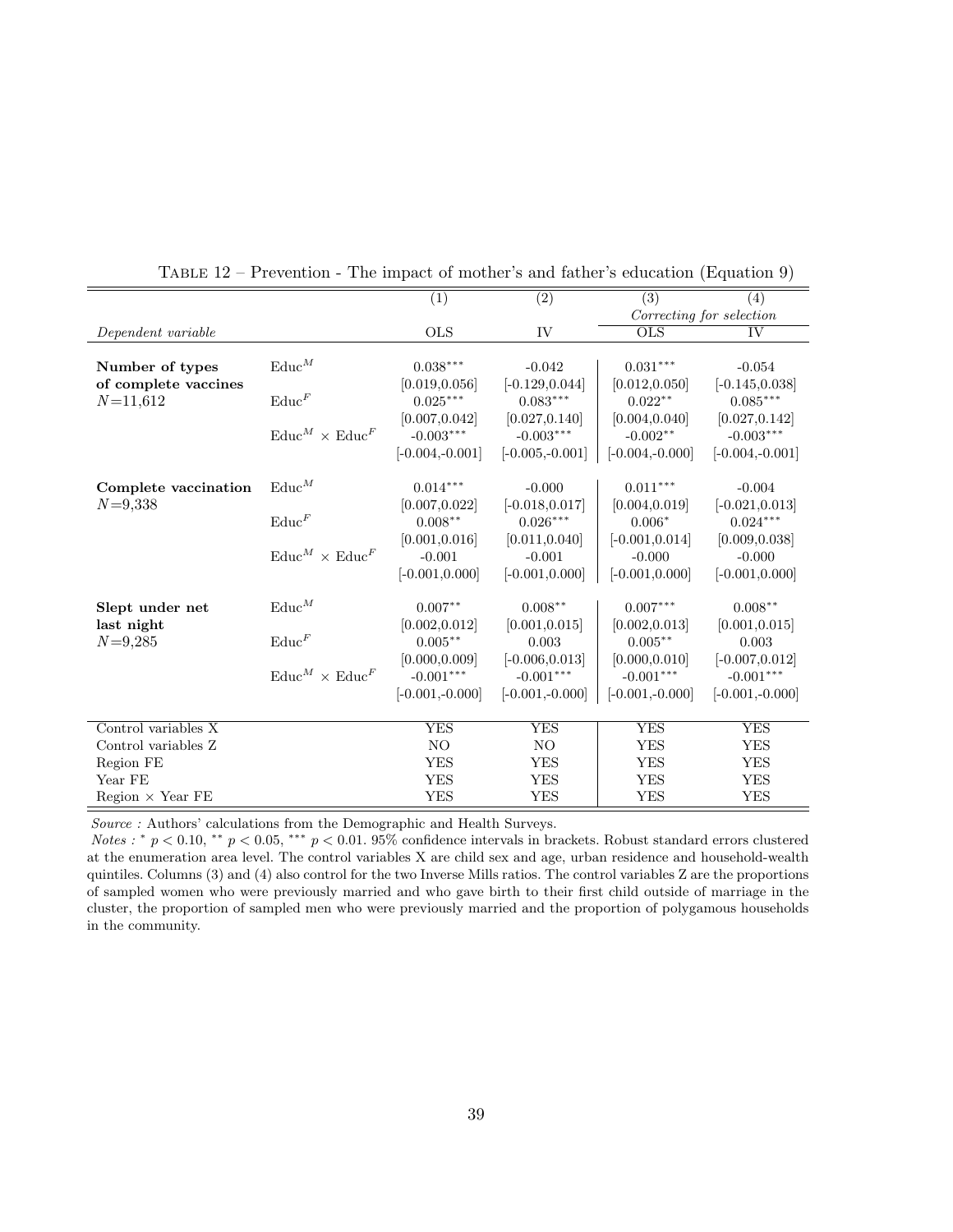

Figure 4 – The effect of mother and father's education on nutritional outcomes (status)

influence on child health : this seems to be the case for pre-natal visits, birth conditions and vaccination. When mother's education does significantly influence the outcomes, it is when her partner is less-educated. The current literature focusing on mothers may then produce misleading results, as was the case here for Zimbabwe.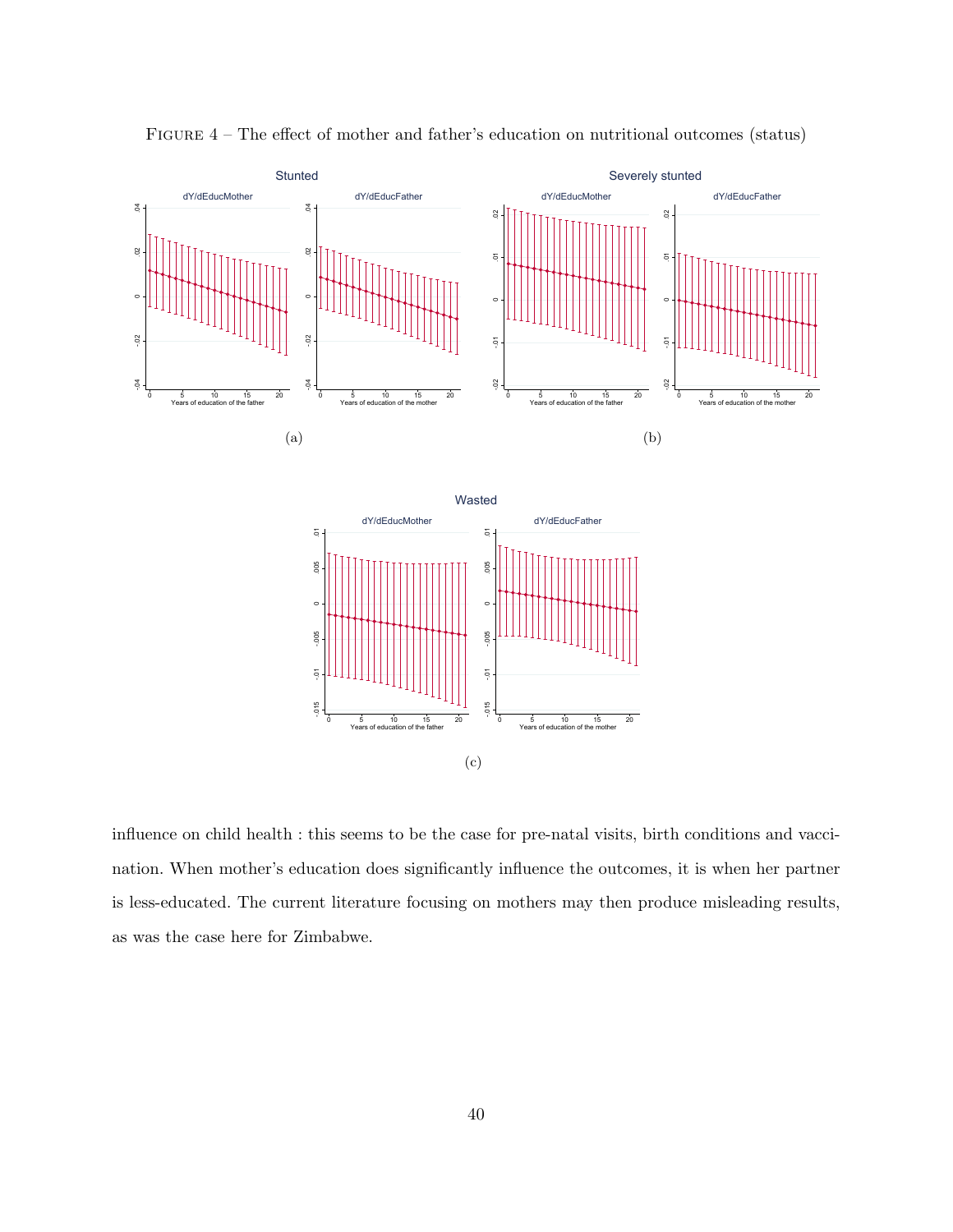

Figure 5 – The effect of mother's and father's education on prevention

#### 5.3 The impact of father's education only

 $\overline{a}$ 

 $.02$ 

 $0.05$ 

0 5 10 15 20 Years of education of the father

Symmetrically, we can estimate the impact of father's education on its own, without taking into account mother's education. The results in Table 13 for the analytical sample show that father's education has a large effect on all of the prenatal-care and prevention-behavior variables (except use of a bed-net), but continues to have no impact on nutrition. This latter result confirms that in De Neve and Subramanian (2017), who find no significant causal effect of father's schooling on child stunting, being underweight or wasting. Father's education affects many more variables than does

(c)

 $\approx$ 

0 5 10 15 20 Years of education of the mother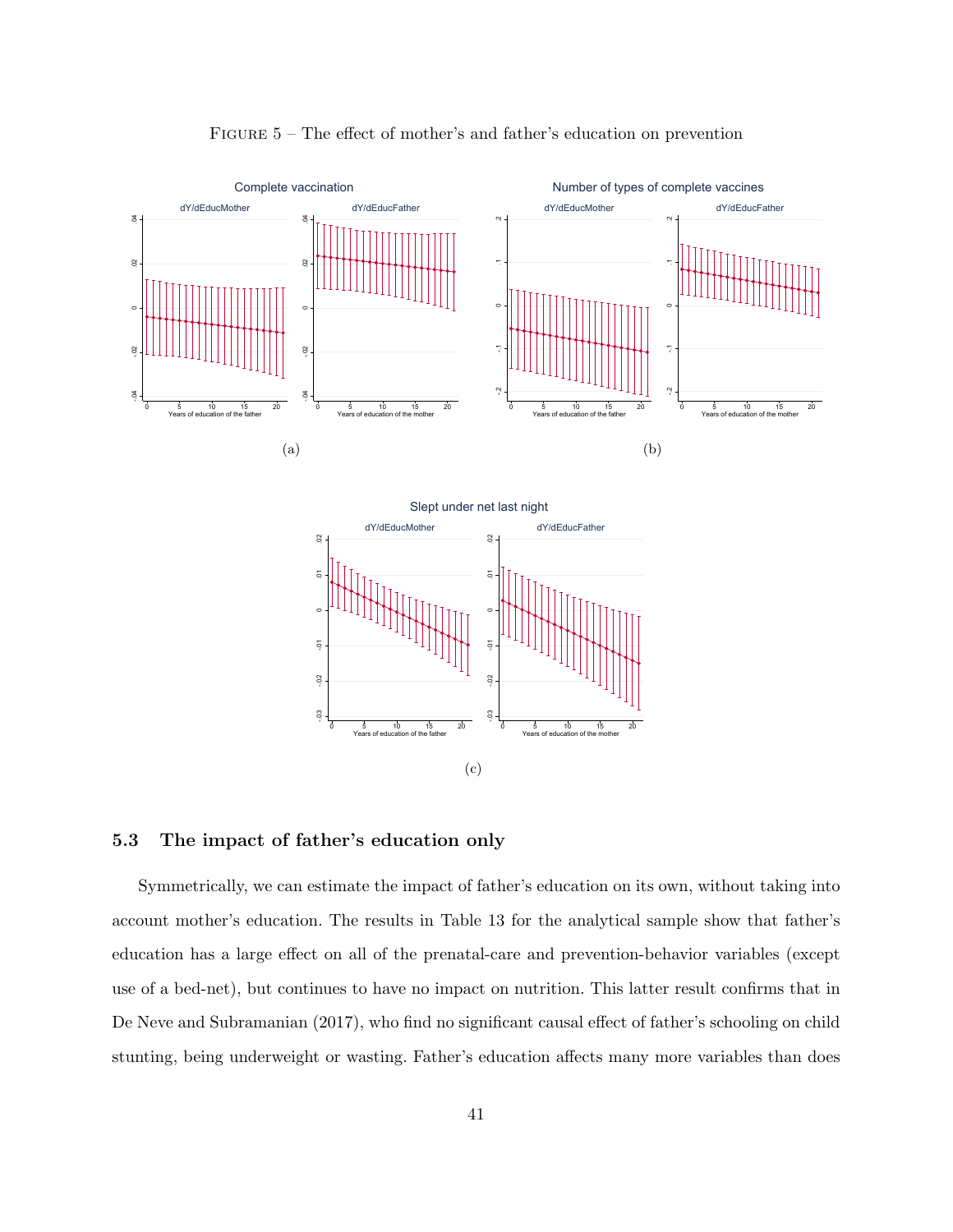mother's education in the IV specification (see Table 9, cols. 2 and 4). These results confirm the considerable impact of father's education on child health outcomes, which has often been neglected in the literature.

### 6 Robustness Checks and Extensions

We carry out a number of robustness checks to see whether our core estimates of education (mother's, father's and their interaction in col. 4 of Tables 10-12) are robust to changes in the sample and the measure of education, and to adding control variables. The results appear in the Appendix.

#### 6.1 Sample restriction

In our analytical sample, 93% of mothers and 79% of fathers were exposed to the reform. We therefore have far more treated individuals, which can render the identification of the impact of education on child outcomes difficult. We thus restrict the sample to households surveyed in the 1999 and 2005 waves in order to reduce the number of individuals exposed to the reform. In this sample, 86% of mothers were exposed to the reform and 64% of fathers. The smaller number of observations here may produce a lack of statistical power. However, the first-stage estimates are still valid (see the high values of the F-statistics) and convincing : mothers born after 1966 have 1.05 more years of education ; for fathers, this figure is 0.68 (Appendix Table D1). In the second stage, our main results continue to hold (Appendix Table D2). We again have a strong effect of the father on prenatal care, birth conditions and prevention, and still do not find any significant effect of parental education on nutrition.

We then remove from the initial sample children whose father and/or mother was born between 1966 and 1970. This allows us to exclude parents who experienced lower-quality education during the first years of the reform. Using this restriction, we exclude individuals who are the most affected by the reform. For fathers, the treatment variable in the first stage is therefore no longer significant, even though the pre- and post-reform trends still are (Appendix Table D3). For mothers, the reform continues to significantly increase years of education, by 1.22. Again, our main results still hold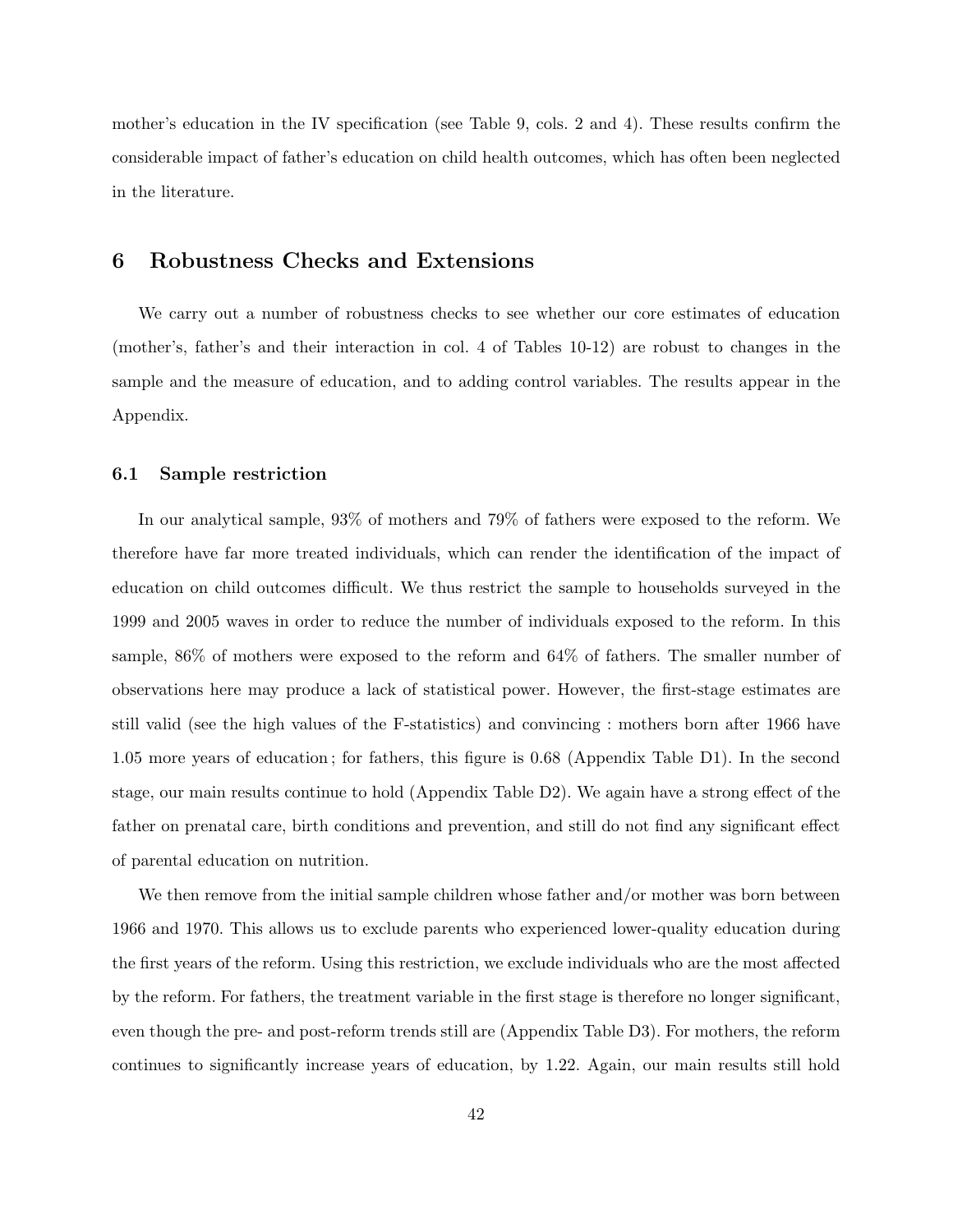|                                      | $\overline{(1)}$  | $\overline{(2)}$  | $\overline{(3)}$          | $\overline{(4)}$         |
|--------------------------------------|-------------------|-------------------|---------------------------|--------------------------|
|                                      |                   |                   |                           | Correcting for selection |
|                                      | <b>OLS</b>        | IV                | $\overline{\mathrm{OLS}}$ | <b>IV</b>                |
| Panel A - Prenatal Care              |                   |                   |                           |                          |
| Number of prenatal visits            | $0.086***$        | $0.083***$        | $0.082***$                | $0.081***$               |
| $N = 8,258$                          | [0.064, 0.109]    | [0.023, 0.144]    | [0.060, 0.104]            | [0.020, 0.142]           |
| Prenatal visits $\geq 4$             | $0.008***$        | $0.017***$        | $0.008***$                | $0.018***$               |
| $N = 8,258$                          | [0.005, 0.012]    | [0.007, 0.028]    | [0.004, 0.011]            | [0.007, 0.029]           |
| Home birth                           | $-0.017***$       | $-0.028***$       | $-0.016***$               | $-0.027***$              |
| $N = 10,574$                         | $[-0.020,-0.014]$ | $[-0.038,-0.018]$ | $[-0.019,-0.013]$         | $[-0.037,-0.017]$        |
| Birth assisted by medical staff      | $0.017***$        | $0.033***$        | $0.016***$                | $0.032***$               |
| $N = 11,641$                         | [0.014, 0.021]    | [0.024, 0.043]    | [0.013, 0.019]            | [0.022, 0.042]           |
|                                      |                   |                   |                           |                          |
| <b>Panel B</b> – Nutrition           |                   |                   |                           |                          |
| Stunted                              | $-0.004**$        | 0.003             | $-0.004**$                | 0.004                    |
| $N = 9,696$                          | $[-0.008,-0.001]$ | $[-0.007, 0.013]$ | $[-0.007,-0.001]$         | $[-0.007, 0.014]$        |
| Severely stunted                     | $-0.002$          | 0.000             | $-0.002$                  | 0.001                    |
| $N = 9,696$                          | $[-0.004, 0.000]$ | $[-0.007, 0.008]$ | $[-0.004, 0.001]$         | $[-0.007, 0.008]$        |
| Wasted                               | 0.001             | 0.000             | 0.001                     | $-0.000$                 |
| $N = 9,628$                          | $[-0.001, 0.002]$ | $[-0.004, 0.005]$ | $[-0.001, 0.002]$         | $[-0.005, 0.004]$        |
| HAZ                                  | $0.020***$        | 0.015             | $0.019***$                | 0.012                    |
| $N = 9,696$                          | [0.009, 0.032]    | $[-0.021, 0.050]$ | [0.007, 0.031]            | $[-0.023, 0.048]$        |
| <b>WAZ</b>                           | $0.020***$        | 0.007             | $0.019***$                | 0.006                    |
| $N = 9,974$                          | [0.011, 0.029]    | $[-0.018, 0.033]$ | [0.010, 0.028]            | $[-0.019, 0.032]$        |
| <b>WHZ</b>                           | $0.010*$          | $-0.002$          | $0.009*$                  | $-0.003$                 |
| $N = 9,628$                          | $[-0.001, 0.021]$ | $[-0.031, 0.027]$ | $[-0.002, 0.020]$         | $[-0.032, 0.026]$        |
|                                      |                   |                   |                           |                          |
| <b>Panel C</b> – Prevention          |                   |                   |                           |                          |
| Number of types of complete vaccines | $0.010**$         | $0.040***$        | $0.008*$                  | $0.037***$               |
| $N = 11,641$                         | [0.001, 0.019]    | [0.013, 0.067]    | $[-0.001, 0.017]$         | [0.010, 0.065]           |
| Complete vaccination                 | $0.007***$        | $0.021***$        | $0.007***$                | $0.019***$               |
| $N = 9,358$                          | [0.004, 0.011]    | [0.011, 0.031]    | [0.003, 0.010]            | [0.009, 0.029]           |
| Slept under net last night           | $-0.002$          | $-0.002$          | $-0.002$                  | $-0.002$                 |
| $N = 9,312$                          | $[-0.005, 0.001]$ | $[-0.010, 0.007]$ | $[-0.005, 0.001]$         | $[-0.010, 0.006]$        |
| Control variables X                  | YES               | YES               | YES                       | <b>YES</b>               |
| Control variables Z                  | $\rm NO$          | NO                | <b>YES</b>                | <b>YES</b>               |
| Region FE                            | <b>YES</b>        | <b>YES</b>        | <b>YES</b>                | <b>YES</b>               |
| Year FE                              | <b>YES</b>        | <b>YES</b>        | <b>YES</b>                | <b>YES</b>               |
| Region $\times$ Year FE              | <b>YES</b>        | <b>YES</b>        | <b>YES</b>                | <b>YES</b>               |

Table 13 – Impact of father's education only (analytical sample)

 $Source$  : Authors' calculations from the Demographic and Health Surveys.

Notes : \*  $p < 0.10$ , \*\*  $p < 0.05$ , \*\*\*  $p < 0.01$ . 95% confidence intervals in brackets. Robust standard errors clustered at the enumeration area level. The control variables X are child sex and age, urban residence and household-wealth quintiles. Columns (3) and (4) also control for the two Inverse Mills ratios. The control variables Z are the proportions of sampled women who were previously married and who gave birth to their first child outside of marriage in the cluster, the proportion of sampled men who were previously married and the proportion of polygamous households in the community.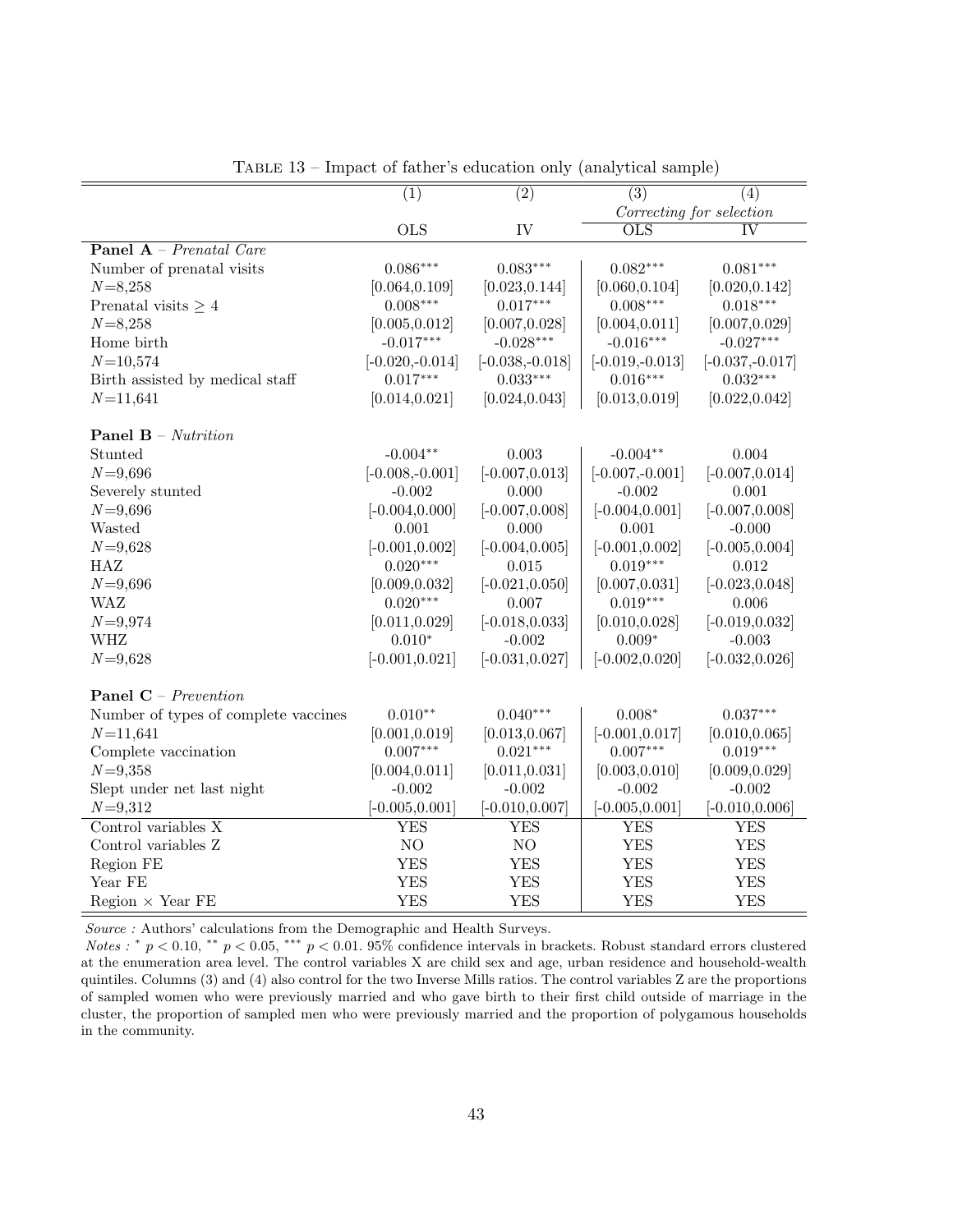(Appendix Table D4). The size of the effects is very similar to those obtained for the full sample (apart from some of the nutrition variables). As such, i) educational quality may not have fallen that much shortly after the reform and ii) if it did fall it was not by enough to outweigh the effect of more years of parental education on child-health outcomes.

We last remove children whose father and/or mother was born between 1961 and 1965, and who were partially treated, but defined as untreated in the previous analysis : they were between 15 and 19 years old in 1980. As shown in Figure 1, education had already started to rise for individuals born before 1966. This sample restriction allows us to exclude individuals who, because of the reform, went back to school whereas they had abandoned school before the reform (i.e. over-aged individuals). These individuals may have been the most keen to learn, <sup>19</sup> and therefore also the most likely to adopt attitudes towards increased prevention, pre-natal care and nutrition. They might thus produce under-estimated coefficients. The first-stage estimates are still valid here (Appendix Table D5). For both parents, the coefficient on the treatment variable is however much larger than in the baseline. This is unsurprising, given the bigger jump in education between the pre-1961 and post-1965 cohorts in Figure 1. Again, our estimates of the effect of education on child health remain very similar to those in the full sample (Appendix Table D6), except for the two number of pre-natal visit variables. Mother's education no longer affects the number of pre-natal visits, except via the interaction term, and education no longer significantly influences the probability of having over four pre-natal visits.

#### 6.2 Controlling for other reforms that occurred during the period

Given Zimbabwe's independence, the education reform occurred at the same time as other reforms, mainly in the social sector, of which the main one concerned health care (Grepin and Bharadwaj 2015). No other major reform (of transport, the labor market etc.) was carried out immediately following independence. The health-care reforms likely improved individual health from 1980 on, whatever their age. The parents in our sample, who were alive in 1980 or born soon after, were affected by these reforms via an increased supply of health care and a better

<sup>19.</sup> As these individuals were enrolled in school even though they were not obliged to do so.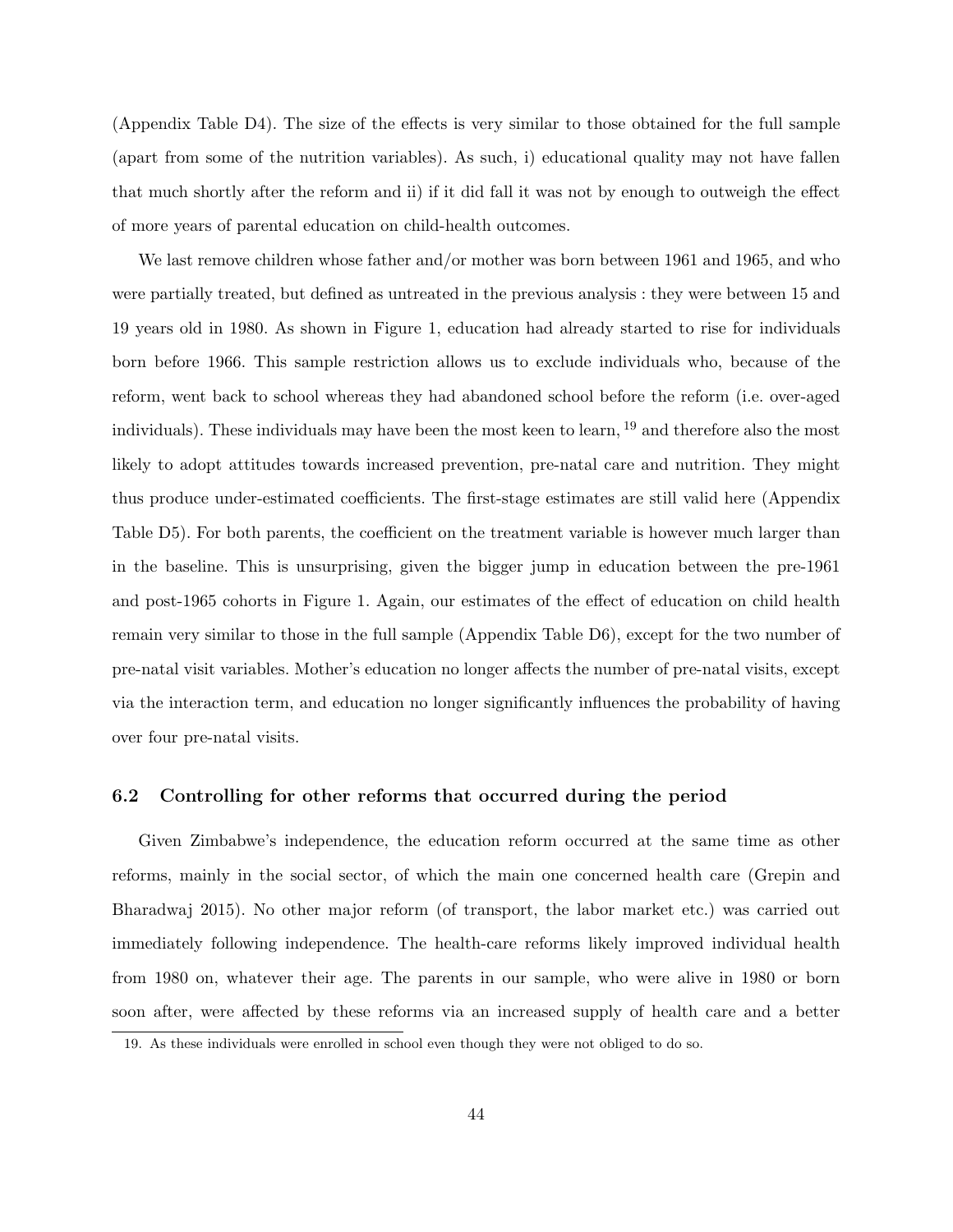immunization program (Grepin and Bharadwaj 2015). These reforms may have changed their own decisions about education and health, which will feed through to the decisions they take regarding their children. We may worry that part of the effect of the health-care reform may be captured by the education variable. We however think that this is unlikely. As stated by Grepin and Bharadwaj (2015), the health-care reform was not age-specific : all individuals were covered. There is no reason to believe that those born after 1966 were more affected than those born before 1966. Moreover, our sample children were born many years after the reform. This does not mean that all children faced the same health-care system, but controlling for region and time-specific effects helps to purge our estimates from this source of variation.

To better control for the economic and social development of Zimbabwe over time we add some new control variables, defined by the child's year of birth : <sup>20</sup> GDP per capita, life-expectancy at birth, the urbanization rate and the under-5 mortality rate (from the WDI). Even though these additional variables are significant for some outcomes, they do not change the estimates on our key variables (see Appendix Tables E2-E4).

#### 6.3 Controlling for the presence of other adults in the household

Each household is on average composed of two individuals aged 15 or more. However, 25% of households are composed of three adults. Other adults who live in the household may influence parental decisions over their children (for example, education and health), especially if these adults were affected by the education reform. In particular, in some households both the parents and grand-parents may have been exposed to the 1980 education reform. This intergenerational effect of education on child health is estimated using the information collected in the household roster on household composition. This allows us to determine how many adults (distinguishing men and women) aged 15 or over live in the household, and how many were exposed to the 1980 education reform. Including these variables reduces the impact of parents' education for most outcome

<sup>20.</sup> Ideally, we would like to include variables reflecting the economic and social context faced by each parent around 1980. To be identified, these should vary by the parents' age in 1980 (access to health care for individuals aged under 15, for individuals aged 15-25 ; the employment rate of individuals aged 25-45, etc). Such information is, of course, not available. Moreover, these variables would be collinear with the birth cohort. We thus chose to use variables defined by the child birth year.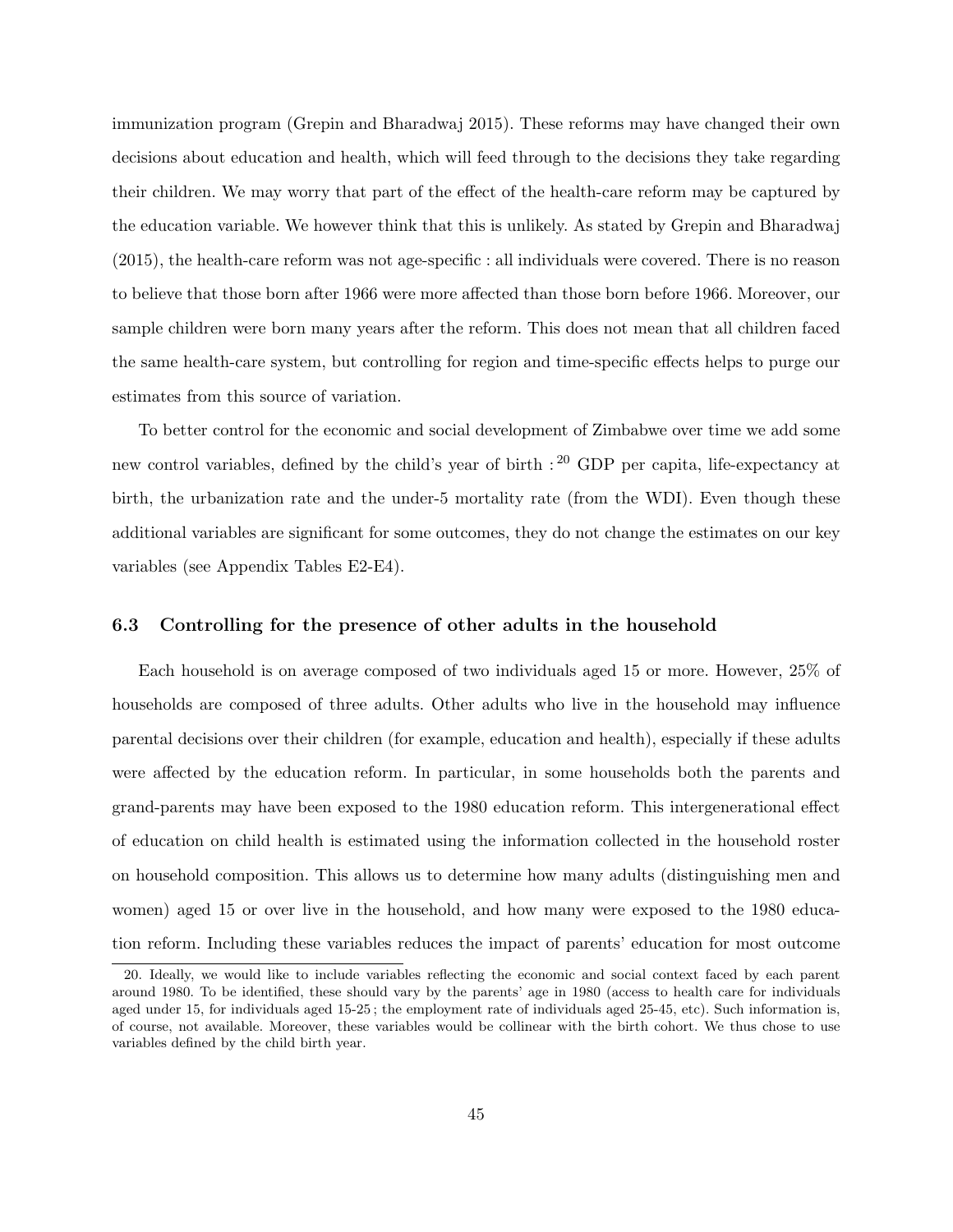variables. However, the fall is only slight, and the estimated coefficients still lie in the confidence interval of those obtained in the baseline. The presence of other adults in the household does not much influence the behavior of parents regarding their children's health. However, these adults do have a direct impact on child-health outcomes, and especially on prevention (see Appendix Tables E5-E7).

#### 6.4 Use of a different measure of education

We last consider whether our core results are robust to the measure of education, and now consider having completed Primary school (Appendix C, Tables C1 to C3). Interestingly, education still has no effect on nutrition and we continue to observe the predominant impact of father's education on prenatal care and prevention. Overall, we find the same qualitative results, although we cannot directly compare the size of the estimated coefficients to those in the previous specification.

## 7 Conclusion

Our main results regarding parental education and child health are as follows. Father's education consistently and significantly improves prenatal care and birth conditions, whatever the level of mother's education. On the contrary, mother's education has a mixed impact on these outcomes. Moreover, child nutrition, once wealth is controlled for, is not influenced by parental education. Last, father's education has a much larger impact on the prevention variables than does mother's education, whatever the level of mother's education.

Overall, our results underline the predominance of father's education in determining child health. The model with mother's education only yields over-estimates of its impact on child health : mother's education matters less when father's education is controlled for. As such, the results in the existing literature without father's education overestimate the impact of mother's education. This comes about due to the assortative matching in our sample : men and women with similar intrinsic motivations or aspirations towards investment in human capital tend to live and have children together. Mothers who live separately from the father do not compensate for the father's absence, as the impact of mother's education in this case remains very similar to that obtained for children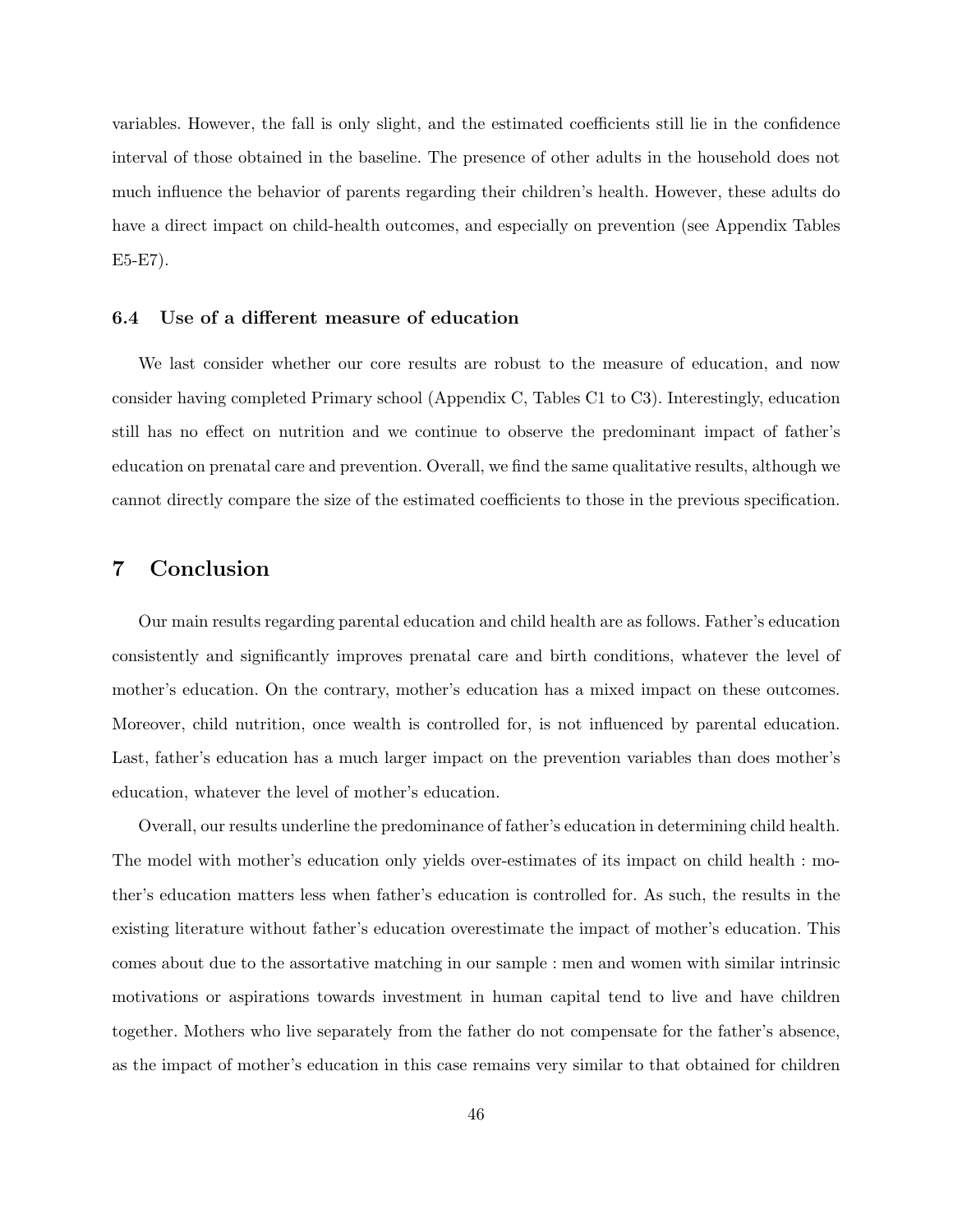living with both parents.

Last, our results show that education is a tool that can reduce inequalities in child-health outcomes. And as education has risen over recent decades, we may predict that hopefully child health will drastically increase in line, and that the considerable burden of disease and death borne by children will fall.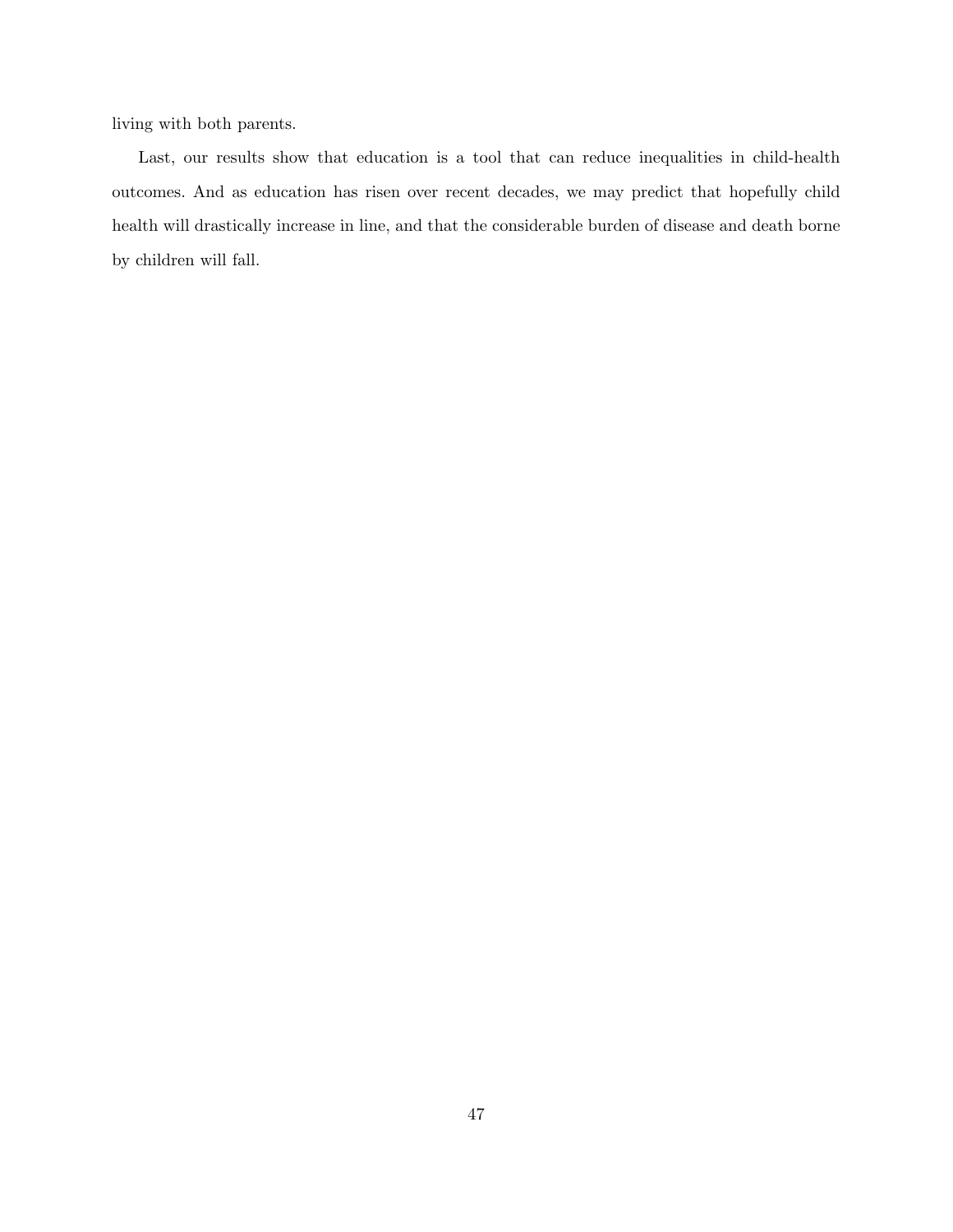## Références

- [1] Adda, J., Bjorklund, A. and Holmlund, H. 2011. The Role of Mothers and Fathers in Providing Skills : Evidence from Parental Deaths, IZA DP No. 5425.
- [2] Aguero, J. and Bharadwaj P., 2014. Do the More Educated Know More about Health ? Evidence from Schooling and HIV Knowledge in Zimbabwe. *Economic Development and Cultural Change* 62(3) : 489-517.
- [3] d'Albis, H., Augeraud-Veron, E., Djemai, E. and Ducrot, A., 2012. The Dispersion of Age Differences between Partners and the Asymptotic Dynamics of the HIV Epidemic. *Journal of Biological Dynamics* 6(2) : 695-717
- [4] Albouy, V. and Lequien, L., 2009. Does compulsory education lower mortality ? *Journal of Health Economics* 28 : 155-168.
- [5] Alderman, H. and Headey, D.D., 2017. How Important is Parental Education for Child Nutrition ? *World Development* 94 : 448-464.
- [6] Apouey, B. and Geoffard, P.-Y., 2016. Parents' education and child body weight in France : The trajectory of the gradient in the early years. *Economics and Human Biology* 20 : 70-89.
- [7] Azam, J.-P. and Djemai, E., 2019. Matching, Cooperation and HIV in the Couple. Mimeo
- [8] Banerjee A. and Duflo E., 2011. Poor Economics, A Radical Rethinking of the Way to Fight Global Poverty. New York : Public Affairs.
- [9] Basu, A.M., 2002. Why does Education Lead to Lower Fertility ? A Critical Review of Some of the Possibilities. *World Development* 30(10) : 1779-1790.
- [10] Bhalotra, S. and Clarke, D., 2014. Educational Attainment and Maternal Mortality. Background paper prepared for the Education for All Global Monitoring Report 2013/4.
- [11] Bhalotra, S. and Rawlings, S., 2011. Intergenerational Persistence in Health in Developing Countries : the Penalty of Gender Inequality ? *Journal of Public Economics* 95 (3-4) : 286-299.
- [12] Berhman, J.A., 2015. Does Schooling Affect Women's Desired Fertility ? Evidence From Malawi, Uganda and Ethiopia. *Demography* 52(3) : 787-809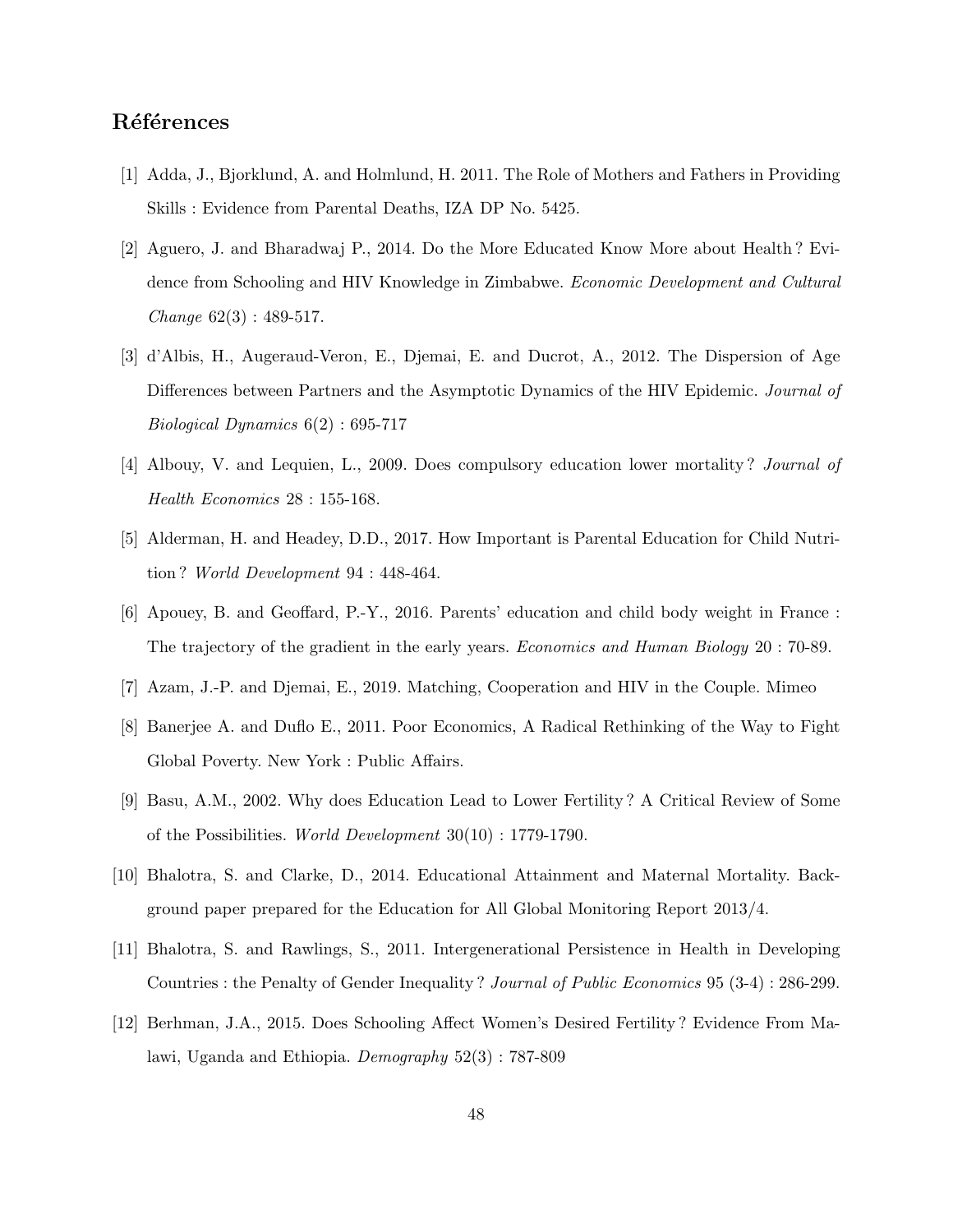- [13] Breierova, L. and Duflo, E., 2004. The Impact of Education on Fertility and Child Mortality : do fathers really matter more than mothers ? NBER Working Paper 10513.
- [14] Case, A. and Paxson, C., 2001. Mothers and others : who invests in children's health ? *Journal of Health Economics* 20 : 301-328.
- [15] Chiappori, P.-A., Iyigun, M. and Weiss, Y., 2009. Investment in Schooling and the Marriage Market. *American Economic Review* 99(5) : 1689-1713.
- [16] Chou, S.-Y., Liu, J.-T., Grossman M. and Joyce T., 2010. Parental Education and Child Health : Evidence from a Natural Experiment in Taiwan. *American Economic Journal : Applied Economics* 2(1) : 33-61.
- [17] Colclough, C., Löfstedt, JL., Manduvi-Moyo, J., Maravanyika, OE. and Ngwata, WS., 1990. Education in Zimbabwe. Issues of Quality and Quantity. Education Division Documents No.50, Swedish International Developement Activity.
- [18] De Neve, J.-W. and Subramanian, S.V., 2017. Causal Effect of Parental Schooling on Early Childhood Undernutrition - Quasi-Experimental Evidence From Zimbabwe. *American Journal of Epidemiology* 187(1) : 82-93.
- [19] Dorsey, B.T., 1989. Educational Development and Reform in Zimbabwe. *Comparative Education Review* 33(1), 40-58.
- [20] Duflo, E., 2004. The Medium Run Effects of Educational Expansion : Evidence from a Large School Construction Program in Indonesia. *Journal of Development Economics* 74(1) : 163- 197.
- [21] Emran, S., Greene, W. and Shilpi, F., 2018. When Measure Matters : Coresidency, Truncation Bias, and Intergenerational Mobility in Developing Countries. *Journal of Human Resources* April 19, 2017 0216-7737R1.
- [22] Fitzsimons, E. and Mesnard, A., 2014. Can Conditional Cash Transfers compensate for a father's absence ? *The World Bank Economic Review*, 28(3), 467-491.
- [23] Grossman, M., 1972. On the concept of health capital and the demand for health. *Journal of Political Economy* 80 : 223-255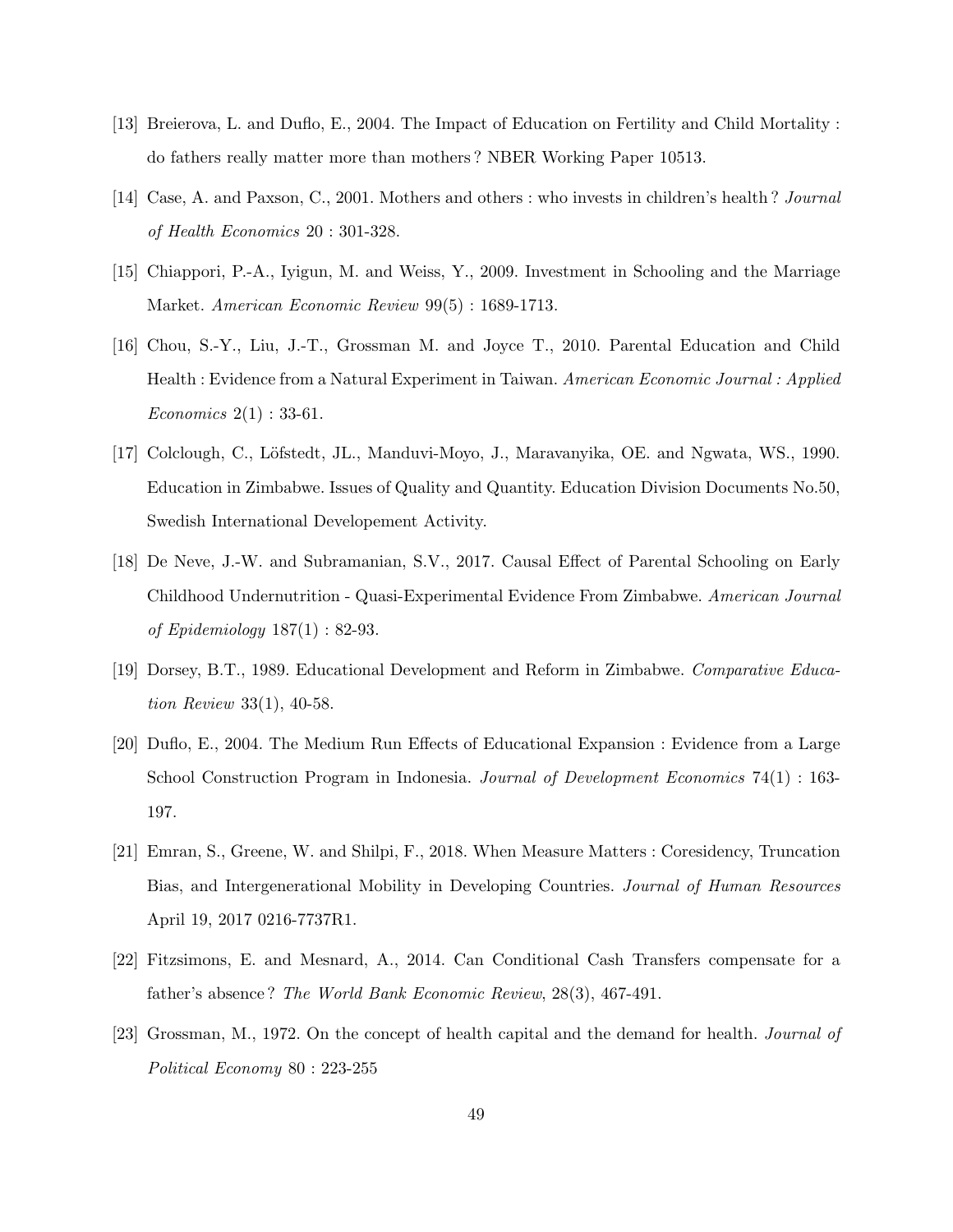- [24] Grepin, K.A. and Bharadwaj, P., 2015. Maternal education and child mortality in Zimbabwe. *Journal of Health Economics* 44 : 97-117
- [25] Kanyongo, G.Y. 2005. Zimbabwe's Public Education System Reforms : Successes and Challenges. *International Education Journal* 6(1), 65-74.
- [26] Kemptner, D., Jurges, H. and Reinhold, S., 2011. Changes in compulsory schooling and the causal effect of education on health : Evidence from Germany. *Journal of Health Economics* 30 : 340-354.
- [27] Lindeboom, M., Llena-Nozal, A. and van der Klaauw B., 2009. Parental education and child health : Evidence from a schooling reform. *Journal of Health Economics* 28 : 109-131.
- [28] Lleras-Muney, A., 2005. The Relationship Between Education and Adult Mortality in the U.S. *Review of Economic Studies* 72(1) : 189-221.
- [29] OECD, 2010. Atlas of Gender and Development : How social norms affect gender equality in non-OECD countries. OECD Eds., Paris.
- [30] Osili, U.O. and Long, B.T., 2008. Does female schooling reduce fertility ? Evidence from Nigeria. *Journal of Development Economics* 87 : 57-75
- [31] Oyelere, R.U., 2010. Africa's education enigma ? The Nigerian story. *Journal of Development Economics* 91 : 128-139.
- [32] Pilon, M. and Vignikin, K, 2006. M´enages et familles en Afrique subsaharienne. Editions des archives contemporaines. Paris.
- [33] Silles, M.A., 2009. The causal effect of education on health : Evidence from the United Kingdom. *Economics of Education Review* 28 : 122-128.
- [34] Van Bavel, J. and Klesment, M., 2017. Educational Pairing, Motherhood and Women's Relative Earnings in Europe. *Demography* 54 : 2331-2349.
- [35] World Health Organization, 2017. World Health Statistics 2017 : Monitoring Health for the SDGs, Sustainable Development Goals. Geneva.
- [36] World Health Organization, 2018. Global Health Estimates 2016 : Deaths by Cause, Age, Sex, by Country and by Region, 2000-2016. Geneva.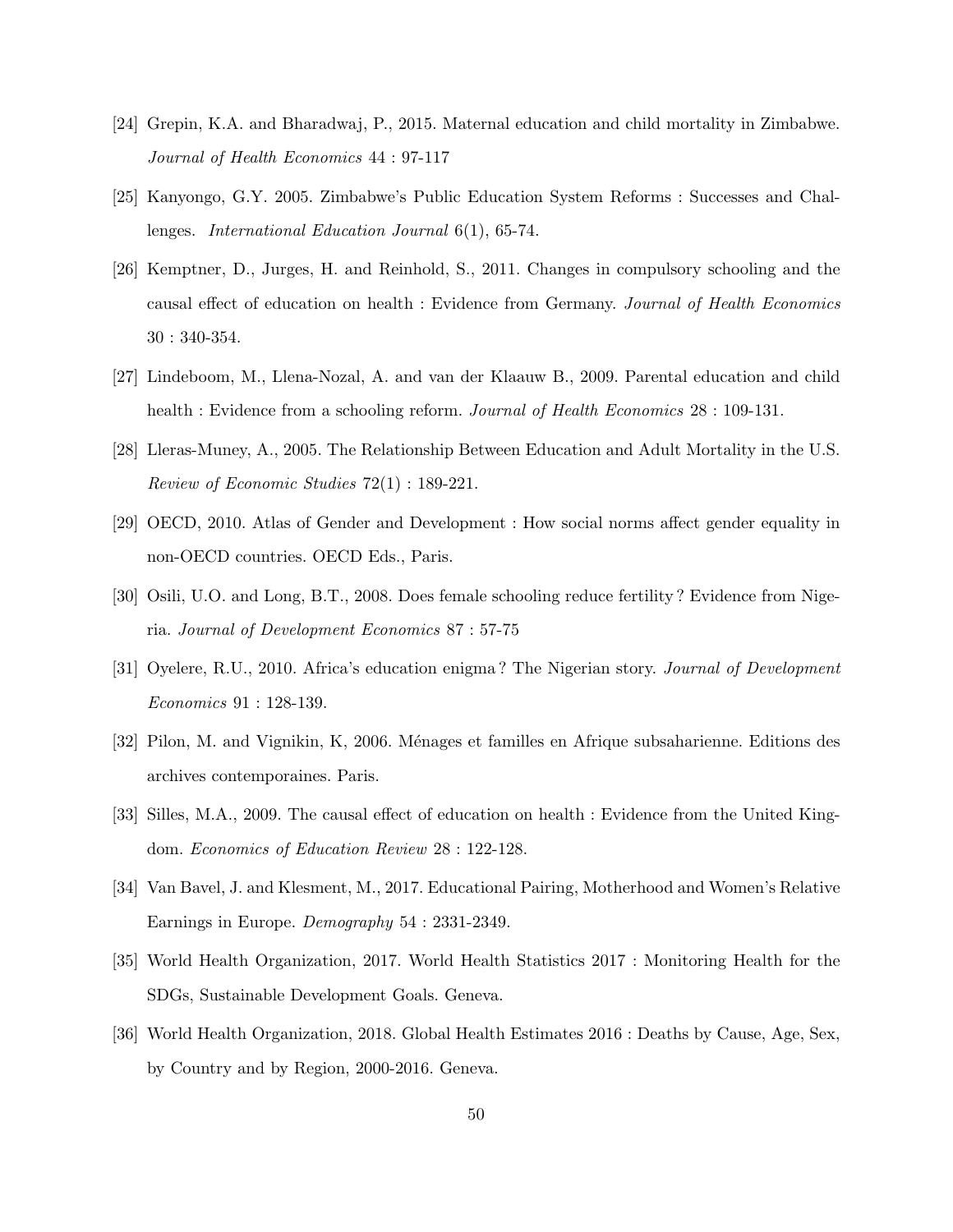[37] Wooldridge, J.M., 2002. Econometric Analysis of Cross Section and Panel Data. The MIT Press.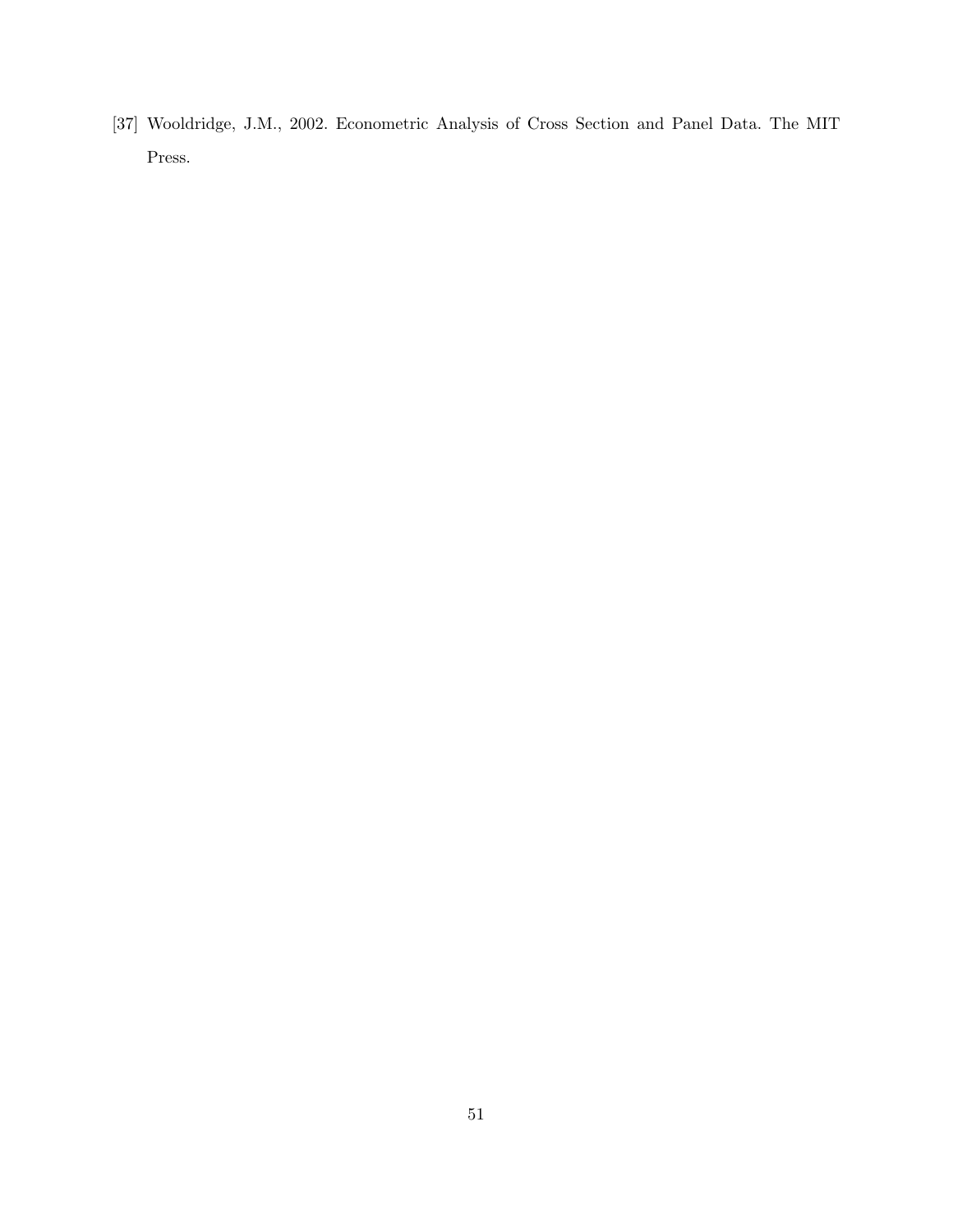# Mothers and Fathers: Education, co-residence and child health: Appendix

Elodie DJEMAI, Yohan RENARD, and Anne-Laure SAMSON

This version: January 15, 2019

# Contents:

Appendix A: Data description

Appendix B: Additional tables

Appendix C: Robustness check using a different education variable

Appendix D: Robustness checks with sample restrictions

Appendix E: Robustness checks using additional control variables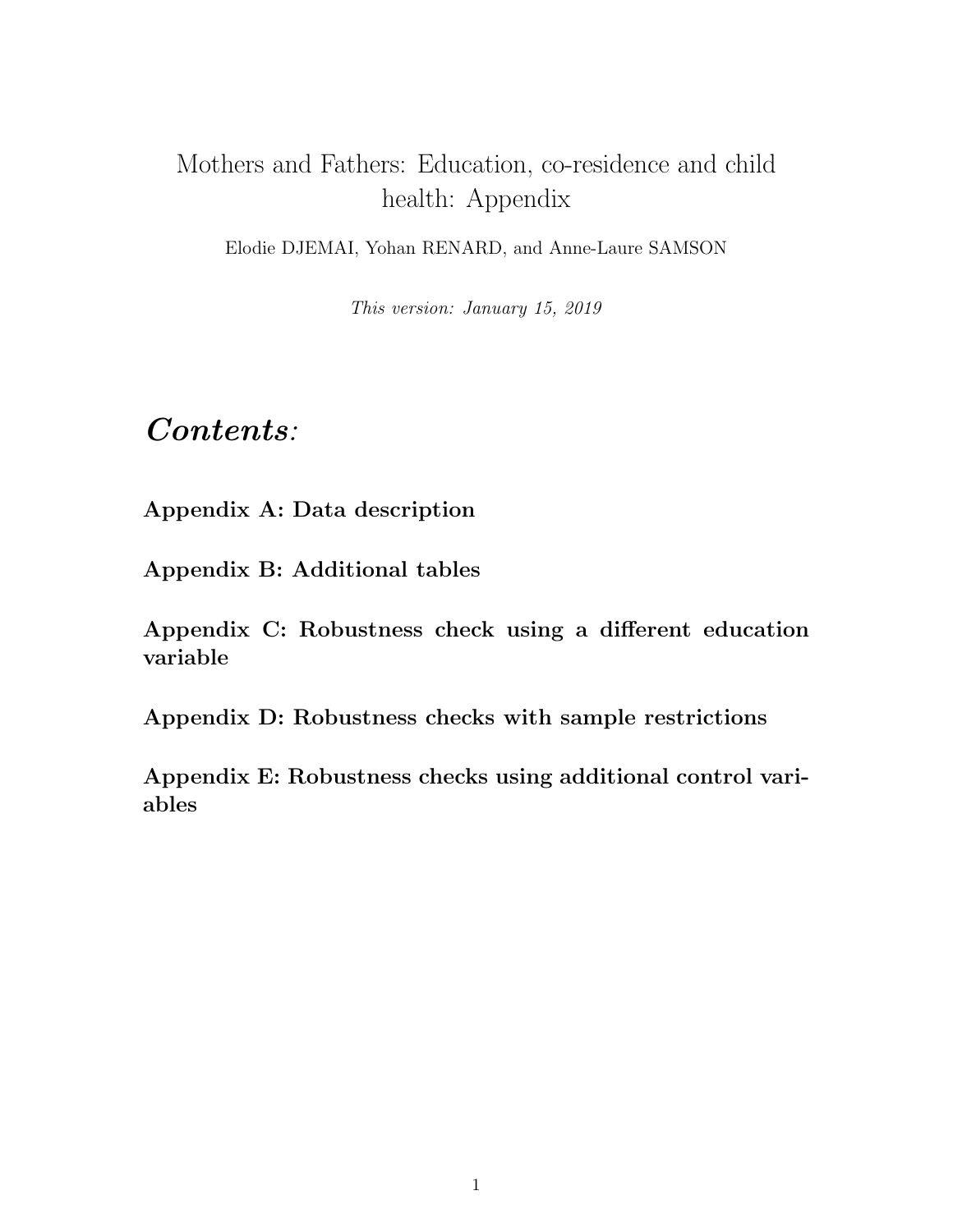# Appendix A: Data description

| <b>Panel A</b> – <i>Child characteristics</i> |                                                                     |
|-----------------------------------------------|---------------------------------------------------------------------|
| Girl                                          | Dummy for female                                                    |
| Age                                           | Child's current age in years                                        |
| Urban                                         | Dummy for living in urban area                                      |
| Wealth quintile                               | Quintiles of wealth (where wealth is a measure based on a           |
|                                               | principal component analysis using dwelling characteristics         |
|                                               | and ownership of durable goods at the household level)              |
| Mother alive                                  | Dummy for child's mother is still alive                             |
| Father alive                                  | Dummy for child's father is still alive                             |
| Mother present                                | Dummy for child $i$ is living with her mother                       |
| Father present                                | Dummy for child $i$ is living with her father                       |
|                                               |                                                                     |
| <b>Panel B</b> – $Outcomes$                   |                                                                     |
| Number of prenatal visits                     | Number of antenatal visits during pregnancy                         |
| Prenatal visits $\geq 4$                      | Dummy for the number of antenatal visits was 4 or more (as          |
|                                               | recommended by the WHO)                                             |
| Home birth                                    | Dummy for the birth taking place at home                            |
| Delivery with a doctor/nurse                  | Dummy for the birth being assisted by a doctor or nurse             |
| $HAZ^*$                                       | Height-for-Age Z-score                                              |
| WAZ*                                          | Weight-for-Age Z-score                                              |
| WHZ*                                          | Weight-for-Height Z-score                                           |
| Stunted*                                      | Dummy for the Height-for-Age Z-score being more than 2              |
|                                               | standard deviations below the reference                             |
| Severely stunted*                             | Dummy for the Height-for-Age Z-score being more than 3              |
|                                               | standard deviations below the reference                             |
| Wasted*                                       | Dummy for the Weight-for-Height Z-score being more than             |
|                                               | 2 standard deviations below the reference                           |
| Number of types of complete                   | Number of types of vaccines child <i>i</i> received with full immu- |
| vaccines                                      | nization (BCG, Diphteria-Pertussis-Tetanus, measles)                |
| Complete vaccination                          | Dummy for child $i$ having received the complete recom-             |
|                                               | mended immunization package (BCG, Diphteria-Pertussis-              |
|                                               | Tetanus and measles) (i.e. the number of types of complete          |
|                                               | vaccines is $3)$                                                    |
| Slept under net                               | Dummy for child $i$ slept under a bednet the night before the       |
|                                               | survey                                                              |
|                                               |                                                                     |

### Table A1. Description: Child characteristics and Health outcomes

\* The z-scores are calculated via the zscore06 Stata command using child's age in months, weight, height and sex. Nutritional status (stunted, severely stunted and wasted) are created using these scores.

 $\equiv$ 

 $\frac{1}{2}$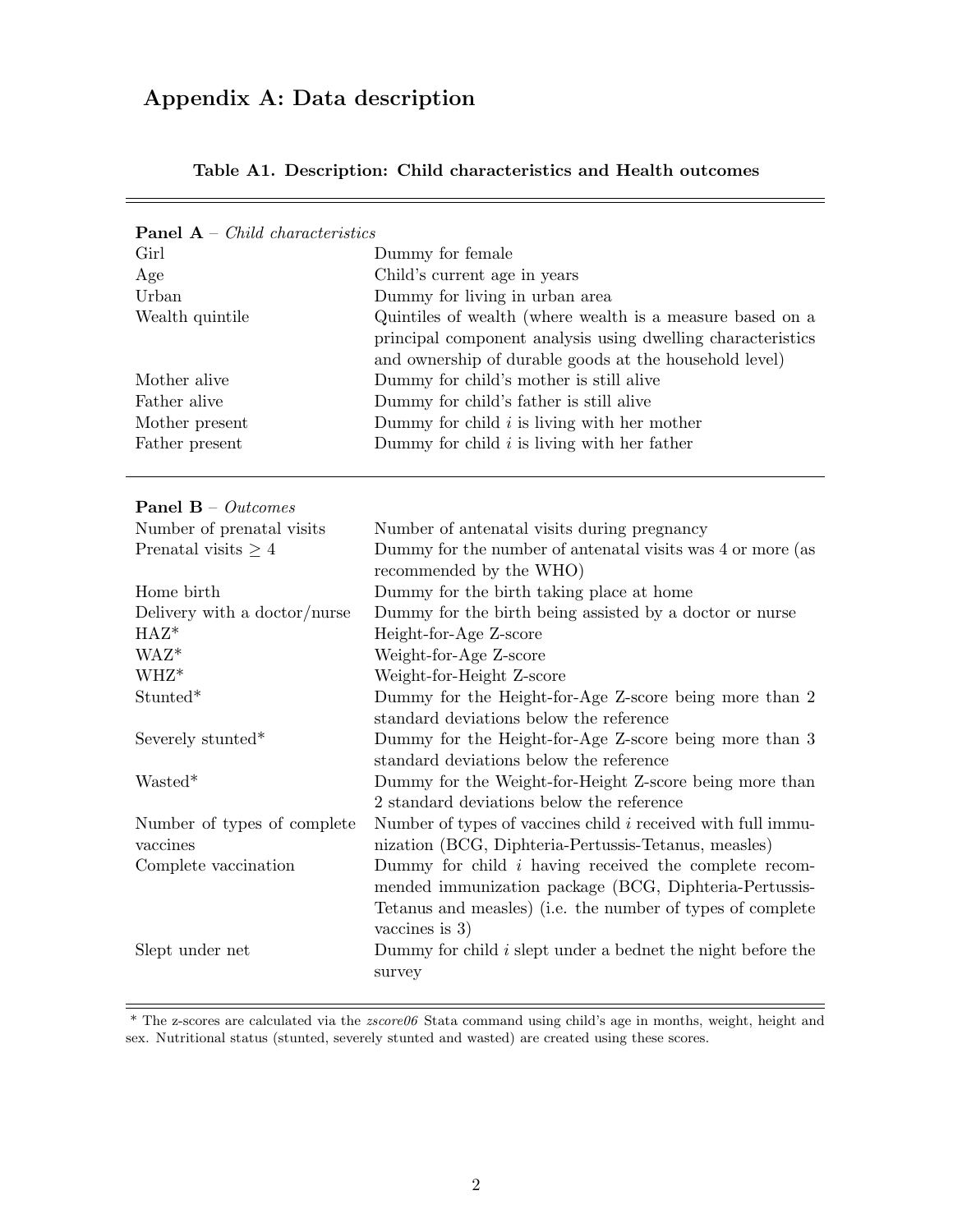# Table A2. Description: Parent's characteristics (observed only if child  $i$  is living with her father/mother)

| Mother's age at birth                              | Mother's age at child $i$ 's birth                             |
|----------------------------------------------------|----------------------------------------------------------------|
| Father's age at birth                              | Father's age at child $i$ 's birth                             |
| Mother's age at first union                        | Mother's age at her first union                                |
| Mother's age                                       | Mother's age at the time of the survey                         |
| Father's age                                       | Father's age at the time of the survey                         |
| Mother exposed                                     | Treatment status, $=1$ if the mother was born in 1966 or later |
|                                                    | (i.e. was $\leq$ 14 in 1980), 0 otherwise                      |
| Father exposed                                     | Treatment status, $=1$ if the father was born in 1966 or later |
|                                                    | (i.e. was $\leq$ 14 in 1980), 0 otherwise                      |
| Years of education (mother)                        | Mother's number of years of education, continuous measure      |
| Complete Primary at least (mother)                 | Dummy for the mother completed Primary school at least         |
| Secondary school at least (mother)                 | Dummy for the mother attended Secondary school (at least       |
|                                                    | $1 \text{ year}$ )                                             |
| Years of education (father)                        | Father's number of years of education, continuous measure      |
| Complete Primary at least (father)                 | Dummy for the father completed Primary school at least         |
| Secondary school at least (father)                 | Dummy for the father attended Secondary school (at least       |
|                                                    | $1$ year)                                                      |
| Women separated $(\%$ in cluster)                  | % of sampled women who are separated, divorced or wid-         |
|                                                    | owed in each community (cluster)                               |
| First child born before marriage $(\%$ in cluster) | % of sampled women who gave birth to their first child out-    |
|                                                    | side of marriage in each community                             |
| Number of mother's siblings                        | Mother's number of siblings                                    |
| Men separated $(\%$ in cluster)                    | % of sampled men who are separated, divorced or widowed        |
|                                                    | in each community                                              |
| Polygamous $(\%$ in cluster)                       | % of polygamous households in each community                   |
|                                                    |                                                                |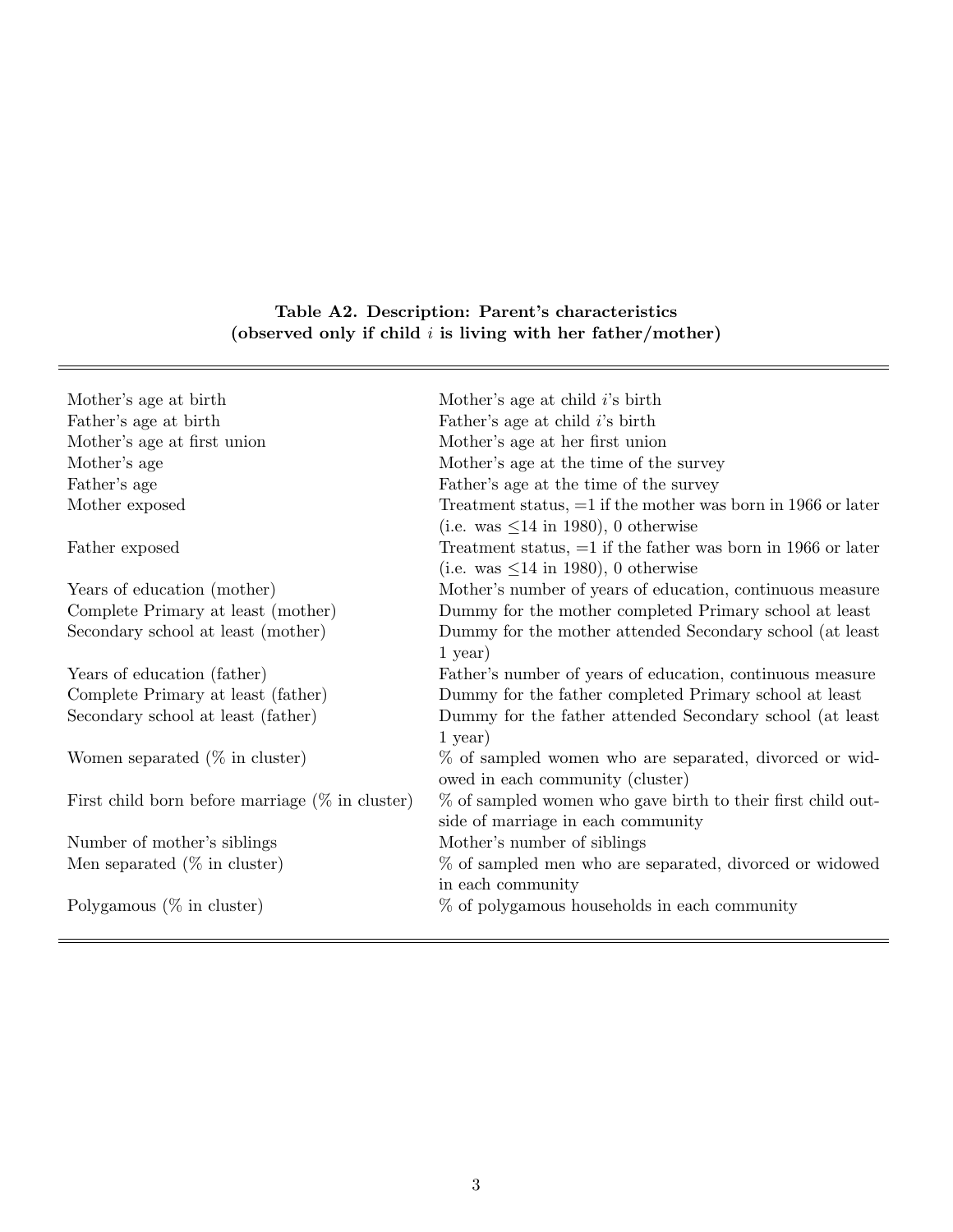# Appendix B: Additional tables

|                                | (1)                  | (2)                  |
|--------------------------------|----------------------|----------------------|
|                                | $\text{Education}^M$ | $\text{Education}^F$ |
| <b>Exposed</b>                 | $1.299***$           | $0.421**$            |
|                                | (0.438)              | (0.205)              |
|                                |                      |                      |
| Pre-reform trend               | $0.295*$             | $0.248***$           |
|                                | (0.156)              | (0.026)              |
| Pre-reform trend <sup>2</sup>  | 0.011                | $0.003***$           |
|                                | (0.011)              | (0.001)              |
|                                |                      |                      |
| Post-reform trend              | $0.123***$           | 0.022                |
|                                | (0.019)              | (0.017)              |
|                                |                      |                      |
| Post-reform trend <sup>2</sup> | $-0.003***$          | $-0.002***$          |
|                                | (0.001)              | (0.001)              |
|                                |                      |                      |
| Number of mother's siblings    | $-0.001$             |                      |
|                                | (0.011)              |                      |
| $M$ ills $^M$                  | $-2.693$             | $-0.690$             |
|                                | (1.909)              | (2.029)              |
|                                |                      |                      |
| $\text{Mills}^F$               | 23.187***            | 12.304               |
|                                | (7.817)              | (7.857)              |
|                                |                      |                      |
| Constant                       | 1.925                | $6.706**$            |
|                                | (2.206)              | (3.114)              |
| $\overline{\text{N}}$          | 10,839               | 11,641               |
| Adjusted $\mathbb{R}^2$        | 0.40                 | 0.41                 |
| F                              | 60.18                | 69.25                |
| $p$ -value $(F)$               | 0.000                | 0.000                |
| F (excluded instruments)       | 76.35                | 172.94               |
| pvalue (excluded instruments)  | 0.000                | 0.000                |
| Control variables X            | YES                  | YES                  |
| Control variables Z            | <b>YES</b>           | <b>YES</b>           |
| Region FE                      | <b>YES</b>           | <b>YES</b>           |
| Year FE                        | <b>YES</b>           | <b>YES</b>           |
| $Region \times Year FE$        | <b>YES</b>           | <b>YES</b>           |

Table B1. First-Stage estimates for mothers and fathers with correction for selection into co-residence

Source: Authors' calculations from the Demographic and Health Surveys.

Notes:  $* p < 0.10, ** p < 0.05, *** p < 0.01$ . Robust standard errors clustered at the enumeration area level in parentheses. Education is number of years. The X control variables are child sex and age, and urban residence and household wealth quintiles. The Z control variables are the proportions of sampled women who were previously married and who gave birth to their first child outside of marriage, and the proportions of sampled men who were previously married and of polygamous households in the cluster. The F-statistic of the excluded instrument comes from the estimation of Equations (7) and (8) (with correction for selection into coresidence).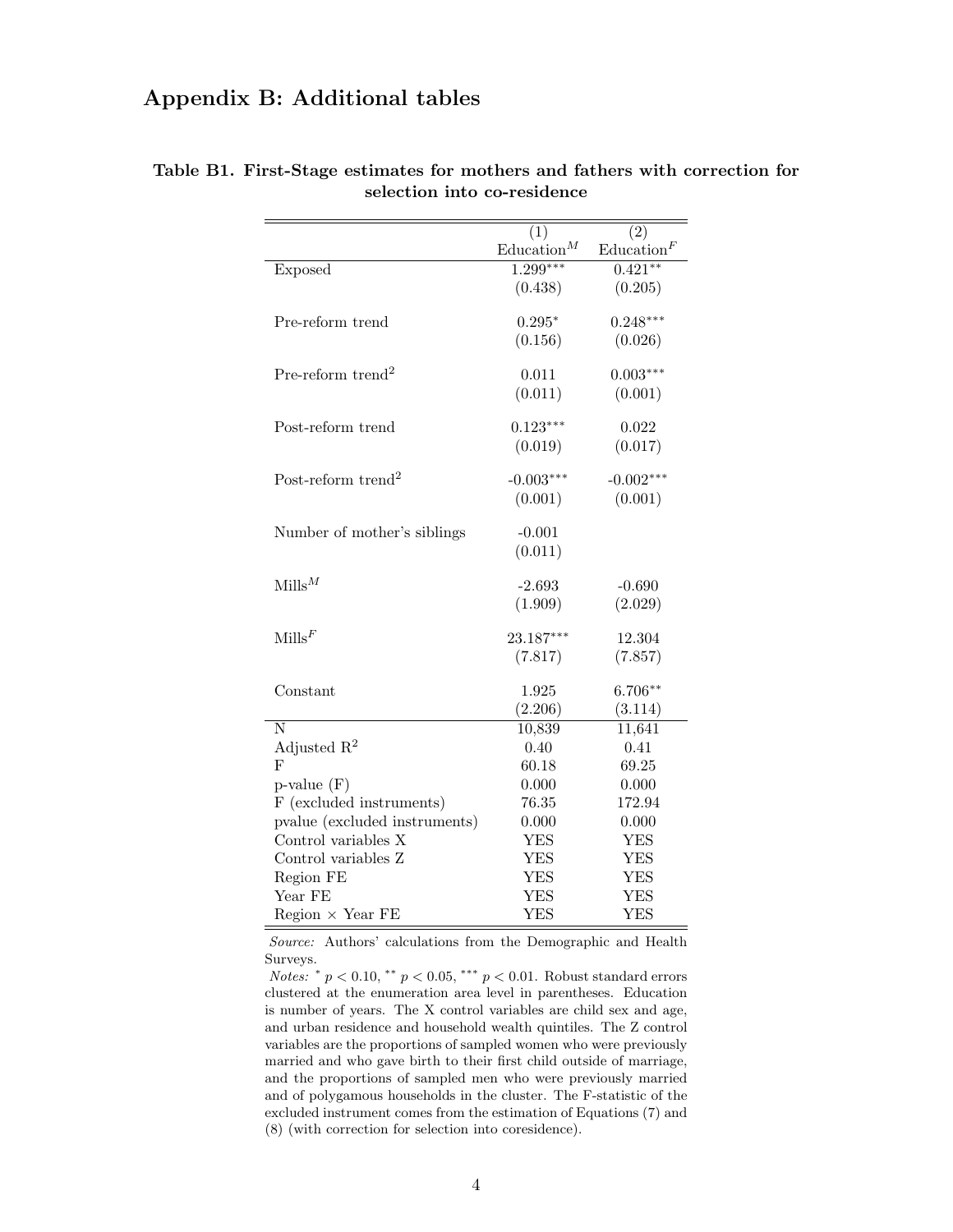|                                      | (1)                 | $\overline{(2)}$         | $\overline{(3)}$  | $\overline{(4)}$   |
|--------------------------------------|---------------------|--------------------------|-------------------|--------------------|
|                                      | Number of           |                          |                   | Birth assisted by  |
|                                      | prenatal visits     | Prenatal visits $\geq 4$ | Home birth        | medical staff      |
| $\mathrm{Educ}^M$                    | $-0.132**$          | $-0.001$                 | $-0.018**$        | $-0.039**$         |
|                                      | $[-0.239,-0.026]$   | $[-0.019, 0.018]$        | $[-0.035,-0.001]$ | $[-0.073,-0.006]$  |
| $\text{Educ}^F$                      | $-0.023$            | 0.009                    | $-0.026***$       | $0.063***$         |
|                                      | $[-0.117, 0.072]$   | $[-0.007, 0.024]$        | $[-0.040,-0.012]$ | [0.045, 0.081]     |
| $\text{Educ}^M \times \text{Educ}^F$ | $0.015***$          | $0.001**$                | $0.001***$        | $-0.002***$        |
|                                      | [0.010, 0.020]      | [0.000, 0.001]           | [0.001, 0.002]    | $[-0.003, -0.001]$ |
|                                      | $-0.019$            | $-0.005$                 | $-0.007$          |                    |
| Girl                                 |                     |                          |                   | $-0.004$           |
|                                      | $[-0.126, 0.087]$   | $[-0.024, 0.014]$        | $[-0.022, 0.009]$ | $[-0.022, 0.014]$  |
| Age                                  | $0.207**$           | 0.023                    | $0.023*$          | $-0.013$           |
|                                      | [0.004, 0.410]      | $[-0.011, 0.057]$        | $[-0.000, 0.047]$ | $[-0.042, 0.017]$  |
| Urban                                | $-0.075$            | 0.052                    | $-0.109***$       | $0.101*$           |
|                                      | $[-0.735, 0.585]$   | $[-0.055, 0.160]$        | $[-0.190,-0.029]$ | $[-0.005, 0.207]$  |
| Poorest                              | $-1.381***$         | $-0.157***$              | $0.299***$        | $-0.355***$        |
|                                      | $[-1.947, -0.815]$  | $[-0.251, -0.064]$       | [0.216, 0.382]    | $[-0.480,-0.229]$  |
| Poorer                               | $-1.302***$         | $-0.179**$               | $0.278***$        | $-0.296***$        |
|                                      | $[-2.144,-0.460]$   | $[-0.317,-0.040]$        | [0.164, 0.392]    | $[-0.456,-0.136]$  |
| Middle                               | $-1.341**$          | $-0.209**$               | $0.232***$        | $-0.220**$         |
|                                      | $[-2.531, -0.151]$  | $[-0.404,-0.013]$        | [0.074, 0.391]    | $[-0.430,-0.010]$  |
| Richer                               | $-0.984***$         | $-0.112***$              | $0.054***$        | $-0.064**$         |
|                                      | $[-1.300,-0.667]$   | $[-0.162, -0.063]$       | [0.014, 0.093]    | $[-0.125, -0.003]$ |
| 1999                                 | $-1.242$            | $-0.201$                 | 0.130             | $-0.083$           |
|                                      | $[-2.837, 0.354]$   | $[-0.464, 0.062]$        | $[-0.048, 0.307]$ | $[-0.336, 0.170]$  |
| 2010                                 | $-1.129$            | $-0.310**$               | $0.191**$         | $-0.129$           |
|                                      | $[-2.564, 0.306]$   | $[-0.547, -0.073]$       | [0.018, 0.365]    | $[-0.363, 0.105]$  |
| 2015                                 | $-1.002$            | $-0.231**$               | 0.127             | $-0.013$           |
|                                      | $[-2.295, 0.291]$   | $[-0.447, -0.016]$       | $[-0.025, 0.279]$ | $[-0.222, 0.196]$  |
| $\text{Mills}^M$                     | $-3.903$            | $-0.833*$                | 0.244             | $-0.771**$         |
|                                      | $[-8.851, 1.045]$   | $[-1.723, 0.058]$        | $[-0.459, 0.947]$ | $[-1.537,-0.006]$  |
| Mills <sup>F</sup>                   | 4.930               | $2.441*$                 | $-1.744$          | 1.167              |
|                                      | $[-12.035, 21.896]$ | $[-0.341, 5.223]$        | $[-3.968, 0.479]$ | $[-1.602, 3.936]$  |
| Constant                             | $5.582**$           | 0.013                    | $0.875***$        | 0.618              |
|                                      | [0.687, 10.477]     | $[-0.797, 0.823]$        | [0.254, 1.496]    | $[-0.149, 1.385]$  |
|                                      | 0.075               | 0.004                    | $-0.070$          | $0.369***$         |
| $\rho_{(7),(9)}$                     | $[-0.019, 0.170]$   | $[-0.084, 0.092]$        | $[-0.161, 0.020]$ | [0.198, 0.540]     |
| $\rho_{(8),(9)}$                     | $-0.023$            | $-0.067*$                | 0.017             | $-0.058$           |
|                                      | $[-0.096, 0.051]$   | $[-0.142, 0.009]$        | $[-0.059, 0.093]$ | $[-0.130, 0.013]$  |
| $\rho_{(7),(8)}$                     | $0.415***$          | $0.415***$               | $0.415***$        | $0.406***$         |
|                                      | [0.387, 0.442]      | [0.387, 0.442]           | [0.387, 0.442]    | [0.379, 0.434]     |
| Ν                                    | 8,242               | 8,242                    | 10,553            | 11,612             |
| Control variables Z                  | <b>YES</b>          | <b>YES</b>               | <b>YES</b>        | <b>YES</b>         |
| Region FE                            | <b>YES</b>          | <b>YES</b>               | <b>YES</b>        | <b>YES</b>         |
| Year FE                              | YES                 | <b>YES</b>               | <b>YES</b>        | <b>YES</b>         |
| $Region \times Year FE$              | <b>YES</b>          | <b>YES</b>               | YES               | <b>YES</b>         |

Table B2. Prenatal Care - The impact of mother's and father's education (analytical sample) (Equation 9)

Source: Authors' calculations from the Demographic and Health Surveys.

Notes: \*  $p < 0.10$ , \*\*  $p < 0.05$ , \*\*\*  $p < 0.01$ . 95% confidence intervals in brackets. Robust standard errors clustered at the enumeration area level. Education is number of years. The X control variables are child sex and age, and urban residence and household wealth quintiles. The Z control variables are the proportions of sampled women who were previously married and who gave birth to their first child outside of marriage, and the proportions of sampled men who were previously married and of polygamous households in the cluster.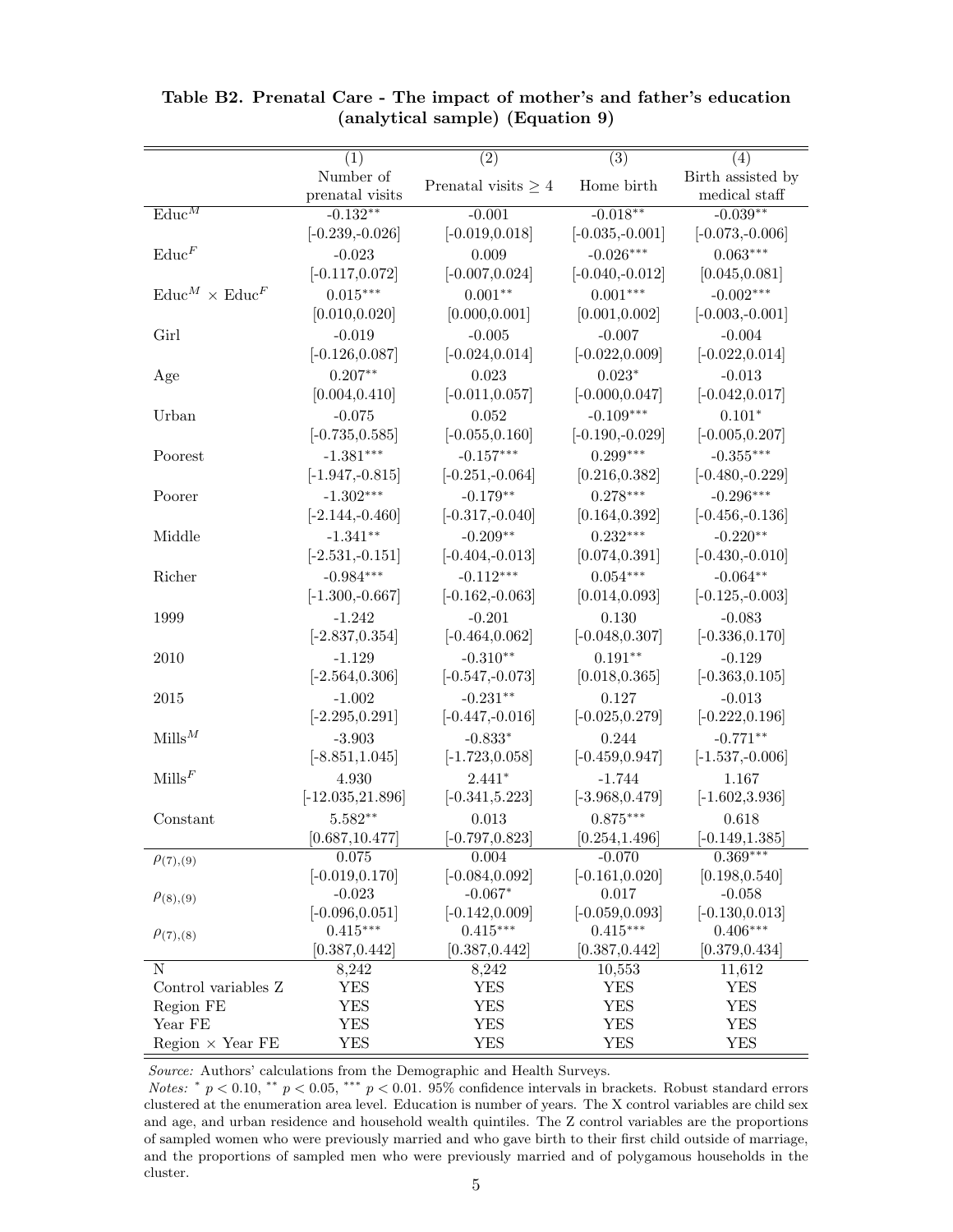|                                      | $\overline{(1)}$   | $\overline{(2)}$   | $\overline{(3)}$  | (4)                 | (5)                | $\overline{(6)}$   |
|--------------------------------------|--------------------|--------------------|-------------------|---------------------|--------------------|--------------------|
|                                      |                    | Severely           |                   |                     |                    |                    |
|                                      | Stunted            | stunted            | Wasted            | HAZ                 | <b>WAZ</b>         | WHZ                |
| $\text{Educ}^M$                      | 0.012              | 0.009              | $-0.002$          | $-0.035$            | $-0.020$           | $-0.012$           |
|                                      | $[-0.005, 0.028]$  | $[-0.004, 0.022]$  | $[-0.010, 0.007]$ | $[-0.094, 0.023]$   | $[-0.065, 0.025]$  | $[-0.068, 0.044]$  |
| $\text{Educ}^F$                      | 0.009              | $-0.000$           | 0.002             | 0.005               | $-0.014$           | $-0.015$           |
|                                      | $[-0.005, 0.023]$  | $[-0.011, 0.011]$  | $[-0.005, 0.008]$ | $[-0.044, 0.053]$   | $[-0.050, 0.022]$  | $[-0.055, 0.025]$  |
| $\text{Educ}^M \times \text{Educ}^F$ | $-0.001***$        | $-0.000$           | $-0.000$          | 0.002               | $0.002**$          | 0.001              |
|                                      | $[-0.002, -0.000]$ | $[-0.001, 0.000]$  | $[-0.000, 0.000]$ | $[-0.000, 0.005]$   | [0.001, 0.004]     | $[-0.001, 0.004]$  |
| Girl                                 | $-0.053***$        | $-0.031***$        | $-0.009**$        | $0.149***$          | $0.062***$         | $-0.027$           |
|                                      |                    |                    |                   |                     |                    |                    |
|                                      | $[-0.071,-0.035]$  | $[-0.044,-0.019]$  | $[-0.018,-0.001]$ | [0.086, 0.212]      | [0.017, 0.107]     | $[-0.081, 0.027]$  |
| Age                                  | $0.040**$          | 0.007              | $-0.009$          | $-0.312***$         | $-0.250***$        | $-0.041$           |
|                                      | [0.010, 0.071]     | $[-0.014, 0.028]$  | $[-0.024, 0.005]$ | $[-0.432, -0.192]$  | $[-0.325,-0.175]$  | $[-0.135, 0.053]$  |
| Urban                                | $0.113***$         | 0.006              | $-0.046*$         | $-0.200$            | $0.242**$          | $0.266*$           |
|                                      | [0.011, 0.214]     | $[-0.062, 0.073]$  | $[-0.098, 0.006]$ | $[-0.590, 0.190]$   | [0.006, 0.477]     | $[-0.043, 0.574]$  |
| Poorest                              | $-0.016$           | 0.018              | 0.034             | 0.031               | $-0.489***$        | $-0.464***$        |
|                                      | $[-0.108, 0.075]$  | $[-0.047, 0.082]$  | $[-0.012, 0.081]$ | $[-0.311, 0.373]$   | $[-0.719,-0.258]$  | $[-0.753,-0.174]$  |
| Poorer                               | $-0.118*$          | $-0.011$           | $0.059^{\ast}$    | 0.231               | $-0.541***$        | $-0.546***$        |
|                                      | $[-0.250, 0.013]$  | $[-0.103, 0.080]$  | $[-0.008, 0.127]$ | $[-0.284, 0.746]$   | $[-0.869,-0.213]$  | $[-0.956,-0.136]$  |
| Middle                               | $-0.232**$         | $-0.043$           | 0.080             | 0.538               | $-0.602***$        | $-0.624**$         |
|                                      | $[-0.419,-0.045]$  | $[-0.172, 0.085]$  | $[-0.016, 0.176]$ | $[-0.205, 1.281]$   | $[-1.058,-0.146]$  | $[-1.198, -0.049]$ |
| Richer                               | $-0.007$           | 0.009              | 0.017             | $-0.010$            | $-0.221***$        | $-0.182**$         |
|                                      | $[-0.056, 0.041]$  | $[-0.025, 0.042]$  | $[-0.007, 0.041]$ | $[-0.187, 0.168]$   | $[-0.341, -0.100]$ | $[-0.336,-0.028]$  |
| 1999                                 | $-0.419***$        | $-0.153**$         | 0.071             | $1.190**$           | $-0.144$           | $-0.644*$          |
|                                      | $[-0.659,-0.178]$  | $[-0.304,-0.002]$  | $[-0.051, 0.193]$ | [0.240, 2.140]      | $[-0.766, 0.479]$  | $[-1.394, 0.107]$  |
| 2010                                 | $-0.437***$        | $-0.172**$         | 0.031             | $0.842*$            | $-0.271$           | $-0.557$           |
|                                      | $[-0.657, -0.216]$ | $[-0.315,-0.029]$  | $[-0.085, 0.147]$ | $[-0.039, 1.722]$   | $[-0.870, 0.328]$  | $[-1.258, 0.145]$  |
| 2015                                 | $-0.466***$        | $-0.170***$        | 0.033             | $1.052**$           | $-0.111$           | $-0.493$           |
|                                      | $[-0.669,-0.263]$  | $[-0.297, -0.043]$ | $[-0.074, 0.141]$ | [0.247, 1.858]      | $[-0.657, 0.434]$  | $[-1.149, 0.162]$  |
| $Mills^M$                            | $-4.404***$        | $-1.443***$        | $0.413***$        | $15.510***$         | $3.818***$         | $-3.245***$        |
|                                      | $[-5.172, -3.635]$ | $[-1.947, -0.940]$ | [0.011, 0.816]    | [12.811, 18.210]    | [1.852, 5.783]     | $[-5.590,-0.901]$  |
| $\text{Mills}^F$                     | $5.807***$         | 1.453              | $-1.264*$         | $-15.677***$        | 3.303              | $7.402^\ast$       |
|                                      | [3.154, 8.460]     | $[-0.312, 3.218]$  | $[-2.636, 0.107]$ | $[-26.098, -5.255]$ | $[-3.157, 9.762]$  | $[-0.677, 15.481]$ |
| Constant                             | $-0.455$           | 0.075              | $0.410**$         | $-0.136$            | $-2.082**$         | $-0.802$           |
|                                      | $[-1.223, 0.312]$  | $[-0.433, 0.583]$  | [0.025, 0.795]    | $[-3.110, 2.838]$   | $[-3.960,-0.203]$  | $[-3.142, 1.538]$  |
|                                      | $-0.068*$          | $-0.049$           | 0.024             | 0.054               | 0.054              | 0.039              |
| $\rho_{(7),(9)}$                     | $[-0.147, 0.010]$  | $[-0.134, 0.036]$  | $[-0.063, 0.111]$ | $[-0.030, 0.138]$   | $[-0.031, 0.138]$  | $[-0.052, 0.131]$  |
|                                      | $-0.044$           | $-0.016$           | 0.012             | 0.007               | 0.031              | 0.030              |
| $\rho_{(8),(9)}$                     | $[-0.115, 0.026]$  | $[-0.093, 0.061]$  | $[-0.054, 0.078]$ | $[-0.065, 0.079]$   | $[-0.037, 0.098]$  | $[-0.038, 0.098]$  |
| $\rho_{(7),(8)}$                     | $0.415***$         | $0.415***$         | $0.415***$        | $0.415***$          | $0.415***$         | $0.415***$         |
|                                      | [0.387, 0.442]     | [0.387, 0.443]     | [0.387, 0.442]    | [0.387, 0.442]      | [0.387, 0.442]     | [0.387, 0.442]     |
| $\overline{N}$                       | 9,675              | 9,675              | 9,607             | 9,675               | 9,953              | 9,607              |
| Control variables Z                  | ${\rm YES}$        | YES                | YES               | YES                 | YES                | ${\rm YES}$        |
| Region FE                            | ${\rm YES}$        | ${\rm YES}$        | ${\rm YES}$       | ${\rm YES}$         | ${\rm YES}$        | <b>YES</b>         |
| Year FE                              | ${\rm YES}$        | ${\rm YES}$        | ${\rm YES}$       | <b>YES</b>          | ${\rm YES}$        | <b>YES</b>         |
| Region $\times$ Year FE              | ${\rm YES}$        | <b>YES</b>         | ${\rm YES}$       | ${\rm YES}$         | <b>YES</b>         | <b>YES</b>         |

### Table B3. Nutrition - The impact of mother's and father's education (analytical sample) (Equation 9)

Source: Authors' calculations from the Demographic and Health Surveys.

Notes: \*  $p < 0.10$ , \*\*  $p < 0.05$ , \*\*\*  $p < 0.01$ . 95% confidence intervals in brackets. Robust standard errors clustered at the enumeration area level. Education is number of years. The X control variables are child sex and age, and urban residence and household wealth quintiles. The Z control variables are the proportions of sampled women who were previously married and who gave birth to their first child outside of marriage, and the proportions of sampled men who were previously married and of polygamous households in the cluster.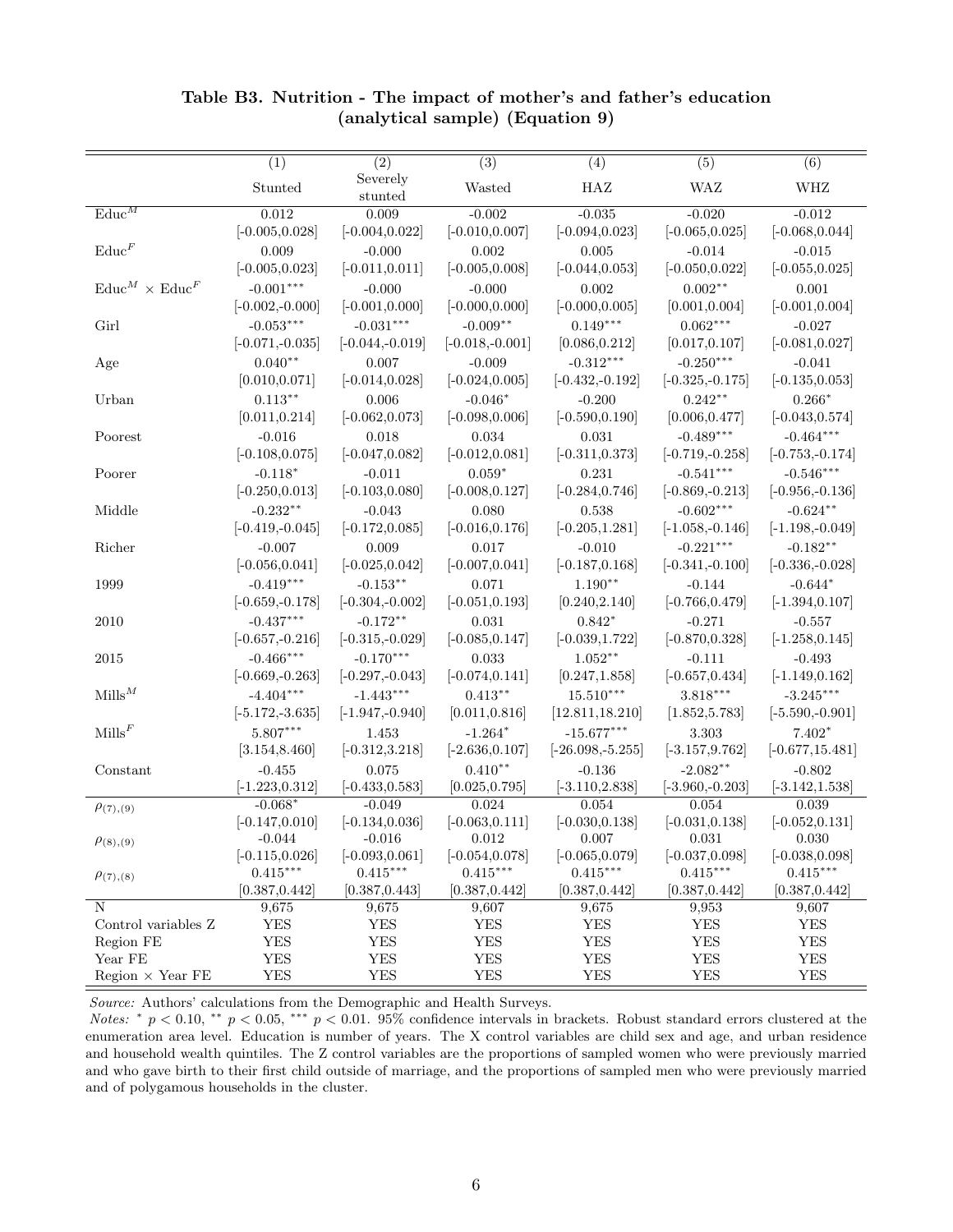|                                      | (1)                  | (2)                | (3)                |
|--------------------------------------|----------------------|--------------------|--------------------|
|                                      | Number of types      | Complete           | Slept under        |
|                                      | of complete vaccines | vaccination        | net last night     |
| $\text{Educ}^M$                      | $-0.054$             | $-0.004$           | $0.008**$          |
|                                      | $[-0.145, 0.038]$    | $[-0.021, 0.013]$  | [0.001, 0.015]     |
| $\text{Educ}^F$                      | $0.085***$           | $0.024***$         | 0.003              |
|                                      | [0.027, 0.142]       | [0.009, 0.038]     | $[-0.007, 0.012]$  |
| $\text{Educ}^M \times \text{Educ}^F$ | $-0.003***$          | $-0.000$           | $-0.001***$        |
|                                      | $[-0.004,-0.001]$    | $[-0.001, 0.000]$  | $[-0.001, -0.000]$ |
| Girl                                 | $-0.031$             | $-0.011$           | $-0.004$           |
|                                      | $[-0.077, 0.015]$    | $[-0.029, 0.007]$  | $[-0.017, 0.009]$  |
| Age                                  | 0.080                | $0.261***$         | 0.009              |
|                                      | $[-0.024, 0.184]$    | [0.229, 0.292]     | $[-0.020, 0.037]$  |
| Urban                                | $0.353**$            | 0.061              | $-0.013$           |
|                                      | [0.056, 0.649]       | $[-0.039, 0.161]$  | $[-0.119, 0.093]$  |
| Poorest                              | $-0.616***$          | $-0.210***$        | $-0.082**$         |
|                                      | $[-0.913, -0.318]$   | $[-0.301, -0.119]$ | $[-0.158,-0.006]$  |
|                                      | $-0.856***$          | $-0.245***$        | $-0.003$           |
| Poorer                               | $[-1.268, -0.445]$   | $[-0.379,-0.111]$  | $[-0.124, 0.118]$  |
|                                      |                      |                    |                    |
| Middle                               | $-1.161***$          | $-0.312***$        | 0.058              |
|                                      | $[-1.725, -0.598]$   | $[-0.501, -0.123]$ | $[-0.120, 0.236]$  |
| Richer                               | $-0.291***$          | $-0.123***$        | $-0.018$           |
|                                      | $[-0.449,-0.133]$    | $[-0.174, -0.073]$ | $[-0.061, 0.025]$  |
| 1999                                 | $-0.932***$          | $-0.231*$          |                    |
|                                      | $[-1.622, -0.242]$   | $[-0.470, 0.008]$  |                    |
| 2010                                 | $-0.982***$          | $-0.190*$          | $0.268**$          |
|                                      | $[-1.646, -0.318]$   | $[-0.414, 0.034]$  | [0.041, 0.496]     |
| 2015                                 | $-1.702***$          | $-0.216**$         | $0.265***$         |
|                                      | $[-2.297, -1.107]$   | $[-0.418,-0.015]$  | [0.068, 0.462]     |
| $Mills^M$                            | $-15.101***$         | $-8.286***$        | 0.017              |
|                                      | $[-17.692, -12.511]$ | $[-9.232, -7.341]$ | $[-0.542, 0.575]$  |
| $\text{Mills}^F$                     | 19.446***            | $6.025***$         | $-1.967$           |
|                                      | [11.700, 27.192]     | [3.361, 8.688]     | $[-4.586, 0.651]$  |
| Constant                             | $-0.096$             | 0.528              | $0.634^{\ast}$     |
|                                      | $[-2.415, 2.223]$    | $[-0.228, 1.285]$  | $[-0.119, 1.387]$  |
| $\rho_{(7),(9)}$                     | $0.137*$             | 0.039              | 0.007              |
|                                      | $[-0.026, 0.301]$    | $[-0.040, 0.118]$  | $[-0.038, 0.052]$  |
| $\rho_{(8),(9)}$                     | $-0.062*$            | $-0.080**$         | 0.020              |
|                                      | $[-0.133, 0.008]$    | $[-0.151,-0.009]$  | $[-0.060, 0.100]$  |
| $\rho_{(7),(8)}$                     | $0.413***$           | $0.415***$         | $0.412***$         |
|                                      | [0.385, 0.441]       | [0.387, 0.442]     | [0.384, 0.439]     |
| Ν                                    | 11,612               | 9,338              | 9,285              |
| Control variables Z                  | YES                  | YES                | YES                |
| Region FE                            | YES                  | <b>YES</b>         | YES                |
| Year FE                              | YES                  | <b>YES</b>         | YES                |
| $Region \times Year FE$              | YES                  | YES                | YES                |
| Month FE                             | NO                   | NO                 | YES                |

Table B4. Prevention - The impact of mother's and father's education (analytical sample) (Equation 9)

Source: Authors' calculations from the Demographic and Health Surveys. Notes: \*  $p < 0.10$ , \*\*  $p < 0.05$ , \*\*\*  $p < 0.01$ . 95% confidence intervals in brackets. Robust standard errors clustered at the enumeration area level. Education is number of years. The X control variables are child sex and age, and urban residence and household wealth quintiles. The Z control variables are the proportions of sampled women who were previously married and who gave birth to their first child outside of marriage, and the proportions of sampled men who were previously married and of polygamous households in the cluster.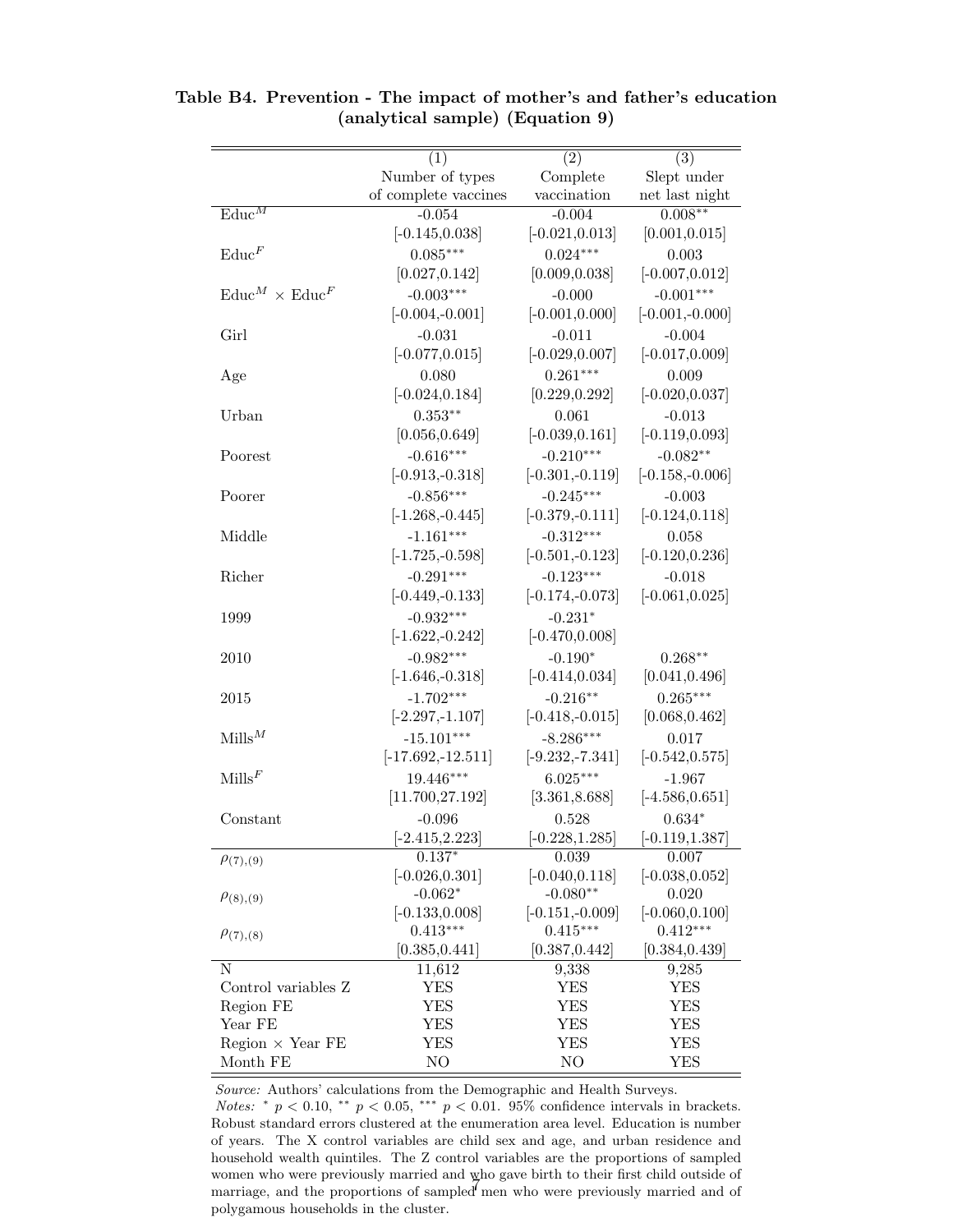| <b>Panel A</b> – Prenatal Care |                   |                       |                   |                   |  |  |
|--------------------------------|-------------------|-----------------------|-------------------|-------------------|--|--|
|                                | $\left( 1\right)$ | $\left( 2\right)$     | $\left( 3\right)$ | $\left( 4\right)$ |  |  |
|                                | Number of         | Prenatal visits $> 4$ | Home birth        | Birth assisted by |  |  |
|                                | prenatal visits   |                       |                   | medical staff     |  |  |
| $\mathrm{Educ}^{\overline{M}}$ | $-0.059$          | 0.003                 | $-0.011$          | $-0.052***$       |  |  |
|                                | $[-0.167, 0.050]$ | $[-0.015, 0.021]$     | $[-0.028, 0.005]$ | $[-0.091,-0.014]$ |  |  |
| $\text{Educ}^F$                | $0.086***$        | $0.014*$              | $-0.017**$        | $0.051***$        |  |  |
|                                | [0.002, 0.170]    | $[-0.000, 0.029]$     | $[-0.030,-0.003]$ | [0.033, 0.069]    |  |  |
| N                              | 8,242             | 8,242                 | 10,553            | 11,612            |  |  |
| Control variables X            | YES               | YES                   | YES               | YES               |  |  |
| Control variables Z            | YES               | YES                   | YES               | YES               |  |  |
| Region FE                      | YES               | <b>YES</b>            | <b>YES</b>        | <b>YES</b>        |  |  |
| Year FE                        | YES               | <b>YES</b>            | <b>YES</b>        | <b>YES</b>        |  |  |
| $Region \times Year FE$        | YES               | YES                   | <b>YES</b>        | YES               |  |  |

Table B5. The impact of mother's and father's education without interactions (analytical sample)

Panel B – Nutrition

|                         | $\left( 1\right)$ | (2)                 | $\left( 3\right)$ | $\left(4\right)$  | $\left( 5\right)$ | (6)               |
|-------------------------|-------------------|---------------------|-------------------|-------------------|-------------------|-------------------|
|                         | Stunted           | Severely<br>stunted | Wasted            | HAZ               | WAZ               | WHZ               |
| $\text{Educ}^M$         | 0.007             | 0.007               | $-0.002$          | $-0.025$          | $-0.007$          | $-0.006$          |
|                         | $[-0.009, 0.024]$ | $[-0.006, 0.020]$   | $[-0.011, 0.006]$ | $[-0.082, 0.032]$ | $[-0.051, 0.037]$ | $[-0.061, 0.049]$ |
| $\text{Educ}^F$         | 0.003             | $-0.002$            | 0.001             | 0.019             | 0.003             | $-0.006$          |
|                         | $[-0.011, 0.016]$ | $[-0.013, 0.008]$   | $[-0.005, 0.007]$ | $[-0.026, 0.064]$ | $[-0.030, 0.036]$ | $[-0.043, 0.031]$ |
| N                       | 9,675             | 9,675               | 9,607             | 9.675             | 9,953             | 9,607             |
| Control variables X     | <b>YES</b>        | YES                 | <b>YES</b>        | YES               | <b>YES</b>        | <b>YES</b>        |
| Control variables Z     | <b>YES</b>        | YES                 | <b>YES</b>        | <b>YES</b>        | <b>YES</b>        | <b>YES</b>        |
| Region FE               | <b>YES</b>        | YES                 | <b>YES</b>        | YES               | <b>YES</b>        | <b>YES</b>        |
| Year FE                 | <b>YES</b>        | <b>YES</b>          | <b>YES</b>        | <b>YES</b>        | <b>YES</b>        | <b>YES</b>        |
| $Region \times Year FE$ | YES               | YES                 | YES               | YES               | <b>YES</b>        | <b>YES</b>        |

| <b>Panel C</b> – <i>Prevention</i> |                      |                   |                   |  |  |
|------------------------------------|----------------------|-------------------|-------------------|--|--|
|                                    | (1)                  | (2)               | (3)               |  |  |
|                                    | Number of types      | Complete          | Slept under       |  |  |
|                                    | of complete vaccines | vaccination       | net last night    |  |  |
| $\text{Educ}^{\overline{M}}$       | $-0.067$             | $-0.006$          | 0.002             |  |  |
|                                    | $[-0.164, 0.030]$    | $[-0.022, 0.011]$ | $[-0.004, 0.007]$ |  |  |
| $\text{Educ}^F$                    | $0.067**$            | $0.021***$        | $-0.002$          |  |  |
|                                    | [0.011, 0.124]       | [0.007, 0.035]    | $[-0.012, 0.007]$ |  |  |
| N                                  | 11,612               | 9,338             | 9,285             |  |  |
| Control variables X                | <b>YES</b>           | <b>YES</b>        | YES               |  |  |
| Control variables Z                | <b>YES</b>           | YES               | YES               |  |  |
| Region FE                          | YES                  | YES               | YES               |  |  |
| Year FE                            | <b>YES</b>           | <b>YES</b>        | YES               |  |  |
| $Region \times Year FE$            | YES                  | YES               | YES               |  |  |
| Month FE                           | NO                   | NO                | YES               |  |  |

Source: Authors' calculations from the Demographic and Health Surveys.

Notes: \*  $p < 0.10$ , \*\*  $p < 0.05$ , \*\*\*  $p < 0.01$ . 95% confidence intervals in brackets. Robust standard errors clustered at the enumeration area level. Education is number of years. The X control variables are child sex and age, and urban residence and household wealth quintiles. The Z control variables are the proportions of sampled women who were previously married and who gave birth to their first child outside of marriage, and the proportions of sampled men who were previously married and of polygamous households in the cluster.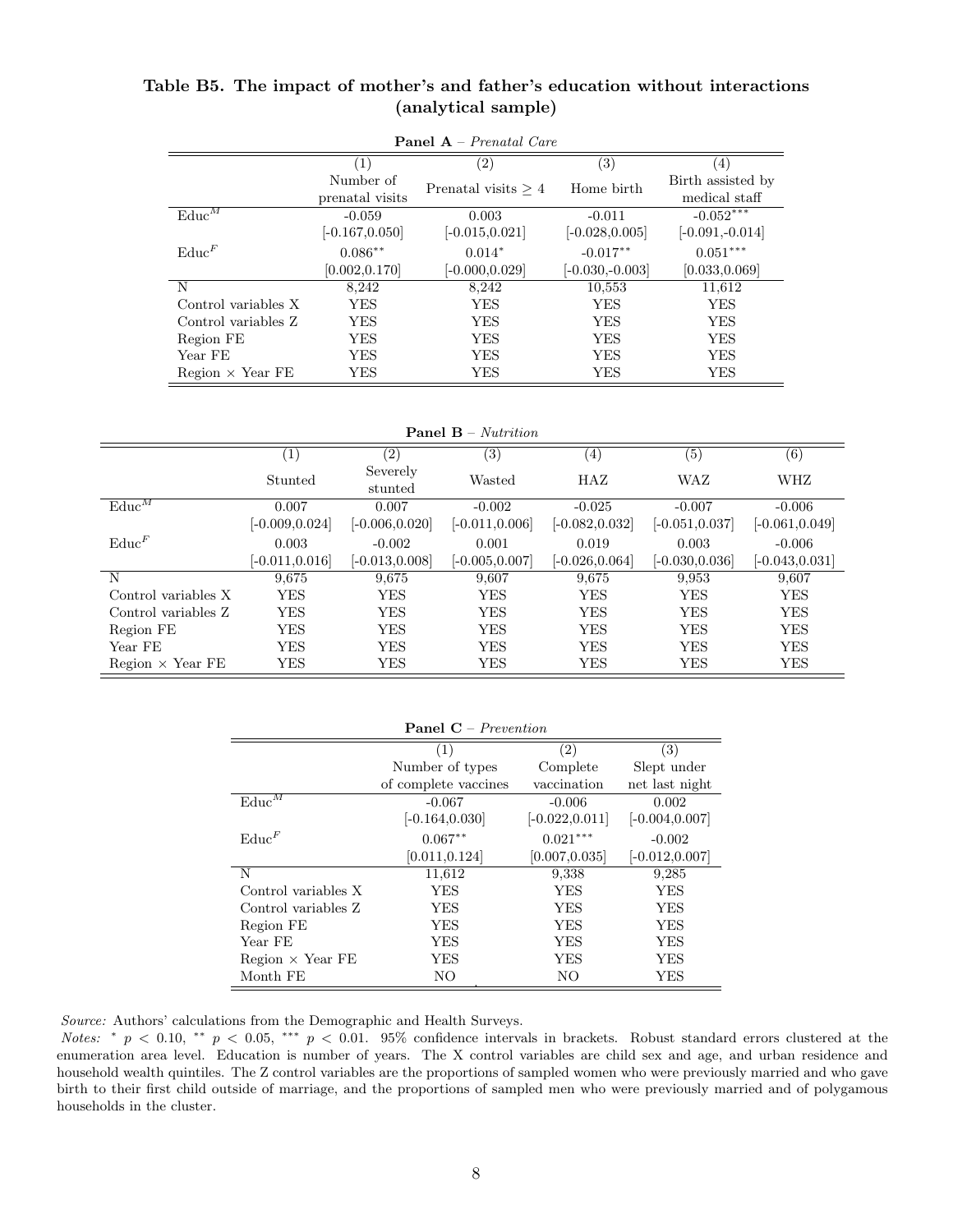# Appendix C: Robustness check using a different education variable

|                                                       | (1)                          | $\overline{(2)}$                | $\overline{(3)}$                | (4)                                |
|-------------------------------------------------------|------------------------------|---------------------------------|---------------------------------|------------------------------------|
|                                                       | Number of<br>prenatal visits | Prenatal visits $\geq 4$        | Home birth                      | Birth assisted by<br>medical staff |
| Education variable: Having completed Primary at least |                              |                                 |                                 |                                    |
| $\text{Educ}^M$                                       | $-0.801*$                    | $-0.032$                        | $-0.042$                        | $-0.678***$                        |
|                                                       | $[-1.696, 0.094]$            | $[-0.183, 0.120]$               | $[-0.188, 0.104]$               | $[-0.874, -0.482]$                 |
| $\text{Educ}^F$                                       | $0.788**$                    | $0.124*$                        | $-0.167***$                     | $0.509***$                         |
|                                                       | [0.029, 1.546]               | $[-0.009, 0.256]$               | $[-0.291, -0.044]$              | [0.391, 0.626]                     |
|                                                       |                              |                                 |                                 |                                    |
| $\text{Educ}^M \times \text{Educ}^F$                  | $0.269*$                     | $0.059**$                       | $-0.039$                        | 0.010                              |
|                                                       | $[-0.013, 0.551]$            | [0.005, 0.113]                  | $[-0.096, 0.018]$               | $[-0.047, 0.066]$                  |
|                                                       |                              |                                 |                                 |                                    |
| $\text{Mills}^M$                                      | $-4.103$                     | $-0.855*$                       | 0.263                           | $-0.901**$                         |
|                                                       | $[-9.121, 0.914]$            | $[-1.749, 0.038]$               | $[-0.443, 0.968]$               | $[-1.726,-0.075]$                  |
| $\text{Mills}^F$                                      | 6.524                        | $2.541*$                        | $-1.827$                        | $2.600*$                           |
|                                                       | $-10.835, 23.883$            | $[-0.278, 5.361]$               | $[-4.088, 0.434]$               | $[-0.366, 5.566]$                  |
|                                                       | $0.124***$                   | 0.013                           | $-0.011$                        | $0.581***$                         |
| $\rho_{(7),(9)}$                                      |                              |                                 |                                 |                                    |
|                                                       | [0.002, 0.246]<br>$-0.087**$ | $[-0.105, 0.131]$<br>$-0.114**$ | $[-0.134, 0.112]$<br>$0.105***$ | [0.438, 0.724]<br>$-0.181***$      |
| $\rho_{(8),(9)}$                                      |                              |                                 |                                 |                                    |
|                                                       | $[-0.170,-0.003]$            | $[-0.202, -0.026]$              | [0.017, 0.193]                  | $[-0.258, -0.104]$                 |
| $\rho_{(7),(8)}$                                      | $0.205^{\ast\ast\ast}$       | $0.205***$                      | $0.204***$                      | $0.202***$                         |
|                                                       | [0.173, 0.236]               | [0.173, 0.236]                  | [0.173, 0.236]                  | [0.171, 0.232]                     |
| N                                                     | 8,260                        | 8,260                           | 10,576                          | 11,641                             |
| Control variables X                                   | <b>YES</b>                   | <b>YES</b>                      | <b>YES</b>                      | <b>YES</b>                         |
| Control variables Z                                   | <b>YES</b>                   | <b>YES</b>                      | <b>YES</b>                      | <b>YES</b>                         |
| Region FE                                             | <b>YES</b>                   | <b>YES</b>                      | <b>YES</b>                      | <b>YES</b>                         |
| Year FE                                               | <b>YES</b>                   | <b>YES</b>                      | <b>YES</b>                      | <b>YES</b>                         |
| Region $\times$ Year FE                               | <b>YES</b>                   | <b>YES</b>                      | <b>YES</b>                      | <b>YES</b>                         |

|  |  |  | Table C1. Prenatal Care - Complete Primary at least |  |  |  |
|--|--|--|-----------------------------------------------------|--|--|--|
|--|--|--|-----------------------------------------------------|--|--|--|

Source: Authors' calculations from the Demographic and Health Surveys.

Notes: \*  $p < 0.10$ , \*\*  $p < 0.05$ , \*\*\*  $p < 0.01$ . 95% confidence intervals in brackets. Robust standard errors clustered at the enumeration area level. Education is number of years. The X control variables are child sex and age, and urban residence and household wealth quintiles. The Z control variables are the proportions of sampled women who were previously married and who gave birth to their first child outside of marriage, and the proportions of sampled men who were previously married and of polygamous households in the cluster.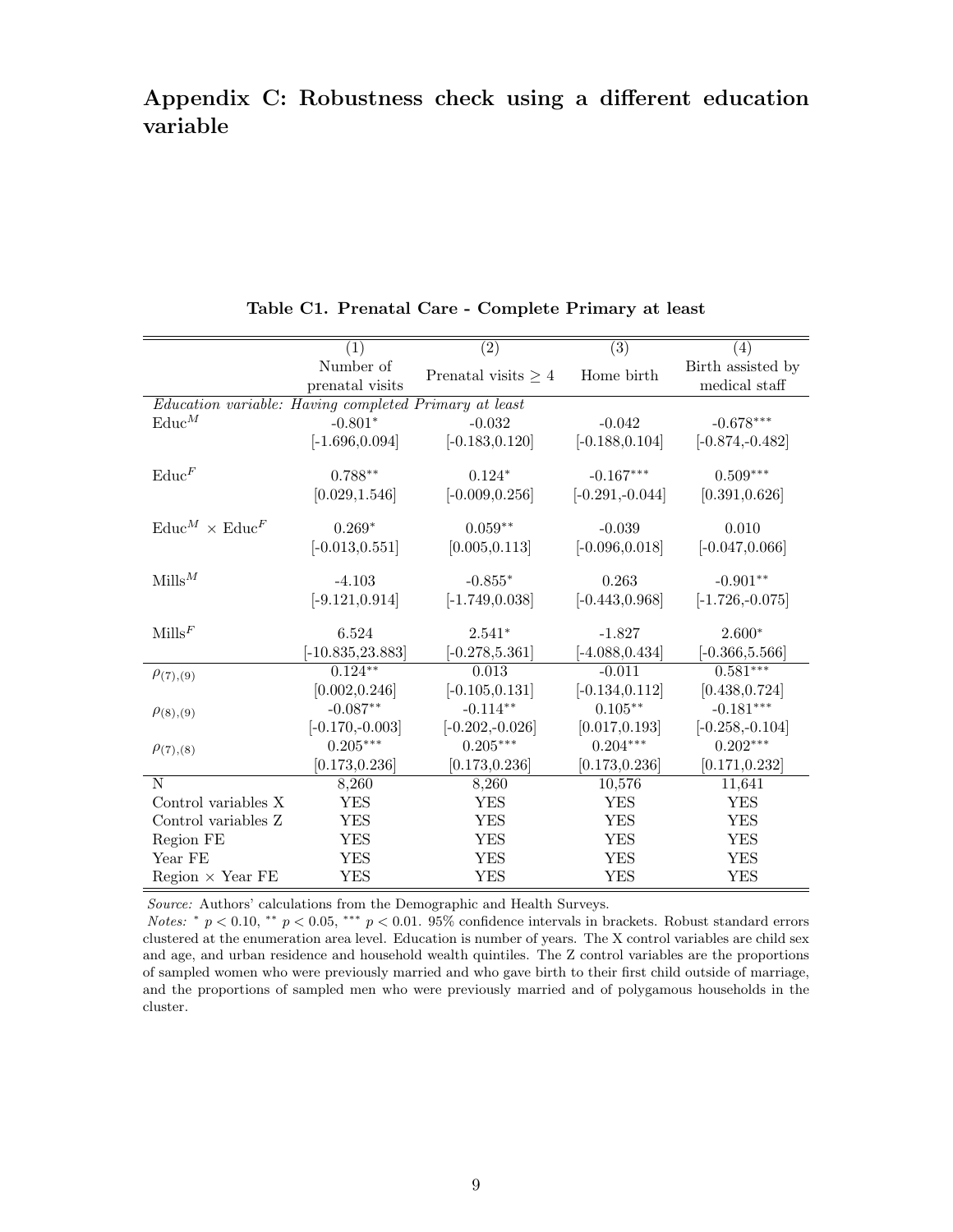|                                                       | (1)                | (2)                 | $\overline{(3)}$  | $\overline{(4)}$    | $\overline{(5)}$   | $\overline{(6)}$   |
|-------------------------------------------------------|--------------------|---------------------|-------------------|---------------------|--------------------|--------------------|
|                                                       | Stunted            | Severely<br>stunted | Wasted            | HAZ                 | WAZ                | WHZ                |
| Education variable: Having completed Primary at least |                    |                     |                   |                     |                    |                    |
| $\text{Educ}^M$                                       | 0.048              | 0.063               | $-0.016$          | $-0.220$            | $-0.077$           | $-0.083$           |
|                                                       | $[-0.090, 0.185]$  | $[-0.045, 0.170]$   | $[-0.086, 0.055]$ | $[-0.706, 0.267]$   | $[-0.448, 0.294]$  | $[-0.563, 0.397]$  |
|                                                       |                    |                     |                   |                     |                    |                    |
| $\text{Educ}^F$                                       | 0.023              | $-0.024$            | 0.018             | 0.192               | 0.005              | $-0.089$           |
|                                                       | $[-0.093, 0.139]$  | $[-0.118, 0.071]$   | $[-0.033, 0.070]$ | $[-0.207, 0.591]$   | $[-0.294, 0.304]$  | $[-0.423, 0.245]$  |
| $E$ duc $^M \times$ Educ $^F$                         | $-0.011$           | $-0.001$            | $-0.014$          | 0.022               | 0.075              | 0.095              |
|                                                       | $[-0.065, 0.043]$  | $[-0.040, 0.037]$   | $[-0.040, 0.013]$ | $[-0.157, 0.202]$   | $[-0.057, 0.207]$  | $[-0.071, 0.260]$  |
|                                                       |                    |                     |                   |                     |                    |                    |
| $Mills^M$                                             | $-4.396***$        | $-1.437***$         | $0.403**$         | $15.482***$         | $3.795***$         | $-3.299***$        |
|                                                       | $[-5.164, -3.627]$ | $[-1.942, -0.932]$  | [0.002, 0.805]    | [12.769, 18.195]    | [1.828, 5.762]     | $[-5.641, -0.956]$ |
| $\text{Mills}^F$                                      | $5.857***$         | 1.343               | $-1.263*$         | $-15.236***$        | 3.511              | $7.556*$           |
|                                                       | [3.180, 8.534]     | $[-0.454, 3.139]$   | $[-2.647, 0.122]$ | $[-25.778, -4.693]$ | $[-3.044, 10.067]$ | $[-0.630, 15.742]$ |
| $\rho_{(7),(9)}$                                      | $-0.053$           | $-0.071$            | 0.049             | 0.062               | 0.033              | 0.017              |
|                                                       | $[-0.159, 0.052]$  | $[-0.189, 0.046]$   | $[-0.066, 0.163]$ | $[-0.049, 0.173]$   | $[-0.077, 0.144]$  | $[-0.103, 0.138]$  |
| $\rho_{(8),(9)}$                                      | $-0.025$           | 0.003               | 0.008             | $-0.024$            | $-0.002$           | 0.016              |
|                                                       | $[-0.103, 0.053]$  | $[-0.085, 0.092]$   | $[-0.063, 0.079]$ | $[-0.103, 0.055]$   | $[-0.078, 0.073]$  | $[-0.059, 0.090]$  |
| $\rho_{(7),(8)}$                                      | $0.205***$         | $0.205***$          | $0.205***$        | $0.205***$          | $0.205***$         | $0.205***$         |
|                                                       | [0.173, 0.236]     | [0.173, 0.236]      | [0.173, 0.236]    | [0.173, 0.236]      | [0.173, 0.236]     | [0.173, 0.236]     |
| N                                                     | 9,695              | 9,695               | 9,627             | 9,695               | 9,974              | 9,627              |
| Control variables X                                   | <b>YES</b>         | <b>YES</b>          | <b>YES</b>        | <b>YES</b>          | <b>YES</b>         | <b>YES</b>         |
| Control variables Z                                   | <b>YES</b>         | <b>YES</b>          | <b>YES</b>        | <b>YES</b>          | <b>YES</b>         | <b>YES</b>         |
| Region FE                                             | <b>YES</b>         | <b>YES</b>          | <b>YES</b>        | <b>YES</b>          | <b>YES</b>         | <b>YES</b>         |
| Year FE                                               | <b>YES</b>         | <b>YES</b>          | <b>YES</b>        | <b>YES</b>          | <b>YES</b>         | <b>YES</b>         |
| Region $\times$ Year FE                               | <b>YES</b>         | <b>YES</b>          | <b>YES</b>        | <b>YES</b>          | <b>YES</b>         | <b>YES</b>         |

## Table C2. Nutrition - Complete Primary at least

Source: Authors' calculations from the Demographic and Health Surveys.

Notes: \*  $p < 0.10$ , \*\*  $p < 0.05$ , \*\*\*  $p < 0.01$ . 95% confidence intervals in brackets. Robust standard errors clustered at the enumeration area level. Education is number of years. The X control variables are child sex and age, and urban residence and household wealth quintiles. The Z control variables are the proportions of sampled women who were previously married and who gave birth to their first child outside of marriage, and the proportions of sampled men who were previously married and of polygamous households in the cluster.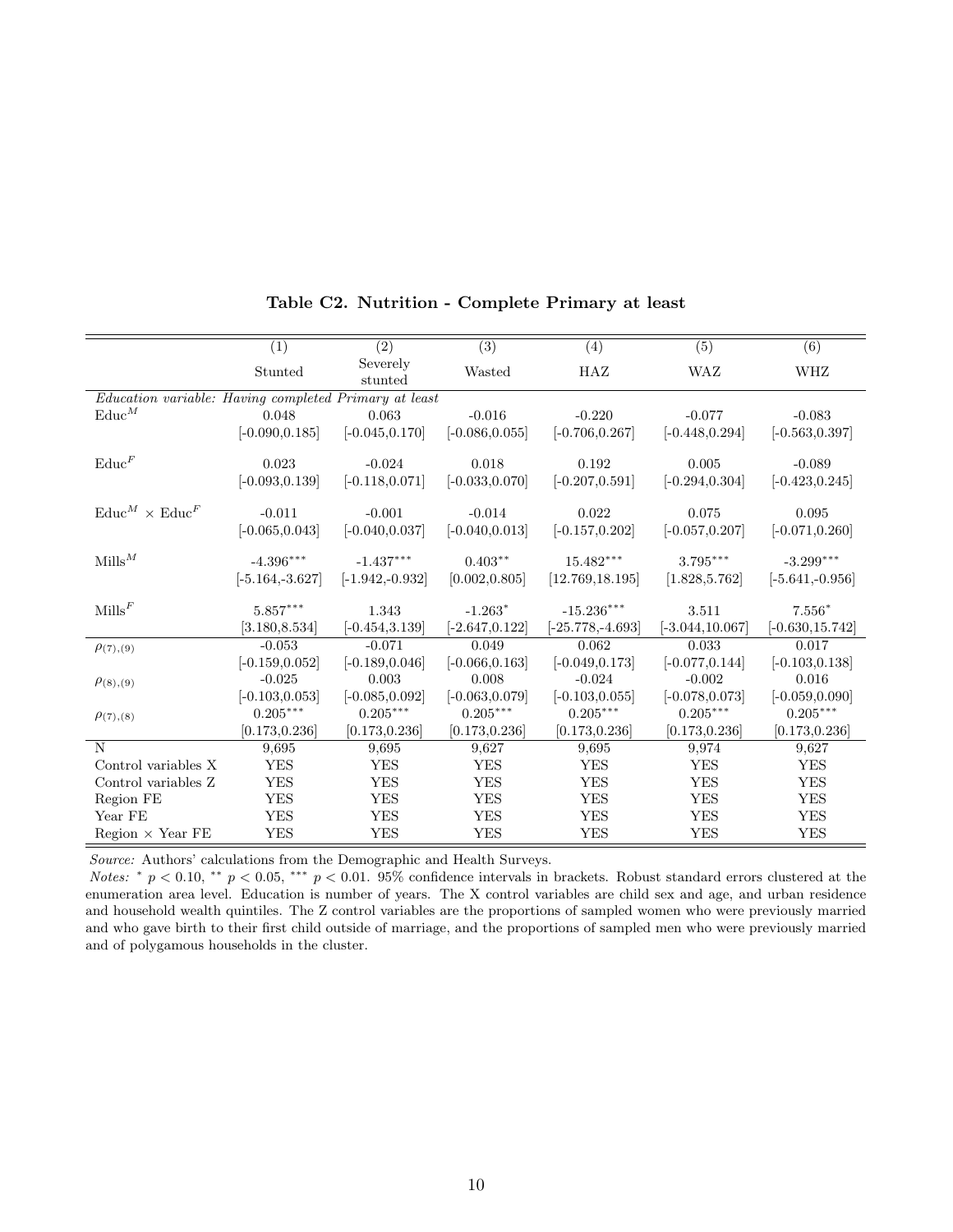|                                      | (1)                                                   | (2)                | (3)               |
|--------------------------------------|-------------------------------------------------------|--------------------|-------------------|
|                                      | Number of types                                       | Complete           | Slept under       |
|                                      | of complete vaccines                                  | vaccination        | net last night    |
|                                      | Education variable: Having completed Primary at least |                    |                   |
| $\text{Educ}^M$                      | $-1.317***$                                           | $-0.082$           | 0.028             |
|                                      | $[-1.931, -0.703]$                                    | $[-0.224, 0.060]$  | $[-0.013, 0.070]$ |
| $\text{Educ}^F$                      | $0.962***$                                            | $0.179***$         | $-0.019$          |
|                                      | [0.574, 1.350]                                        | [0.055, 0.303]     | $[-0.096, 0.059]$ |
| $\text{Educ}^M \times \text{Educ}^F$ | $-0.026$                                              | 0.025              | $-0.023$          |
|                                      | $[-0.166, 0.113]$                                     | $[-0.027, 0.078]$  | $[-0.059, 0.013]$ |
| $Mills^M$                            | $-15.445***$                                          | $-8.290***$        | 0.018             |
|                                      | $[-18.123,-12.767]$                                   | $[-9.237, -7.342]$ | $[-0.540, 0.575]$ |
| $\text{Mills}^F$                     | 22.721***                                             | $6.279***$         | $-2.020$          |
|                                      | [14.847, 30.594]                                      | [3.634, 8.925]     | $[-4.641, 0.601]$ |
| $\rho_{(7),(9)}$                     | $0.384***$                                            | 0.064              | 0.012             |
|                                      | [0.216, 0.552]                                        | $[-0.044, 0.173]$  | $[-0.028, 0.052]$ |
| $\rho_{(8),(9)}$                     | $-0.153***$                                           | $-0.125***$        | 0.042             |
|                                      | $[-0.229, -0.078]$                                    | $[-0.206, -0.044]$ | $[-0.044, 0.128]$ |
| $\rho(7)$ , (8)                      | $0.205***$                                            | $0.205***$         | $0.202***$        |
|                                      | [0.174, 0.236]                                        | [0.173, 0.236]     | [0.171, 0.233]    |
| N                                    | 11,641                                                | 9,362              | 9,298             |
| Control variables X                  | <b>YES</b>                                            | <b>YES</b>         | <b>YES</b>        |
| Control variables Z                  | YES                                                   | YES                | <b>YES</b>        |
| Region FE                            | <b>YES</b>                                            | <b>YES</b>         | <b>YES</b>        |
| Year FE                              | <b>YES</b>                                            | YES                | <b>YES</b>        |
| $Region \times Year FE$              | YES                                                   | YES                | <b>YES</b>        |
| Month FE                             | N <sub>O</sub>                                        | N <sub>O</sub>     | <b>YES</b>        |

Table C3. Prevention - Complete Primary at least

Source: Authors' calculations from the Demographic and Health Surveys.

Notes: \*  $p < 0.10$ , \*\*  $p < 0.05$ , \*\*\*  $p < 0.01$ . 95% confidence intervals in brackets. Robust standard errors clustered at the enumeration area level. Education is number of years. The X control variables are child sex and age, and urban residence and household wealth quintiles. The Z control variables are the proportions of sampled women who were previously married and who gave birth to their first child outside of marriage, and the proportions of sampled men who were previously married and of polygamous households in the cluster.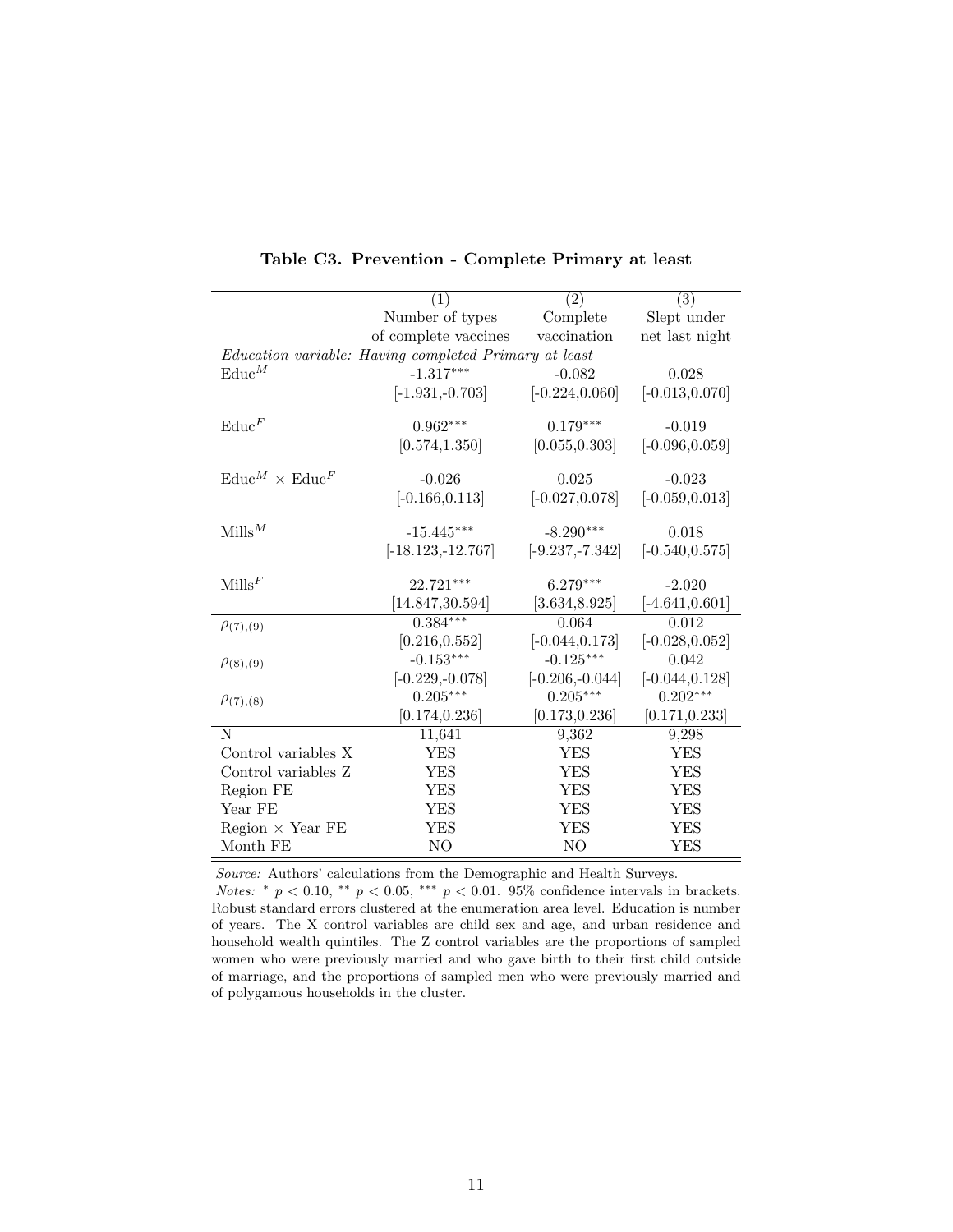# Appendix D: Robustness checks with sample restrictions

Three types of checks are carried out for the sample: (i) the sample is restricted to the waves collected in 1999 and 2005 (D1 - D2); (ii) the cohorts born in 1966-1970 are removed from the core analysis (D3 - D4); and (iii) the cohorts born in 1961-1965 are removed from the core analysis (D5 - D6).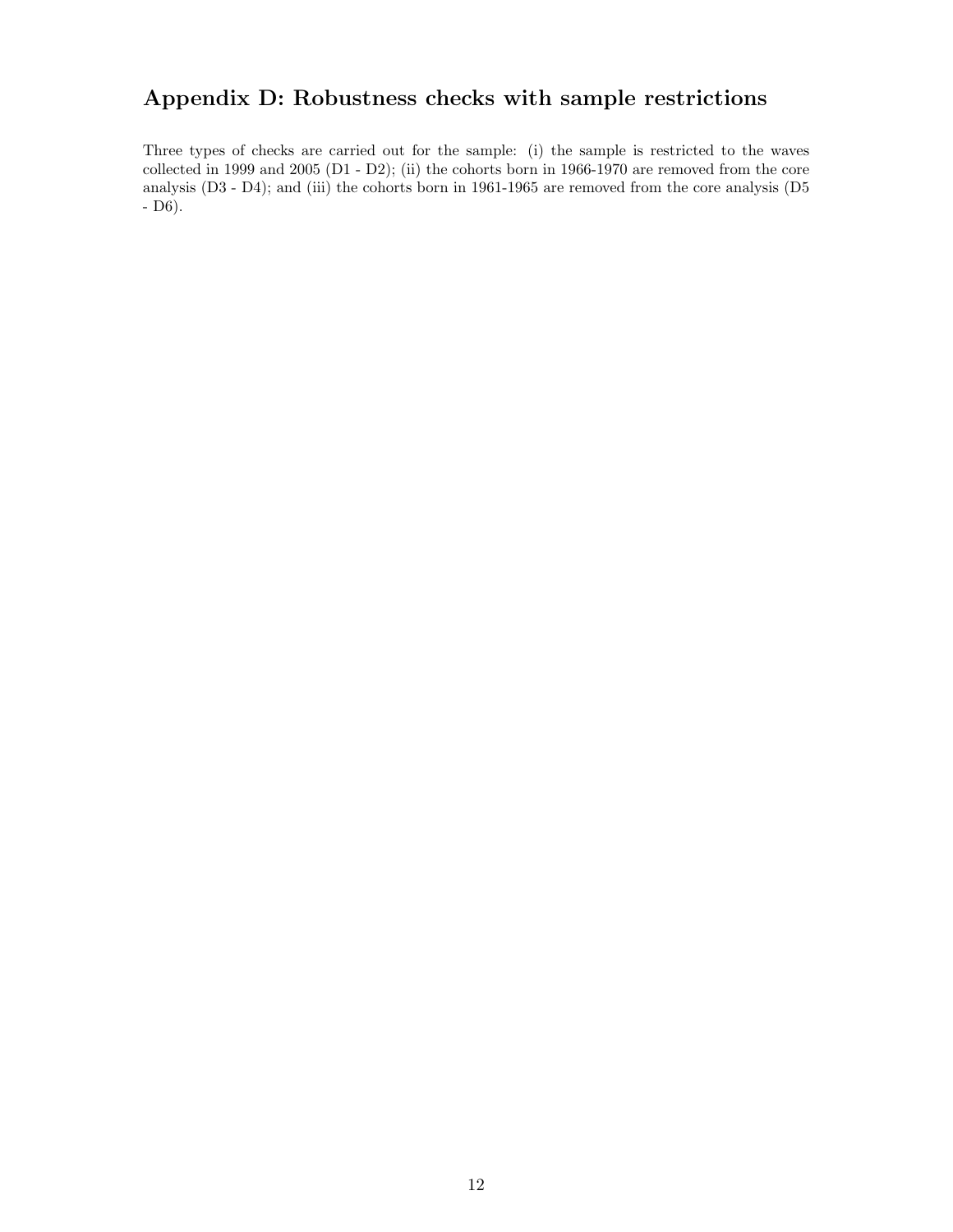|                                | (1)                  | (2)                  |
|--------------------------------|----------------------|----------------------|
|                                | $\text{Education}^M$ | $\text{Education}^F$ |
| <b>Exposed</b>                 | $1.053***$           | $0.677***$           |
|                                | (0.481)              | (0.251)              |
|                                |                      |                      |
| Pre-reform trend               | $0.352**$            | $0.231***$           |
|                                | (0.159)              | (0.029)              |
|                                |                      |                      |
| Pre-reform trend <sup>2</sup>  | 0.015                | $0.003***$           |
|                                | (0.011)              | (0.001)              |
| Post-reform trend              | $0.172***$           | $-0.050$             |
|                                | (0.038)              | (0.032)              |
|                                |                      |                      |
| Post-reform trend <sup>2</sup> | $-0.007***$          | 0.001                |
|                                | (0.002)              | (0.002)              |
|                                |                      |                      |
| Number of mother's siblings    | 0.007                |                      |
|                                | (0.019)              |                      |
|                                |                      |                      |
| $Mills^M$                      | $-4.111$             | $-4.734$             |
|                                | (3.243)              | (3.317)              |
| $\text{Mills}^F$               | 32.832***            | 17.537               |
|                                | (11.793)             | (12.444)             |
|                                |                      |                      |
| Constant                       | $-8.610$             | 5.358                |
|                                | (5.991)              | (4.944)              |
| N                              | 4,619                | 5,028                |
| Adjusted $\mathbb{R}^2$        | 0.40                 | $0.39\,$             |
| $_{\rm F}$                     | 44.87                | 47.78                |
| $p$ -value $(F)$               | 0.000                | 0.000                |
| F (excluded instruments)       | 66.86                | 125.39               |
| pvalue (excluded instruments)  | 0.000                | 0.000                |
| Control variables X            | <b>YES</b>           | <b>YES</b>           |
| Control variables Z            | YES                  | <b>YES</b>           |
| Region FE                      | <b>YES</b>           | <b>YES</b>           |
| Year FE                        | <b>YES</b>           | <b>YES</b>           |
| $Region \times Year FE$        | <b>YES</b>           | <b>YES</b>           |

Source: Authors' calculations from the Demographic and Health Surveys.

Notes:  $* p < 0.10, ** p < 0.05, *** p < 0.01$ . Robust standard errors clustered at the enumeration area level in parentheses. Education is number of years. The X control variables are child sex and age, and urban residence and household wealth quintiles. The Z control variables are the proportions of sampled women who were previously married and who gave birth to their first child outside of marriage, and the proportions of sampled men who were previously married and of polygamous households in the cluster. The F-statistic of the excluded instrument comes from the estimation of Equations (7) and (8) (with correction for selection into coresidence).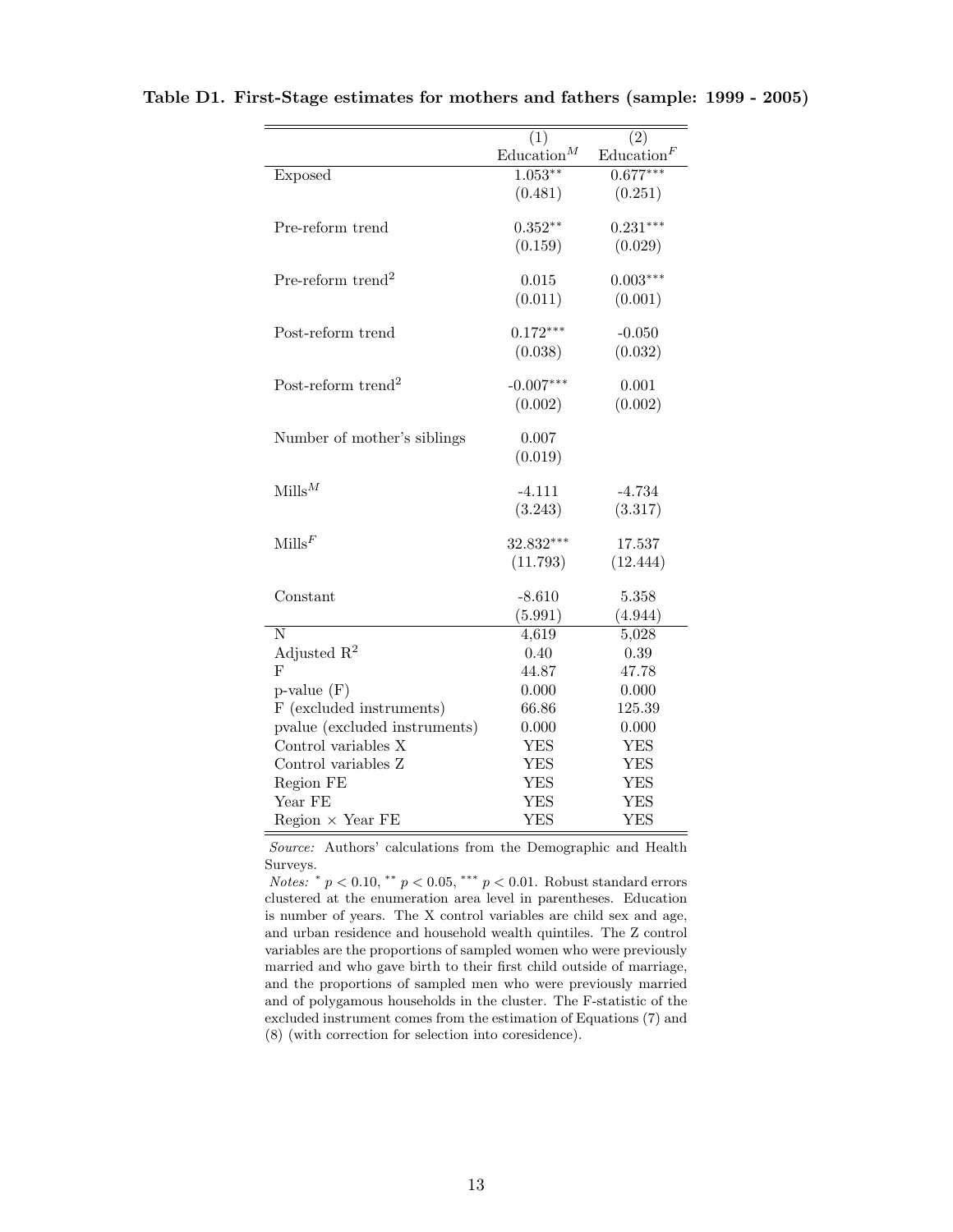| <b>Panel A</b> – <i>Prenatal Care</i> |                                      |                   |                              |                                       |                   |                                    |                   |
|---------------------------------------|--------------------------------------|-------------------|------------------------------|---------------------------------------|-------------------|------------------------------------|-------------------|
|                                       |                                      |                   | $\overline{(1)}$             | (2)                                   | $\overline{(3)}$  | (4)                                |                   |
|                                       |                                      |                   | Number of<br>prenatal visits | Prenatal visits $\geq 4$              | Home birth        | Birth assisted by<br>medical staff |                   |
|                                       | $\text{Educ}^M$                      |                   | $-0.134***$                  | 0.002                                 | $-0.012$          | $-0.007$                           |                   |
|                                       |                                      |                   | $[-0.256,-0.012]$            | $[-0.019, 0.024]$                     | $[-0.032, 0.007]$ | $[-0.046, 0.031]$                  |                   |
|                                       | $\text{Educ}^F$                      |                   | $-0.046$                     | 0.009                                 | $-0.025***$       | $0.054***$                         |                   |
|                                       |                                      |                   | $[-0.176, 0.085]$            | $[-0.011, 0.029]$                     | $[-0.044,-0.007]$ | [0.026, 0.081]                     |                   |
|                                       | $\text{Educ}^M \times \text{Educ}^F$ |                   | $0.017***$                   | $0.001*$                              | 0.001             | $-0.002***$                        |                   |
|                                       |                                      |                   | [0.008, 0.026]               | $[-0.000, 0.002]$                     | $[-0.000, 0.002]$ | $[-0.003,-0.001]$                  |                   |
|                                       | $\overline{N}$                       |                   | 3,344                        | 3,344                                 | 4,466             | 5,024                              |                   |
|                                       | Control variables X                  |                   | ${\rm YES}$                  | <b>YES</b>                            | <b>YES</b>        | <b>YES</b>                         |                   |
|                                       | Control variables Z                  |                   | <b>YES</b>                   | <b>YES</b>                            | <b>YES</b>        | <b>YES</b>                         |                   |
|                                       | Region FE                            |                   | <b>YES</b>                   | <b>YES</b>                            | <b>YES</b>        | <b>YES</b>                         |                   |
|                                       | Year FE                              |                   | <b>YES</b>                   | <b>YES</b>                            | <b>YES</b>        | <b>YES</b>                         |                   |
|                                       | $Region \times Year FE$              |                   | <b>YES</b>                   | ${\rm YES}$                           | ${\rm YES}$       | <b>YES</b>                         |                   |
|                                       |                                      |                   |                              | <b>Panel B</b> – $\textit{Nutrition}$ |                   |                                    |                   |
|                                       |                                      | $\overline{(1)}$  | $\overline{(2)}$             | $\overline{(3)}$                      | $\overline{(4)}$  | $\overline{(5)}$                   | $\overline{(6)}$  |
|                                       |                                      | Stunted           | Severely<br>stunted          | Wasted                                | HAZ               | WAZ                                | WHZ               |
| $\text{Educ}^M$                       |                                      | $0.016*$          | 0.007                        | $-0.000$                              | $-0.022$          | $-0.028$                           | $-0.024$          |
|                                       |                                      | $[-0.002, 0.034]$ | $[-0.008, 0.021]$            | $[-0.011, 0.010]$                     | $[-0.087, 0.044]$ | $[-0.079, 0.024]$                  | $[-0.089, 0.040]$ |
| $\text{Educ}^F$                       |                                      | 0.014             | 0.002                        | 0.004                                 | 0.009             | $-0.013$                           | $-0.015$          |
|                                       |                                      | $[-0.005, 0.032]$ | $[-0.012, 0.017]$            | $[-0.006, 0.014]$                     | $[-0.057, 0.075]$ | $[-0.063, 0.037]$                  | $[-0.072, 0.041]$ |
| $\text{Educ}^M \times \text{Educ}^F$  |                                      | $-0.002***$       | $-0.000$                     | $-0.001*$                             | 0.000             | 0.003                              | 0.003             |
|                                       |                                      | $[-0.003,-0.001]$ | $[-0.001, 0.001]$            | $[-0.001, 0.000]$                     | $[-0.004, 0.005]$ | $[-0.001, 0.006]$                  | $[-0.001, 0.007]$ |
| $\mathbf N$                           |                                      | 4,009             | 4,009                        | 3,971                                 | 4,009             | 4,210                              | 3,971             |
|                                       | Control variables X                  | <b>YES</b>        | <b>YES</b>                   | <b>YES</b>                            | <b>YES</b>        | <b>YES</b>                         | YES               |
|                                       | Control variables Z                  | <b>YES</b>        | <b>YES</b>                   | <b>YES</b>                            | <b>YES</b>        | <b>YES</b>                         | <b>YES</b>        |
| Region FE                             |                                      | <b>YES</b>        | <b>YES</b>                   | <b>YES</b>                            | <b>YES</b>        | <b>YES</b>                         | <b>YES</b>        |
| Year FE                               |                                      | <b>YES</b>        | <b>YES</b>                   | <b>YES</b>                            | <b>YES</b>        | <b>YES</b>                         | <b>YES</b>        |
| Region $\times$ Year FE               |                                      | YES               | <b>YES</b>                   | <b>YES</b>                            | <b>YES</b>        | <b>YES</b>                         | <b>YES</b>        |

| Table D2. The impact of mother's and father's education (sample: 1999 and |  |  |
|---------------------------------------------------------------------------|--|--|
| 2005)                                                                     |  |  |

| <b>Panel C</b> – <i>Prevention</i>     |                      |                   |                   |  |  |
|----------------------------------------|----------------------|-------------------|-------------------|--|--|
|                                        | $\left(1\right)$     | $\left( 2\right)$ | (3)               |  |  |
|                                        | Number of types      | Complete          | Slept under       |  |  |
|                                        | of complete vaccines | vaccination       | net last night    |  |  |
| $\text{Educ}^M$                        | $-0.010$             | $-0.010$          | $-0.006$          |  |  |
|                                        | $[-0.218, 0.198]$    | $[-0.029, 0.009]$ | $[-0.015, 0.002]$ |  |  |
| $\text{Educ}^F$                        | 0.088                | 0.015             | $-0.006$          |  |  |
|                                        | $[-0.054, 0.230]$    | $[-0.004, 0.033]$ | $[-0.018, 0.007]$ |  |  |
| $E \text{duc}^M \times E \text{duc}^F$ | $-0.002$             | 0.000             | $0.001***$        |  |  |
|                                        | $[-0.006, 0.001]$    | $[-0.001, 0.001]$ | [0.000, 0.002]    |  |  |
| N                                      | 5,024                | 4,508             | 2,993             |  |  |
| Control variables X                    | YES                  | YES               | YES               |  |  |
| Control variables Z                    | YES                  | <b>YES</b>        | YES               |  |  |
| Region FE                              | YES                  | YES               | YES               |  |  |
| Year FE                                | YES                  | YES               | YES               |  |  |
| $Region \times Year FE$                | YES                  | YES               | YES               |  |  |
| Month FE                               | NΟ                   | NΟ                | YES               |  |  |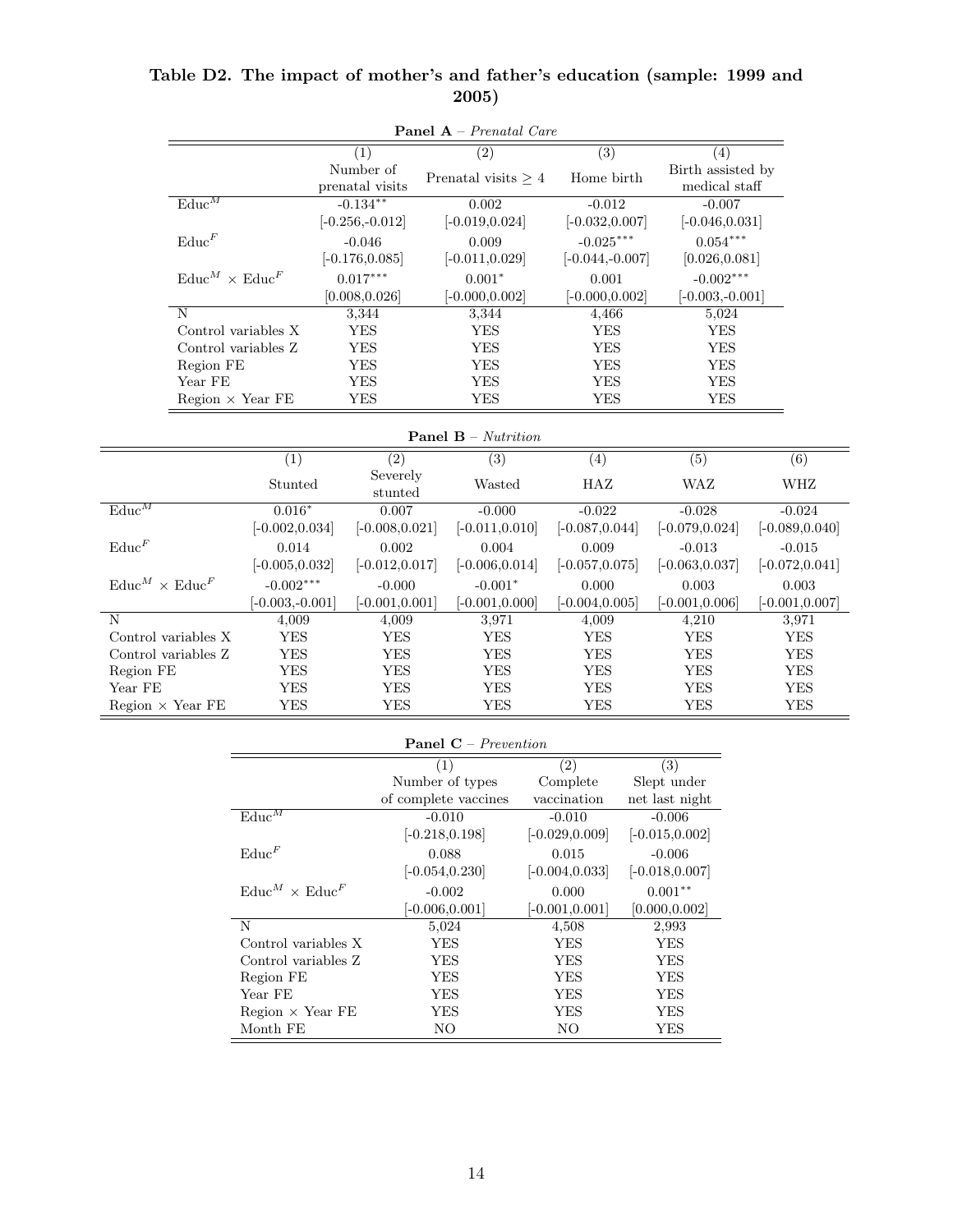Source: Authors' calculations from the Demographic and Health Surveys.

Notes: \*  $p < 0.10$ , \*\*  $p < 0.05$ , \*\*\*  $p < 0.01$ . 95% confidence intervals in brackets. Robust standard errors clustered at the enumeration area level. Education is number of years. The X control variables are child sex and age, and urban residence and household wealth quintiles. The Z control variables are the proportions of sampled women who were previously married and who gave birth to their first child outside of marriage, and the proportions of sampled men who were previously married and of polygamous households in the cluster.

.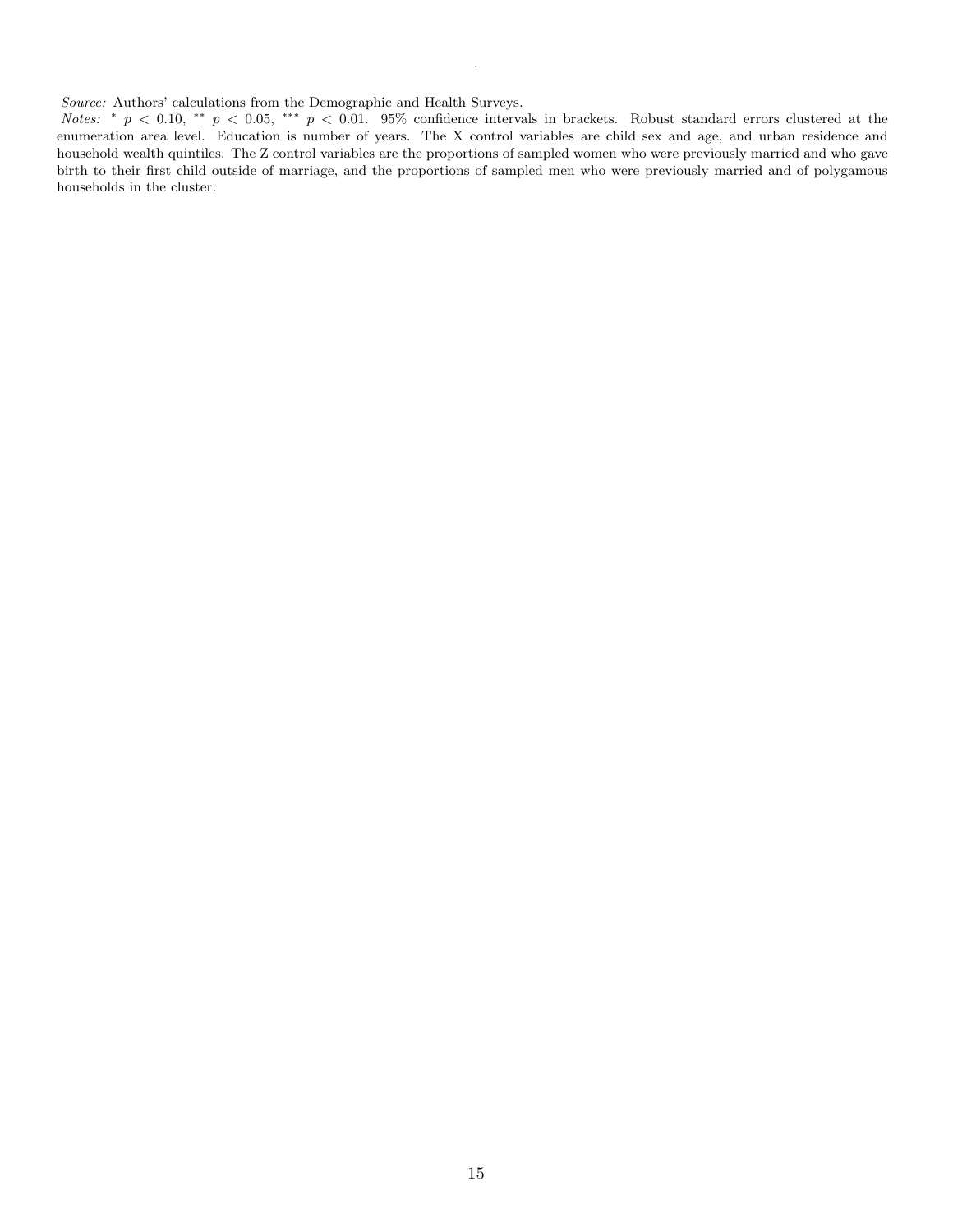|                                | (1)                  | (2)                  |
|--------------------------------|----------------------|----------------------|
|                                | $\text{Education}^M$ | $\text{Education}^F$ |
| Exposed                        | $1.224***$           | 0.144                |
|                                | (0.488)              | (0.271)              |
|                                |                      |                      |
| Pre-reform trend               | $0.295*$             | $0.231***$           |
|                                | (0.158)              | (0.029)              |
| Pre-reform trend <sup>2</sup>  | 0.012                | $0.003***$           |
|                                | (0.011)              | (0.001)              |
|                                |                      |                      |
| Post-reform trend              | $0.127***$           | $0.081***$           |
|                                | (0.030)              | (0.028)              |
|                                |                      |                      |
| Post-reform trend <sup>2</sup> | $-0.004***$          | $-0.004***$          |
|                                | (0.001)              | (0.001)              |
| Number of mother's siblings    | $-0.003$             |                      |
|                                | (0.012)              |                      |
|                                |                      |                      |
| $Mills^M$                      | $-2.582$             | 0.654                |
|                                | (1.879)              | (1.979)              |
|                                |                      |                      |
| $\text{Mills}^F$               | 22.851**             | 14.523*              |
|                                | (9.012)              | (8.622)              |
| Constant                       | $-0.162$             | 5.009                |
|                                | (3.720)              | (4.153)              |
| N                              | 8,845                | 9,497                |
| Adjusted $\mathbb{R}^2$        | 0.42                 | 0.43                 |
| F                              | 56.79                | 66.14                |
| $p$ -value $(F)$               | 0.000                | 0.000                |
| F (excluded instruments)       | 69.52                | 135.71               |
| pvalue (excluded instruments)  | 0.000                | 0.000                |
| Control variables X            | <b>YES</b>           | <b>YES</b>           |
| Control variables Z            | YES                  | YES                  |
| Region FE                      | <b>YES</b>           | <b>YES</b>           |
| Year FE                        | YES                  | <b>YES</b>           |
| $Region \times Year FE$        | <b>YES</b>           | <b>YES</b>           |

Table D3. First-Stage estimates for mothers and fathers without cohorts 1966-1970

Source: Authors' calculations from the Demographic and Health Surveys.

*Notes:*  $*$   $p$  < 0.10,  $*$   $*$   $p$  < 0.05,  $*$   $*$   $p$  < 0.01. Robust standard errors clustered at the enumeration area level in parentheses. Education is number of years. The X control variables are child sex and age, and urban residence and household wealth quintiles. The Z control variables are the proportions of sampled women who were previously married and who gave birth to their first child outside of marriage, and the proportions of sampled men who were previously married and of polygamous households in the cluster. The F-statistic of the excluded instrument comes from the estimation of Equations (7) and (8) (with correction for selection into coresidence).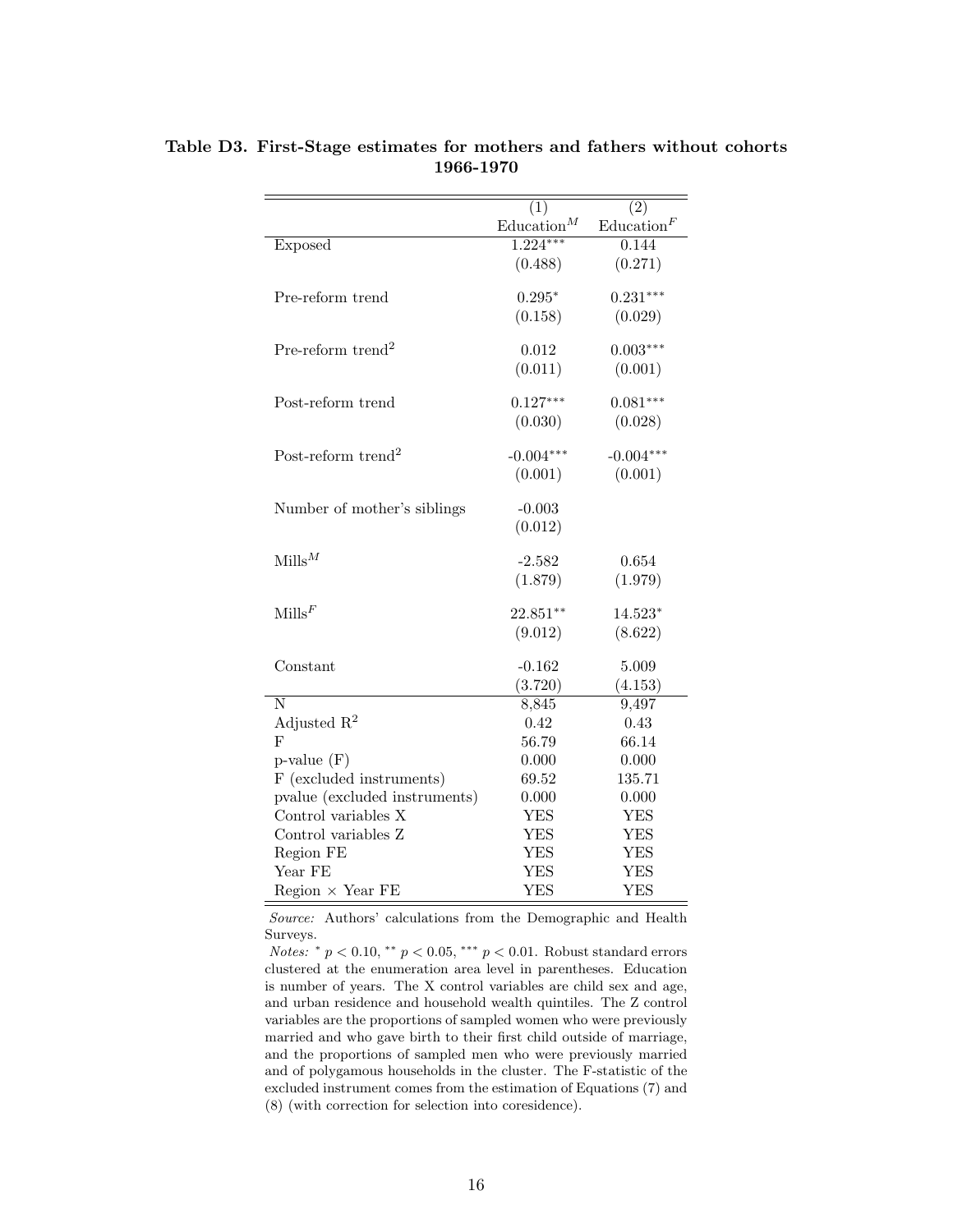| <b>Panel A</b> – Prenatal Care       |                                          |                              |                     |                                    |  |                               |                             |                                    |  |                          |
|--------------------------------------|------------------------------------------|------------------------------|---------------------|------------------------------------|--|-------------------------------|-----------------------------|------------------------------------|--|--------------------------|
|                                      |                                          | (1)                          |                     | (2)                                |  | $\overline{(3)}$              |                             | (4)                                |  |                          |
|                                      |                                          | Number of<br>prenatal visits |                     | Prenatal visits $\geq 4$           |  | Home birth                    |                             | Birth assisted by<br>medical staff |  |                          |
| $\text{Educ}^M$                      |                                          | $-0.128***$                  |                     | 0.003                              |  | $-0.019**$                    |                             | $-0.031*$                          |  |                          |
|                                      |                                          | $[-0.241, -0.015]$           |                     | $[-0.017, 0.024]$                  |  | $[-0.038,-0.001]$             |                             | $[-0.065, 0.004]$                  |  |                          |
| $\text{Educ}^F$                      |                                          | $-0.039$                     |                     | 0.005                              |  | $-0.028***$                   |                             | $0.066***$                         |  |                          |
|                                      |                                          | $[-0.143, 0.065]$            |                     | $[-0.013, 0.022]$                  |  | $[-0.044,-0.011]$             |                             | [0.044, 0.088]                     |  |                          |
| $\text{Educ}^M \times \text{Educ}^F$ |                                          | $0.016***$                   |                     | 0.001                              |  | $0.002***$                    |                             | $-0.002***$                        |  |                          |
|                                      |                                          | [0.010, 0.022]               |                     | $[-0.000, 0.001]$                  |  | [0.001, 0.002]                |                             | $[-0.003,-0.001]$                  |  |                          |
| $\mathbf N$                          |                                          | 6,778                        |                     | 6,778                              |  | 8,621                         |                             | 9,471                              |  |                          |
|                                      | Control variables X                      | <b>YES</b>                   |                     | YES                                |  | YES                           |                             | YES                                |  |                          |
|                                      | Control variables Z                      | YES                          |                     | YES                                |  | YES                           |                             | YES                                |  |                          |
| Region FE                            |                                          | <b>YES</b>                   |                     | YES                                |  | YES                           |                             | YES                                |  |                          |
| Year FE                              |                                          | <b>YES</b>                   |                     | YES                                |  | YES                           |                             | YES                                |  |                          |
|                                      | Region $\times$ Year FE                  | YES                          |                     | <b>YES</b>                         |  | <b>YES</b>                    |                             | YES                                |  |                          |
|                                      |                                          |                              |                     | <b>Panel B</b> – Nutrition         |  |                               |                             |                                    |  |                          |
|                                      | $\overline{(1)}$                         |                              | (2)                 | (3)                                |  | (4)                           |                             | $\overline{(5)}$                   |  | (6)                      |
|                                      | Stunted                                  |                              | Severely<br>stunted | Wasted                             |  | HAZ                           |                             | WAZ                                |  | WHZ                      |
| $\mathrm{Educ}^M$                    | 0.013                                    |                              | $0.013*$            | $-0.001$                           |  | $-0.037$                      |                             | $-0.021$                           |  | $-0.000$                 |
|                                      | $[-0.005, 0.032]$                        |                              | $[-0.001, 0.028]$   | $[-0.010, 0.009]$                  |  | $[-0.101, 0.027]$             |                             | $[-0.071, 0.029]$                  |  | $[-0.061, 0.061]$        |
| $\text{Educ}^F$                      | 0.003                                    |                              | $-0.008$            | 0.003                              |  | 0.032                         |                             | $-0.015$                           |  | $-0.047**$               |
|                                      | $[-0.013, 0.019]$                        |                              | $[-0.021, 0.005]$   | $[-0.005, 0.010]$                  |  | $[-0.024, 0.089]$             |                             | $[-0.057, 0.027]$                  |  | $[-0.093,-0.001]$        |
| $\text{Educ}^M \times \text{Educ}^F$ | $-0.001*$                                |                              | $-0.000$            | $-0.000$                           |  | 0.002                         |                             | $0.002*$                           |  | 0.000                    |
|                                      | $[-0.002, 0.000]$                        |                              | $-0.001, 0.000$     | $[-0.001, 0.000]$                  |  | $[-0.001, 0.005]$             |                             | $[-0.000, 0.004]$                  |  | $[-0.002, 0.003]$        |
| N                                    | 7,914                                    |                              | 7,914               | 7,860                              |  | 7,914                         |                             | 8,125                              |  | 7,860                    |
| Control variables X                  | YES                                      |                              | YES                 | YES                                |  | YES                           |                             | YES                                |  | YES                      |
| Control variables Z                  | YES                                      |                              | YES                 | YES                                |  | YES                           |                             | YES                                |  | YES                      |
| Region FE                            | <b>YES</b>                               |                              | <b>YES</b>          | YES                                |  | YES                           |                             | YES                                |  | <b>YES</b><br><b>YES</b> |
| Year FE<br>Region $\times$ Year FE   | YES<br>YES                               |                              | YES<br>YES          | YES<br><b>YES</b>                  |  | YES<br><b>YES</b>             |                             | YES<br>YES                         |  | <b>YES</b>               |
|                                      |                                          |                              |                     |                                    |  |                               |                             |                                    |  |                          |
|                                      |                                          |                              |                     | <b>Panel C</b> – <i>Prevention</i> |  |                               |                             |                                    |  |                          |
|                                      |                                          |                              |                     | (1)                                |  | $\overline{(2)}$              | $\overline{(3)}$            |                                    |  |                          |
|                                      |                                          |                              |                     | Number of types                    |  | Complete                      | Slept under                 |                                    |  |                          |
|                                      | $\text{Educ}^M$                          |                              |                     | of complete vaccines               |  | vaccination                   | net last night<br>$0.010**$ |                                    |  |                          |
|                                      |                                          |                              |                     | $-0.060$<br>$[-0.145, 0.025]$      |  | $-0.005$<br>$[-0.024, 0.013]$ | [0.002, 0.017]              |                                    |  |                          |
|                                      | $\mathrm{Educ}^F$                        |                              |                     | $0.073**$                          |  | $0.018***$                    |                             |                                    |  |                          |
|                                      |                                          |                              |                     | [0.013, 0.133]                     |  | [0.001, 0.035]                | 0.003<br>$[-0.008, 0.014]$  |                                    |  |                          |
|                                      | $\mathrm{Educ}^M \times \mathrm{Educ}^F$ |                              |                     | $-0.003***$                        |  | $-0.000$                      | $-0.001***$                 |                                    |  |                          |
|                                      |                                          |                              |                     | $[-0.005,-0.001]$                  |  | $[-0.001, 0.000]$             | $[-0.002, -0.001]$          |                                    |  |                          |
|                                      | $\mathbf N$                              |                              |                     | 9,471                              |  |                               |                             |                                    |  |                          |
|                                      | Control variables X                      |                              |                     | YES                                |  | 7,533<br><b>YES</b>           | 7,932<br>YES                |                                    |  |                          |
|                                      | Control variables Z                      |                              |                     | YES                                |  | <b>YES</b>                    | ${\rm YES}$                 |                                    |  |                          |
|                                      | Region FE                                |                              |                     | YES                                |  | YES                           | YES                         |                                    |  |                          |
|                                      | Year FE                                  |                              |                     | <b>YES</b>                         |  | <b>YES</b>                    | YES                         |                                    |  |                          |
|                                      | Region $\times$ Year FE                  |                              |                     | ${\rm YES}$                        |  | <b>YES</b>                    | <b>YES</b>                  |                                    |  |                          |

## Table D4. The impact of mother's and father's education (analytical sample, without cohorts 1966-1970)

Source: Authors' calculations from the Demographic and Health Surveys.

Notes: \*  $p < 0.10$ , \*\*  $p < 0.05$ , \*\*\*  $p < 0.01$ . 95% confidence intervals in brackets. Robust standard errors clustered at the enumeration area level. Education is number of years. The X control variables are child sex and age, and urban residence and household wealth quintiles. The Z control variables are the proportions of sampled women who were previously married and who gave birth to their first child outside of marriage, and the proportions of sampled men who were previously married and of polygamous households in the cluster.

 $\begin{tabular}{lllllllllll} & & & \multicolumn{3}{l}{{\bf{Mod}}} & & \multicolumn{3}{l}{{\bf{Mod}}} & & \multicolumn{3}{l}{{\bf{Mod}}} & & \multicolumn{3}{l}{{\bf{Mod}}} & & \multicolumn{3}{l}{\bf{Mod}} & & \multicolumn{3}{l}{{\bf{Mod}}} & & \multicolumn{3}{l}{\bf{Mod}} & & \multicolumn{3}{l}{{\bf{Mod}}} & & \multicolumn{3}{l}{{\bf{Mod}}} & & \multicolumn{3}{l}{{\bf{Mod}}} & & \multicolumn{3}{l}{{\bf{Mod}}} & & \multicolumn{3}{l}{{\bf{Mod}}} & & \mult$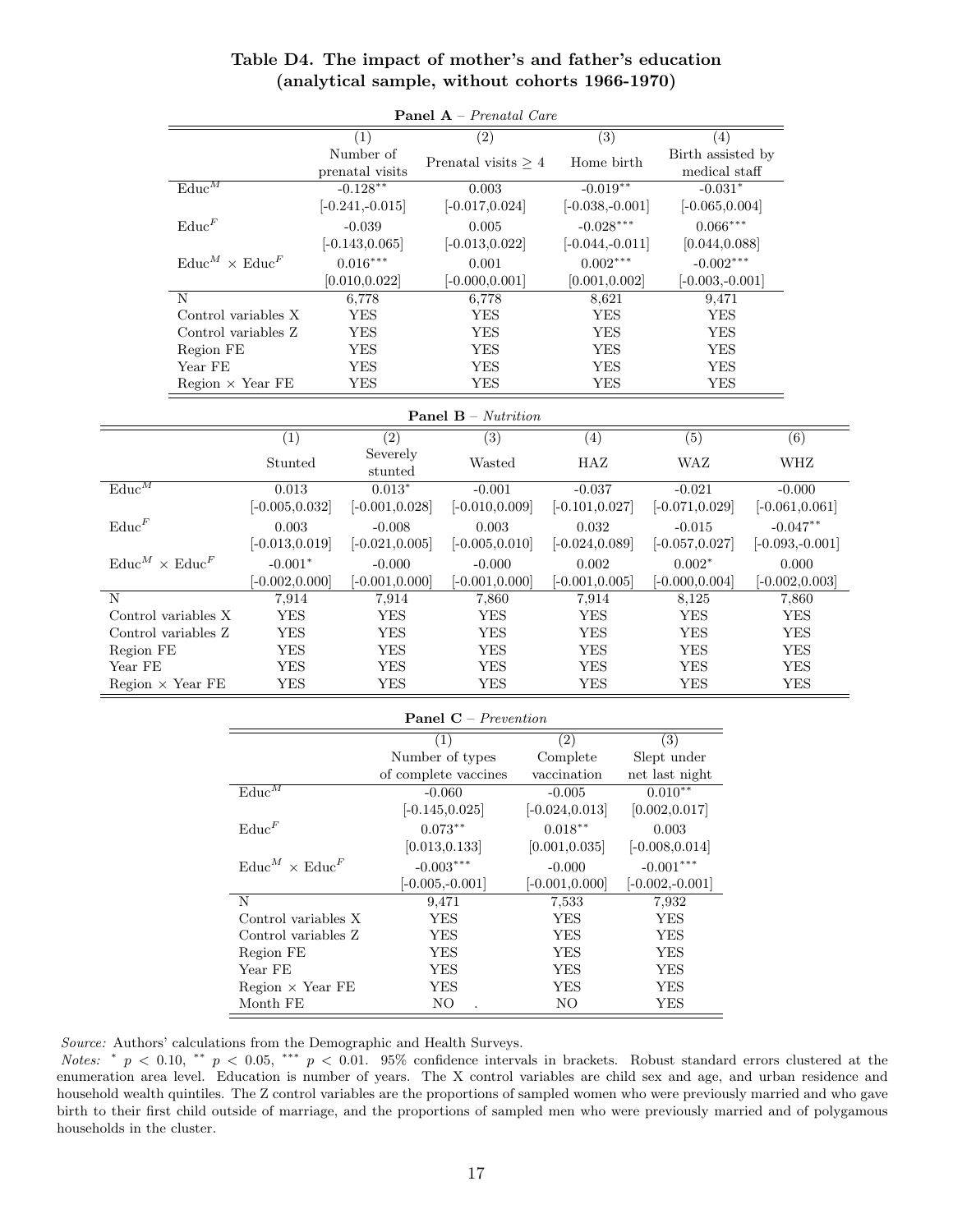|                                | (1)                  | (2)                  |
|--------------------------------|----------------------|----------------------|
|                                | $\text{Education}^M$ | $\text{Education}^F$ |
| Exposed                        | $6.677***$           | $1.604***$           |
|                                | (2.252)              | (0.501)              |
|                                |                      |                      |
| Pre-reform trend               | $-0.938*$            | $0.137***$           |
|                                | (0.519)              | (0.051)              |
| Pre-reform trend <sup>2</sup>  | $-0.051**$           | 0.001                |
|                                | (0.025)              | (0.001)              |
|                                |                      |                      |
| Post-reform trend              | $0.136***$           | 0.015                |
|                                | (0.020)              | (0.017)              |
|                                |                      |                      |
| Post-reform trend <sup>2</sup> | $-0.004***$          | $-0.002**$           |
|                                | (0.001)              | (0.001)              |
| Number of mother's siblings    | $-0.011$             |                      |
|                                | (0.011)              |                      |
|                                |                      |                      |
| $Mills^M$                      | $-2.346$             | $-0.422$             |
|                                | (1.836)              | (1.923)              |
|                                |                      |                      |
| $\text{Mills}^F$               | 19.600**             | 11.852               |
|                                | (7.920)              | (7.888)              |
| Constant                       | $-4.740$             | $6.508**$            |
|                                | (3.883)              | (2.949)              |
| N                              | 9,684                | 10,402               |
| Adjusted $\mathbb{R}^2$        | 0.37                 | 0.42                 |
| F                              | 51.64                | 63.54                |
| $p$ -value $(F)$               | 0.000                | 0.000                |
| F (excluded instruments)       | 47.11                | 145.54               |
| pvalue (excluded instruments)  | 0.000                | 0.000                |
| Control variables X            | <b>YES</b>           | YES                  |
| Control variables Z            | YES                  | <b>YES</b>           |
| Region FE                      | <b>YES</b>           | <b>YES</b>           |
| Year FE                        | YES                  | <b>YES</b>           |
| $Region \times Year FE$        | <b>YES</b>           | <b>YES</b>           |

Table D5. First-Stage estimates for mothers and fathers without cohorts 1961-1965

Source: Authors' calculations from the Demographic and Health Surveys.

*Notes:*  $*$   $p$  < 0.10,  $*$   $*$   $p$  < 0.05,  $*$   $*$   $p$  < 0.01. Robust standard errors clustered at the enumeration area level in parentheses. Education is number of years. The X control variables are child sex and age, and urban residence and household wealth quintiles. The Z control variables are the proportions of sampled women who were previously married and who gave birth to their first child outside of marriage, and the proportions of sampled men who were previously married and of polygamous households in the cluster. The F-statistic of the excluded instrument comes from the estimation of Equations (7) and (8) (with correction for selection into coresidence).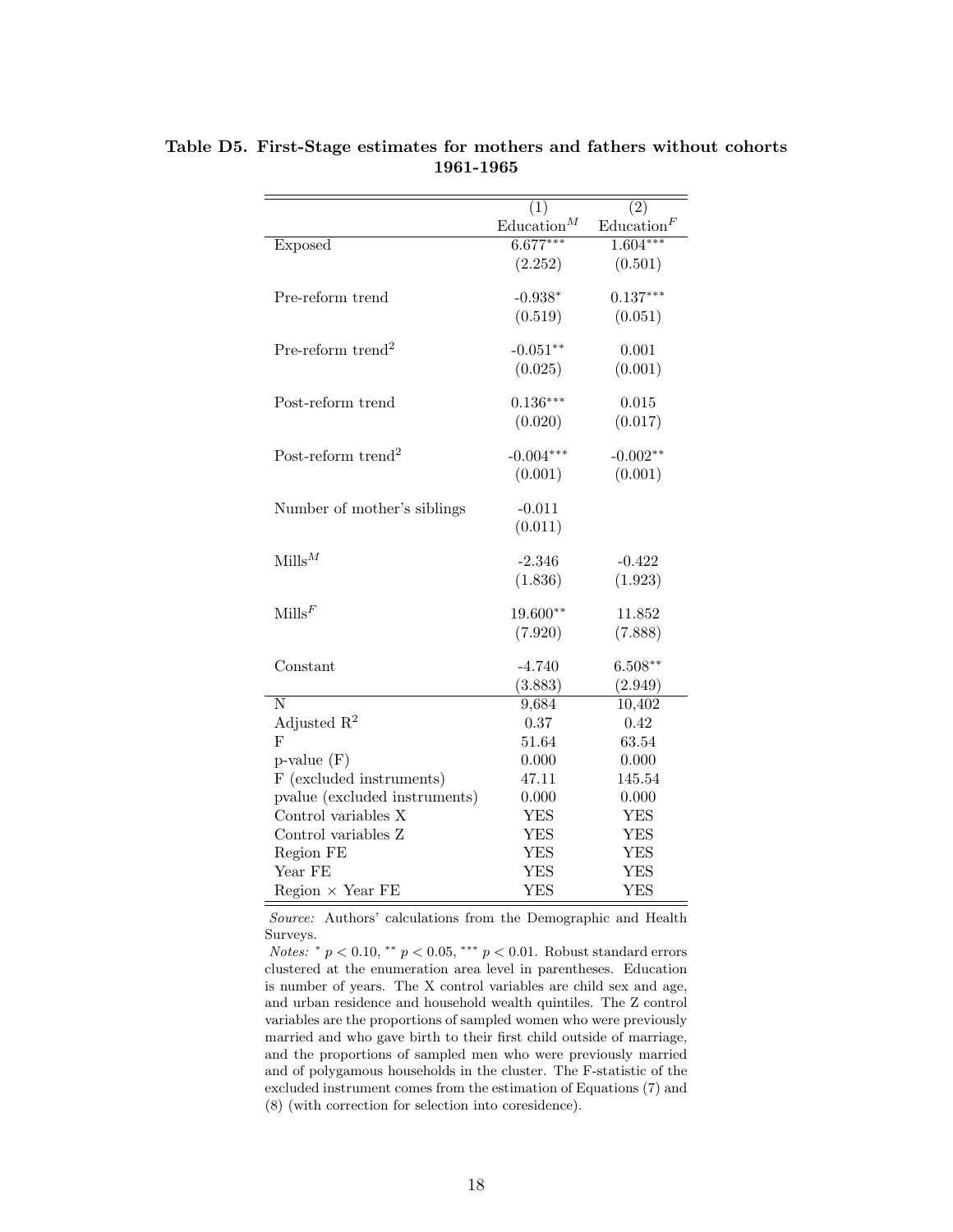| Panel A - Prenatal Care              |                   |                              |                             |                   |                                    |                   |
|--------------------------------------|-------------------|------------------------------|-----------------------------|-------------------|------------------------------------|-------------------|
|                                      |                   | (1)                          | (2)                         | $\overline{(3)}$  | (4)                                |                   |
|                                      |                   | Number of<br>prenatal visits | Prenatal visits $\geq 4$    | Home birth        | Birth assisted by<br>medical staff |                   |
| $\text{Educ}^M$                      |                   | $-0.063$                     | 0.012                       | $-0.018$          | $-0.045*$                          |                   |
|                                      |                   | $[-0.195, 0.069]$            | $[-0.012, 0.035]$           | $[-0.041, 0.005]$ | $[-0.093, 0.002]$                  |                   |
| $\text{Educ}^F$                      |                   | $-0.029$                     | 0.005                       | $-0.025***$       | $0.060***$                         |                   |
|                                      |                   | $[-0.121, 0.063]$            | $[-0.010, 0.021]$           | $[-0.040,-0.011]$ | [0.042, 0.078]                     |                   |
| $\text{Educ}^M \times \text{Educ}^F$ |                   | $0.015***$                   | 0.001                       | $0.001***$        | $-0.002***$                        |                   |
|                                      |                   | [0.010, 0.021]               | $[-0.000, 0.001]$           | [0.001, 0.002]    | $[-0.003,-0.002]$                  |                   |
| N                                    |                   | 7,412                        | 7,412                       | 9,443             | 10,373                             |                   |
| Control variables X                  |                   | <b>YES</b>                   | <b>YES</b>                  | <b>YES</b>        | <b>YES</b>                         |                   |
| Control variables Z                  |                   | <b>YES</b>                   | <b>YES</b>                  | ${\rm YES}$       | <b>YES</b>                         |                   |
| Region FE                            |                   | <b>YES</b>                   | <b>YES</b>                  | ${\rm YES}$       | <b>YES</b>                         |                   |
| Year FE                              |                   | <b>YES</b>                   | <b>YES</b>                  | <b>YES</b>        | <b>YES</b>                         |                   |
| Region $\times$ Year FE              |                   | <b>YES</b>                   | <b>YES</b>                  | <b>YES</b>        | <b>YES</b>                         |                   |
| <b>Panel B</b> – Nutrition           |                   |                              |                             |                   |                                    |                   |
|                                      | $\overline{(1)}$  | $\overline{(2)}$             | $\overline{(3)}$            | $\overline{(4)}$  | $\overline{(5)}$                   | $\overline{(6)}$  |
|                                      | Stunted           | Severely<br>stunted          | Wasted                      | HAZ               | WAZ                                | WHZ               |
| $\mathrm{Educ}^M$                    | $-0.003$          | 0.005                        | 0.001                       | 0.005             | 0.001                              | $-0.014$          |
|                                      | $[-0.026, 0.020]$ | $[-0.012, 0.022]$            | $[-0.009, 0.012]$           | $[-0.070, 0.079]$ | $[-0.062, 0.064]$                  | $[-0.082, 0.055]$ |
| $\text{Educ}^F$                      | 0.009             | $-0.001$                     | 0.000                       | 0.001             | $-0.016$                           | $-0.013$          |
|                                      | $[-0.006, 0.024]$ | $[-0.012, 0.011]$            | $[-0.007, 0.007]$           | $[-0.049, 0.052]$ | $[-0.054, 0.023]$                  | $[-0.055, 0.028]$ |
| $\text{Educ}^M \times \text{Educ}^F$ | $-0.001*$         | $-0.000$                     | $-0.000$                    | 0.002             | $0.002**$                          | 0.001             |
|                                      | $[-0.001, 0.000]$ | $[-0.001, 0.000]$            | $[-0.000, 0.000]$           | $[-0.001, 0.005]$ | [0.000, 0.005]                     | $[-0.001, 0.004]$ |
| N                                    | 8,656             | 8,656                        | 8,594                       | 8,656             | 8,902                              | 8,594             |
| Control variables X                  | <b>YES</b>        | <b>YES</b>                   | YES                         | <b>YES</b>        | <b>YES</b>                         | <b>YES</b>        |
| Control variables Z                  | <b>YES</b>        | <b>YES</b>                   | <b>YES</b>                  | <b>YES</b>        | <b>YES</b>                         | <b>YES</b>        |
| Region FE                            | <b>YES</b>        | <b>YES</b>                   | <b>YES</b>                  | <b>YES</b>        | <b>YES</b>                         | <b>YES</b>        |
| Year FE                              | <b>YES</b>        | <b>YES</b>                   | <b>YES</b>                  | <b>YES</b>        | <b>YES</b>                         | <b>YES</b>        |
| Region $\times$ Year FE              | <b>YES</b>        | <b>YES</b>                   | <b>YES</b>                  | <b>YES</b>        | <b>YES</b>                         | <b>YES</b>        |
|                                      |                   |                              | <b>Panel C</b> – Prevention |                   |                                    |                   |
|                                      |                   |                              | $\overline{(1)}$            | $\overline{(2)}$  | $\overline{(3)}$                   |                   |
|                                      |                   |                              | Number of types             | Complete          | Slept under                        |                   |
|                                      |                   |                              | of complete vaccines        | vaccination       | net last night                     |                   |

### Table D6. The impact of mother's and father's education (analytical sample, without cohorts 1961-1965)

Control variables Z YES YES YES Region FE YES YES YES Year FE YES YES YES YES  ${\bf Region} \times {\bf Year}\ {\bf FE} \qquad \qquad {\bf YES} \qquad \qquad {\bf YES} \qquad \qquad {\bf YES}$ Month FE NO . NO YES

Source: Authors' calculations from the Demographic and Health Surveys.

 $\text{Educ}^M \times \text{Educ}^F$ 

 $\text{Educ}^F$ 

Notes: \*  $p < 0.10$ , \*\*  $p < 0.05$ , \*\*\*  $p < 0.01$ . 95% confidence intervals in brackets. Robust standard errors clustered at the enumeration area level. Education is number of years. The X control variables are child sex and age, and urban residence and household wealth quintiles. The Z control variables are the proportions of sampled women who were previously married and who gave birth to their first child outside of marriage, and the proportions of sampled men who were previously married and of polygamous households in the cluster.

 $\text{Educ}^M$  0.003 -0.013 0.008<sup>∗∗</sup>

N 10,373 8,263 8,592 Control variables X YES YES YES

 $[-0.107, 0.113]$   $[-0.032, 0.007]$   $[0.001, 0.016]$ 

0.072∗∗ 0.027∗∗∗ 0.004  $[0.011, 0.133]$   $[0.012, 0.043]$   $[-0.006, 0.014]$ 

-0.003∗∗∗ -0.000 -0.001∗∗∗ [-0.005,-0.001] [-0.001,0.000] [-0.001,-0.000]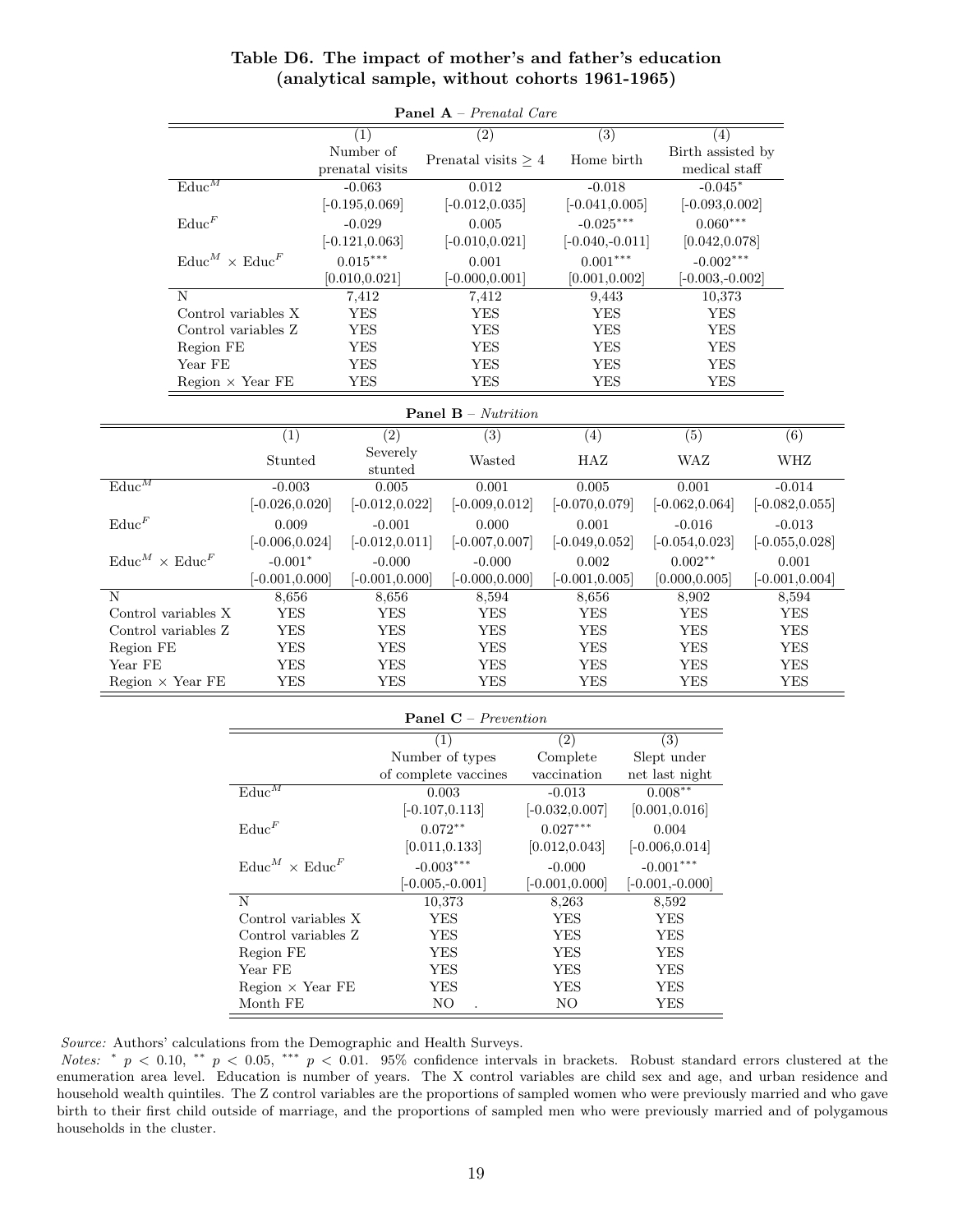# Appendix E: Robustness checks using additional control variables

|                                                                | (1)    | (2)        | (3)     | (4)         | (5)     | (6)         |
|----------------------------------------------------------------|--------|------------|---------|-------------|---------|-------------|
|                                                                | All    | Analytical | Mother  | Mother      | Father  | Father      |
|                                                                |        | sample     | exposed | not exposed | exposed | not exposed |
| <b>Panel A</b> – Macro indicators during child's year of birth |        |            |         |             |         |             |
| GDP per capita (thousands US\$, constant 2010)                 | 0.95   | 0.94       | 0.93    | 1.19        | 0.90    | 1.09        |
| Life expectancy at birth                                       | 50.31  | 50.51      | 50.62   | 47.60       | 51.13   | 48.06       |
| Urbanization rate                                              | 33.32  | 33.31      | 33.34   | 32.99       | 33.33   | 33.25       |
| Under-5 mortality rate                                         | 89.44  | 88.96      | 88.76   | 94.53       | 87.77   | 93.73       |
| <b>Panel B</b> – Household composition                         |        |            |         |             |         |             |
| Number of other adult women                                    | 0.77   | 0.42       | 0.61    | 0.67        | 0.42    | 0.54        |
| Number of other adult men                                      | 0.58   | 0.35       | 0.46    | 0.65        | 0.32    | 0.48        |
| Number of other exposed adult women                            | 0.45   | 0.30       | 0.37    | 0.54        | 0.28    | 0.42        |
| Number of other exposed adult men                              | 0.41   | 0.29       | 0.34    | 0.60        | 0.25    | 0.45        |
| N                                                              | 21,976 | 11,754     | 17,411  | 1,232       | 9,521   | 2,512       |

### Table E1. Descriptive statistics

Source: Authors' calculations from the World Development Indicators (Panel A) and the Demographic and Health Surveys (1999, 2005, 2010 and 2015) (Panel B).

Notes: Unweighted statistics. The analytical sample refers to the sample of children aged 0-4 who currently live with both parents.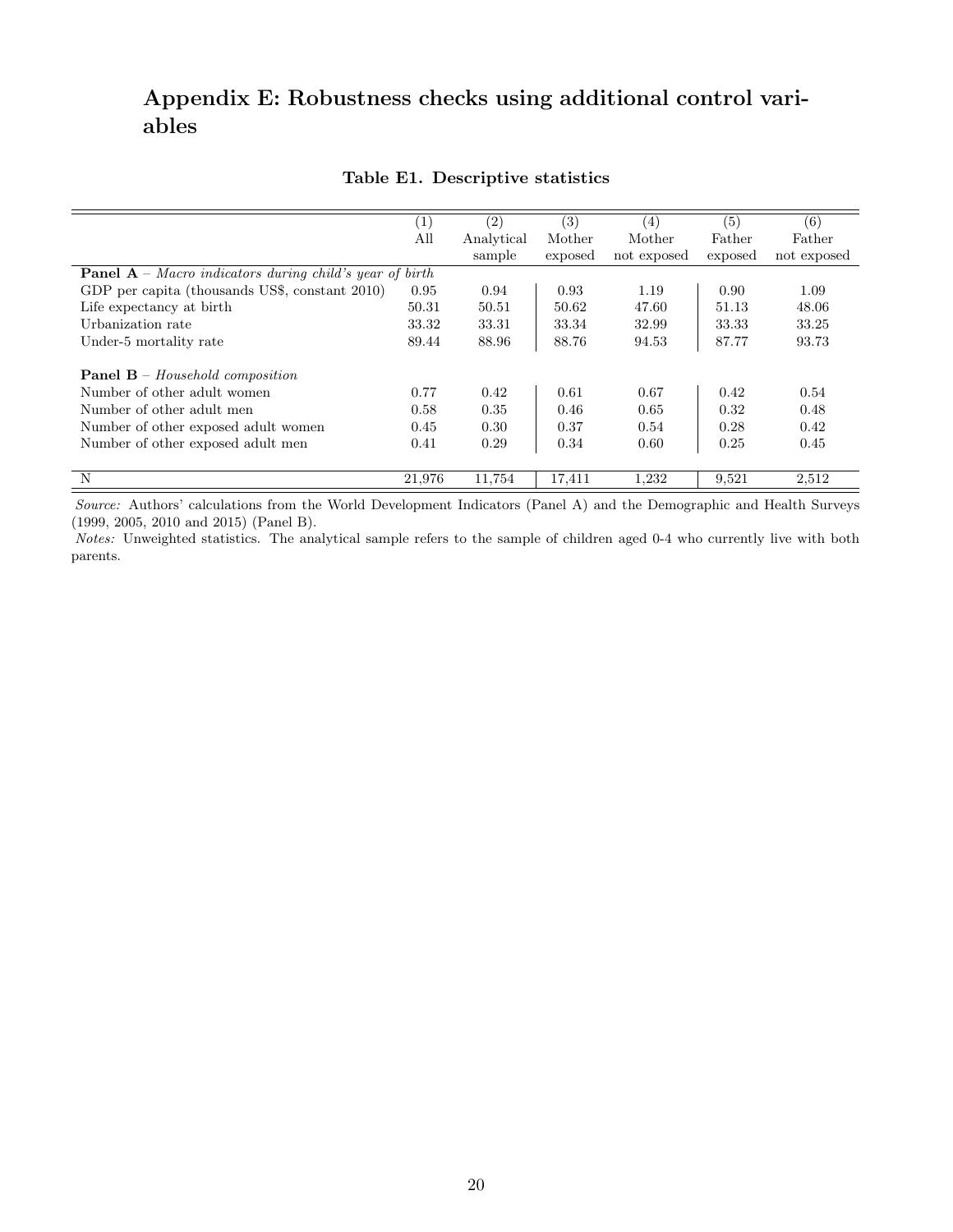|                                         | $\overline{(1)}$   | $\overline{(2)}$         | $\overline{(3)}$   | (4)                |
|-----------------------------------------|--------------------|--------------------------|--------------------|--------------------|
|                                         | Number of          | Prenatal visits $\geq 4$ | Home birth         | Birth assisted by  |
|                                         | prenatal visits    |                          |                    | medical staff      |
| $\overline{\text{Educ}}^M$              | $-0.135***$        | $-0.001$                 | $-0.020**$         | $-0.042**$         |
|                                         | $[-0.242, -0.028]$ | $[-0.020, 0.018]$        | $[-0.037,-0.002]$  | $[-0.076, -0.007]$ |
| $\text{Educ}^F$                         | $-0.022$           | 0.009                    |                    | $0.066***$         |
|                                         |                    |                          | $-0.027***$        |                    |
|                                         | $[-0.116, 0.073]$  | $[-0.006, 0.025]$        | $[-0.041, -0.013]$ | [0.048, 0.084]     |
| $\mathrm{Educ}^M\times \mathrm{Educ}^F$ | $0.015***$         | $0.001**$                | $0.001***$         | $-0.002***$        |
|                                         | [0.010, 0.020]     | [0.000, 0.001]           | [0.001, 0.002]     | $[-0.003,-0.001]$  |
|                                         |                    |                          |                    |                    |
| GDP per capita                          | $-0.481$           | 0.086                    | $-0.039$           | $-0.078$           |
| $(thous and s\; USS)$                   | $[-1.589, 0.627]$  | $[-0.099, 0.272]$        | $[-0.181, 0.102]$  | $[-0.245, 0.090]$  |
|                                         |                    |                          |                    |                    |
| Life expectancy at birth                | $-0.206***$        | $-0.036***$              | 0.006              | $-0.003$           |
|                                         | $[-0.356,-0.057]$  | $[-0.062, -0.010]$       | $[-0.015, 0.027]$  | $[-0.027, 0.020]$  |
|                                         |                    |                          |                    |                    |
| Urbanization rate                       | $-0.350$           | $-0.116**$               | $-0.024$           | 0.079              |
|                                         | $[-1.020, 0.321]$  | $[-0.227, -0.005]$       | $[-0.107, 0.058]$  | $[-0.017, 0.175]$  |
|                                         |                    |                          |                    |                    |
| Under-5 mortality rate                  | $-0.054**$         | $-0.005$                 | $0.007**$          | $-0.010**$         |
|                                         | $[-0.103,-0.004]$  | $[-0.013, 0.003]$        | [0.001, 0.014]     | $[-0.018,-0.002]$  |
|                                         |                    |                          |                    |                    |
| $Mills^M$                               | $-4.761*$          | $-1.056**$               | 0.175              | $-0.308$           |
|                                         | $[-9.571, 0.049]$  | $[-1.917, -0.195]$       | $[-0.505, 0.855]$  | $[-1.064, 0.447]$  |
|                                         |                    |                          |                    |                    |
| $\text{Mills}^F$                        | 6.937              | 2.806**                  | $-0.945$           | 0.182              |
|                                         | $[-9.637, 23.511]$ | [0.128, 5.485]           | $[-3.147, 1.257]$  | $[-2.579, 2.944]$  |
|                                         |                    |                          |                    |                    |
| Constant                                | 32.168**           | $5.983***$               | 0.596              | $-0.756$           |
|                                         | [6.460, 57.875]    | [1.492, 10.474]          | $[-2.805, 3.997]$  | $[-4.581, 3.070]$  |
| $\rho_{(7),(9)}$                        | 0.078              | 0.004                    | $-0.059$           | $0.382***$         |
|                                         | $[-0.017, 0.173]$  | $[-0.085, 0.092]$        | $[-0.150, 0.032]$  | [0.203, 0.562]     |
| $\rho_{(8),(9)}$                        | $-0.022$           | $-0.068*$                | 0.026              | $-0.067*$          |
|                                         | $[-0.096, 0.052]$  | $[-0.144, 0.007]$        | $[-0.050, 0.102]$  | $[-0.140, 0.005]$  |
| $\rho_{(7),(8)}$                        | $0.414***$         | $0.414***$               | $0.414***$         | $0.405***$         |
|                                         | [0.386, 0.442]     | [0.386, 0.442]           | [0.386, 0.442]     | [0.377, 0.433]     |
| N                                       | 8,241              | 8,241                    | 10,552             | 11,522             |
| Control variables X                     | <b>YES</b>         | <b>YES</b>               | YES                | <b>YES</b>         |
| Control variables Z                     | <b>YES</b>         | <b>YES</b>               | <b>YES</b>         | <b>YES</b>         |
| Region FE                               | <b>YES</b>         | <b>YES</b>               | <b>YES</b>         | <b>YES</b>         |
| Year FE                                 | <b>YES</b>         | YES                      | <b>YES</b>         | <b>YES</b>         |
| $Region \times Year FE$                 | <b>YES</b>         | <b>YES</b>               | <b>YES</b>         | <b>YES</b>         |

## Table E2. Prenatal Care - The impact of mother's and father's education with macro indicators (analytical sample)

Source: Authors' calculations from the Demographic and Health Surveys.

Notes: \*  $p < 0.10$ , \*\*  $p < 0.05$ , \*\*\*  $p < 0.01$ . 95% confidence intervals in brackets. Robust standard errors clustered at the enumeration area level. Education is number of years. The X control variables are child sex and age, and urban residence and household wealth quintiles. The Z control variables are the proportions of sampled women who were previously married and who gave birth to their first child outside of marriage, and the proportions of sampled men who were previously married and of polygamous households in the cluster. GDP per capita is in constant 2010 US dollars.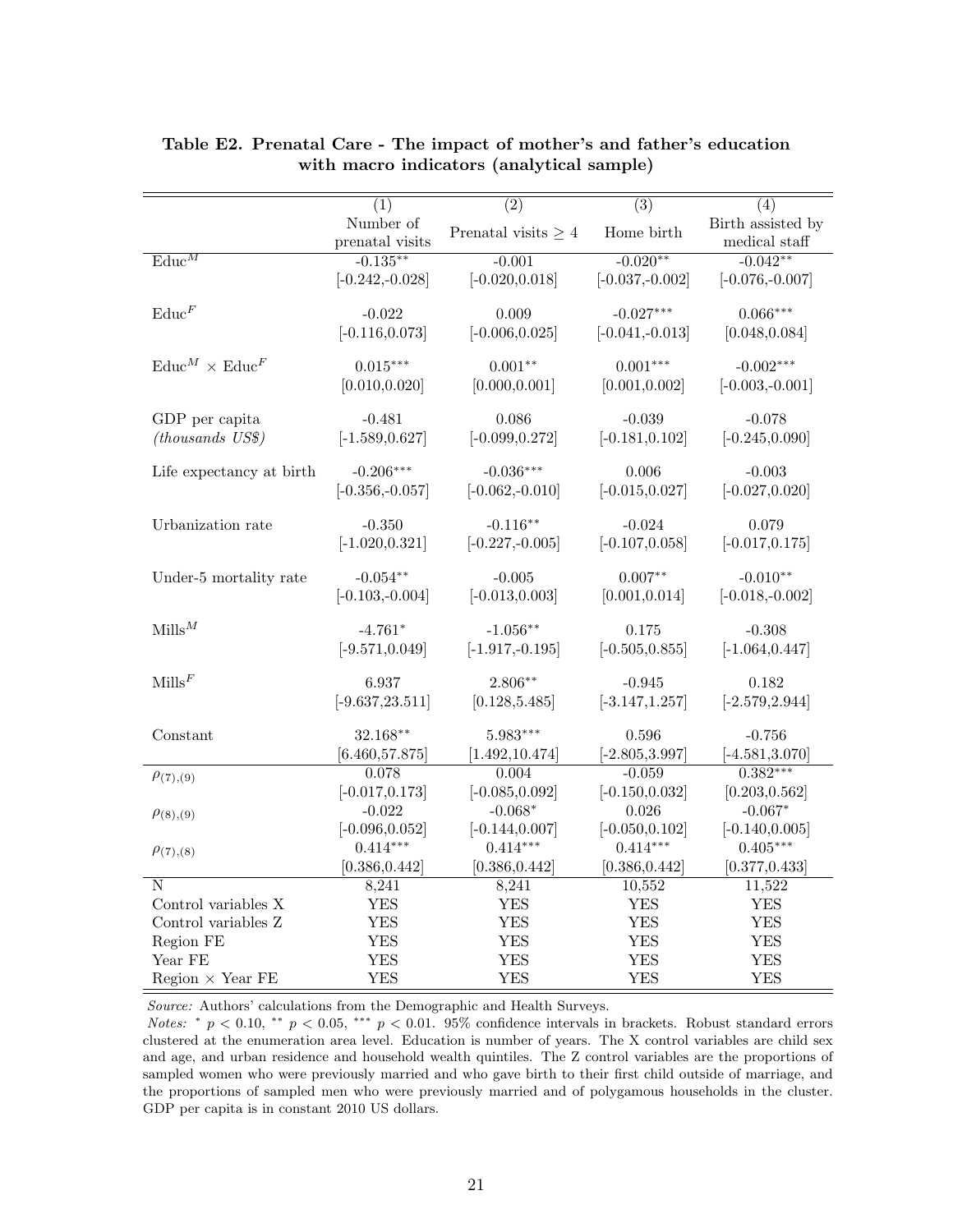|                                      | $\overline{(1)}$   | $\overline{(2)}$    | $\overline{(3)}$  | $\overline{(4)}$   | $\overline{(5)}$    | (6)                |
|--------------------------------------|--------------------|---------------------|-------------------|--------------------|---------------------|--------------------|
|                                      | Stunted            | Severely<br>stunted | Wasted            | $_{\rm HAZ}$       | <b>WAZ</b>          | <b>WHZ</b>         |
| $\text{Educ}^M$                      | 0.012              | 0.008               | $-0.002$          | $-0.035$           | $-0.018$            | $-0.007$           |
|                                      | $[-0.005, 0.028]$  | $[-0.005, 0.021]$   | $[-0.011, 0.007]$ | $[-0.094, 0.023]$  | $[-0.063, 0.028]$   | $[-0.064, 0.049]$  |
|                                      |                    |                     |                   |                    |                     |                    |
| $\text{Educ}^F$                      | 0.008              | $-0.000$            | 0.002             | 0.005              | $-0.014$            | $-0.015$           |
|                                      | $[-0.006, 0.022]$  | $[-0.011, 0.011]$   | $[-0.005, 0.008]$ | $[-0.043, 0.054]$  | $[-0.050, 0.022]$   | $[-0.055, 0.026]$  |
|                                      |                    |                     |                   |                    |                     |                    |
| $\text{Educ}^M \times \text{Educ}^F$ | $-0.001***$        | $-0.000$            | $-0.000$          | $0.002*$           | $0.002**$           | 0.001              |
|                                      | $[-0.002,-0.000]$  | $[-0.001, 0.000]$   | $[-0.000, 0.000]$ | $[-0.000, 0.005]$  | [0.001, 0.004]      | $[-0.001, 0.004]$  |
|                                      |                    |                     |                   |                    |                     |                    |
| GDP per capita                       | $-0.276***$        | $-0.118*$           | $-0.064$          | $0.713**$          | 0.251               | $-0.243$           |
| $(this$ US\$)                        | $[-0.452,-0.100]$  | $[-0.236, 0.001]$   | $[-0.148, 0.020]$ | [0.085, 1.340]     | $[-0.161, 0.663]$   | $[-0.739, 0.254]$  |
|                                      |                    |                     |                   |                    |                     |                    |
| Life expectancy at birth             | $0.025***$         | 0.011               | $-0.009$          | $-0.058$           | 0.026               | 0.050              |
|                                      | [0.002, 0.047]     | $[-0.004, 0.026]$   | $[-0.021, 0.003]$ | $[-0.139, 0.024]$  | $[-0.032, 0.083]$   | $[-0.023, 0.124]$  |
|                                      | $0.142***$         | $0.091**$           | 0.004             | $-0.447**$         |                     | 0.229              |
| Urbanization rate                    |                    |                     |                   |                    | $-0.130$            |                    |
|                                      | [0.040, 0.245]     | [0.021, 0.160]      | $[-0.051, 0.059]$ | $[-0.820,-0.074]$  | $[-0.400, 0.141]$   | $[-0.102, 0.560]$  |
| Under-5 mortality rate               | $-0.003$           | $-0.002$            | $-0.003$          | 0.016              | 0.014               | $-0.007$           |
|                                      | $[-0.010, 0.004]$  | $[-0.007, 0.003]$   | $[-0.007, 0.001]$ | $[-0.013, 0.045]$  | $[-0.004, 0.032]$   | $[-0.031, 0.016]$  |
|                                      |                    |                     |                   |                    |                     |                    |
| $Mills^M$                            | $-3.983***$        | $-1.152***$         | $0.377*$          | $14.195***$        | $3.620***$          | $-2.479**$         |
|                                      | $[-4.728, -3.239]$ | $[-1.641, -0.664]$  | $[-0.005, 0.758]$ | [11.597, 16.792]   | [1.717, 5.524]      | $[-4.718,-0.241]$  |
|                                      |                    |                     |                   |                    |                     |                    |
| $\text{Mills}^F$                     | $4.557***$         | 0.824               | $-1.311*$         | $-11.769**$        | 3.066               | 4.328              |
|                                      | [2.007, 7.107]     | $[-0.847, 2.495]$   | $[-2.684, 0.062]$ | $[-22.014,-1.524]$ | $[-3.244, 9.377]$   | $[-3.579, 12.236]$ |
|                                      |                    |                     |                   |                    |                     |                    |
| Constant                             | $-5.623***$        | $-3.077**$          | 1.068             | $14.766***$        | $-0.292$            | $-9.336$           |
|                                      | $[-9.628, -1.618]$ | $[-5.753,-0.401]$   | $[-1.094, 3.230]$ | [0.832, 28.701]    | $[-10.792, 10.207]$ | $[-22.496, 3.824]$ |
| $\rho_{(7),(9)}$                     | $-0.064$           | $-0.044$            | 0.028             | 0.052              | 0.049               | 0.031              |
|                                      | $[-0.143, 0.016]$  | $[-0.129, 0.042]$   | $[-0.060, 0.116]$ | $[-0.032, 0.136]$  | $[-0.036, 0.134]$   | $[-0.061, 0.123]$  |
| $\rho_{(8),(9)}$                     | $-0.038$           | $-0.011$            | 0.015             | 0.004              | 0.029               | 0.027              |
|                                      | $[-0.109, 0.033]$  | $[-0.089, 0.067]$   | $[-0.052, 0.081]$ | $[-0.068, 0.076]$  | $[-0.039, 0.097]$   | $[-0.041, 0.095]$  |
| $\rho_{(7),(8)}$                     | $0.414***$         | $0.414***$          | $0.414***$        | $0.414***$         | $0.414***$          | $0.414***$         |
|                                      | [0.386, 0.442]     | [0.386, 0.442]      | [0.386, 0.442]    | [0.386, 0.442]     | [0.386, 0.442]      | [0.386, 0.442]     |
| N                                    | 9,675              | 9,675               | 9,607             | 9,675              | 9,953               | 9,607              |
| Control variables X                  | <b>YES</b>         | <b>YES</b>          | <b>YES</b>        | <b>YES</b>         | <b>YES</b>          | <b>YES</b>         |
| Control variables ${\bf Z}$          | <b>YES</b>         | <b>YES</b>          | <b>YES</b>        | <b>YES</b>         | <b>YES</b>          | <b>YES</b>         |
| Region FE                            | <b>YES</b>         | <b>YES</b>          | <b>YES</b>        | <b>YES</b>         | <b>YES</b>          | <b>YES</b>         |
| $Region \times Year FE$              | <b>YES</b>         | <b>YES</b>          | <b>YES</b>        | <b>YES</b>         | <b>YES</b>          | <b>YES</b>         |

## Table E3. Nutrition - The impact of mother's and father's education with macro indicators (analytical sample)

 $Source:$  Authors' calculations from the Demographic and Health Surveys.

Notes: \*  $p < 0.10$ , \*\*  $p < 0.05$ , \*\*\*  $p < 0.01$ . 95% confidence intervals in brackets. Robust standard errors clustered at the enumeration area level. Education is number of years. The X control variables are child sex and age, and urban residence and household wealth quintiles. The Z control variables are the proportions of sampled women who were previously married and who gave birth to their first child outside of marriage, and the proportions of sampled men who were previously married and of polygamous households in the cluster. GDP per capita is in constant 2010 US dollars.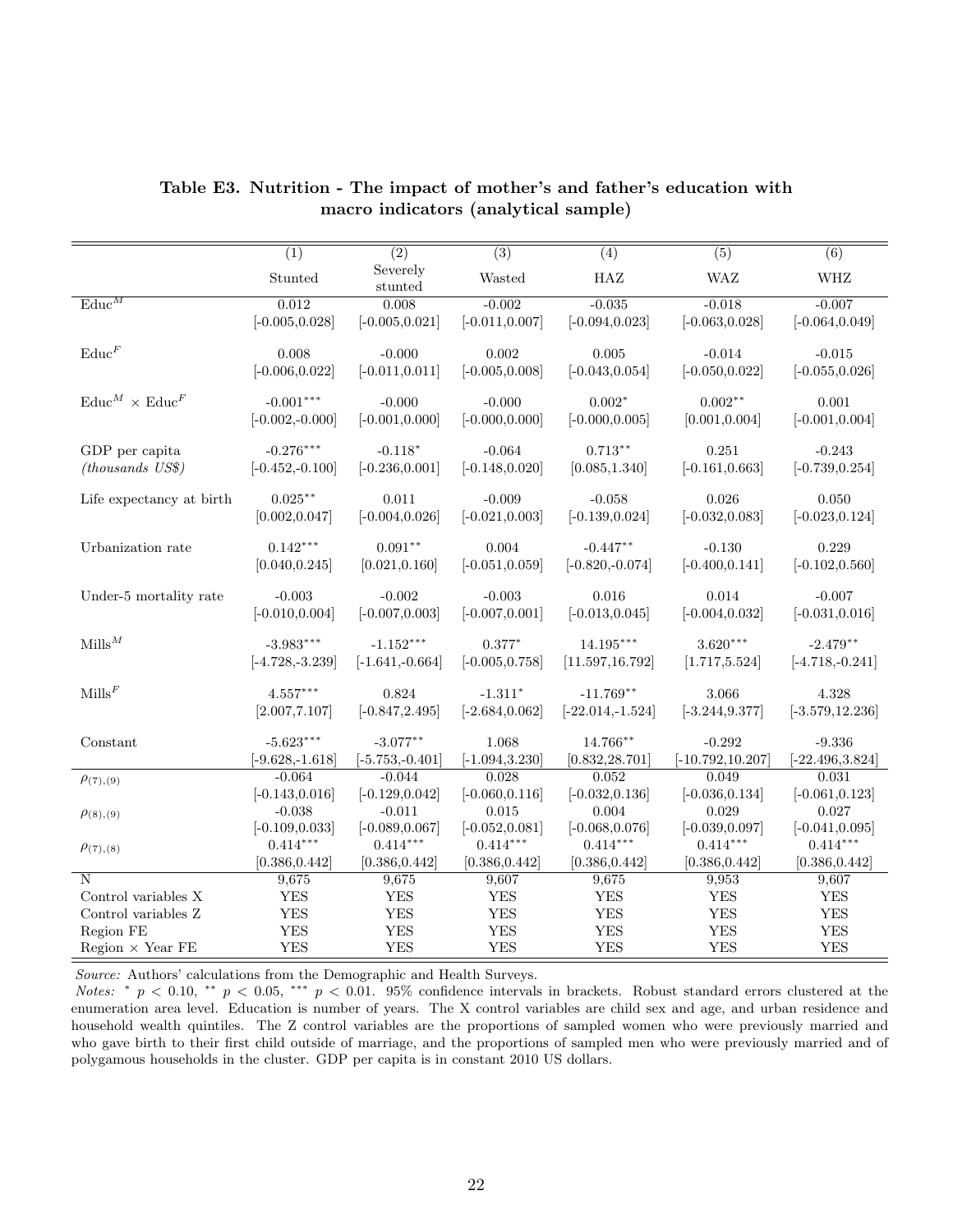|                                      | (1)                  | (2)                | (3)               |
|--------------------------------------|----------------------|--------------------|-------------------|
|                                      | Number of types      | Complete           | Slept under       |
|                                      | of complete vaccines | vaccination        | net last night    |
| $\overline{\text{Educ}}^M$           | $-0.094$             | $-0.007$           | $0.008***$        |
|                                      | $[-0.270, 0.083]$    | $[-0.024, 0.010]$  | [0.002, 0.015]    |
|                                      |                      |                    |                   |
| $\text{Educ}^F$                      | $0.134***$           | $0.021***$         | 0.003             |
|                                      | [0.045, 0.223]       | [0.006, 0.035]     | $[-0.007, 0.013]$ |
|                                      |                      |                    |                   |
| $\text{Educ}^M \times \text{Educ}^F$ | $-0.003***$          | $-0.000$           | $-0.001***$       |
|                                      | $[-0.005,-0.001]$    | $[-0.001, 0.001]$  | $[-0.001,-0.000]$ |
| GDP per capita                       | $-1.074***$          | $-0.367***$        | $-0.212**$        |
| $(housands \; USS)$                  | $[-1.540,-0.608]$    | $[-0.544,-0.190]$  | $[-0.377,-0.048]$ |
|                                      |                      |                    |                   |
| Life expectancy at birth             | $-0.452***$          | $0.090***$         | 0.006             |
|                                      | $[-0.517,-0.387]$    | [0.065, 0.115]     | $[-0.010, 0.022]$ |
|                                      |                      |                    |                   |
| Urbanization rate                    | $-1.141***$          | $0.159***$         | $0.105***$        |
|                                      | $[-1.426, -0.856]$   | [0.051, 0.268]     | [0.033, 0.176]    |
| Under-5 mortality rate               | $-0.165***$          | $0.041***$         | $-0.008**$        |
|                                      | $[-0.186, -0.144]$   | [0.033, 0.050]     | $[-0.015,-0.001]$ |
|                                      |                      |                    |                   |
| $M$ ills $^M$                        | $-16.201***$         | $-5.828***$        | 0.147             |
|                                      | $[-18.172,-14.231]$  | $[-6.766, -4.889]$ | $[-0.405, 0.700]$ |
|                                      |                      |                    |                   |
| $\text{Mills}^F$                     | $16.702***$          | $4.521***$         | $-2.424*$         |
|                                      | [9.482, 23.923]      | [1.975, 7.067]     | $[-4.931, 0.083]$ |
| Constant                             | $77.328***$          | $-12.826***$       | $-2.175*$         |
|                                      | [66.096, 88.559]     | $[-17.277,-8.376]$ | $[-4.614, 0.263]$ |
|                                      | 0.211                | 0.061              | 0.003             |
| $\rho_{(7),(9)}$                     | $[-0.130, 0.553]$    | $[-0.019, 0.142]$  | $[-0.042, 0.048]$ |
|                                      | $-0.129***$          | $-0.063*$          | 0.017             |
| $\rho_{(8),(9)}$                     | $[-0.200,-0.057]$    | $[-0.135, 0.009]$  | $[-0.064, 0.097]$ |
|                                      | $0.410***$           | $0.414***$         | $0.411***$        |
| $\rho_{(7),(8)}$                     | [0.382, 0.438]       | [0.386, 0.442]     | [0.383, 0.438]    |
| N                                    | 11,522               | 9,338              | 9,250             |
| Control variables X                  | <b>YES</b>           | YES                | <b>YES</b>        |
| Control variables Z                  | <b>YES</b>           | <b>YES</b>         | YES               |
| Region FE                            | <b>YES</b>           | <b>YES</b>         | <b>YES</b>        |
| Region $\times$ Year FE              | <b>YES</b>           | <b>YES</b>         | <b>YES</b>        |
| Month FE                             | NO                   | NO                 | <b>YES</b>        |

Table E4. Prevention - The impact of mother's and father's education with macro indicators (analytical sample)

Source: Authors' calculations from the Demographic and Health Surveys.

Notes: \*  $p < 0.10$ , \*\*  $p < 0.05$ , \*\*\*  $p < 0.01$ . 95% confidence intervals in brackets. Robust standard errors clustered at the enumeration area level. Education is number of years. The X control variables are child sex and age, and urban residence and household wealth quintiles. The Z control variables are the proportions of sampled women who were previously married and who gave birth to their first child outside of marriage, and the proportions of sampled men who were previously married and of polygamous households in the cluster. GDP per capita is in constant 2010 US dollars.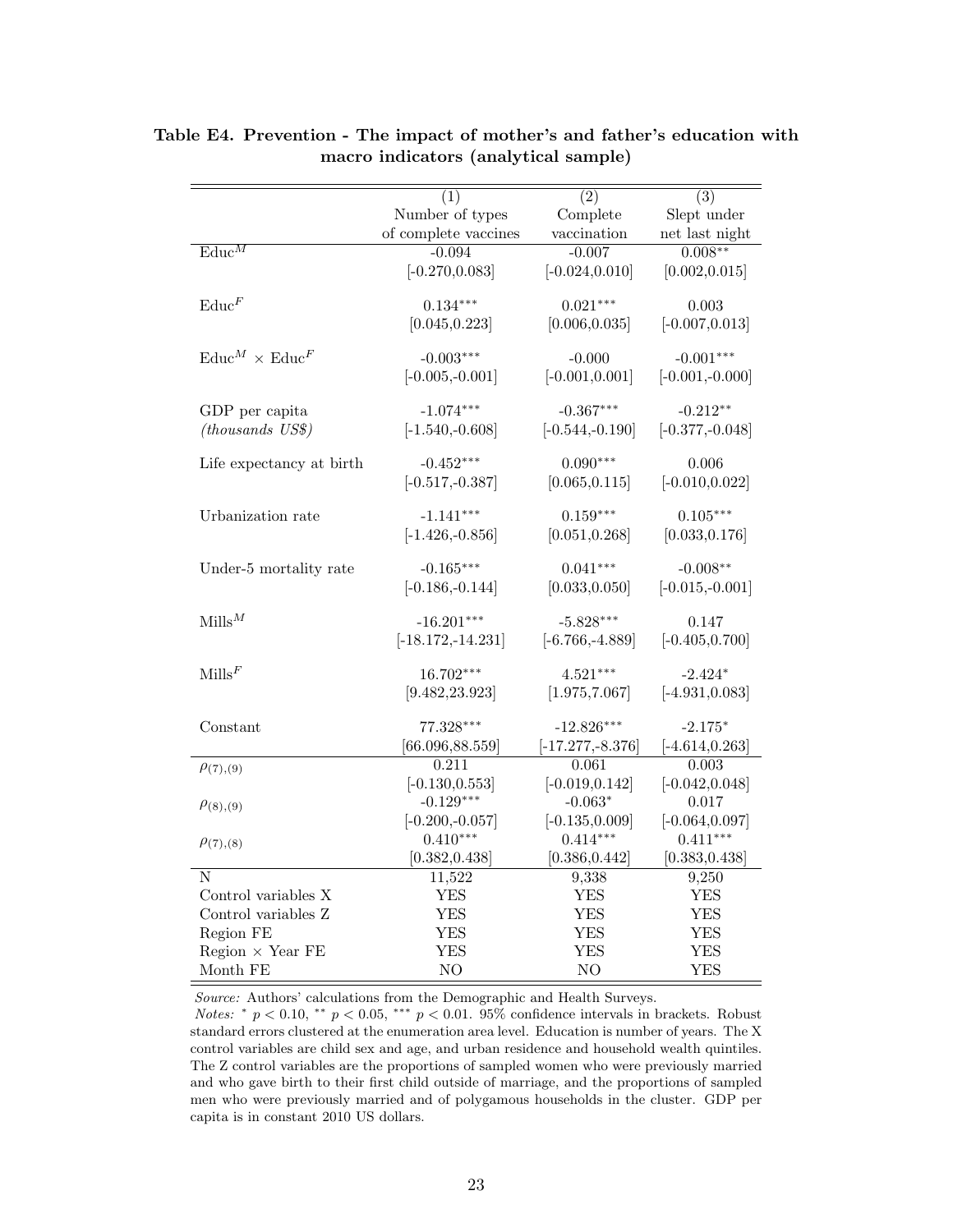|                                      | (1)                          | $\overline{(2)}$         | $\overline{(3)}$  | (4)                                |
|--------------------------------------|------------------------------|--------------------------|-------------------|------------------------------------|
|                                      | Number of<br>prenatal visits | Prenatal visits $\geq 4$ | Home birth        | Birth assisted by<br>medical staff |
| $\text{Educ}^M$                      | $-0.122**$                   | $-0.001$                 | $-0.017*$         | $-0.045***$                        |
|                                      | $[-0.231, -0.013]$           | $[-0.020, 0.018]$        | $[-0.035, 0.001]$ | $[-0.078,-0.012]$                  |
| $\text{Educ}^F$                      | $-0.021$                     | 0.009                    | $-0.025***$       | $0.061***$                         |
|                                      | $[-0.115, 0.074]$            | $[-0.007, 0.024]$        | $[-0.039,-0.011]$ | [0.044, 0.078]                     |
|                                      |                              |                          |                   |                                    |
| $\text{Educ}^M \times \text{Educ}^F$ | $0.015***$                   | $0.001**$                | $0.001***$        | $-0.002***$                        |
|                                      | [0.010, 0.020]               | [0.000, 0.002]           | [0.001, 0.002]    | $[-0.003,-0.001]$                  |
|                                      |                              |                          |                   |                                    |
| No. of adult men                     | 0.053                        | $-0.007$                 | 0.019             | 0.031                              |
|                                      | $[-0.525, 0.631]$            | $[-0.107, 0.093]$        | $[-0.066, 0.105]$ | $[-0.054, 0.116]$                  |
|                                      |                              |                          |                   |                                    |
| No. of adult women                   | 0.408                        | 0.060                    | 0.020             | 0.037                              |
|                                      | $[-0.272, 1.089]$            | $[-0.059, 0.178]$        | $[-0.078, 0.118]$ | $[-0.059, 0.132]$                  |
| No. of exposed adult men             | 0.035                        | 0.030                    | $-0.015$          | $-0.051$                           |
|                                      | $[-0.494, 0.564]$            | $[-0.061, 0.122]$        | $[-0.092, 0.063]$ | $[-0.131, 0.028]$                  |
|                                      |                              |                          |                   |                                    |
| No. of exposed adult women           | $-0.321$                     | $-0.071$                 | $-0.007$          | $-0.044$                           |
|                                      | $[-0.816, 0.175]$            | $[-0.157, 0.015]$        | $[-0.080, 0.065]$ | $[-0.115, 0.027]$                  |
|                                      |                              |                          |                   |                                    |
| $Mills^M$                            | $-1.877$                     | $-0.310$                 | $0.303*$          | $-0.580***$                        |
|                                      | $[-4.506, 0.752]$            | $[-0.737, 0.118]$        | $[-0.028, 0.634]$ | $[-0.974, -0.185]$                 |
|                                      |                              |                          |                   |                                    |
| $\text{Mills}^F$                     | $-1.771$                     | $-0.190$                 | $-0.396$          | 0.175                              |
|                                      | $[-6.891, 3.349]$            | $[-1.077, 0.698]$        | $[-1.163, 0.371]$ | $[-0.544, 0.894]$                  |
| Constant                             | $6.838***$                   | $0.673***$               | $0.410***$        | $0.950***$                         |
|                                      | [4.916, 8.760]               | [0.353, 0.994]           | [0.152, 0.668]    | [0.603, 1.298]                     |
| $\rho_{(7),(9)}$                     | 0.065                        | 0.003                    | $-0.076$          | $0.396***$                         |
|                                      | $[-0.032, 0.162]$            | $[-0.088, 0.093]$        | $[-0.169, 0.016]$ | [0.225, 0.567]                     |
| $\rho_{(8),(9)}$                     | $-0.029$                     | $-0.068*$                | 0.013             | $-0.044$                           |
|                                      | $[-0.103, 0.045]$            | $[-0.144, 0.007]$        | $[-0.063, 0.090]$ | $[-0.116, 0.029]$                  |
| $\rho_{(7),(8)}$                     | $0.414***$                   | $0.414***$               | $0.414***$        | $0.406***$                         |
|                                      | [0.386, 0.442]               | [0.386, 0.442]           | [0.386, 0.442]    | [0.378, 0.433]                     |
| N                                    | 8,242                        | 8,242                    | 10,553            | 11,612                             |
| Control variables X                  | <b>YES</b>                   | <b>YES</b>               | YES               | <b>YES</b>                         |
| Control variables Z                  | <b>YES</b>                   | <b>YES</b>               | <b>YES</b>        | <b>YES</b>                         |
| Region FE                            | <b>YES</b>                   | <b>YES</b>               | <b>YES</b>        | <b>YES</b>                         |
| Year FE                              | <b>YES</b>                   | <b>YES</b>               | <b>YES</b>        | <b>YES</b>                         |
| Region $\times$ Year FE              | <b>YES</b>                   | <b>YES</b>               | <b>YES</b>        | <b>YES</b>                         |

## Table E5. Prenatal Care - The impact of mother's and father's education with additional control variables (HH composition) (analytical sample)

Source: Authors' calculations from the Demographic and Health Surveys.

Notes: \*  $p < 0.10$ , \*\*  $p < 0.05$ , \*\*\*  $p < 0.01$ . 95% confidence intervals in brackets. Robust standard errors clustered at the enumeration area level. Education is number of years. The X control variables are child sex and age, and urban residence and household wealth quintiles. The Z control variables are the proportions of sampled women who were previously married and who gave birth to their first child outside of marriage, and the proportions of sampled men who were previously married and of polygamous households in the cluster.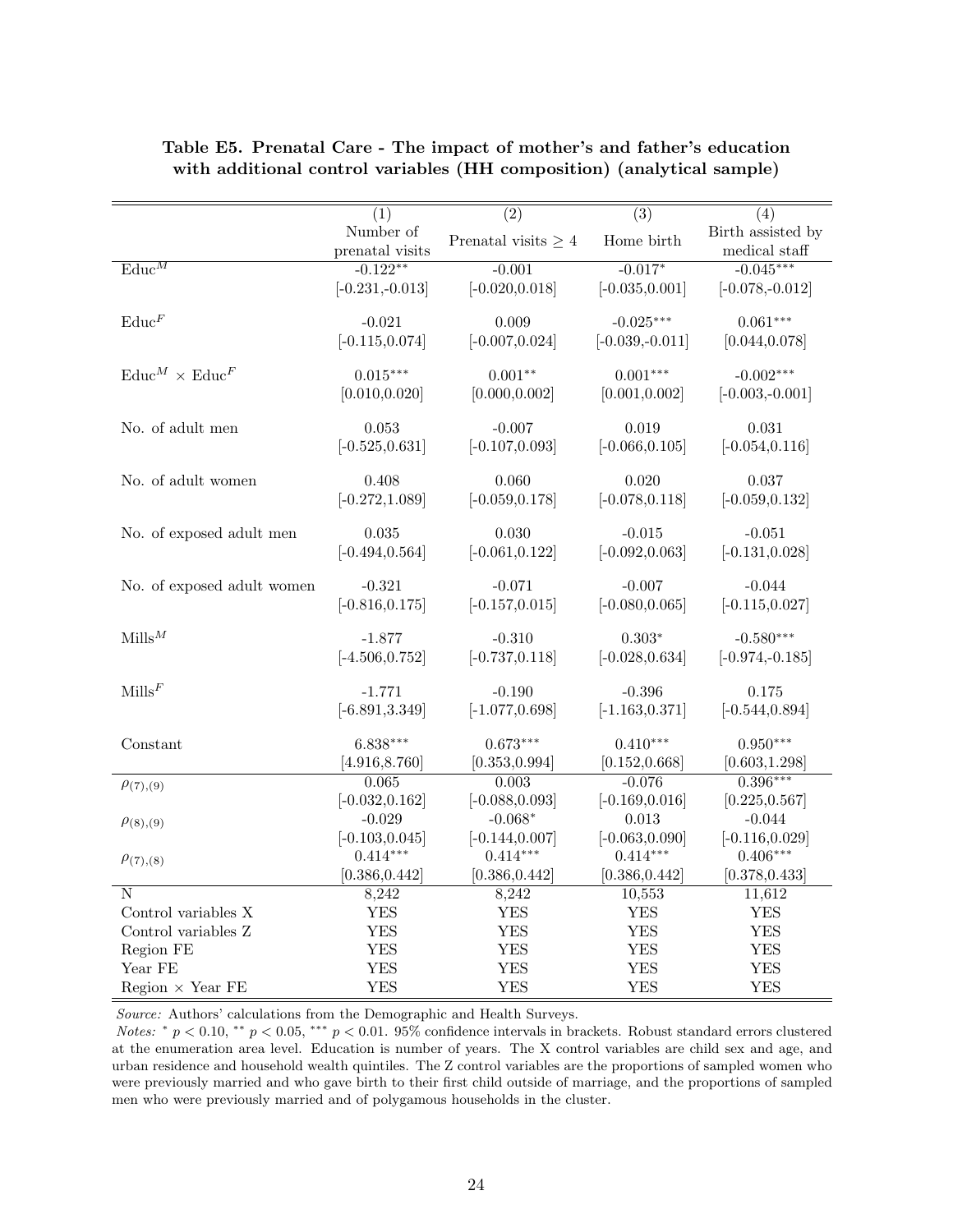|                                      | $\overline{(1)}$   | $\overline{(2)}$    | $\overline{(3)}$  | $\overline{(4)}$   | $\overline{(5)}$  | $\overline{(6)}$  |
|--------------------------------------|--------------------|---------------------|-------------------|--------------------|-------------------|-------------------|
|                                      | Stunted            | Severely<br>stunted | Wasted            | HAZ                | <b>WAZ</b>        | WHZ               |
| $\overline{\text{Educ}}^M$           | $0.015*$           | 0.009               | $-0.003$          | $-0.042$           | $-0.019$          | $-0.005$          |
|                                      | $[-0.002, 0.031]$  | $[-0.004, 0.022]$   | $[-0.012, 0.006]$ | $[-0.102, 0.018]$  | $[-0.066, 0.027]$ | $[-0.063, 0.052]$ |
| $\text{Educ}^F$                      | 0.008              | $-0.001$            | 0.001             | 0.003              | $-0.015$          | $-0.014$          |
|                                      | $[-0.006, 0.022]$  | $[-0.012, 0.010]$   | $[-0.005, 0.008]$ | $[-0.045, 0.052]$  | $[-0.051, 0.022]$ | $[-0.055, 0.026]$ |
| $\text{Educ}^M \times \text{Educ}^F$ | $-0.001***$        | $-0.000$            | $-0.000$          | $0.002*$           | $0.003***$        | 0.001             |
|                                      | $[-0.002,-0.000]$  | $[-0.001, 0.000]$   | $[-0.000, 0.000]$ | $[-0.000, 0.005]$  | [0.001, 0.005]    | $[-0.001, 0.003]$ |
|                                      |                    |                     |                   |                    |                   |                   |
| No. of adult men                     | 0.019              | 0.008               | 0.021             | $-0.275*$          | $-0.202*$         | $-0.019$          |
|                                      | $[-0.070, 0.108]$  | $[-0.048, 0.064]$   | $[-0.027, 0.069]$ | $[-0.591, 0.041]$  | $[-0.421, 0.018]$ | $[-0.287, 0.249]$ |
| No. of adult women                   | $-0.018$           | $-0.009$            | 0.023             | $-0.405***$        | $-0.293**$        | $-0.058$          |
|                                      | $[-0.123, 0.087]$  | $[-0.072, 0.055]$   | $[-0.038, 0.083]$ | $[-0.765, -0.044]$ | $[-0.557,-0.029]$ | $[-0.367, 0.251]$ |
|                                      |                    |                     |                   |                    |                   |                   |
| No. of exposed adult men             | $-0.030$           | $-0.017$            | $-0.024$          | 0.249              | $0.189*$          | 0.024             |
|                                      | $[-0.112, 0.052]$  | $[-0.070, 0.036]$   | $[-0.069, 0.021]$ | $[-0.049, 0.546]$  | $[-0.015, 0.394]$ | $[-0.227, 0.275]$ |
| No. of exposed adult women           | 0.034              | 0.011               | $-0.026$          | $0.253*$           | $0.203**$         | 0.084             |
|                                      | $[-0.044, 0.111]$  | $[-0.036, 0.058]$   | $[-0.069, 0.017]$ | $[-0.010, 0.516]$  | [0.010, 0.396]    | $[-0.145, 0.312]$ |
| $Mills^M$                            | $-0.832***$        | $-0.394***$         | 0.029             | $3.679***$         | $1.159***$        | $-0.796$          |
|                                      | $[-1.223, -0.441]$ | $[-0.641, -0.148]$  | $[-0.152, 0.210]$ | [2.340, 5.017]     | [0.173, 2.144]    | $[-1.973, 0.382]$ |
|                                      |                    |                     |                   |                    |                   |                   |
| $\mathrm{Mills}^F$                   | 0.272              | 0.204               | $-0.098$          | 1.611              | 1.778*            | 0.532             |
|                                      | $[-0.507, 1.051]$  | $[-0.262, 0.669]$   | $[-0.557, 0.360]$ | $[-1.057, 4.278]$  | $[-0.164, 3.721]$ | $[-1.682, 2.746]$ |
| Constant                             | $0.311***$         | $0.200**$           | $0.168***$        | $-2.156***$        | $-0.798*$         | 0.611             |
|                                      | [0.012, 0.610]     | [0.014, 0.387]      | [0.015, 0.322]    | $[-3.202,-1.111]$  | $[-1.611, 0.015]$ | $[-0.324, 1.546]$ |
| $\rho_{(7),(9)}$                     | $-0.074*$          | $-0.048$            | 0.041             | 0.058              | 0.052             | 0.029             |
|                                      | $[-0.155, 0.006]$  | $[-0.135, 0.039]$   | $[-0.048, 0.130]$ | $[-0.027, 0.144]$  | $[-0.035, 0.139]$ | $[-0.064, 0.123]$ |
| $\rho_{(8),(9)}$                     | $-0.040$           | $-0.010$            | 0.021             | 0.008              | 0.031             | 0.026             |
|                                      | $[-0.111, 0.031]$  | $[-0.087, 0.067]$   | $[-0.046, 0.087]$ | $[-0.065, 0.080]$  | $[-0.038, 0.099]$ | $[-0.042, 0.094]$ |
| $\rho_{(7),(8)}$                     | $0.414***$         | $0.414***$          | $0.414***$        | $0.414***$         | $0.414***$        | $0.414***$        |
|                                      | [0.386, 0.442]     | [0.386, 0.442]      | [0.386, 0.442]    | [0.386, 0.442]     | [0.386, 0.442]    | [0.386, 0.442]    |
| N                                    | 9,675              | 9,675               | 9,607             | 9,675              | 9,953             | 9,607             |
| Control variables X                  | <b>YES</b>         | <b>YES</b>          | <b>YES</b>        | <b>YES</b>         | <b>YES</b>        | <b>YES</b>        |
| Control variables Z                  | <b>YES</b>         | <b>YES</b>          | <b>YES</b>        | <b>YES</b>         | <b>YES</b>        | <b>YES</b>        |
| Region FE                            | <b>YES</b>         | <b>YES</b>          | <b>YES</b>        | <b>YES</b>         | <b>YES</b>        | <b>YES</b>        |
| Year FE                              | <b>YES</b>         | <b>YES</b>          | <b>YES</b>        | <b>YES</b>         | <b>YES</b>        | <b>YES</b>        |
| Region $\times$ Year FE              | <b>YES</b>         | <b>YES</b>          | <b>YES</b>        | <b>YES</b>         | <b>YES</b>        | <b>YES</b>        |

## Table E6. Nutrition - The impact of mother's and father's education with additional control variables (HH composition) (analytical sample)

Source: Authors' calculations from the Demographic and Health Surveys.

Notes: \*  $p < 0.10$ , \*\*  $p < 0.05$ , \*\*\*  $p < 0.01$ . 95% confidence intervals in brackets. Robust standard errors clustered at the enumeration area level. Education is number of years. The X control variables are child sex and age, and urban residence and household wealth quintiles. The Z control variables are the proportions of sampled women who were previously married and who gave birth to their first child outside of marriage, and the proportions of sampled men who were previously married and of polygamous households in the cluster.